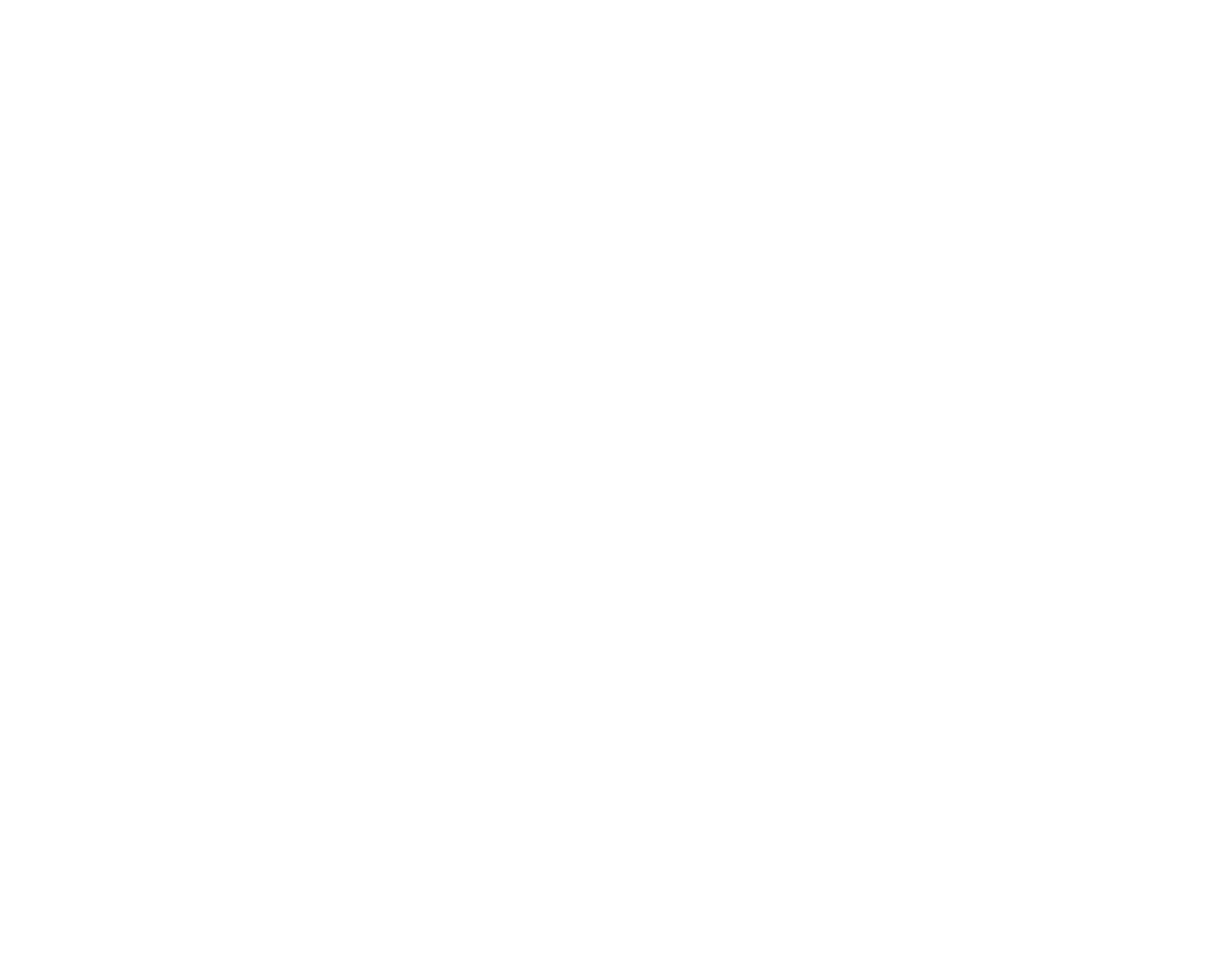#### **COLORADO DEPARTMENT OF NATURAL RESOURCES** STRATEGIC OPERATIONAL PLAN – FISCAL YEAR 2015-16

### **Table of Contents**

| <b>Section I – Introduction</b> |           |
|---------------------------------|-----------|
|                                 |           |
|                                 |           |
|                                 | $\Lambda$ |
|                                 |           |

#### **Section II – Department Description**

#### **Section III – Strategic Policy Initiatives**

|  | 58   |
|--|------|
|  | -80- |
|  | 96   |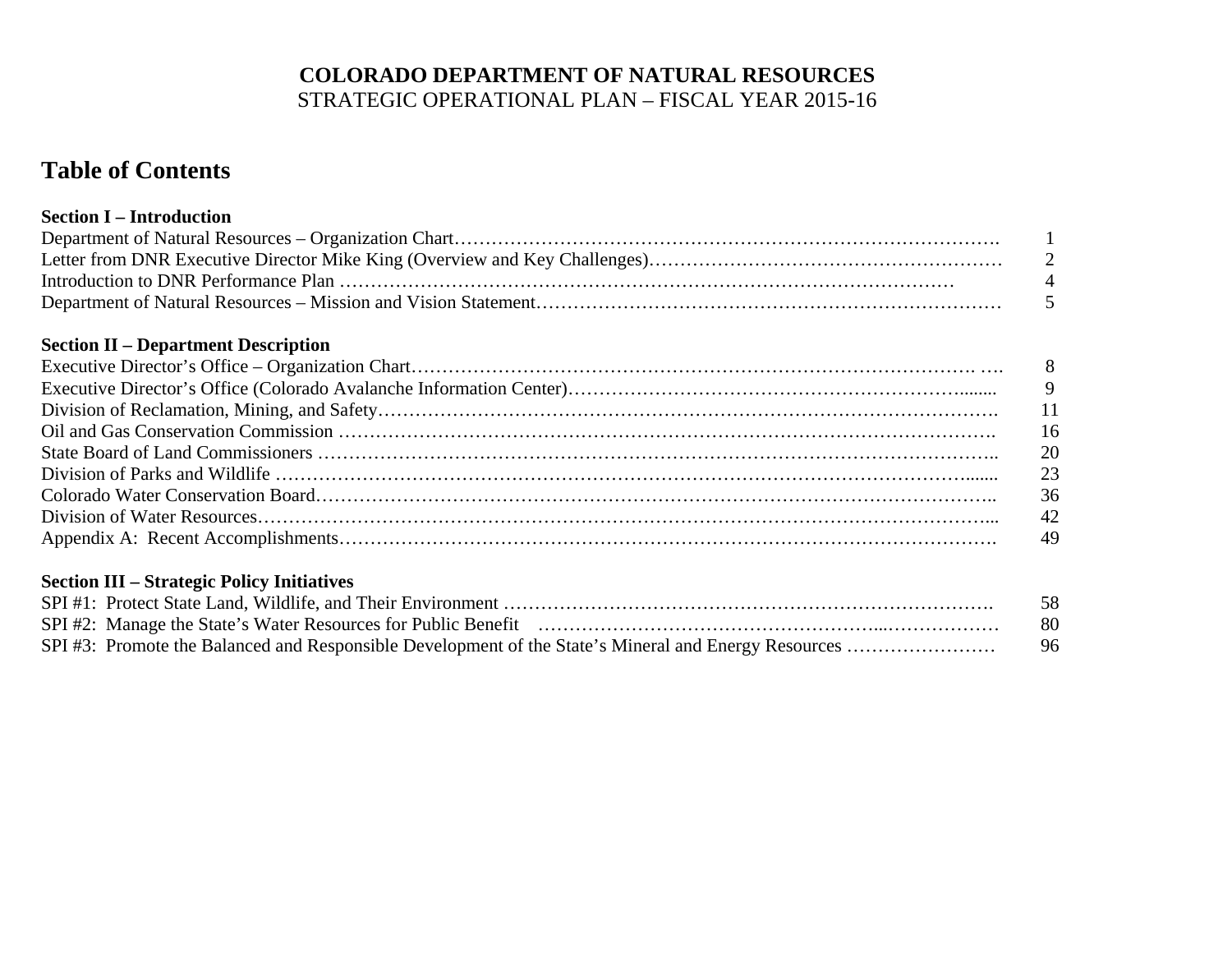## Section I

## Introduction to the Department

Of Natural Resources

FY 2015-16 Performance Plan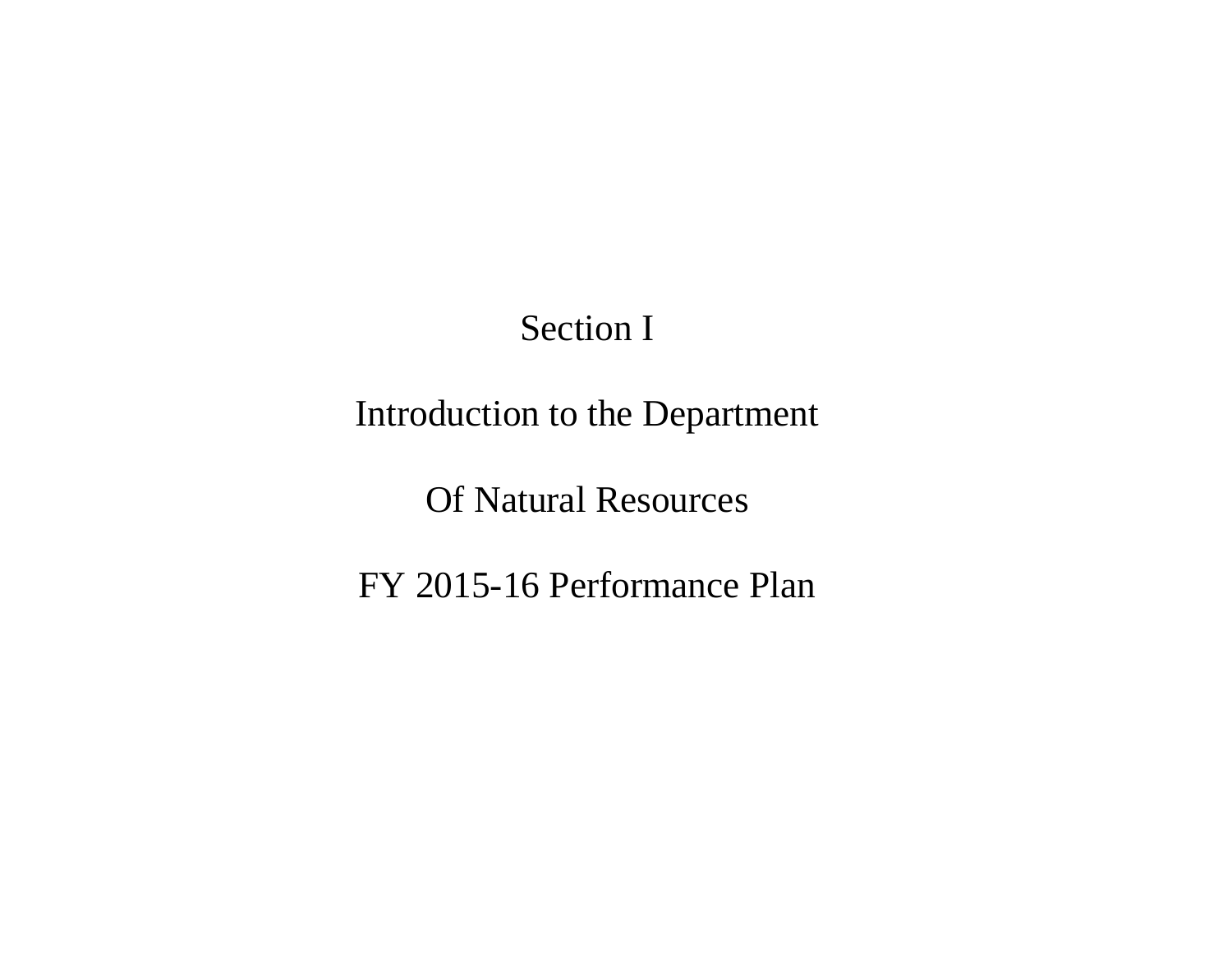## Colorado Department of Natural Resources



June 2015. Figures shown are FY 2015-16 Appropriations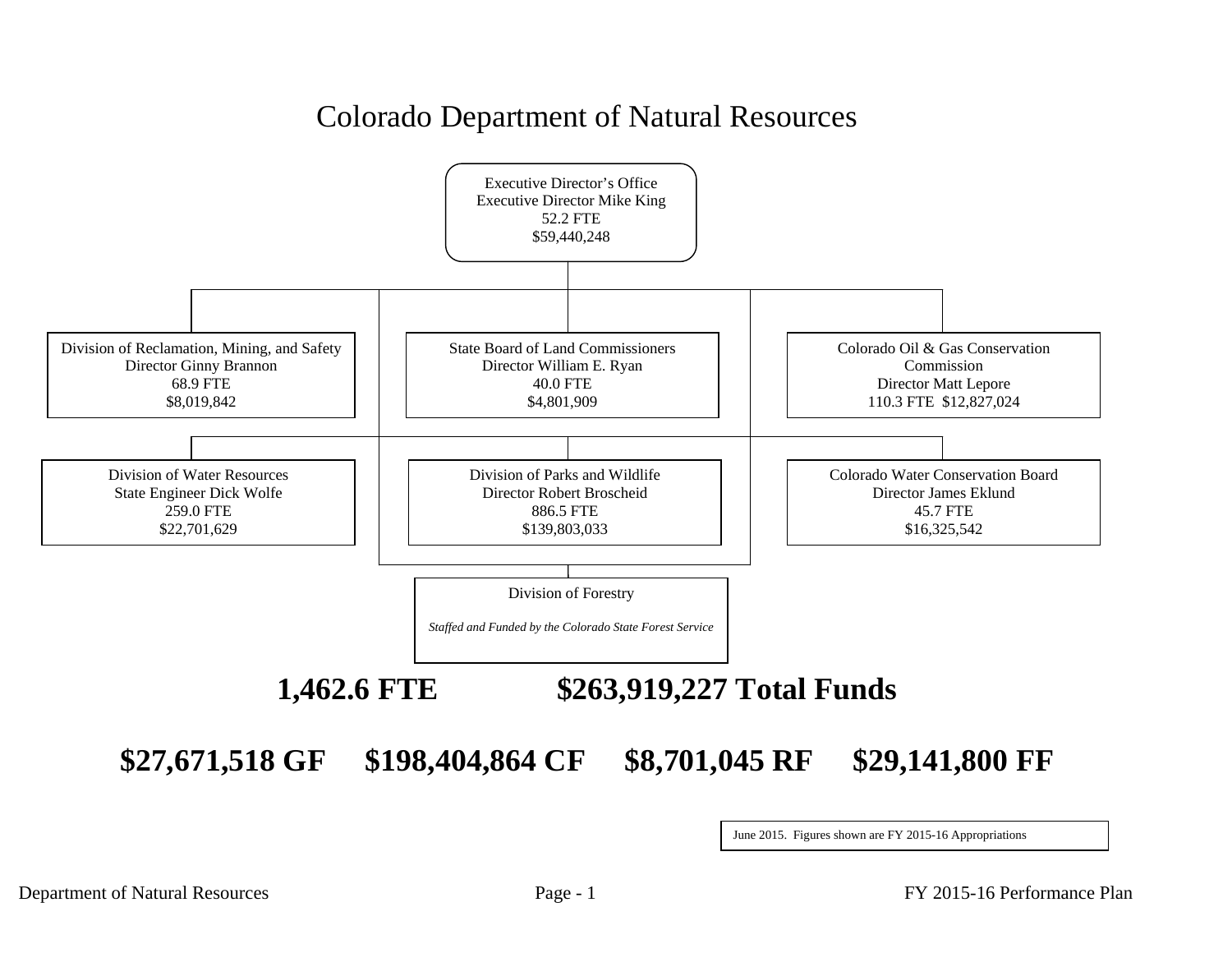#### **A Letter from Mike King, Executive Director of the Colorado Department of Natural Resources**

#### **I.OVERVIEW**

Colorado is incredibly blessed with natural resources. Our majestic mountains, our beautiful outdoor landscapes, and our diverse wildlife and terrains are an important part of our identity as Colorado citizens. Natural resources also play an integral role in Colorado's economic wellbeing. Water is an essential input for agriculture and many other industries. Hunting, fishing, and wildlife viewing bring an estimate economic impact of \$5.0 billion (including secondary impacts) and support an estimated 50,000 jobs in Colorado. Outdoor recreation at state parks brings another \$571 million of economic impact to Colorado communities. Finally, energy and mineral resources also play an important role in Colorado's economy. In 2013, the mineral and energy industry produced over \$15.7 billion worth of oil and gas, coal, and other minerals. Similarly, in 2015, an estimated 36,000 people will be employed in the mining and logging industries in Colorado. To help sustain and improve upon these benefits, the Department of Natural Resources is committed to continuous process improvement and becoming more efficient. In limited cases, where more resources would assist the Department in better operating it programs, decision items are submitted.

#### **II. PREVIEW AND KEY CHALLENGES**

Looking more broadly than FY 2015-16 and FY 2016-17, I believe there are several key challenges facing the Department of Natural Resources and the State of Colorado over the coming years:

**Challenge #1: Water Supply** – The Colorado Water Conservation Board completed a comprehensive update to the Statewide Water Supply Initiative (SWSI 2010), which examined Colorado's projected water supplies and water demands. SWSI 2010 found that Colorado's municipal and industrial water supply needs will continue to grow and that Colorado will need an additional 600,000 to 1 million acre feet of municipal and industrial water by the year 2050. SWSI 2010 also concluded that in order to meet Colorado's water needs, a mix of local water projects, conservation, reuse, agricultural transfers, and the development of new water supplies should be pursued concurrently. Funding the infrastructure to meet these water needs will cost billions of dollars. Additional moneys will be needed to develop, study, and design projects and solutions to meet these water needs.

The important next step in the process will be to finalize the Colorado's Water Plan, which will leverage and integrate years of work accomplished by Colorado's basin roundtables, the Interbasin Compact Committee (IBCC), and the Colorado Water Conservation Board. The goal of the Colorado Water Plan is to develop a path forward towards providing Colorado's water supply needs while supporting healthy watersheds, a clean environment, strong recreation and tourism economies, vibrant and sustainable cities, and a viable, productive agriculture industry.

**Challenge #2: Youth and Natural Resources** – Like most states, Colorado's population is increasingly living in urban areas. Because of this shift, and perhaps due to other societal changes, younger generations are less likely to hunt, to fish, and enjoy other forms of outdoor recreation. This concerns me for several reasons. First, a long term decline in hunting and fishing will present a serious challenge to maintaining the financial sustainability of Colorado Parks and Wildlife and, more specifically, the hunting, fishing, and wildlife protection programs (both game and non-game) which are funded from the fees these activities generate. Further, it threatens the significant economic impact that these sports have on many rural Colorado communities. Second, it makes it more difficult to recruit and retain younger people to natural resources professions across the entire Department, which is essential to building and maintaining a diverse and qualified DNR workforce. I have challenged all of my divisions to increase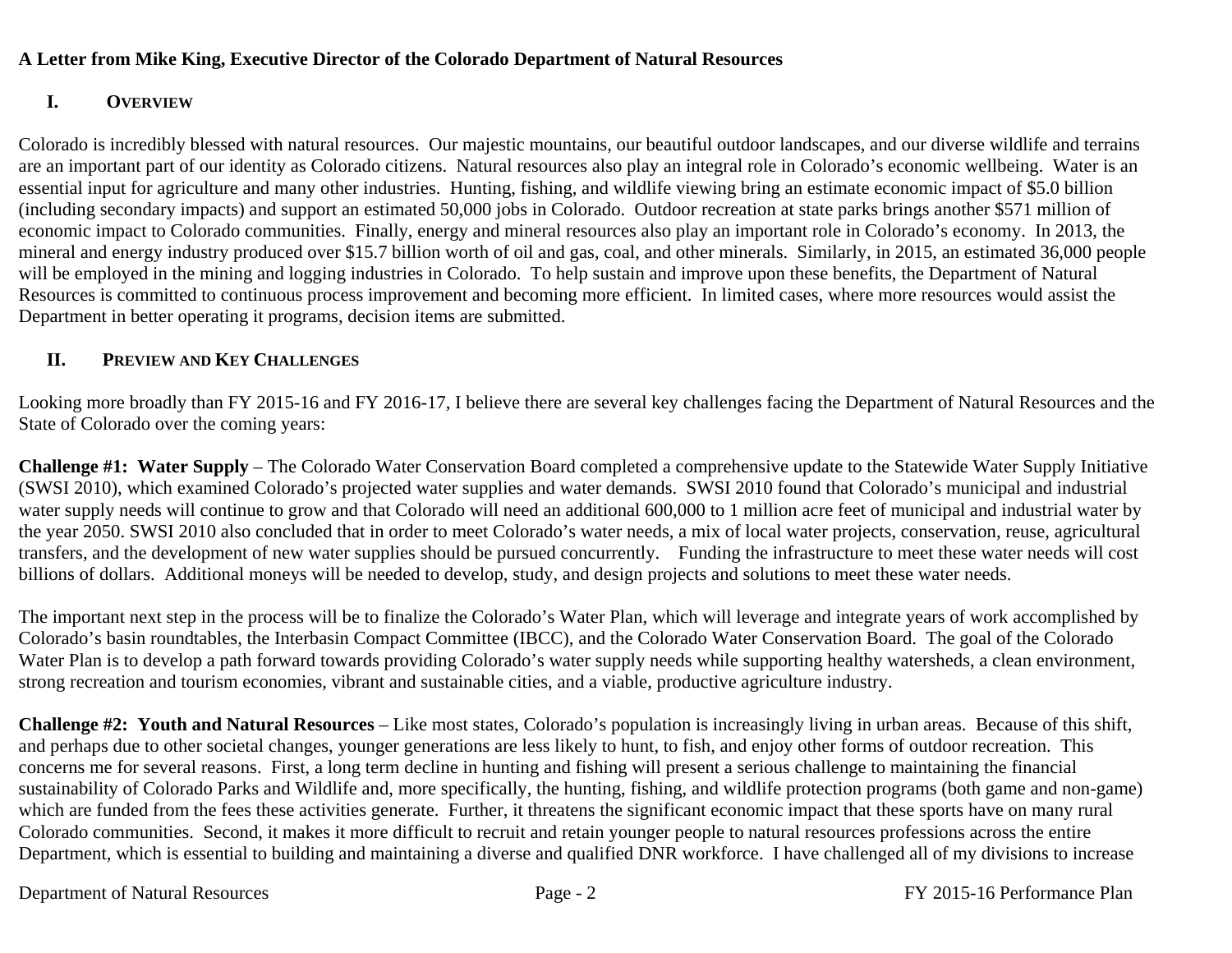the use of summer temps where feasible, increase mentoring programs, and provide other opportunities to take young kids to the outdoors or to bring outdoor education to the kids in their schools. Over the coming years, a major priority for me is to have the Department increase the number of Colorado's youth that are, through various programs, provided an opportunity to experience Colorado's outdoors and learn more about natural resource issues.

#### **III. LEANPRINCIPLES**

"Lean" is a process management approach where the delivery of products and services are matched to the needs of the customers utilizing a process that requires a minimum use of time and resources. The State of Colorado's statewide Lean program began in 2011. Since then every division within the Department of Natural Resources (DNR) has conducted at least one Lean evaluation project. The process improvements resulting from DNR's lean projects have substantially cut processing time and increased quality and have allowed staff to focus more time and resources on those natural resource programs which most benefit Colorado citizens.

The following are recent lean projects within DNR:

- DNR employee on-boarding process
- The Oil and Gas Conservation Commission field inspection process
- The Colorado Parks and Wildlife Off-Highway Vehicle (OHV) Program

The Department will continue its commitment to Lean, as well as to implementing other programmatic and budgetary efficiencies. Further, the Department remains committed to continuing and improving the performance reporting process. If anyone – legislators, interest groups, private citizens, or others – has suggestions on how this Performance Plan could be improved, please don't hesitate to contact Bill Levine (bill.levine@state.co.us) with your input.

 $M.R$ 

Mike King Executive Director, Colorado Department of Natural Resources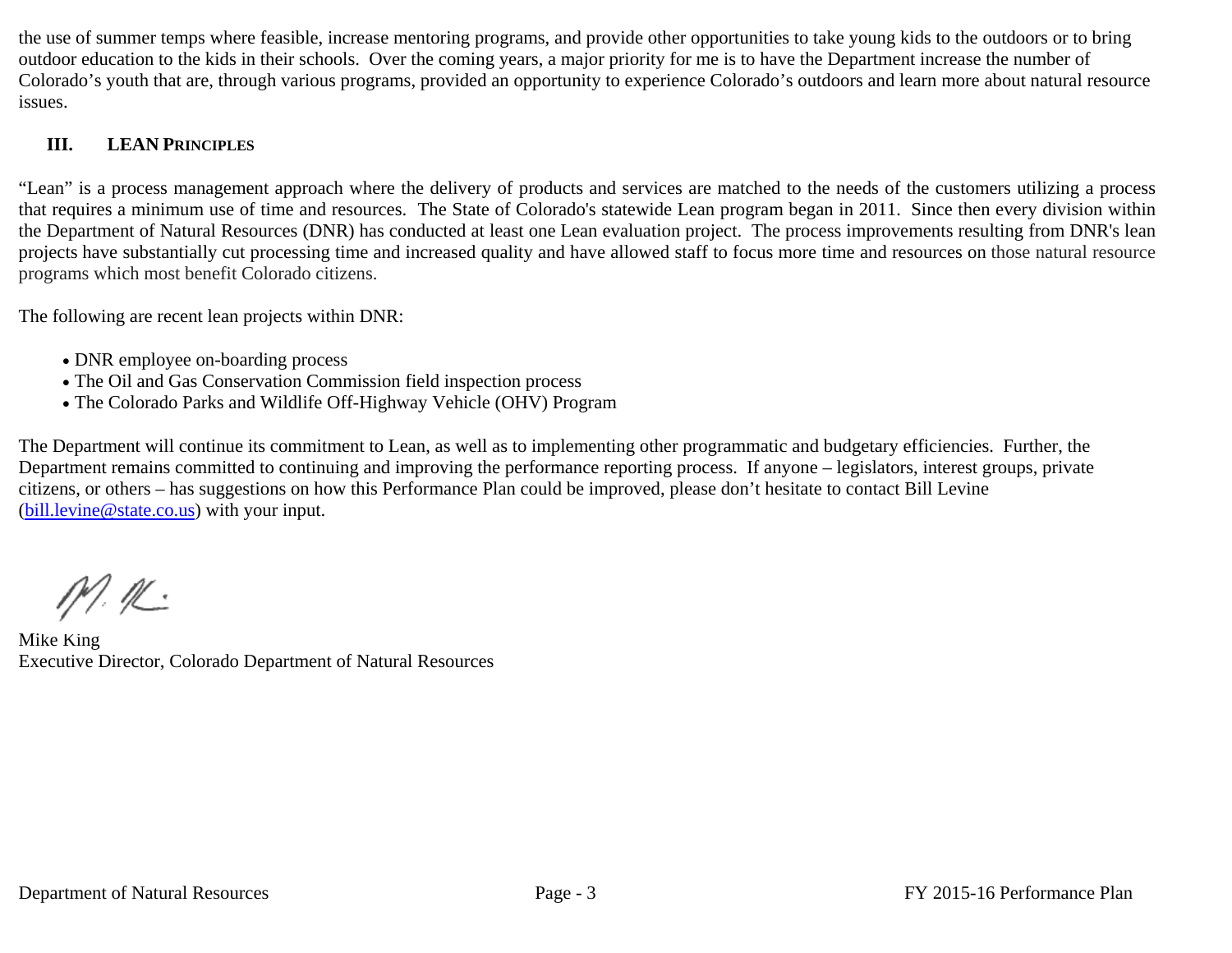#### COLORADO DEPARTMENT OF NATURAL RESOURCESINTRODUCTION TO FY 2015-16 DNR Performance Plan

The Performance Plan for the Department of Natural Resources (DNR) is being submitted in compliance with the State Measurement for Accountable, Responsive, and Transparent Government (SMART) Act, as amended by the General Assembly through H.B. 13-1299. While this plan is developed consistent with Section 2-7-203 (2), this single document is not intended to fully comply with all of the requirements of the SMART Act hearings required by this section of statute. Instead, separate documentation will be provided related to the DNR's regulatory agenda, its budget request, and its legislative agenda. This plan was also developed in accordance with general instructions issued by the Governor's Office of State Planning and Budgeting (OSPB). Based on a number of conversations with OSPB as well as the participants in the Governor's Performance Academy, the Department has decided to make several significant changes to the DNR Performance Plan. These changes include

- (1) General Layout In prior years, the DNR performance plan was broken down into discrete programs, almost all of which were contained within a single DNR division. In this regard, the Department performance plan was really a consolidation of division performance plans. In contrast, the new structure attempts to find large, cross-division goals to which all DNR divisions work. In a nutshell, we believe that all DNR divisions work towards three big picture goals: (1) managing the State's lands and wildlife for the benefit of Colorado citizens; (2) managing water for public benefit, and; (3) managing mineral and energy resources in a balanced manner which allows for both the economic benefits of resources development while, at the same time, protecting the public from the potential negative impacts of resource development. Each of these three goals will be discussed in greater detail on the following pages.
- (2) Streamlining of the DNR Performance Plan At its 2014 SMART Act Hearing, the Department of Natural Resources presented a 180 page Performance Plan. While very thorough and complete, covering a wide variety of large and small programs, this Plan was simply "too much". The Department believes that the expression "less is more" is generally true. In order to focus on the programs with the largest budgets, as well as the programs that generate the most questions and interest from both the general public and the General Assembly, the Department is removing six programs (and the associated metrics) from the Performance Plan. These programs are: (1) The Well Inspection Program in the Division of Water Resources; (2) the Mine Safety Training Program in the Division of Reclamation, Mining, and Safety; (3) The Wildlife Viewing Program in Colorado Parks and Wildlife; (4) the Boating Program in Colorado Parks and Wildlife; (5) the Volunteer Program in Colorado Parks and Wildlife, and; (6) the Avalanche Information Center within the DNR Executive Director's Office. While these programs remain important and will continue to be managed in the same way by the associated divisions, it is also true that these programs are less integral in meeting the three large picture goals discussed in the "General Layout" section above. Most of the associated metrics will continue to be tracked by the programs and will be available upon request. Additionally, to achieve further streamlining, some of the less helpful, lower profile metrics will be removed from the Performance Plan going forward so that the remaining narrative can focus more on the highest priority, most meaningful metrics.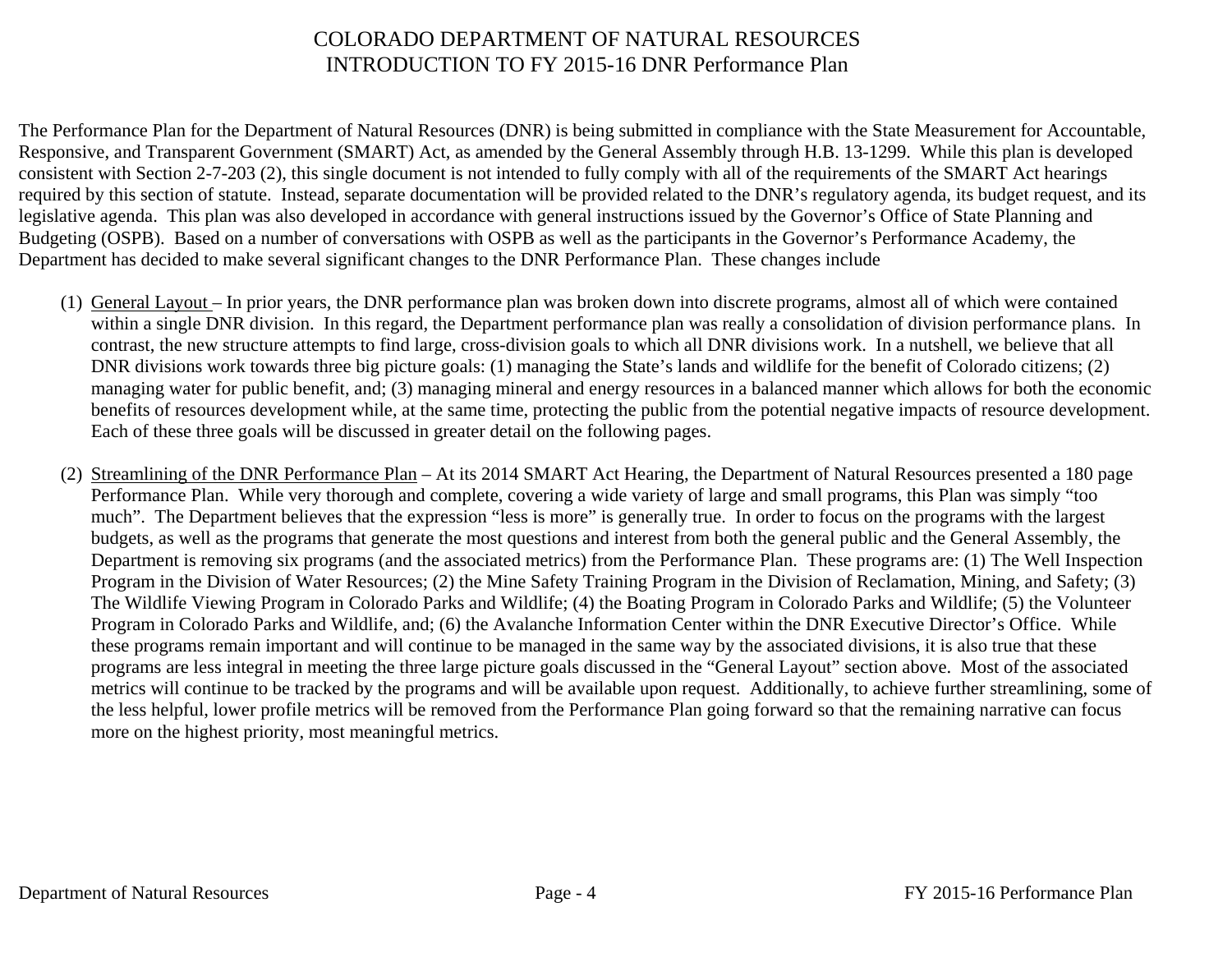### **Colorado Department of Natural Resources Mission and Vision Statement**

The Colorado Department of Natural Resources (DNR) is responsible for the management of the water, land, wildlife, minerals/energy, and outdoor recreation resources of the State. Its mission is to develop, preserve and enhance Colorado's natural resources for the benefit and enjoyment of current and future citizens and visitors. The Department of Natural Resources consists of six divisions plus an Executive Director's Office (the Avalanche Information Center is located within the Executive Director's Office but could be argued to be a separate program). Collectively, these divisions carry out the Department's responsibilities for natural resources management, which includes use or access to some resources, promotion of the development of select resources, and the protection or preservation of other resources.

#### **Mission Statement**

Colorado is blessed with a wealth of natural resources, including beautiful landscapes, abundant energy and mineral resources, diverse wildlife, and unique geology. The State's natural resources play a significant role in the high standard of living enjoyed by Coloradans. Out-of-state visitors and Coloradans alike enjoy hunting, fishing, outdoor recreation, and visiting Colorado's public lands. Wise use of the state's many high quality natural resources have a variety of positive impacts on Colorado's economy.

With these benefits comes the responsibility of good stewardship. As people move to Colorado to enjoy all that the state has to offer, stresses have been placed on resources such as water supply and wildlife habitat. Mineral and energy development must be undertaken in a responsible manner that protects the quality of Colorado's water and wildlife habitat resources. The Colorado Department of Natural Resources acts as a leader in coordinating the protection of natural resources with the federal government, other state agencies, local governments, businesses, the General Assembly, and private citizens. By soundly managing Colorado's natural resources, future generations of Coloradans will enjoy the same high standard of living enjoyed today. The Department's mission also includes the promotion of outdoor recreation as well as natural resources education.

#### **Vision Statement**

Under the leadership of the Department of Natural Resources, Colorado will:

- 0 **Water** - Provide for the long-term municipal, industrial, and agricultural water needs of the State in a way that recognizes and provides for the instream flow needs of fish, wildlife, and recreation. Through the Roundtables and Interbasin Compact Committee processes, Colorado's river basins work towards sharing water in ways that generate win/win results for all parties. Colorado achieves greater efficiencies in water use through conservation, reuse, conjunctive use, and exploration of water projects that benefit all parties. The State finds alternatives to the permanent transfer of water from agricultural use to municipal use, thereby avoiding the permanent loss of irrigated agricultural lands and associated benefits.
- **State Parks** Maintain a system of parks across the State that offers diverse outdoor recreation opportunities, protects high quality landscapes for current and future generations, and fosters natural resource education. Colorado State Parks remain affordable to all Coloradans, provide excellent customer service to visitors, and maintain safe, high-quality park facilities.
- **Minerals & Energy**  Promote responsible and sustainable development of Colorado's energy and mineral resources in a manner that is consistent with environmental protection, maintenance of Colorado's quality of life, and protection of Colorado's diverse economic base.

#### Department of Natural Resources Page - 5 FY 2015-16 Performance Plan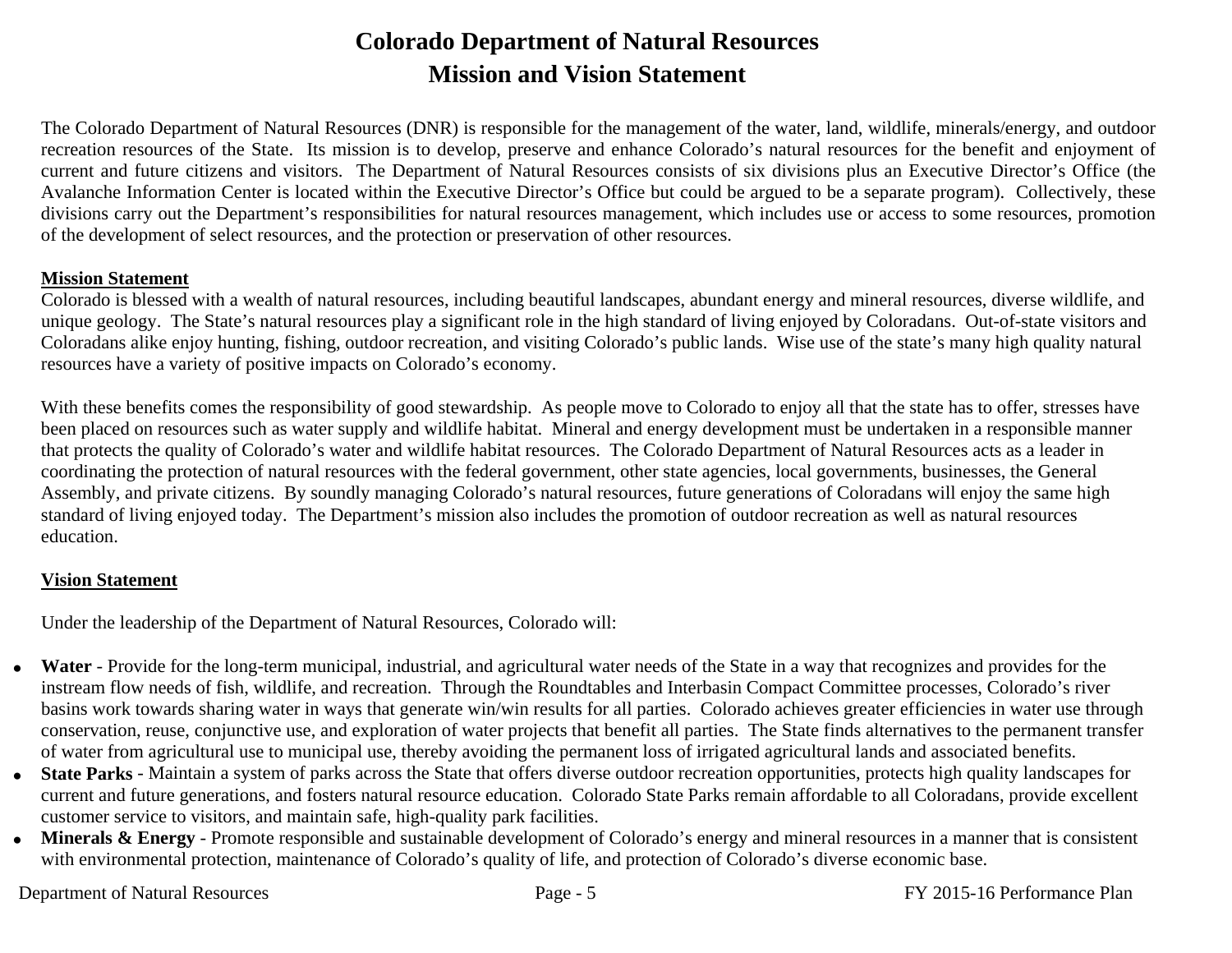- 0 **Wildlife** - Manage and conserve healthy and sustainable wildlife populations for the benefit of current and future Coloradans.
	- **State Lands**  Manage state school lands held in a perpetual, inter-generational trust for the benefit and support of public schools. Through prudent and strategic management, the Department will protect the long term value of these trust assets. Recognizing that the long term economic productivity of all lands held in public trust is dependent upon sound stewardship, the Department will protect and enhance the beauty, natural values, open spaces, and wildlife habitat on trust properties.

With a diverse mission, the employees, volunteers, and partners of the Colorado Department of Natural Resources will be highly motivated, knowledgeable, and committed to finding creative, thoughtful, innovative, and cost-effective solutions to Colorado's many natural resource issues. Educating the public and engaging younger generations will be a key part of the long-term effort to protect Colorado' natural resources. The Department is passionate about and committed to its duty to the wise management and conservation of Colorado's incredible natural resource portfolio.

0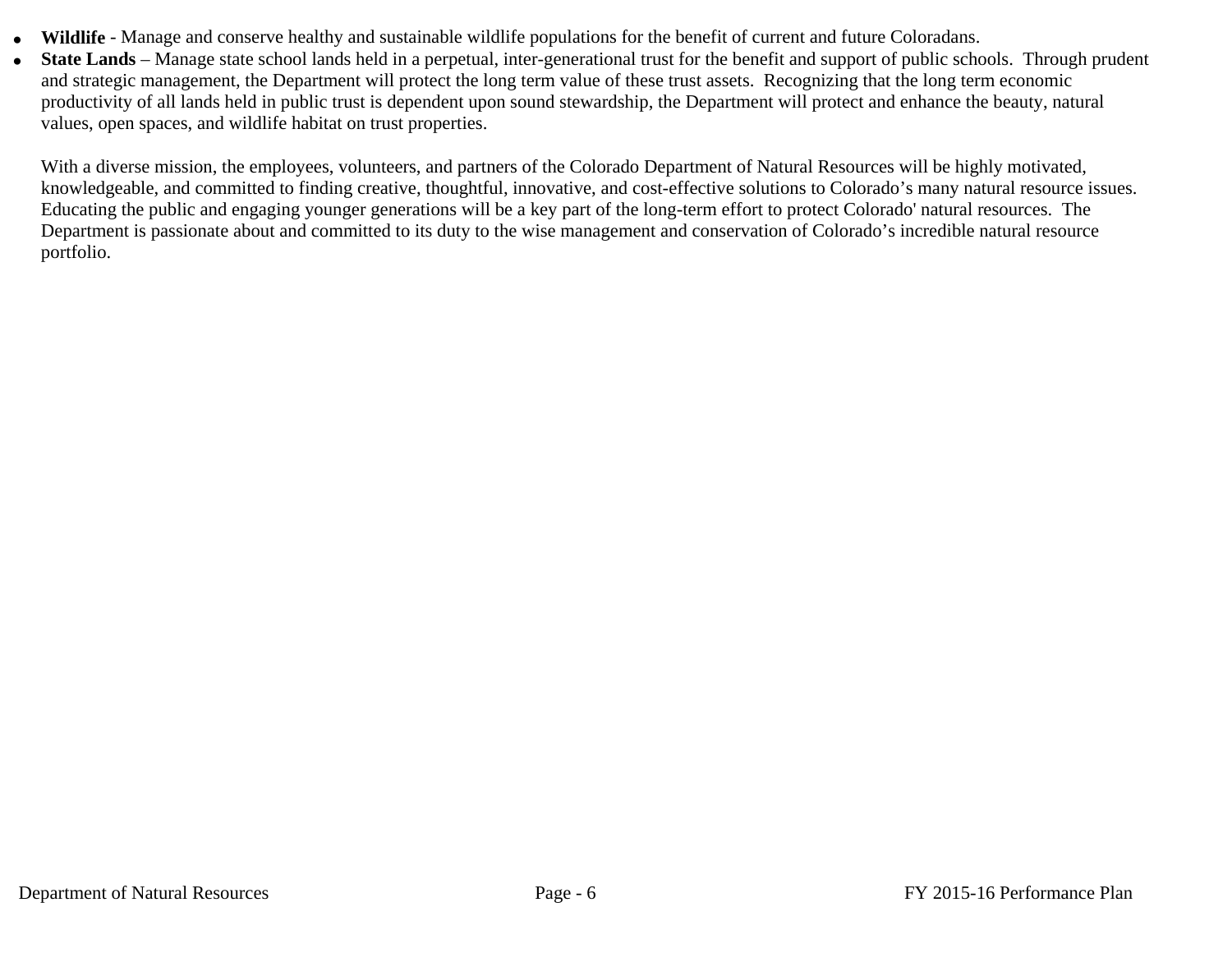## Section II

## Colorado Department of Natural Resources

Program Descriptions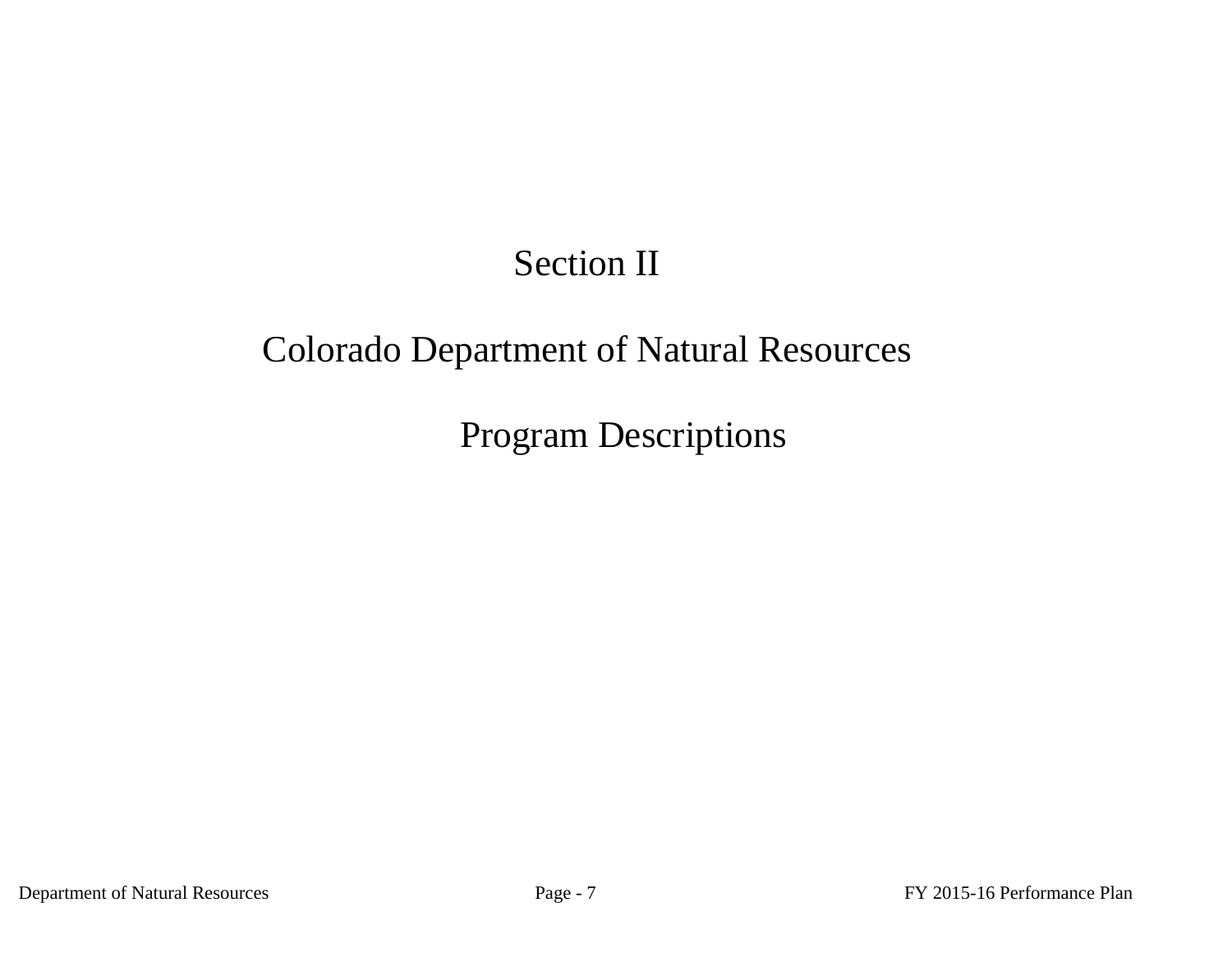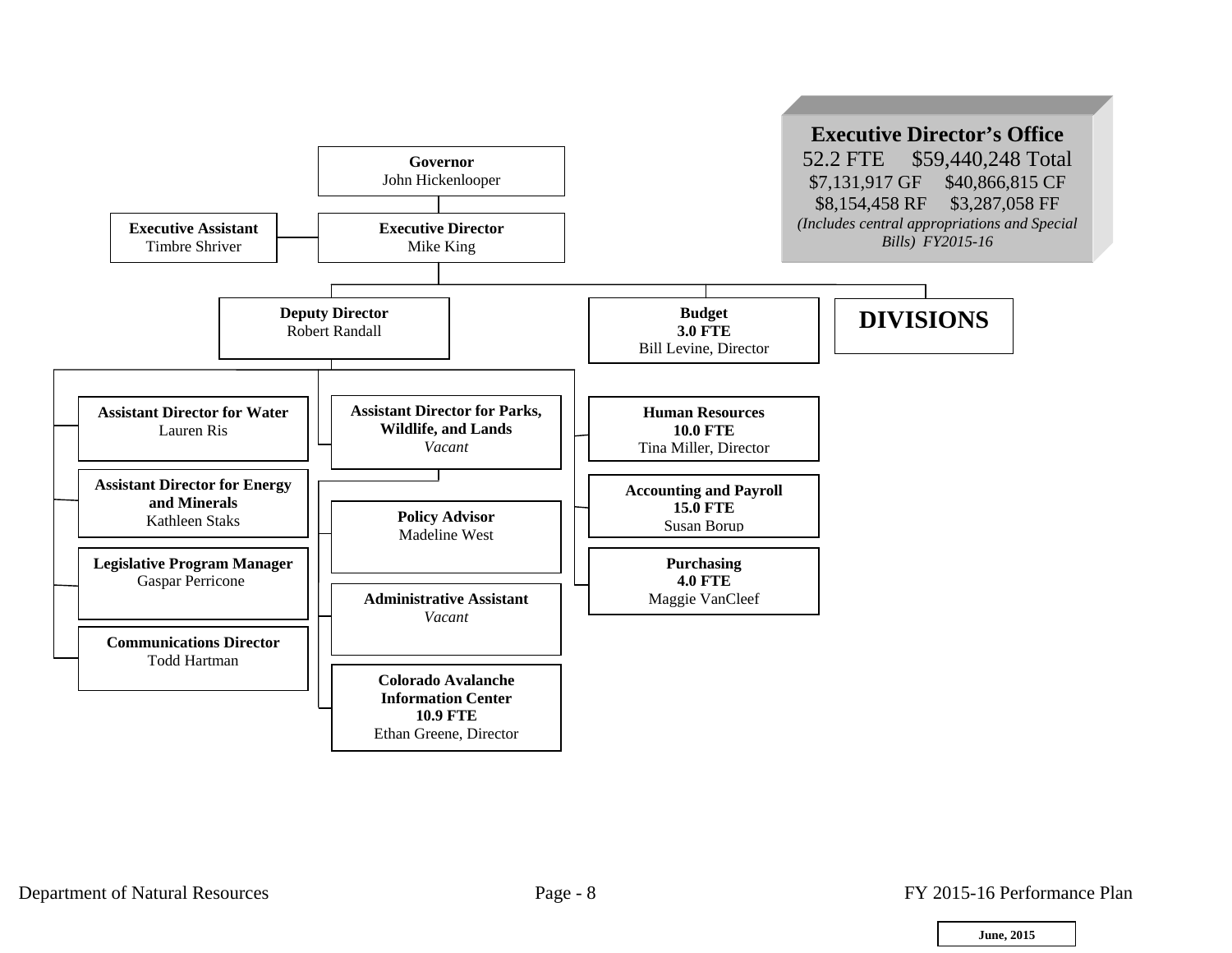#### **Colorado Avalanche Information Center**

#### **What is this program?**

The Colorado Avalanche Information Center (CAIC) is a program in the Executive Director's Office of the Colorado Department of Natural Resources. This program is funded by the Operational Account of the Severance Tax Trust Fund, fees, donations, reappropriated funds from the Colorado Department of Transportation, and a small amount of federal funds. This program performs avalanche safety education and training for the public and industry, along with avalanche danger forecasting for the Colorado mountains. Through its education and forecasting efforts the Center attempts to reduce risk to highway travelers, Colorado Department of Transportation highway workers, mountain recreationalists, and avalanche professionals.

The CAIC began in 1973 as the Colorado Avalanche Warning Center. It is the oldest public avalanche forecast program in the United States. The Warning Center grew out of the US Forest Service's avalanche research efforts. The US Forest Service dropped the program in 1983 due to budget cuts. That winter the CAIC found a home with the Colorado Department of Natural Resources and, in 1987, the CAIC was placed into the administration of the Colorado Geological Survey. In 1993 the Colorado Department of Transportation contracted with the CAIC to forecast avalanche conditions for many mountain roads. The highway forecasters work closely with the Department of Transportation to keep mountain highways open and travelers safe. In 2013, the Colorado Geological Survey was transferred to the Colorado School of Mines and the CAIC was retained in the Department of Natural Resources as part of the Executive Director's Office.

#### **Why Is This Program Important?**

The Colorado Avalanche Information Center protects people and property by reducing or eliminating short and long-term risks from avalanches. Avalanches not only take lives and destroy property; they damage local and regional economies. Local communities and regional industries all suffer serious economic losses when avalanches close transportation corridors causing lost visitor days and increased transportation costs. The Colorado Department of Transportation, Colorado's Ski Industry, and others use CAIC's forecasting, online tools, and maps to avoid or reduce their vulnerability and losses to avalanche hazards. The CAIC also increases public safety through extensive educational programs and educational aids readily available to the public.

- $\bullet$  Emergency Managers, Local Governments, and State agencies such as the Colorado Department of Transportation rely on CAIC educational aids, avalanche-safety courses, and expert forecasting to prevent highway closures, avalanche deaths, and disasters.
- $\bullet$ Public safety is protected by the quick response of the CAIC to natural hazards and disasters across the state.
- $\bullet$  In 2010, Colorado set a new record of 28.9 million overnight visitors who spent \$8.8 billion (up from \$8.6 billion in 2009) on tourism-related expenditures and, with 24 ski areas, Colorado is the number one ski destination in North America. The Ski and Tourism Industries rely on CAIC weather and avalanche forecasts to reduce lost visitor days and associated economic losses.
- $\bullet$  Highways are an essential part of the State's economic infrastructure. In addition to allowing visitors access to ski areas and other tourist destinations, highways allow trucks and other vehicles to deliver a wide variety of consumer items to market places throughout Colorado.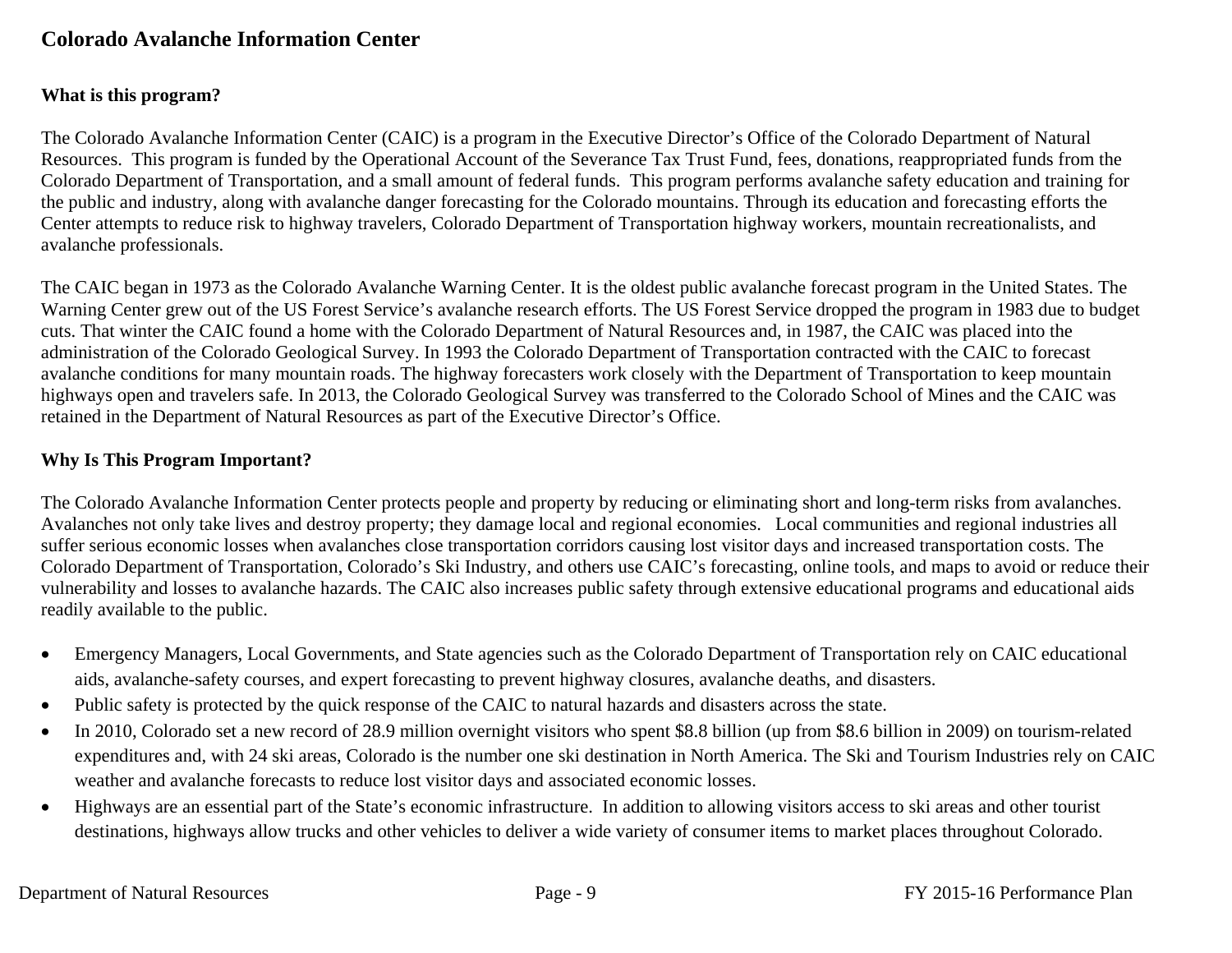Highway closure due to avalanches may result in shipping delays and/or increased cost of shipping, both of which negatively impact Colorado businesses.

#### **Key Products and Customers:**

CDOT and local governments use the Center's avalanche forecasting information to reduce the costs of avalanche mitigation and road closures, thereby reducing maintenance costs and economic losses from transportation delays. The Ski and Recreation Industries, backcountry rescue, guides, and local businesses rely on CAIC forecasting, online tools, and maps to assess and manage their vulnerability and losses to avalanche hazards. Backcountry recreationalists use the Center's educational activities, along with forecasting, online tools and maps to inform their trip planning and avoid or reduce the danger that avalanches pose to their safety.

#### **What is this Program Trying to Achieve?**

The objective of the CAIC is to minimize the economic and human impact of snow avalanches on recreation, tourism, commerce, industry and the citizens of Colorado by providing information and education on avalanche danger. Since 1950 more people have died in avalanches in Colorado than in any other state. On average, more people have died in avalanches in Colorado than as a result of any other natural hazard since 1995. With a staff of 15 avalanche professionals, the Center achieves its purpose through a dual mission of forecasting and public education.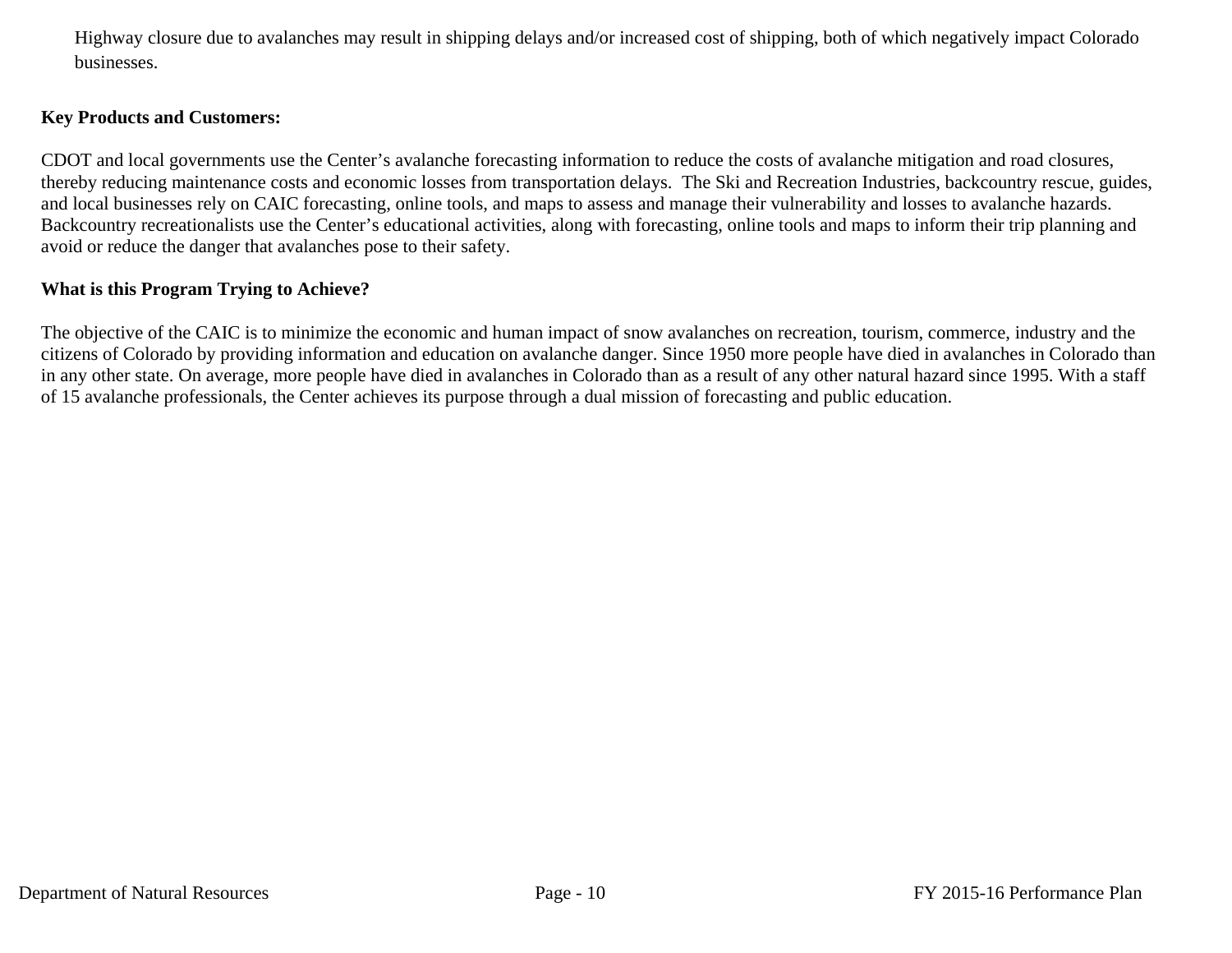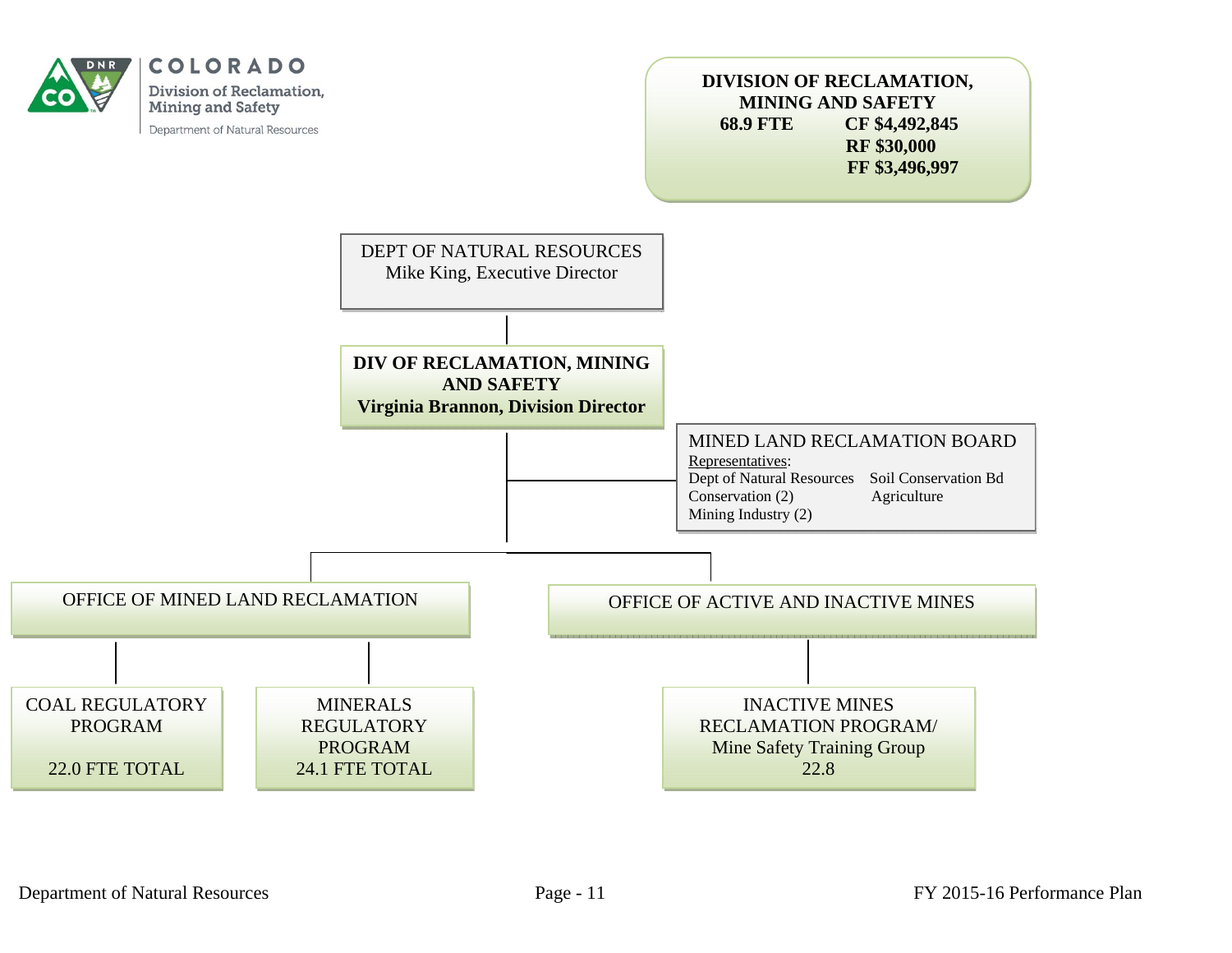## Division of Reclamation, Mining and Safety Mined Land Reclamation Programs

#### **What is this program?**

The Office of Mined Land Reclamation is one of two major programs in the Division of Reclamation, Mining, and Safety. It consists of two subprograms, the Coal Program and the Minerals Program, along with the Mined Land Reclamation Board, which serves as the appellate body for the Coal Program and as an approval/appellate body for the Minerals Program. The Office of Mined Land Reclamation is committed to balancing the need for mineral resource production with protection of the public, environment and natural resources.

The Coal Regulatory Program (Coal Program) regulates active coal mine and exploration operations and reclamation of the land by the mining company after the coal has been extracted. Responsibilities of the program include coal mine permitting, inspection and enforcement. Program authority is pursuant to the Colorado Surface Coal Mining Reclamation Act [Section 34-33-101, C.R.S (2014)] and through a state primacy cooperative agreement with the federal Department of the Interior/Office of Surface Mining as allowed by the federal Surface Mining Control and Reclamation Act of 1977, PL 95-87. Existence of the state Coal Program is also required to allow federal funds to be allocated to the Colorado Inactive Mines Program, which safeguards hazardous mine features that resulted from legacy mine operations.

The Coal Program currently regulates 34 coal mines and 47 exploration permits, covering over 169,900 permitted acres (as of June 30, 2015). Financial warranty coverage for these sites exceeds \$204 million. The majority of Colorado's coal production is from underground mines. Colorado coal is of high quality and is used to manage clean air compliance requirements in Colorado and other states. Colorado coal production was 22.9 million tons in 2014.

Coal Program staff have direct permit action and enforcement authority, and the Mined Land Reclamation Board serves as an appellate body if staff actions are appealed. Coordination with federal agencies and national organizations on policies, legislation, regulation, and funding is critical to maintaining state primacy. Federal oversight activities and policies can influence state regulatory, permitting, and enforcement activity. The Division has established working relationships through Memorandums of Understanding (MOUs), and other coordinating documents to engage and cooperate with federal agencies at various levels for emerging projects and issues.

The Coal Program is funded by a federal grant from the Office of Surface Mining and by state matching funds from severance tax revenue. The funding formula is based on the amounts of permitted mine acreage that is located on federal (79%) versus non-federal (21%) lands.

The Minerals Regulatory Program (Minerals Program) and the Mined Land Reclamation Board issue and enforce mining and reclamation permits for all non-coal mines in Colorado on state, federal and private lands. Program authority is pursuant to the Colorado Mined Land Reclamation Act [Section 34-32-101 C.R.S. (2014)] and the Colorado Land Reclamation Act for the Extraction of Construction Materials [Section 34-32.5-101 C.R.S. (2014)]. Hardrock/metal minerals include uranium, gold, silver and molybdenum as well as construction materials include sand, gravel, marble, clay and flagstone. The Minerals Program currently regulates 1,498 mines and 168 prospecting operations for a total of 1,710 sites, covering 190,019 acres. Financial warranty coverage is approximately \$468 million for these sites.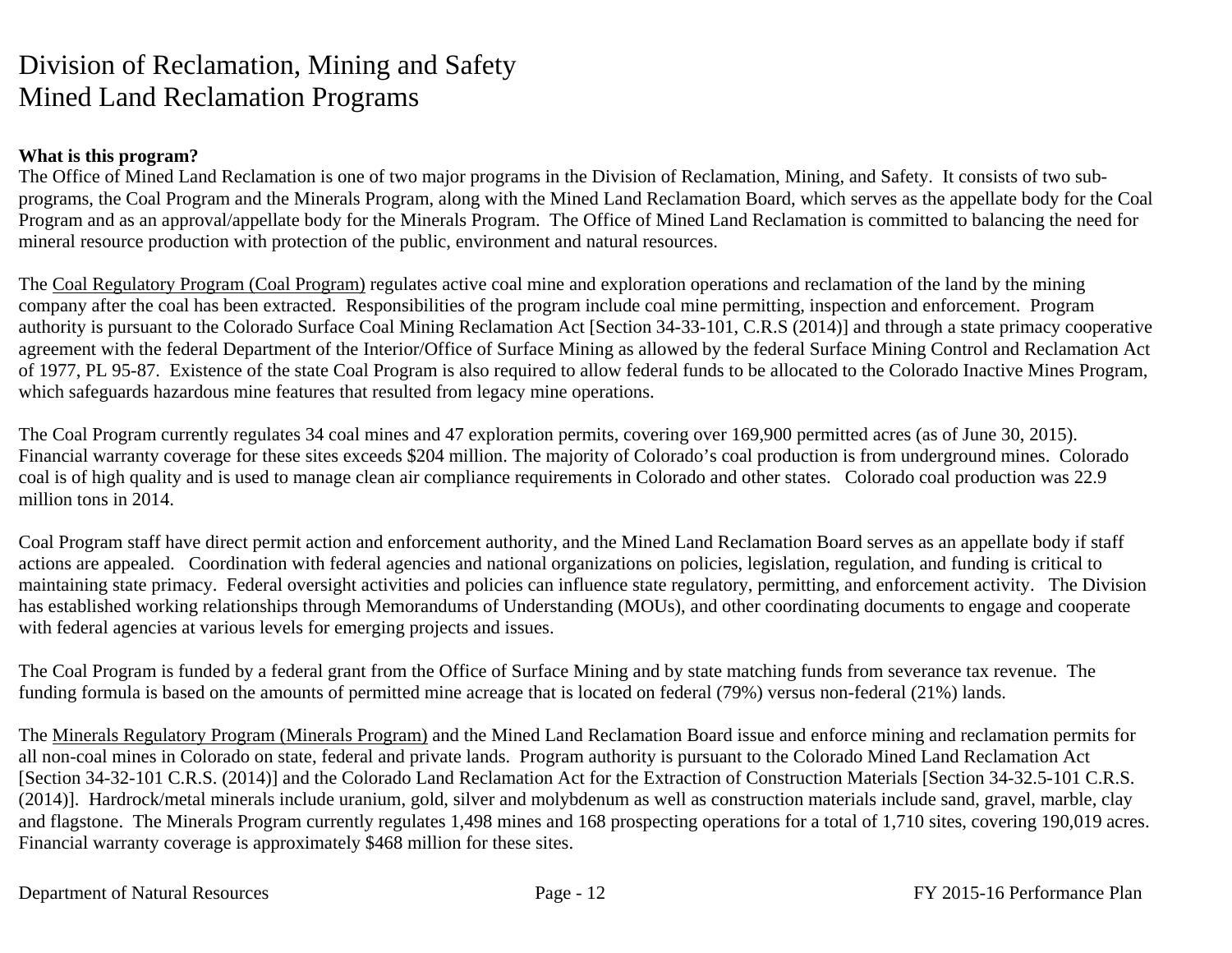The program is funded from revenue generated from statutory fees on permitted mining and prospecting operations (32 percent) and from severance taxes (68 percent). Fines paid by operators for mining violations accrue to the state's General Fund.

Regulatory staffing for both the Coal and Minerals Programs provides a diverse array of expertise in a team environment. The areas of expertise include geology, engineering, hydrology, range science, soil science, vegetation ecology and other related fields. Teams are structured to allow cross utilization of individual expertise and to maximize geographic coordination of inspection duties, enhanced through a regional office in Grand Junction.

Coordination Across the Regulatory Programs – The Coal and Minerals Programs utilize a single mine permit data tracking system and records imaging system. Starting in FY 2015-16, e-permitting is being used in both the Coal Program and the Minerals Program. Technical and financial warranty trainings have also benefitted staff in both programs.

#### **Why Is This Program Important?**

The Office of Mined Land Reclamation regulates mining and reclamation activities at coal, hardrock, and construction materials mines. Primary objectives are to review mining and reclamation permits, accurately calculate a reclamation financial warranty/bond that is adequate to reclaim the mine site if the operator fails, and inspect mining operations to ensure that reclamation plans are being followed. Reclamation ensures that land is returned to beneficial use. More generally, the program protects public health, safety and welfare, as well as wildlife and aquatic species and their habitat.

The mining industry is an important economic base within Colorado. There are eight coal and 1,479 minerals active mine operations in Colorado. It is estimated that Colorado companies produced \$900 million worth of coal and \$2.5 billion worth of minerals in 2014. [*Source: Colorado Mining Association and U.S. Geological Survey Mineral Commodity Summaries-February 2015*]*.* As of December 2014, there were about 1,778 coal miners employed at Colorado's eight active coal mines [*Source: Colorado Mining Association*]. Mineral mines employ thousands of additional employees. For example, the Cresson Mine (a gold mine in the Cripple Creek mining district) employs approximately 500 people along with numerous contract employees. In addition, these operations generate royalty payments, severance tax revenues, and General Fund revenue through corporate taxes and the sales and income taxes paid by industry employees*.* 

Colorado ranks  $11<sup>th</sup>$  in coal production in the United States. Approximately 8.4 million tons mined from Colorado mines stays in-state to support 64 percent of the state's electricity demand. An additional 12 million tons are shipped to other states and 2.1 million tons are shipped outside the U.S. [*Source: Colorado Mining Association*]*.*

The state's construction materials industry produced an estimated 911 million tons of sand and gravel in 2014, which is an increase of 50 million shorttons from 2013. Colorado moved from seventh place to sixth in the national ranking of top producing states, as shown in the following list: Texas, California, Minnesota, Washington, Michigan, Colorado and Arizona. Construction materials demand has continued to increase with an 8 percent increase from 2013. This is in line with improving housing and construction demand in the U.S. which is up 3 percent from 2013. [*Source: U.S. Geological Survey Mineral Commodity Summaries-February 2015*].

#### **Who are the Program's Customers?**

The Office of Mined Land Reclamation serves the mining industry, the public and other government agencies. The office serves the mining industry by promoting responsible development of Colorado's mineral resources. A clear, predictable regulatory environment is essential to the success of the mining industry, along with a timely and efficient permitting process. The office serves the general public through appropriate regulation, bonding, and

Department of Natural Resources Page - 13 FY 2015-16 Performance Plan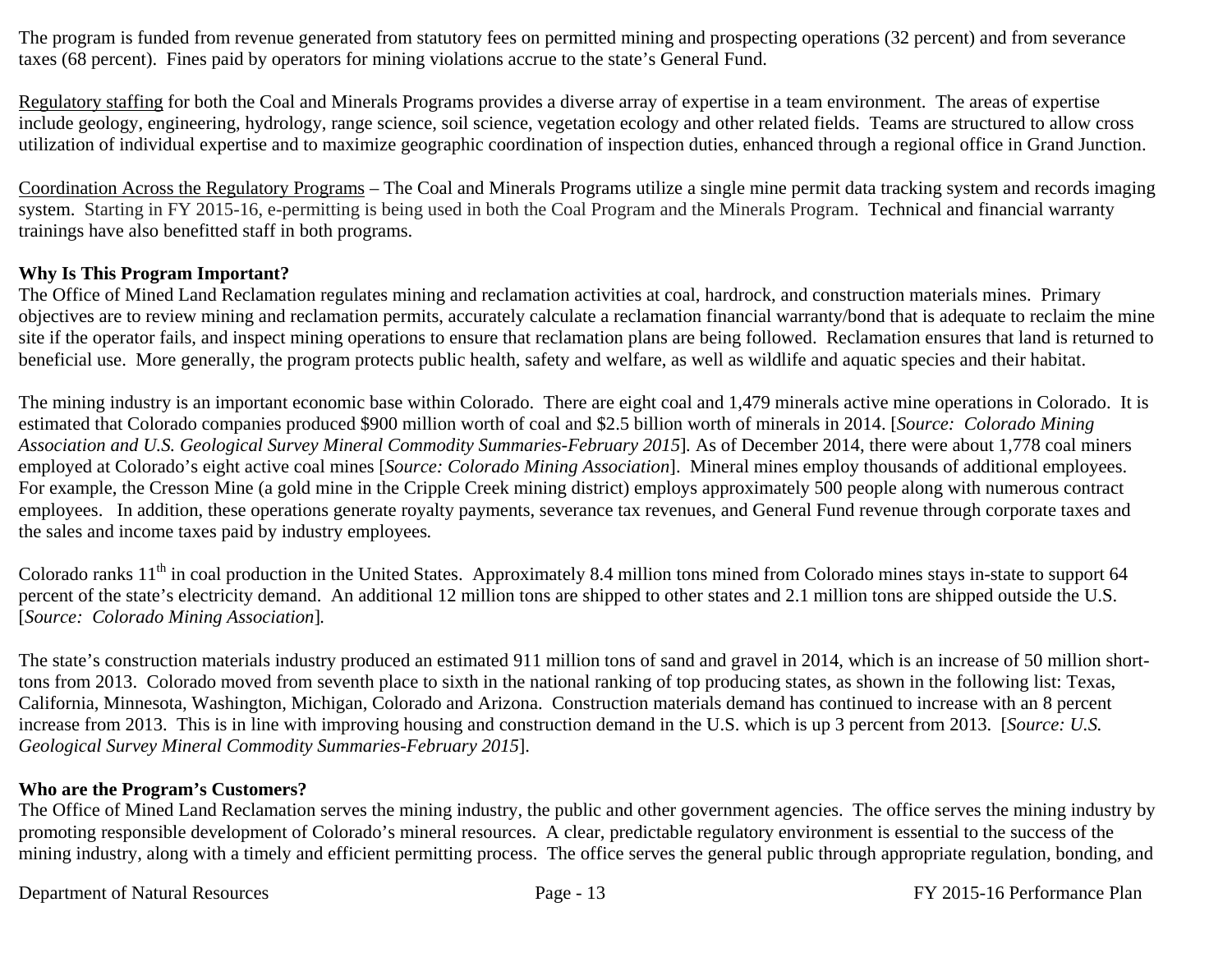reclamation requirements. A major goal of the office is to protect the public and the environment from the adverse impacts of coal and mineral mining. Many of the requirements of the Coal Program are directed by federal law, making the federal government an important partner in program oversight and audits for this program. Coordination with local governments and other state agencies is essential to address jurisdictional issues such as land use, air, and water quality standards.

#### **What is the Objective of this Program?**

- Promote the responsible development of the State's mineral and energy resources while protecting public health, safety, welfare, and the environment.
- Reclaim coal and mineral mined acres to beneficial post mining land use.
- $\bullet$ Protect the environment by ensuring regulatory compliance at coal and mineral mine sites.
- $\bullet$  Coordinate permitting, regulatory and public review processes with federal, state, and local agencies. Implement interagency agreements for groundwater, storm water, point source, and mine waste issues.

## Inactive Mine Reclamation Program

#### **What is this program?**

The Office of Active and Inactive Mines is one of two programs within the Division of Reclamation, Mining and Safety. It consists of the Inactive Mine Reclamation Program and the Mine Safety Training group.

The Inactive Mine Reclamation Program was established in 1980 to address the hazards and environmental problems arising from abandoned mines in Colorado. It was instituted under the provisions in the Surface Mining Control and Reclamation Act (SMCRA) of 1977, which gives the states that have approved Coal mining regulatory programs under Title V of SMCRA the ability to assume exclusive responsibility and authority to reclaim abandoned mine lands within their borders. Mines abandoned prior to 1977 are eligible for the program. The program was launched with an inventory of hazards and environmental problems associated with past mining activities, which at that time estimated 23,000 abandoned mine sites remained throughout the state. Using this inventory, Colorado prepared a statewide reclamation plan, which was approved by the U.S. Department of the Interior, Office of Surface Mining in June of 1982. Approximately 9,758 abandoned mined features have been addressed through this program and 33 underground coal mine fires have been identified and investigated for safeguarding and control. The primary federal funding for safeguarding activities comes from the Office of Surface Mining. Additional funding for safeguarding and reclamation activities comes from the U.S. Bureau of Land Management, the U.S. Forest Service, as well as state severance tax.

#### **Why Is This Program Important?**

Abandoned mine reclamation includes several different aspects including safeguarding, environmental clean-up, and economic stimulation in rural areas of the state. The safeguarding of dangerous mine openings protects the public health, safety, and general welfare from the hazards associated with an estimated 13,242 remaining abandoned mines. The program characterizes and determines the extent of the environmental problems associated with legacy mine waste, mill tailings, and acid mine drainage. It then develops and executes reclamation projects to address these environmental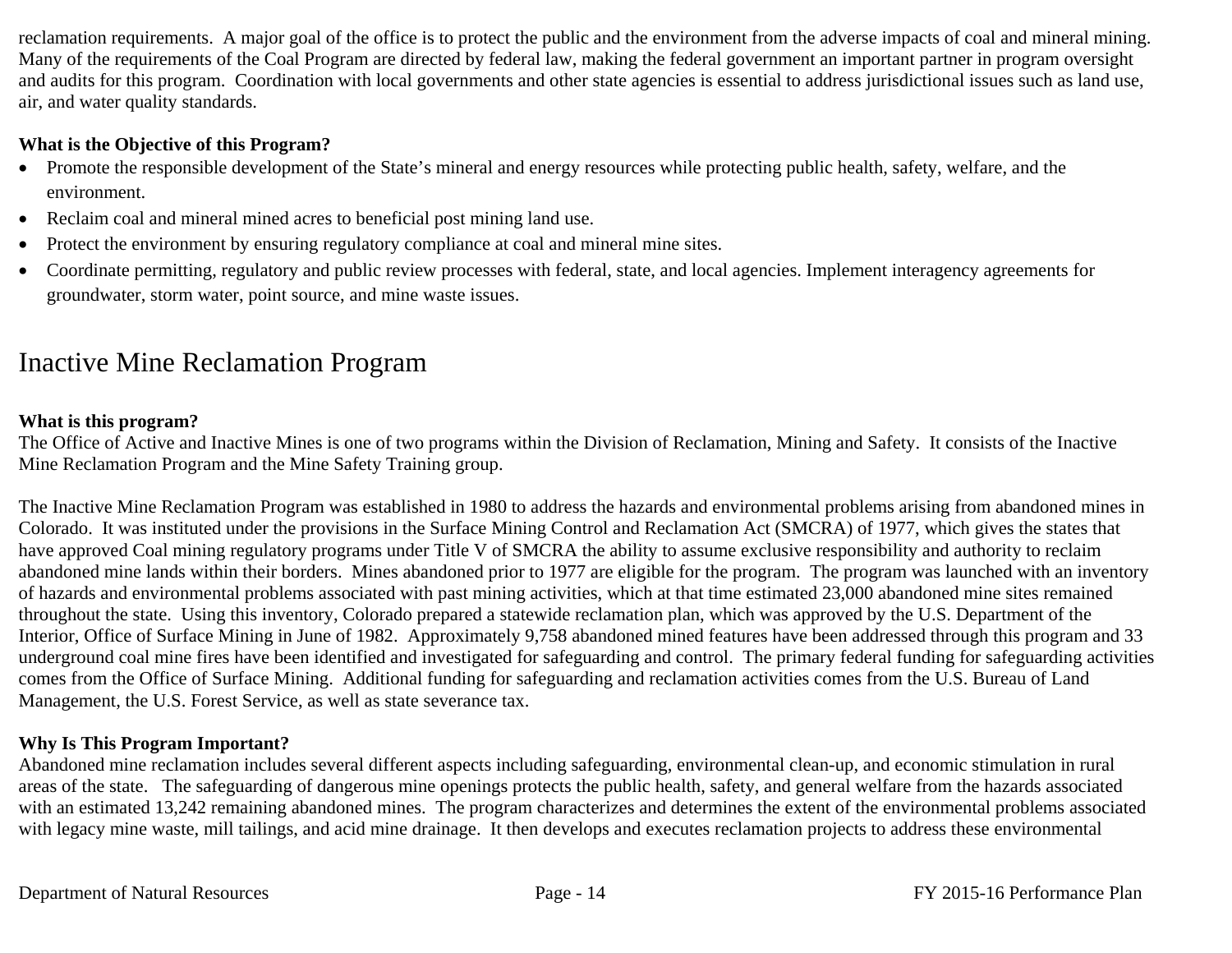problems. If water quality issues are not addressed at legacy mining sites, Colorado's streams will continue to be degraded by dissolved metals and acidity associated with historic mining operations.

In FY 2014-15 the Inactive Mine Reclamation Program contributed approximately \$4.3 million into Colorado's construction and engineering services economy, including a significant amount in economically depressed rural areas. These construction activities create jobs and enhance the local economic climate and result in greater tax revenues for state and local governments by increasing the revenues collected from income and sales taxes.

#### **Who are the Program's Customers?**

The program protects the public from hazards associated with legacy mining sites statewide and the customers include citizens and visitors who hike, hunt, recreate and visit Colorado's historic mining districts and back-country areas. The direct program customers are entities that own or control lands previously disturbed by historic mining practices. These include private land owners; local town, city and county governments; and federal land management agencies such as the Bureau of Land Management, the U.S. Forest Service, and the National Park Service. The program also implements reclamation of permitted mine sites where the operator has forfeited the reclamation bond to the state and this activity benefits the health and safety of the citizens of Colorado.

#### **What is the Objective of this Program?**

- $\bullet$ Safeguard hazardous abandoned mine openings in the most cost effective and environmentally sound manner; and
- Reclaim and remediate abandoned mine environmental problems that affect air and water quality.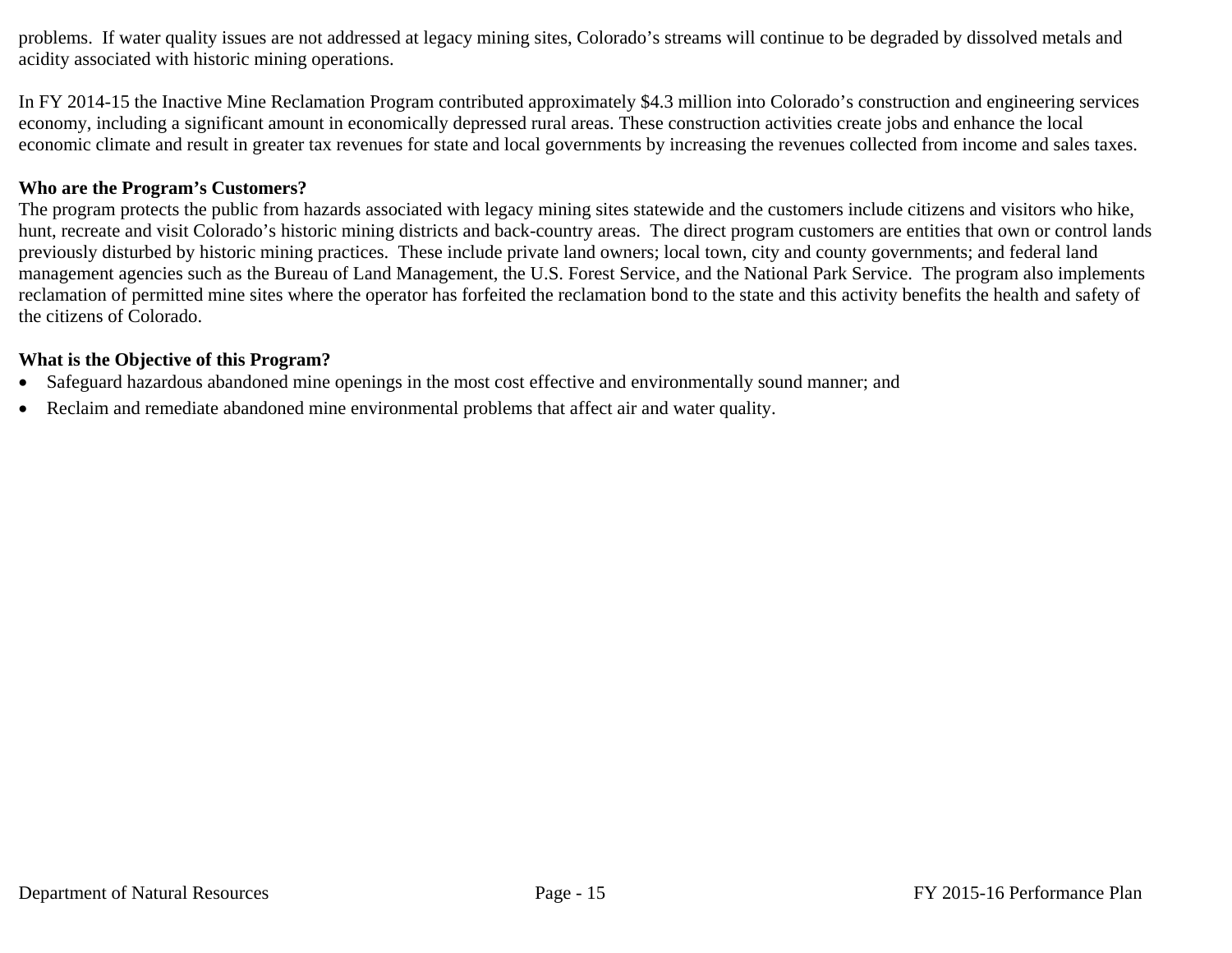#### **COLORADO OIL & GAS CONSERVATION COMMISSION**

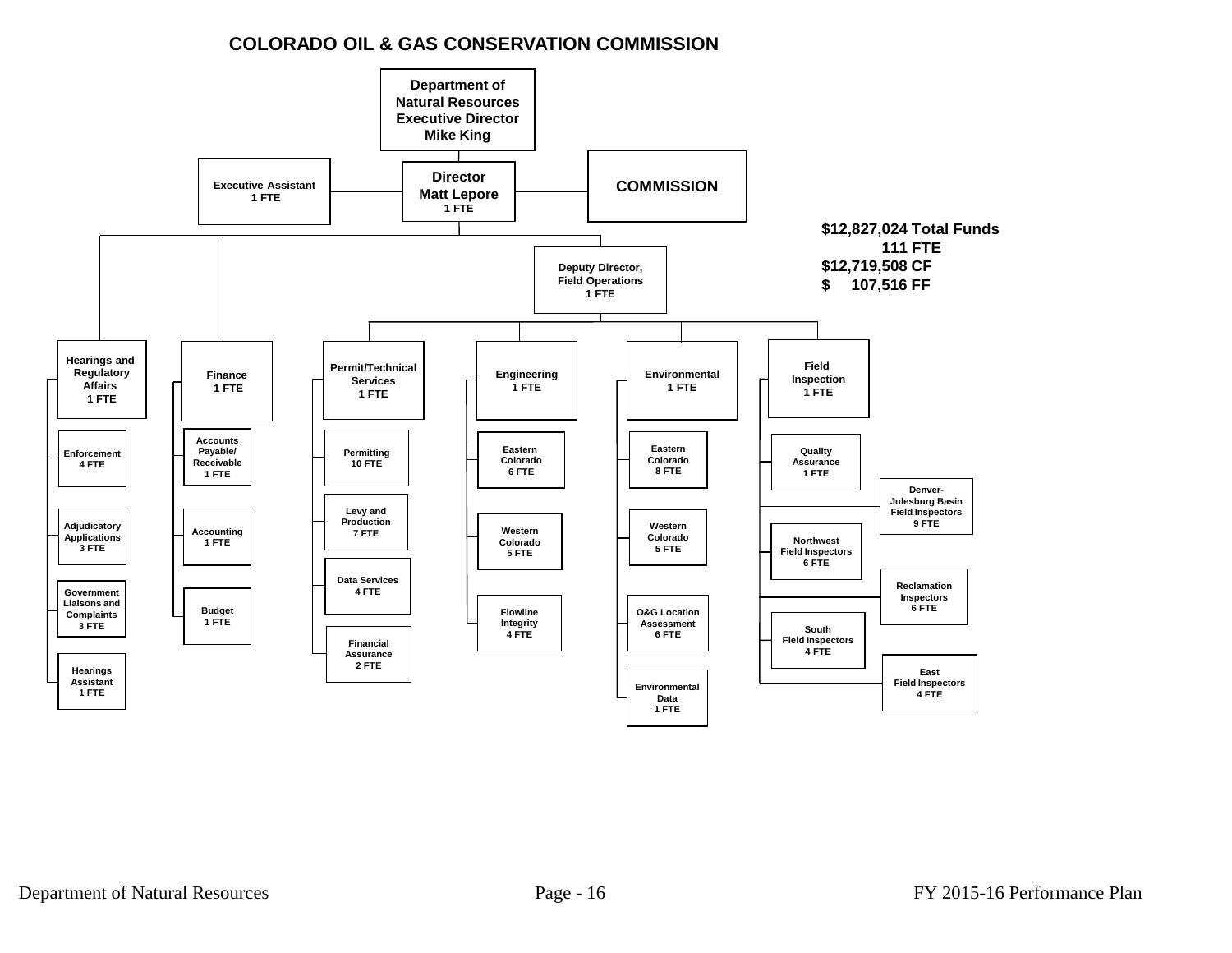#### **Regulation of Oil and Gas Exploration and Production**

**What is this Program?** The Regulation of Oil and Gas Exploration and Production is the single major program managed by the Oil and Gas Conservation Commission (also referred to as the OGCC or "the Commission"). It consists of nine sub-programs: well permitting and location approvals; spill response and waste regulation; inspections; financial assurance; enforcement; well reports; environmental studies; orphaned wells; and public information.

**Well Permitting and Location Approval:** This sub-program annually issues approximately 4,000 permits for the drilling of new oil and gas wells and another 50 to 80 permits for the recompletion of existing wells. In addition, the Commission annually approves about 1,000 to 2,000 locations for well pads and tank batteries. This permitting and approval program is the cornerstone of the Commission's efforts to ensure that new and recompleted wells are drilled, completed, and operated, and that locations are constructed, maintained, and reclaimed in a manner that protects public health, safety, and welfare, including the environment and wildlife. The OGCC's permitting, engineering, and environmental groups all participate in this process, and input is solicited from local governments, the public, and, in certain circumstances, the Department of Public Health and Environment (CDPHE) and the Division of Parks and Wildlife (CPW). The permit review and approval process is the first step in the Commission's regulatory compliance regime. Where necessary, the OGCC imposes special conditions of approval to ensure efficient resource production and appropriate environmental protection on a sitespecific basis.

**Spill Response and Waste Regulation:** The OGCC regulates the generation, storage, treatment, and disposal of exploration and production waste from oil and gas operations, including drilling and completion fluids and produced water. To this end, the OGCC's engineering group annually issues about 50 permits for the underground injection of such waste into Class II wells pursuant to authority delegated by the Environmental Protection Agency. The OGCC's environmental group annually issues another 50 to 80 permits for the management of such waste in pits. The agency has noticed a recent decline in the latter due to closed loop drilling, a new technology that does not require pits. Where spills or contamination occurs, the OGCC's environmental group ensures that appropriate remediation activities are undertaken by the operator. The environmental group had been overseeing the remediation of 300 to 500 new spills and releases annually up until FY 2013-14 when the reporting threshold was lowered by statute, causing the annual number of spills and releases reported to increase to nearly 800.

**Inspections:** The OGCC annually conducts more than 30,000 inspections on oil and gas facilities, including wells, tank batteries and multi operational locations. These inspections help to ensure that operators are complying with OGCC regulations and permit conditions. The field inspection staff also responds to complaints from surface owners and other members of the public, and monitors interim and final reclamation of oil and gas locations. Members of the field inspection group are assigned to, and work in, specific geographic areas throughout the state. Field inspectors physically inspect the locations and develop a field inspection report for each visit. The field inspection report is sent to oil and gas operators and may identify corrective actions required to bring a facility into compliance with OGCC rules and permit conditions.

**Financial Assurance –** The OGCC administers about 1,200 surety bonds and other forms of financial assurance in the total amount of approximately \$96 million for oil and gas wells and certain other facilities and operations. These bonds help to ensure that wells are properly plugged and abandoned and that sites are properly reclaimed.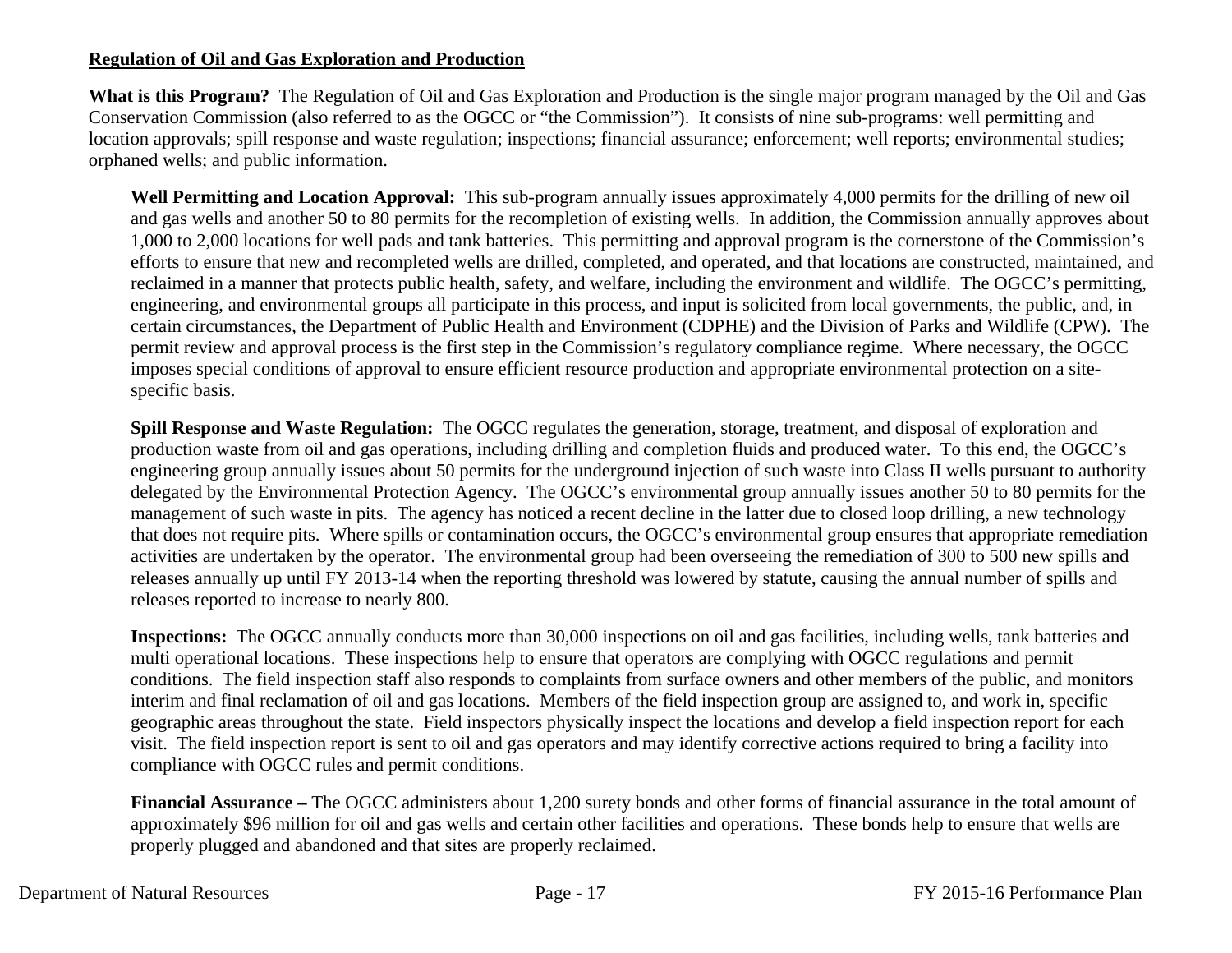**Enforcement –** The OGCC annually issues between 150 and 300 notices of alleged violation (NOAVs) to operators who have violated regulatory or permit requirements. These notices identify the factual and legal bases underlying an alleged violation and require corrective or remedial action to remedy the alleged violation. The OGCC's Hearings Unit may also seek monetary penalties for violations. When the OGCC seeks a monetary penalty, the NOAV may be resolved through settlement decrees or administrative orders.

**Well Reports –** The OGCC processes monthly production reports from operators covering more than 53,000 active wells in the state, together with additional reports on well completions, completed intervals, and well abandonments. The resulting information is publicly available and is used by the oil and gas industry to make exploration and acquisition decisions and by local governments, mineral owners, and others to predict and track royalty revenues.

**Environmental Studies –** The OGCC annually spends \$200,000 to \$300,000 conducting regional environmental studies, many of which seek to establish baseline conditions and trends for ground water quality in areas of significant oil and gas development. This information is used to develop appropriate permit conditions and to help monitor the effect of development on ground water.

**Orphaned Wells –** The OGCC annually spends about \$400,000 plugging orphaned wells and reclaiming and re-vegetating orphaned oil and gas sites. This work helps to mitigate the safety and environmental risks associated with orphaned wells and facilities. Identifying the location of orphaned wells is an ongoing process; many additional sites in need of remediation are identified annually.

**Public Information –** The OGCC provides information to the public on oil and gas development in Colorado in several ways. The OGCC's website annually receives over one million visits and provides information on the OGCC's programs, activities, pending permits, approved permits, and all existing wells. It includes an interactive Geographic Information System (GIS) map, which provides about 165 layers of geographic, geologic, hydrologic, environmental, and other information. The OGCC staff regularly participates in quarterly meetings in two areas of the state (northwest and southwest), at which OGCC staff, operators, local governments, and interested citizens discuss oil and gas development, issues of local concern, and regulatory developments. The OGCC staff also participates in scores of speaking engagements and public presentations across the state in response to requests from stakeholders, educators, local and state elected officials, and special interest groups, among others.

**How are the Program's Operations Funded?** The Oil and Gas Conservation Commission is funded by a levy assessed on the value of oil and gas production, by severance taxes, and by a small federal grant that reimburses some of the costs associated with the underground injection program. Fines paid by operators for violations of state rules are used to fund specific program expenses, such as environmental response, remediation projects, and special environmental studies. The program does not receive or track royalty payments resulting from oil and gas extraction.

**Why is this Program Important?** As a statewide regulator of oil and gas exploration and development, the OGCC is charged with fostering the responsible, balanced development of the state's oil and gas resources while protecting the public health, safety and welfare, including the environment and wildlife resources.

The oil and gas industry occupies an important role in Colorado's growing economy. There are more than 53,000 active wells in Colorado, which collectively produced over \$15 billion worth of oil and gas in CY 2014. The industry directly employs over 50,000 people and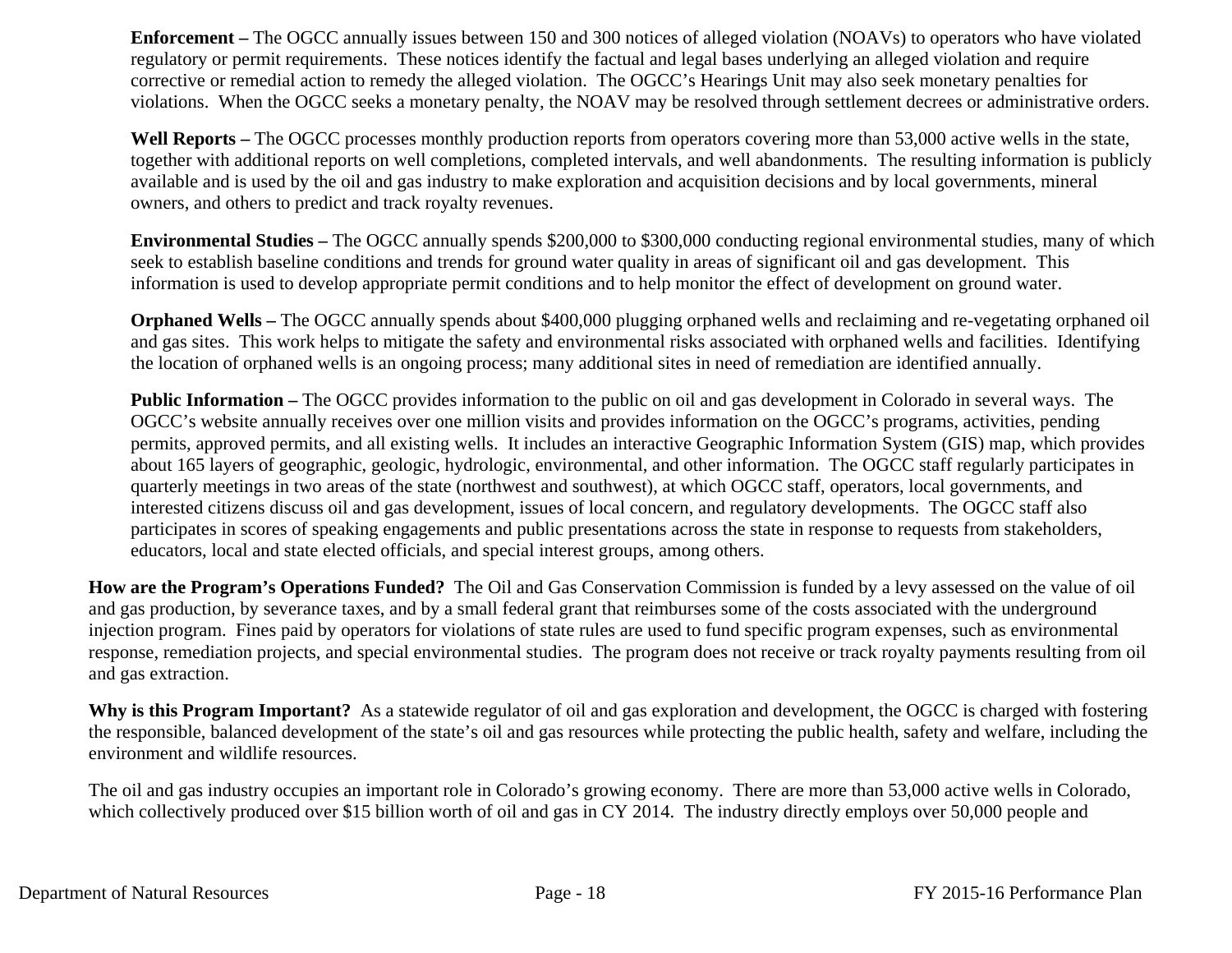supports about 60,000 additional jobs in the state.<sup>1</sup> In addition, these operations generate royalty payments, severance tax revenues, and General Fund revenue through corporate taxes and the sales and income taxes paid by industry employees.

**Who are the Program's Customers?** The Regulation of Oil and Gas Exploration and Production Program serves several customers. First, the Program serves the general public through appropriate regulation and reclamation requirements; OGCC also responds to public complaints and concerns regarding industry activity. Second, the Program services the oil and gas industry by fostering the responsible development of Colorado's oil and gas resources. A predictable regulatory environment is essential to the success of the industry, as is a fast and efficient permitting process. Additionally, county assessors rely on the OGCC's compilation of oil and gas production and sales information to project tax revenues; local planning officials rely on well location and well data for subdivision planning; and the federal Department of Interior's Bureau of Land Management relies on the OGCC's information for tracking oil and gas activities on their lands. Other state agencies, such as the Department of Revenue, Department of Local Affairs, and the State Land Board depend on the wealth of information provided on the OGCC's website.

**What is the Objective of this Program?** The Program's mission is to ensure the state's oil and gas resources are produced in an economically efficient manner that protects correlative rights and which holds operators to the highest standards in the nation for protecting public health, safety, welfare, the environment, and wildlife. Through its permitting, monitoring, enforcement, and restoration efforts, the Program seeks to encourage innovative technologies and practices that reduce environmental impacts.

Department of Natural Resources Page - 19 FY 2015-16 Performance Plan <sup>1</sup> Source: "Assessment of Oil and Gas Industry 2012 Industry Economic and Fiscal Contributions in Colorado," Business Research Division, CU Boulder – July 2013.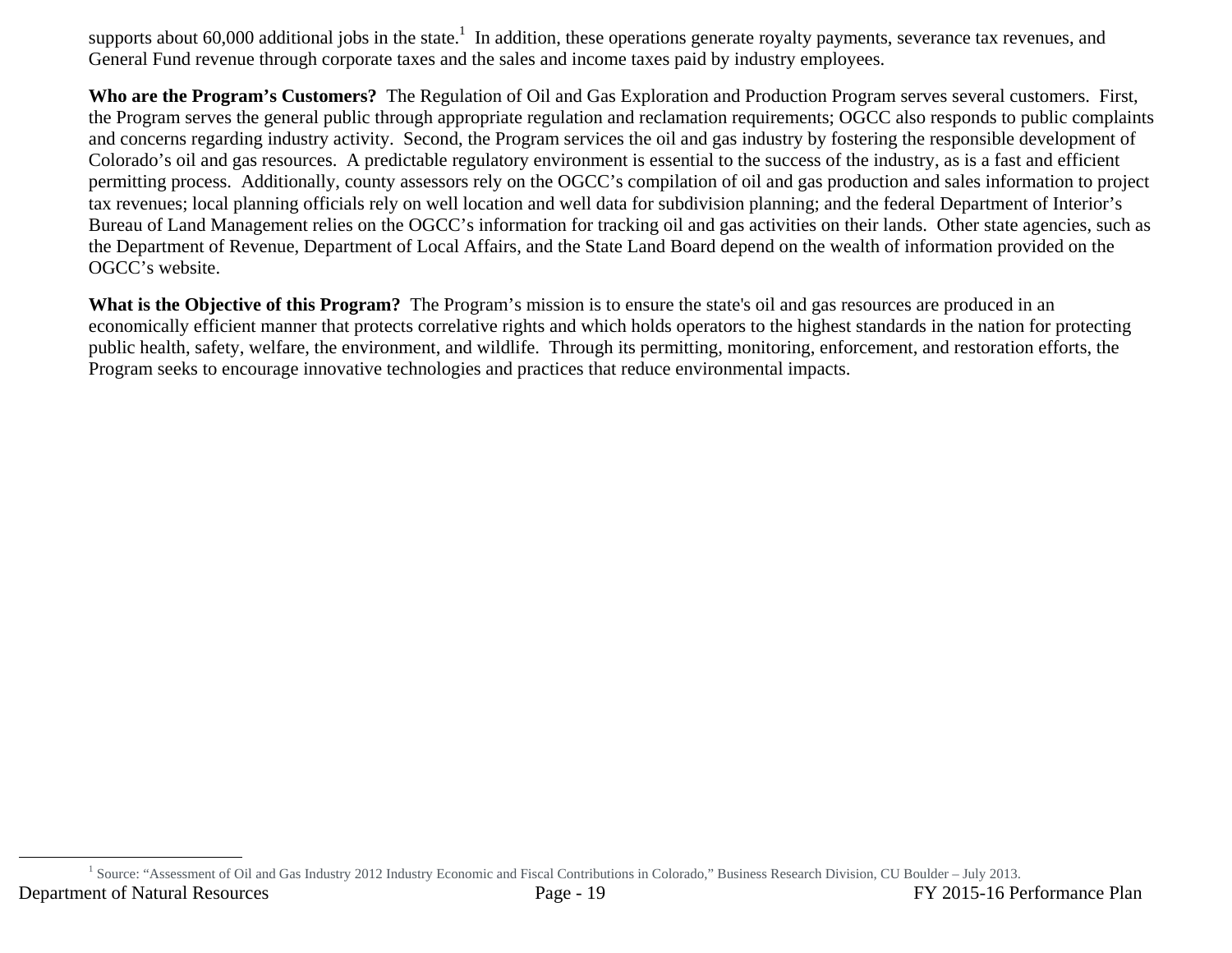## **Colorado State Board of Land Commissioners**

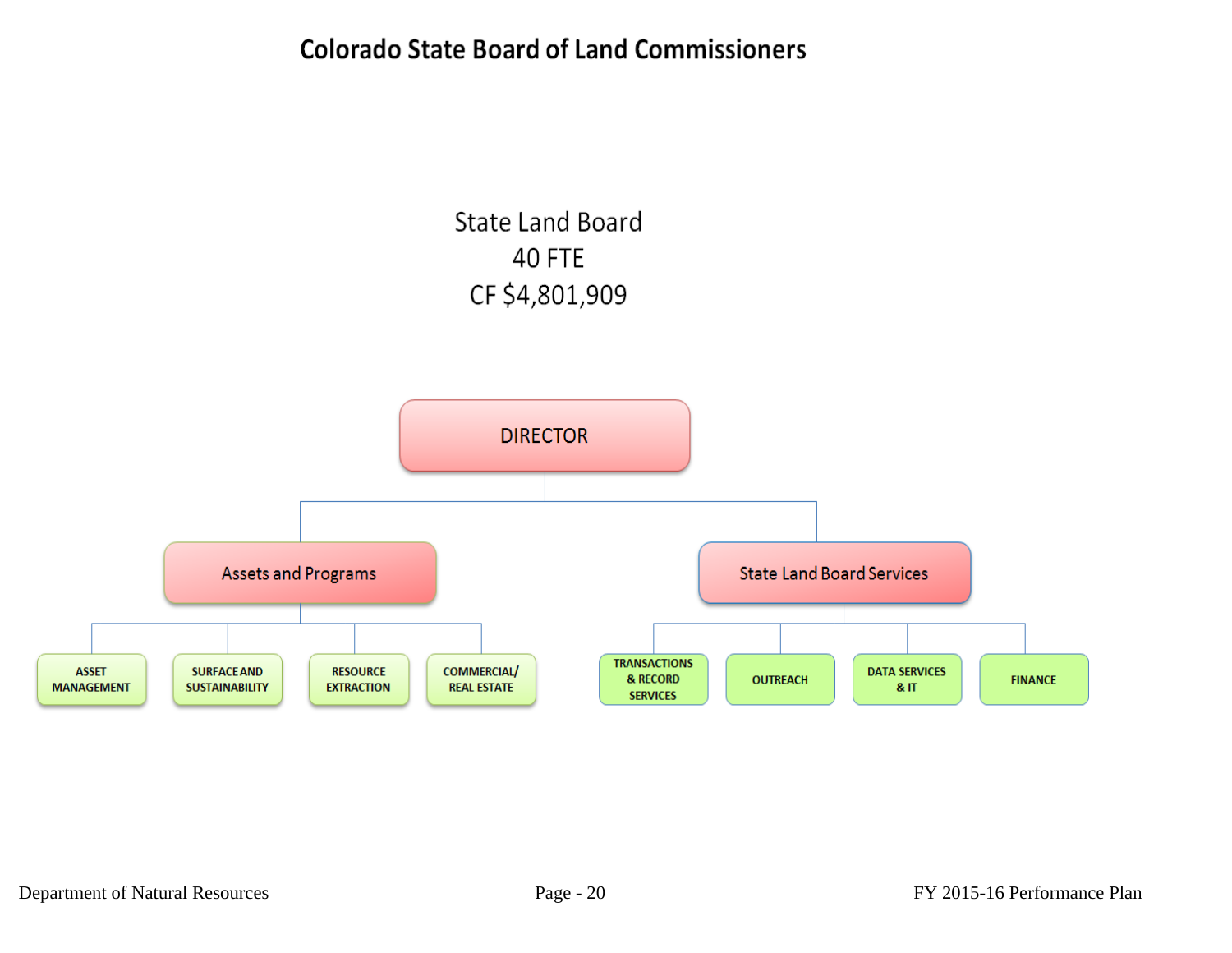## State Land Board

#### **What is this program?**

The Colorado State Board of Land Commissioners (State Land Board) is a constitutionally created state agency to which the State of Colorado delegated its fiduciary and management responsibility for the trust lands of eight public trusts in Colorado. The trust lands were lands transferred as an endowment to Colorado by the federal government around the time of statehood to be managed for the benefit of public education and public institutions. Today these assets include approximately three million surface acres of land, leased for agricultural, grazing, recreational, commercial real estate, rights-of-way, renewable energy and other uses, and approximately four million acres of mineral estate, leased for oil, natural gas, coal, and other solid mineral extraction uses.

Approximately 95% of the State Land Board assets are part of the School Trust, with the remaining five percent distributed across the other seven trusts: the Public Buildings Trust; the Penitentiary Trust; the Land for University and the Land for Agricultural University Trusts (University of Colorado and Colorado State University, respectively); the Hesperus Trust, which is also known as the Fort Lewis Grant; and the Internal Improvements Trust and Salt Springs (Saline) Trusts, both of which benefit the Colorado Division of Parks and Wildlife. While the properties held by the State Land Board are publicly held lands, they are held in the various trusts and thus are not open to public access except where leases for public use have been developed.

#### **Why is This Program Important?**

Revenues generated by the trust lands through surface leases, rights-of-way, and mineral production royalties go to the trust beneficiaries, capital investment, and board operations. School Trust revenues benefit K-12 public schools through allocation in the Building Excellent Schools Today (BEST) Program, which supports capital improvements to school facilities across the state, and the Public School Permanent Fund, the interest on which is used in the State's annual public education budget. The Permanent Fund, also an asset of the School Trust, is an inviolate cash fund managed by the State Treasurer, currently totaling \$750 million. In Fiscal Year 2013-14, the assets of all eight trusts generated a record \$174 million in revenues, while the Permanent Fund generated \$22 million in interest. This compares to revenues of \$66 million and interest of \$28 million in FY'09- 10 when the first version of this plan was written. While revenue growth has been strong, the income levels can fluctuate widely from year-to-year based on oil and gas prices and production.

#### **Who are the Program's Customers?**

The State Land Board's purpose is to serve the trust beneficiaries both now and for future generations to come. In addition to the beneficiaries, our other critical customers are the lessees, the citizens of Colorado, the Governor, and the Legislature.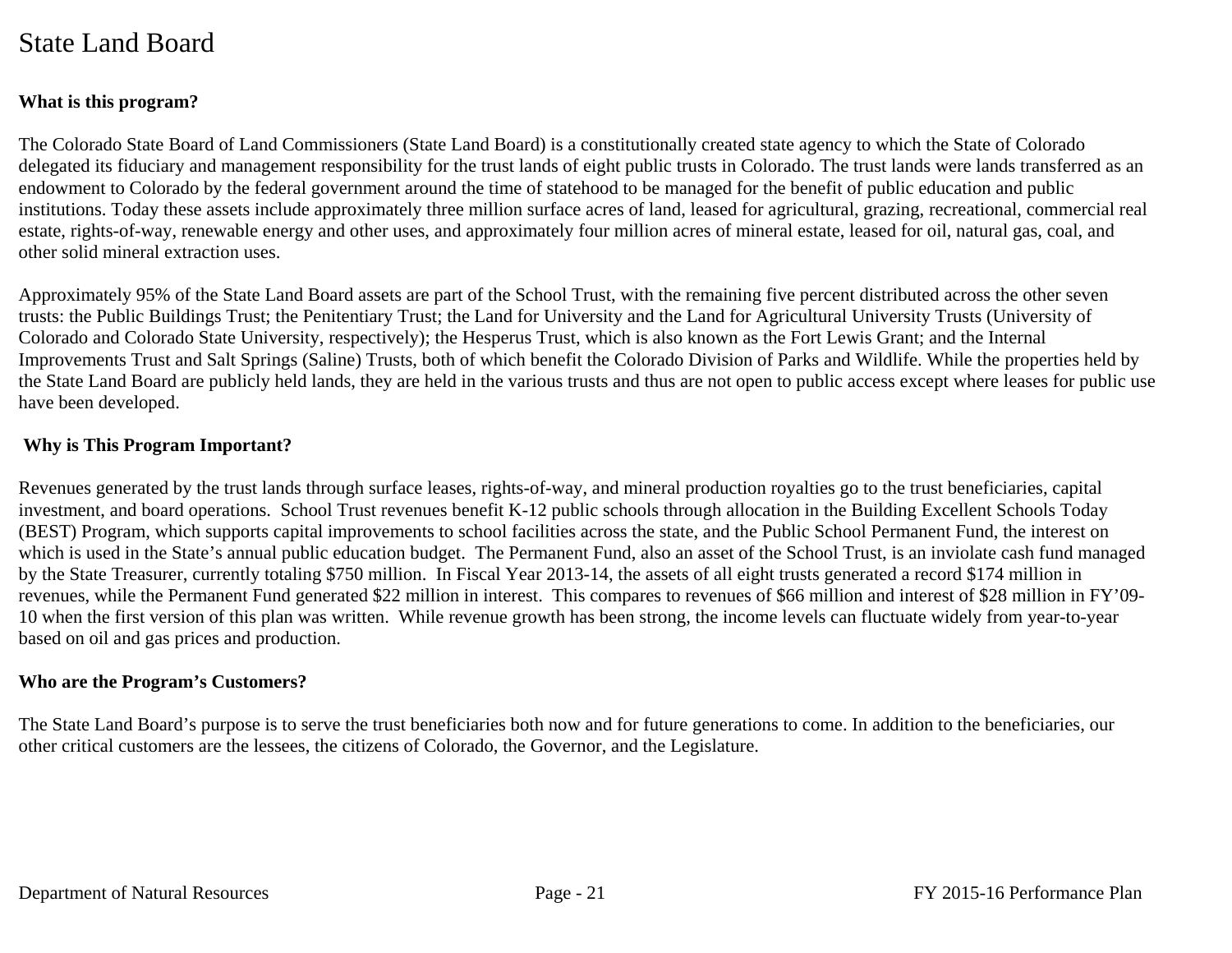#### **What is the Objective (Goal) of this Program?**

Colorado's trust lands will be recognized as one of the state's most significant assets in our state, providing value for each generation of beneficiaries. The program's strategic goals as outlined in the State Land Board's formally adopted Strategic Plan are:

| Goal: | Deliver enhanced financial outcomes for the eight public trusts                                           |
|-------|-----------------------------------------------------------------------------------------------------------|
| Goal: | Provide excellent stewardship of lands held in the trusts                                                 |
| Goal: | Implement best governance and business practices for managing information, knowledge, and human resources |
| Goal: | Achieve greater understanding, positive recognition, and support for the agency and its initiatives.      |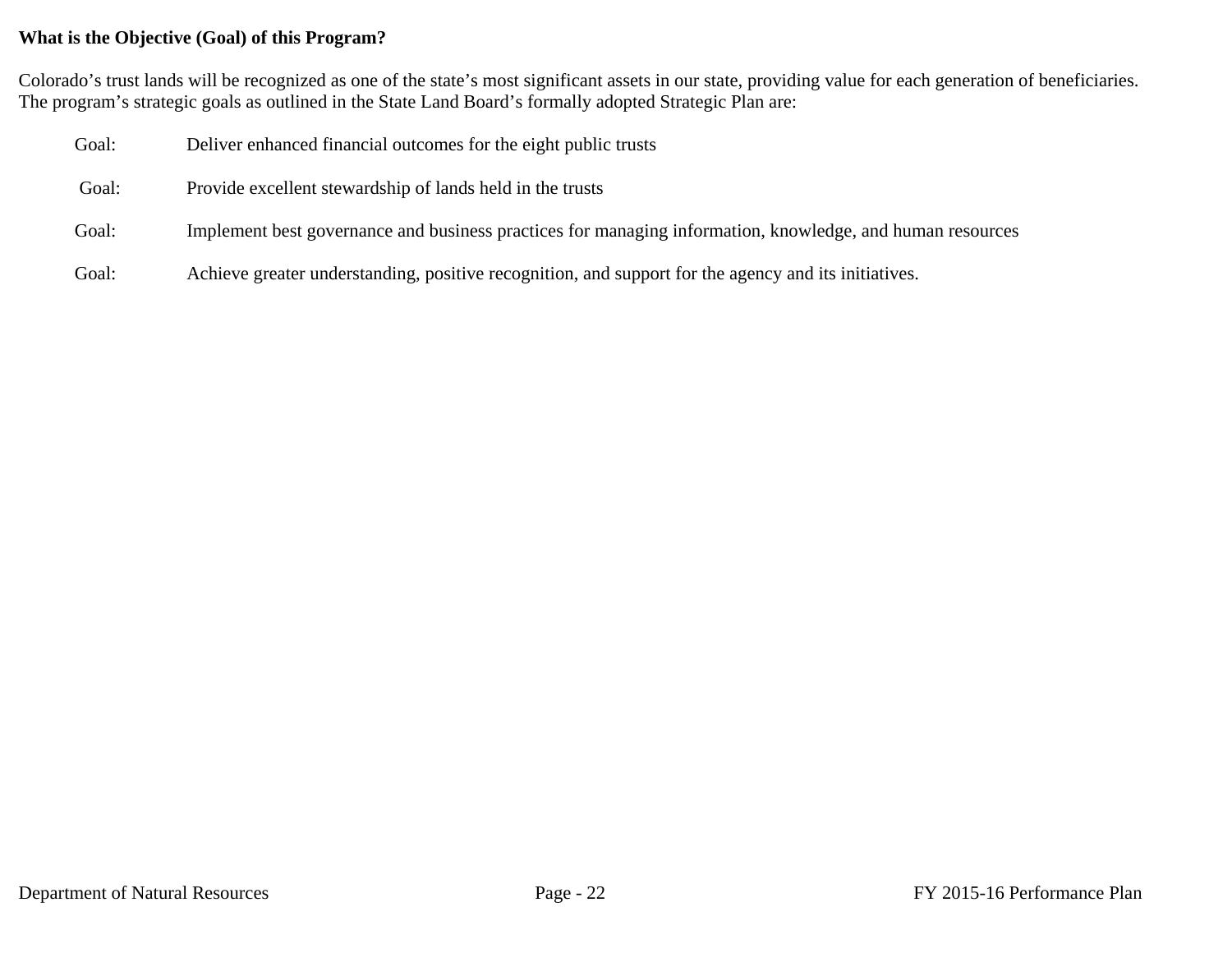#### **Colorado Parks & Wildlife**



| <b>Total Funds</b>   | \$139,803,033 |
|----------------------|---------------|
| General Fund         | 150,000       |
| <b>Cash Funds</b>    | \$117,785,467 |
| <b>Federal Funds</b> | \$21,867,566  |
| <b>FTE</b>           | 886.5         |

**August 1, 2015**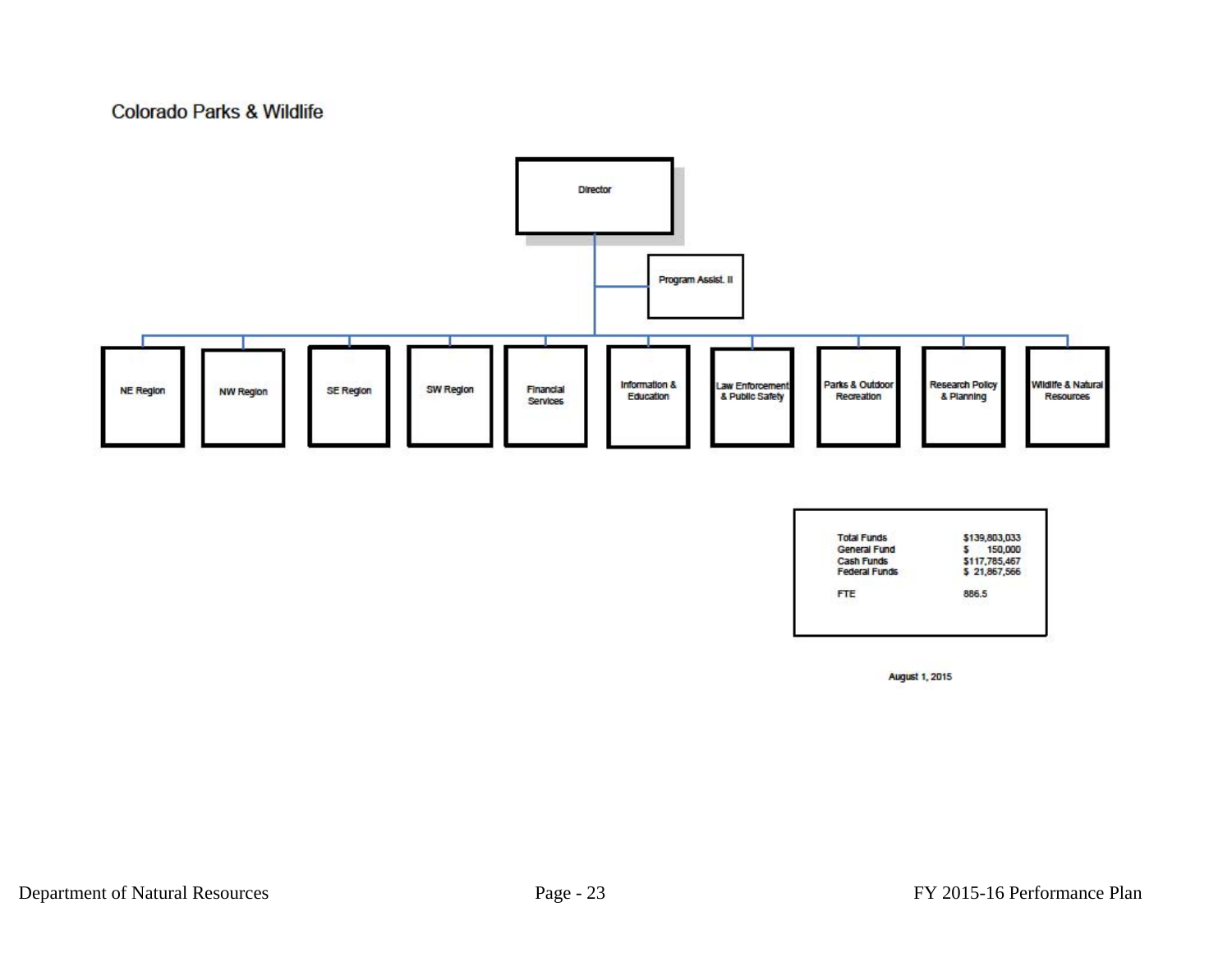## Colorado Parks and Wildlife

In 2011, Colorado Parks and Wildlife (CPW) was formed by the merger of the former Division of Parks and Outdoor Recreation and Division of Wildlife. A primary goal of the merger is to create more efficient and effective services through economies of scale and use of shared services, while at the same time maintaining the high‐quality programs and recreational opportunities for which the agencies are known. As <sup>a</sup> merged entity, Colorado Parks and Wildlife is also better positioned to support <sup>a</sup> comprehensive outdoor recreation mission for the state.

CPW strives to ensure efficient and effective use of financial and human resources. Through planning and by following Colorado's Lean Program, CPW evaluates programs and makes spending adjustments accordingly. In fiscal year 2014‐15, CPW initiated development of <sup>a</sup> revised agency‐wide Strategic Plan and undertook <sup>a</sup> major update of the Colorado Wildlife Action Plan, both involving extensive public review and input. CPW also provided local grants for trails, new shooting ranges, expanded angling opportunities, improved wildlife habitat, and collaborated with partners to provide outdoor experiences for youth and families, to name <sup>a</sup> small fraction of accomplishments.

Wildlife and outdoor recreation represent an important part of Colorado's economy and quality of life, accounting for an estimated \$34.5 billion in total economic significance. Hunting, angling, wildlife viewing and state park visitation contributes roughly \$6.1 billion in economic effects statewide. Through ongoing partnerships, strategic planning and wise resource investments, CPW is poised to continue providing quality wildlife management and outdoor recreation during the coming years and beyond.

Colorado Parks and Wildlife is the lead DNR Division responsible for three major programs – 1) Outdoor Recreation, 2) Trails and 3) Wildlife and Habitat Conservation. More extensive discussion of each of the programs follows.

### Outdoor Recreation Program:

#### **What Is This Program?**

To provide an Outdoor Recreation Program to the citizens of Colorado, CPW manages <sup>a</sup> number of significant and distinct sub‐programs and processes, including the State Parks System, Hunting program, Fishing program, Wildlife Viewing program, Boating program, Aquatic Nuisance Species program, as well as the Recruitment/Retention and Volunteer programs. Another aspect of outdoor recreation, the State Trails Program, is treated separately as one of the three major programs of the Division. The Outdoor Recreation Program supports CPW's statutory goals to:

1) Protect, preserve, enhance, and manage wildlife and their environment for the use, benefit, and enjoyment of the people of Colorado and its visitors and provide <sup>a</sup> comprehensive program designed to offer the greatest possible variety of wildlife‐related recreational opportunities to the people of Colorado and its visitors, and;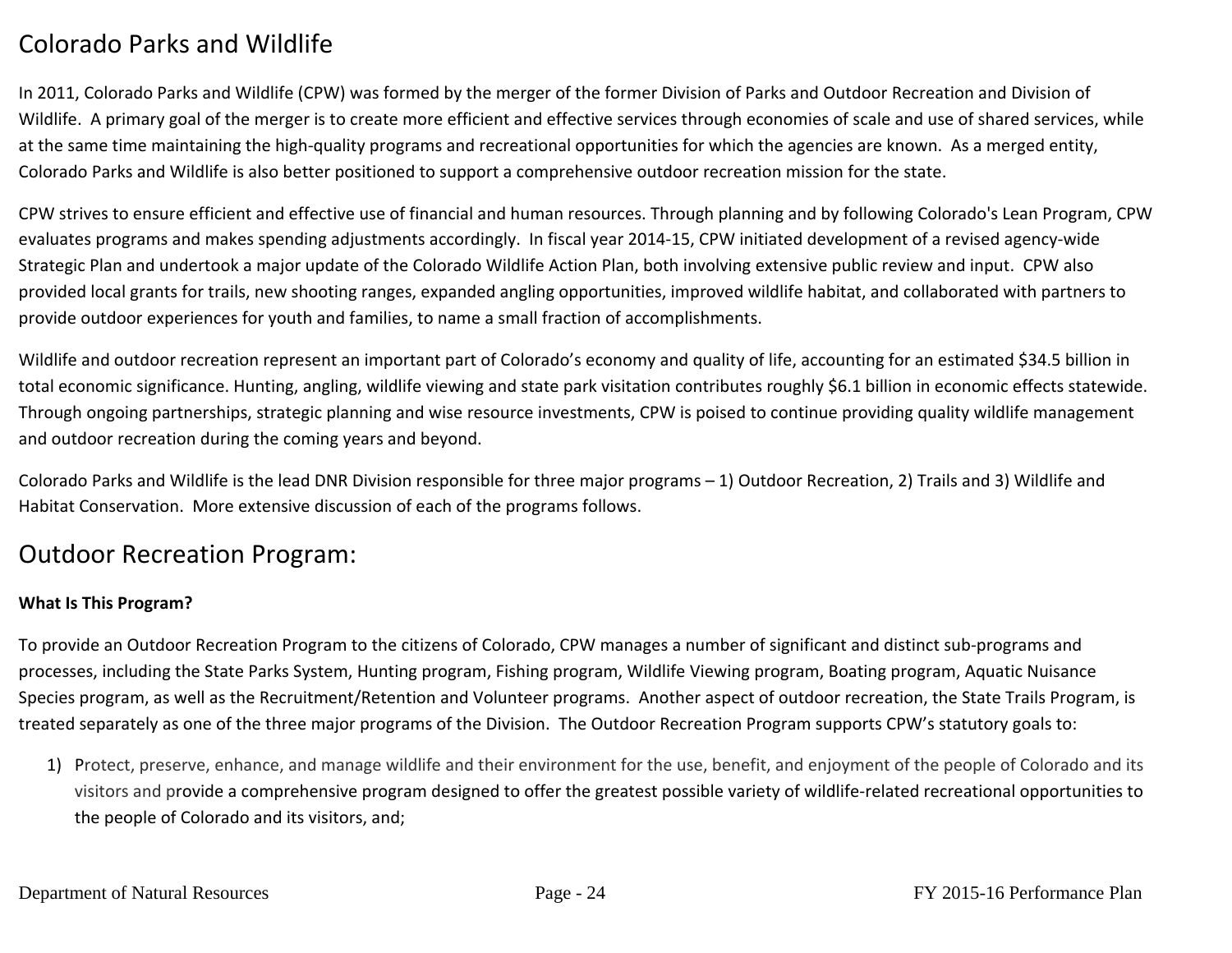2) Protect, preserve, enhance and manage the natural, scenic, scientific and outdoor recreation areas of Colorado for the use, benefit, and enjoyment of the people of Colorado and its visitors and provide <sup>a</sup> comprehensive program of outdoor recreation in order to offer the greatest possible variety of outdoor recreational opportunities to the people of Colorado and its visitors. This goal includes the continuous acquisition, development, and management of outdoor recreation lands, waters, and facilities.

#### **Why Is This Program Important?**

Recognized around the country and the world for its beautiful scenery and diverse natural attributes, Colorado offers unique and extensive outdoor recreation opportunities. Outdoor recreation is <sup>a</sup> cornerstone of the Colorado lifestyle and quality of life, and access to outdoor recreation opportunities has been valued through much of the state's history. Additionally, outdoor recreation is <sup>a</sup> critical driver for Colorado's economy. The wide variety of outdoor recreation opportunities at state parks generates roughly \$571 million annually in direct spending in local communities and <sup>a</sup> total of \$1.7 billion annually when secondary expenditures are factored in. Non‐local visitors (people who travel 50+ miles to visit <sup>a</sup> state park) generate about 70% of that economic impact, contributing an estimated \$396 million toward local economies.

A 2014 study for CPW by Southwick Associates on the economic impact of outdoor recreation found that 1) hunting, fishing and wildlife viewing generated more than \$5 billion in economic activity and supported nearly 50,000 jobs; 2) the full range of 38 outdoor recreation activities identified in the report (e.g. skiing, recreational shooting, white water rafting, hiking, fishing, etc.) accounted for \$21 billion in direct expenditures and supported more than 200,000 jobs across the state; 3) taking the multiplier effect into account, outdoor recreation is responsible for \$34.5 billion in economic activity and supports 310,000 jobs; and 4) more than 9 out of every 10 Coloradoans participate in one of the identified outdoor activities every year. The study also documented the major economic role of outdoor recreation in rural areas, noting, for example, that nearly 92,000 jobs in the northwest area of the state are tied to outdoor recreation, representing one‐third of the region's adult population.

#### **Who are the Program's Customers?**

Outdoor Recreation potentially serves nearly all Colorado citizens as well as visitors from other states and countries. Recent research indicates that nearly 95 percent of Colorado residents participate in the types of recreation provided by CPW. About 46 percent of Coloradans reported that they visited state parks regularly, while more than one out of every three Colorado residents are anglers and about 16 percent are hunters. Furthermore, more than 95 percent of participants in <sup>a</sup> 2009 focus group indicated that they viewed state parks as very important to Colorado, even if they did not generally visit state parks.

Each year thousands of non‐resident sportsmen come to Colorado to hunt deer, elk, and other game species. Another 350,000 anglers visit Colorado to fish in the State's Gold Medal trout streams. Millions more travel to Colorado for wildlife viewing, camping, hiking, biking, and boating. A 2012 study by the Colorado Tourism Office found that outdoor recreation opportunities are the leading reason people visit Colorado, and that outdoor vacations have grown by more than 25 percent over the past ten years. Thousands of businesses, and their employees, benefit from the economic activity generated by outdoor recreation.

Department of Natural Resources Page - 25 FY 2015-16 Performance Plan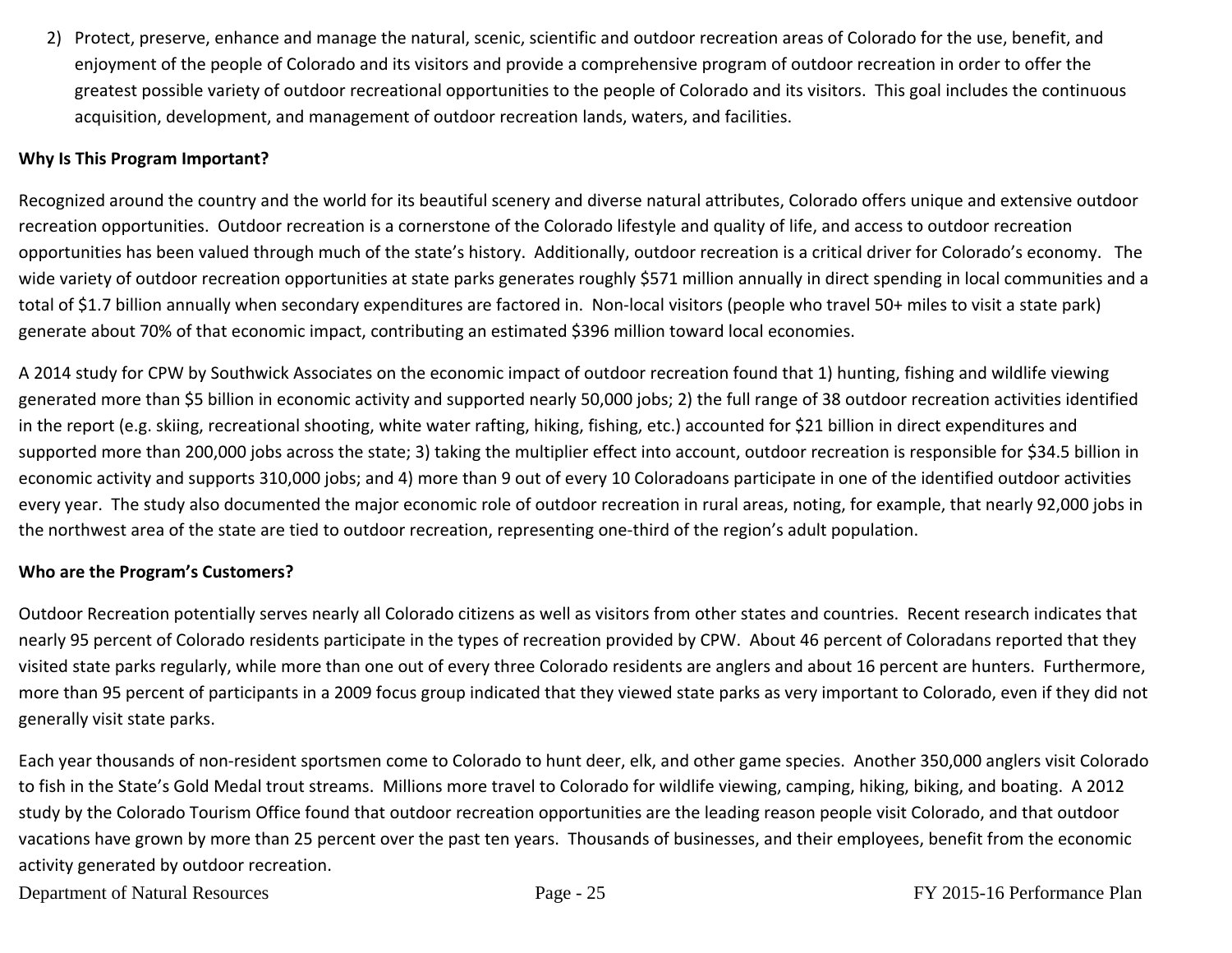#### **What are the Objectives of this Program?**

The Parks and Wildlife Commission has identified three overarching goals for the agency – Recruitment and Retention, Habitat Preservation and Financial Sustainability. For the Outdoor Recreation Program, the Recruitment and Retention strategic priority provides important guidance, as follows:

Goal #1 - Recruitment and Retention: Connect People to the Outdoors by Providing Quality Outdoor Opportunities and Settings.

- $\bullet$ *Objective 1: Promote public awareness of and participation in Colorado's outdoor and wildlife recreation opportunities.*
- 0 *Objective 2: Provide a variety of hunting, fishing, and trapping opportunities on public and private lands.*
- 0 *Objective 3: Maintain or increase current levels of hunter and angler satisfaction and participation.*
- $\bullet$ Objective 4: Operate, maintain and enhance park resources and services to meet visitor needs and enrich the Colorado State Parks experience.
- $\bullet$ Objective 5: Promote participation by youth and families in hunting, fishing, parks visitation and other outdoor recreation activities by providing accessible *and meaningful recreational and educational opportunities.*
- $\bullet$  $\bullet$  Objective 6: Continue to direct leadership, support, and resources to promote and establish a statewide-interconnected trails network.
- $\bullet$ *Objective 7: Seek adequate resources to meet current and future demand for outdoor recreational opportunities.*

#### What are the Major Processes of this program and what strategies are employed in these processes to achieve program objectives?

CPW's statutory mission includes the direction to "offer the greatest possible variety of recreation" to Colorado's citizens and visitors to the state. CPW accomplishes this through statewide plans and assessments, such as the SCORP (the Statewide Comprehensive Outdoor Recreation Plan), Big Game Season Structure, various grant programs, cooperation with local governments, coordination with federal natural resource agencies, and interaction with <sup>a</sup> number of recreation stakeholders and groups throughout Colorado. Given the exceptional outdoor recreation participation rates among Colorado residents, this is the program area that engages the greatest proportion of Coloradans. Major processes within the Outdoor Recreation Program are described below

The State Park System – Managing the State Park System includes the acquisition, development, improvement and operation of state parks and state recreation areas that are used for outdoor recreational activities including camping, picnicking, hiking, horseback riding, environmental education, sightseeing, hunting, boating, fishing, swimming, as well as other water sports and recreational activities. It also includes promoting access to and use of the Colorado State Park System through the distribution of area guides, through the media including the web, through sponsor partnerships, and through educational and interpretive programs. Another important process is the development and enforcement of regulations aimed at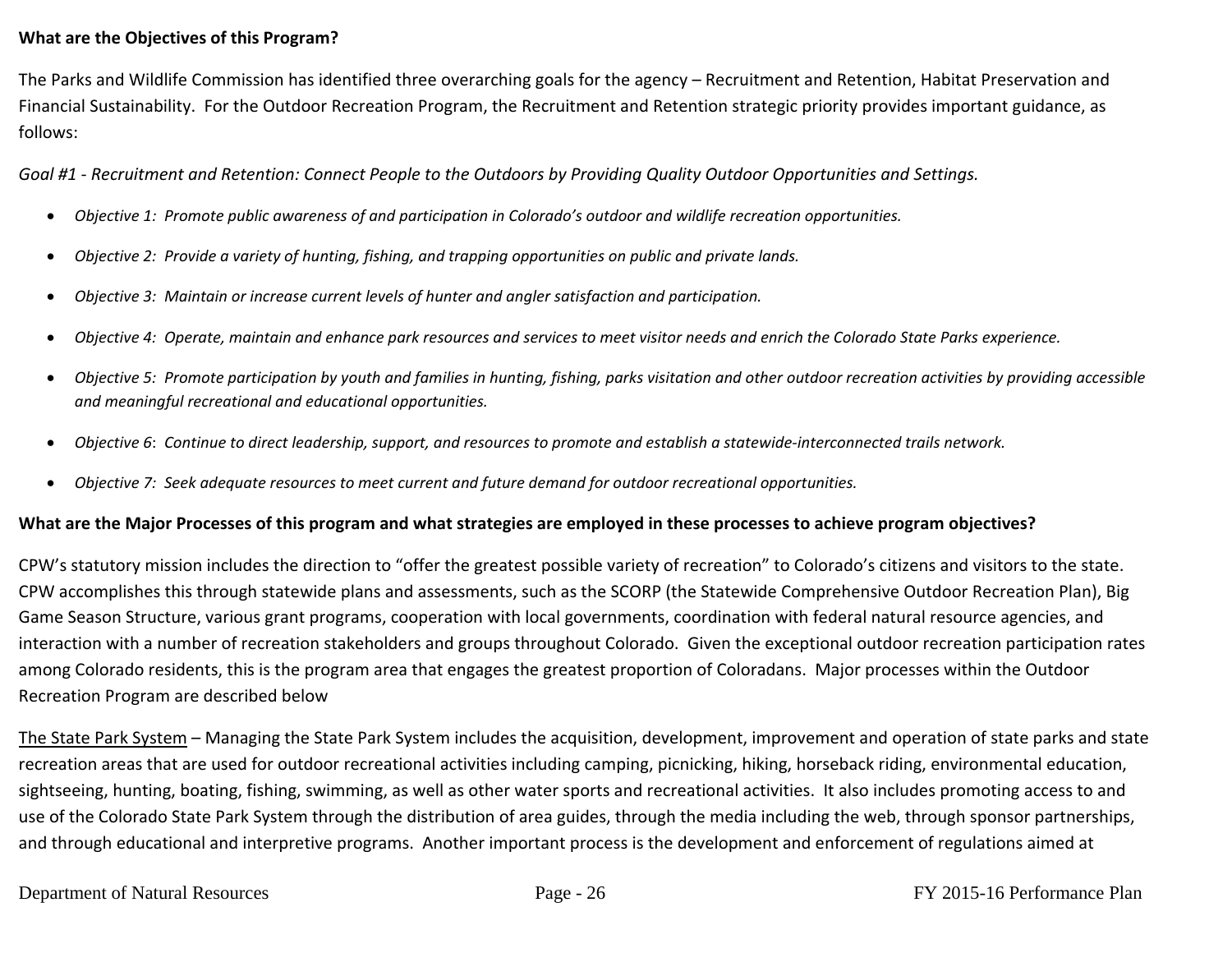ensuring safe and responsible use of the state parks. Finally, this program includes habitat management (forests, grasslands, water, riparian areas, etc) to ensure the preservation of the state parks' scenic, natural, and cultural resources for future generations.

The State Parks System is funded by multiple cash and federal funding sources, most notably parks passes and permits. State Parks receive no state General Fund support. Park pass, camping permit and registration fees are set by the Colorado Parks and Wildlife Commission. Per the Colorado Constitution, the State Park System receives, through <sup>a</sup> direct distribution from the Colorado Lottery Division, 10% of net lottery proceeds annually for the acquisition, development, and improvement of new and existing state parks, recreation areas, and recreational trails. Great Outdoors Colorado (GOCO) supports the State Park System as one of the four constitutionally authorized purposes for GOCO funds.

Hunting Program –The Hunting Program includes inventorying game populations, collecting animal harvest data, developing population models to guide license allocations and management decisions, wildlife health research , setting and enforcing hunting regulations, acquiring access for hunters through access leases and easements, cooperative programs with landowners, and habitat protection efforts. The Hunting Program also includes educating hunters about safety, as well as informing and advising hunters about hunting opportunities in the state. Education and information is provided through information brochures, representation at state and national hunting trade shows, the CPW website, and other appropriate information channels.

The Hunting Program is funded with wildlife cash, primarily through the sale of hunting licenses, and federal funding, predominantly through the Pittman‐Robertson Act. The Hunting Program receives no on‐going General Fund support.

Fishing Program –The Fishing Program includes inventorying fish populations and stream habitat, research into fish health and population dynamics, fish propagation and stocking, fish disease management, setting and enforcing fishing regulations, acquiring access for anglers through access leases and easements, as well as improving and operating State Wildlife Areas. It also includes providing angler education and fishing clinics as well as informing and advising anglers about angling opportunities in the state through information brochures, participation in state and national angling trade shows and expos, the CPW website, e‐mail newsletters and other means.

Recent research by CPW shows that Colorado anglers fish at state parks about 35 percent of the time, further illustrating the level of overlap between state park and wildlife operations in Colorado. The Fishing Program is funded with wildlife cash, primarily through the sale of fishing licenses, and federal funding, predominantly through the Sportfish Restoration Program (Dingell‐Johnson). The Fishing Program receives no on‐going General Fund support.

Aquatic Nuisance Species – Aquatic nuisance species (ANS) pose a serious threat to the water infrastructure, recreation and natural resources in Colorado, with potentially serious economic consequences. Prior to the creation of the ANS program, zebra or quagga mussels were identified in eight reservoirs in Colorado in 2008 as a result of a multi-year statewide sampling effort conducted by the former Division of Wildlife in partnership with the former State Parks division and the U.S. Bureau of Reclamation. As <sup>a</sup> result of these discoveries, the Colorado General Assembly passed the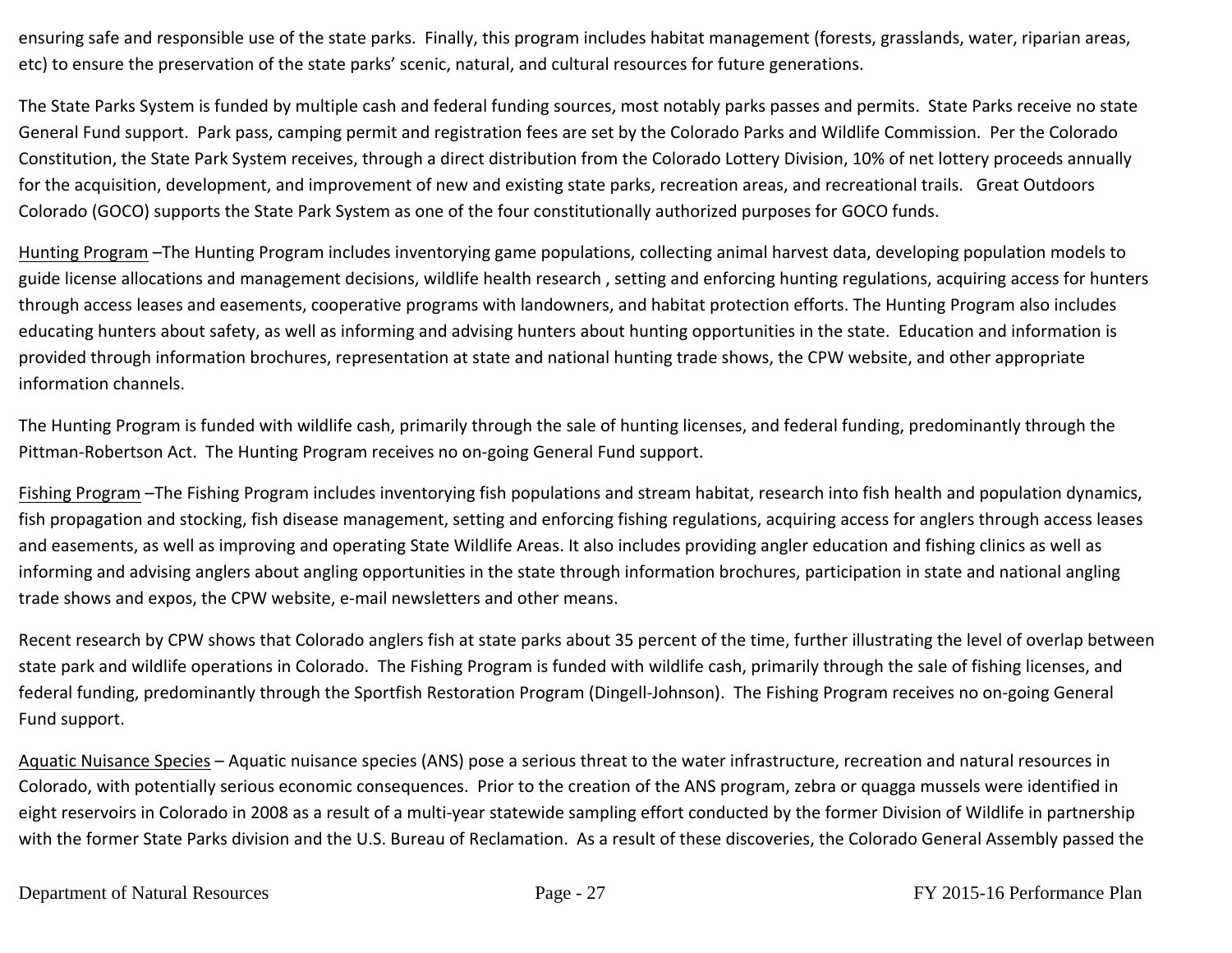Aquatic Nuisance Species Act in May 2008, which allocated severance tax funding to ANS programs. CPW has further leveraged the appropriation with external partners to gain additional funding for the ANS program.

Due to the threat that invasive mussels and other ANS pose to water infrastructure for municipal, agricultural and industrial supply, many water owners closed key lakes and reservoirs to boating and fishing in 2008. In order to protect Coloradoan's ability to boat and fish, DOW and Parks (now fully merged as CPW) implemented <sup>a</sup> comprehensive and standardized boat inspection and decontamination program in partnership with local and federal governments, as well as with private industry. Not only does the ANS program keep waters open to boating and fishing by reducing the risk of introducing ANS, it also preserves high quality sport fisheries and water based recreational opportunities.

In addition to inspections and decontaminations, the program provides for <sup>a</sup> large public education and information campaign through the use of signs, brochures, youth education, professional trainings and various other media including the web. The program's successful impact and track record has led several other western and eastern states to adopt Colorado's model. The integrated inspection, decontamination and education programs have proven so effective in stopping the inoculation of Colorado's waters with invasive species that CPW de-listed seven of eight reservoirs in 2014. Since there are no viable control methods for zebra or quagga mussels, or most other ANS, the prevention program is the most effective and efficient method to protect recreational opportunities, natural resources, the economy and the water infrastructure of the state from the irreversible harm of an ANS infestation.

Recruitment and Retention – Recruitment and retention encompasses the full range of outdoor recreation activities, including fishing, camping, hiking, bird watching, hunting, boating, enjoying nature, and all other related activities. Since the merger, CPW has shifted from separate recruitment for wildlife activities and marketing state parks visits to <sup>a</sup> stronger focus on connecting youth and families to the outdoors. In fact, one of the fundamental reasons for the merger was that parks serve as <sup>a</sup> "gateway" to other recreation activities, including fishing, camping and hunting.

CPW has developed an internal strategy entitled "Increasing Hunting, Angling and Park Visitation, Long‐Term Strategy". CPW faces significant challenges as the average age of those who hunt and fish increases and as the rate at which younger generations participate in outdoor activities decreases. Additionally, there has been <sup>a</sup> nationwide decline in outdoor activities among youth, extending back several decades. Increasingly major health care organizations, such as Kaiser Permanente, recognize the health benefits stemming from regular outdoor activities.

CPW has identified the following main objectives: increase awareness of wildlife and parks programs among non‐sportsman and non‐park users; increase recruitment of youth, adults and families; increase retention rates of current sportsman and parks visitors; increase the number of actively engaged partner organizations and volunteers; and increase coordination and alignment of existing programs. To accomplish these objectives CPW plans to focus on marketing and branding, recruitment, public information, experiential education, and partnerships and volunteers.

Other important programs in support of outdoor recreation include CPW's wildlife viewing program, including assistance with local wildlife festivals across the state and educational brochures; and CPW's boating program, including boating safety and river outfitter licensing.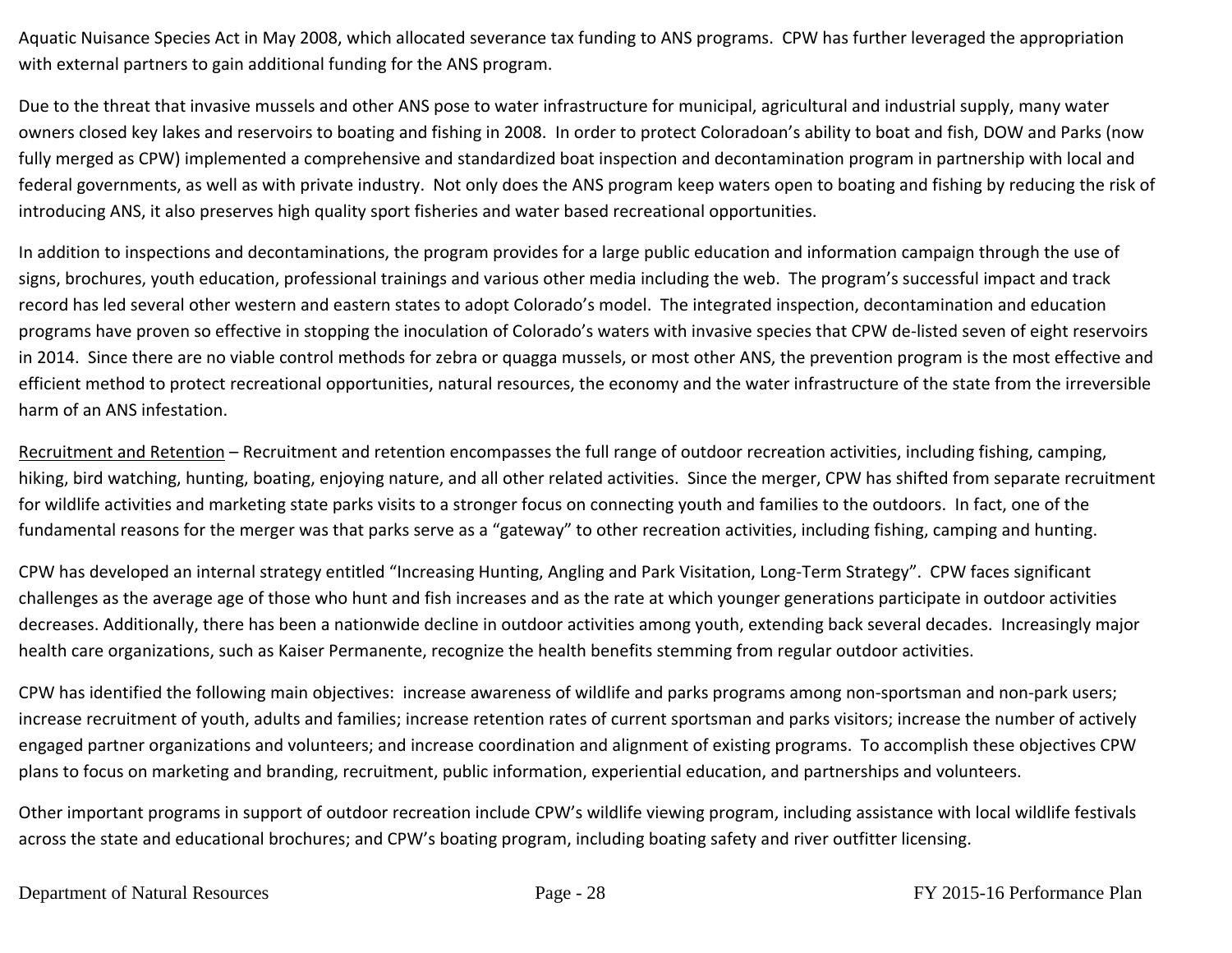## TRAILS PROGRAM

#### **What Is This Program?**

The Trails Program consists of three sub-programs: the recreational trails program (non-motorized trails), the Off-highway Vehicle (OHV) Program, and the Snowmobile Program. The Trails Program exists to increase accessibility and encourage the use of Colorado's extensive outdoor and natural resources, through hiking, bicycling, horse riding and other compatible recreational activities, and to provide for recreational motorized trail uses (C.R.S. §33-11-102 *et seq.*). Furthermore, state statutes authorize Colorado Parks and Wildlife to establish and maintain trails that connect the state parks and other outdoor recreation resources, provide access to areas of special or historic interest, and promote a more complete use of public lands for recreation. A key component of the statutory direction is to coordinate, assist and develop such trails with all levels of government.

Colorado Parks and Wildlife delivers the Trails Program primarily by making grants to governmental agencies, non-governmental organizations, and individuals for the purpose of planning, constructing, improving, and maintaining trails in Colorado. The sources of the grant funds are Great Outdoors Colorado, federal funds, statutorily dedicated revenue from off-highway vehicles and snowmobile registrations, and the Colorado Lottery. CPW also develops, improves, and maintains its own trails in the state park system. Trail management on state parks is based on the recognition that park visitors see trails in the parks as an important feature of their park visits. Since 2010, thirty-two state parks trail projects have been funded, and nearly all of the projects have been completed. Additionally, State Parks also handle many trail maintenance projects using park operating and capital funds, allowing improved and expanded trail opportunities in the state parks, directly benefiting park visitors. CPW recently completed an important effort to map all state parks trails in Colorado, comprehensively and consistently. The project provides miles of trail, terrain conditions, permitted uses and other trail characteristics for every trail in the State Parks System. The result is a package of highly reliable maps of all state parks trails, including key trail characteristics, which in turn are now available and downloadable by the public. Finally, CPW provides technical expertise and assistance to recipients of trails grants and provides support to the Colorado Recreational Trails Committee.

The State Trails Committee is a statutorily created committee (C.R.S. §33 11-105), which works through the approval of the Parks and Wildlife Commission, coordinating trail development with local governments and assisting in the formation of trail plans that consider both the extent and location of trails. The Trails Committee also advises the Commission on matters directly or indirectly pertaining to trails, particularly through the review and recommendation of trail grant proposals.

#### **Why Is This Program Important?**

Recreational, non-motorized trail use in Colorado is an extremely popular outdoor activity attracting outdoor recreational enthusiasts from around the world. Public surveys over the past two decades consistently find that trails are a top priority for recreation enjoyment. The most recent studies all indicate that between 80 to 90 percent of Colorado residents hike, bike, ride or enjoy other types of trail recreation, making trail recreation the most popular outdoor recreation activity in the state. The State Comprehensive Outdoor Recreation Plan (SCORP) outlines the top recreational priorities of residents throughout the State. In the most recent SCORP (2014), trails were identified as a top priority.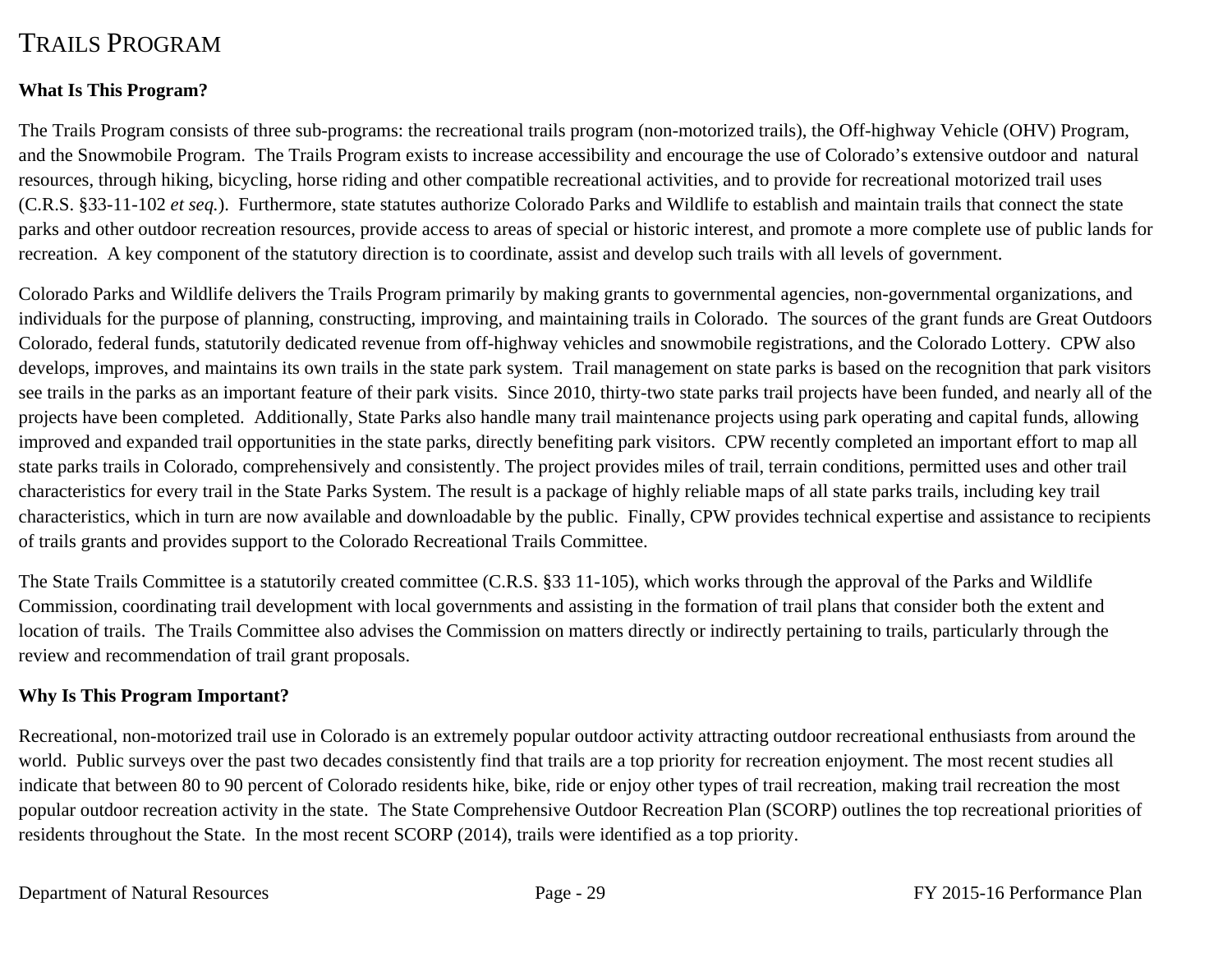Colorado's recreational trails program is essential to the effective development of regional and statewide non-motorized trail systems across Colorado. While municipal, county, and federal government agencies often have established trail programs, the state trails program serves to ensure coordinated and linked trail development that builds toward a unified trail system around the state. The program brings together a variety of trail interest groups who use and frequent Colorado' s recreational trails system, including hikers, bikers, equestrians, runners, persons who have a need for access accommodations, and families that seek a variety of healthful, outdoor recreational opportunities.

Funding for the recreational, non-motorized trails program comes from a mix of state and federal funding sources, including federal Recreation Trails Program (RTP) grants administered by the Federal Highways Administration and from the federal Land and Water Conservation Fund (LWCF) allocations administered by the National Park Service. Significant funding comes from the Colorado Lottery and Great Outdoors Colorado (GOCO). LWCF funds are subject to annual appropriations through the U.S. Congress and are susceptible to fluctuations or cancellation. Funding available through the RTP have diminished over the past decade. The availability of federal funds is increasingly problematic, while the need and public demand for greenway and trail funding continues to increase dramatically.

State Demography Office projections show Colorado's population growing to more than 7.7 million people by 2040, almost a 50 percent increase over Colorado's current population. With an increased public conscientiousness regarding the benefits of active lifestyles, public interest and demand for non-motorized recreational trails is likely to increase substantially in the future. This raises concerns that the non-motorized trail program may not have the financial resources to meet future demands on the program.

Funding for the OHV program comes directly from the OHV user community through the sale of OHV registrations to in-state residents and permits to out-of-state OHV riders visiting Colorado. Registration fees provide financial support for motorized recreation in Colorado and represents the program's principal funding source for OHV recreation. Motorized recreation groups apply for grants for trail maintenance or construction projects. OHV program funds also go to federal agencies as well as several state parks with motorized trails on the parks, to support OHV riding opportunities.

Without good management of the motorized trails across Colorado, severe environmental impacts to public lands and waters could occur. In the past several years the OHV program, supported by key OHV user groups, instituted an effort to expand law enforcement and maintenance activities on public lands. This program included an assessment of environmental impacts from motorized recreation, effectively supplanting largely unfounded opinions with solid, factual information. The success of this effort, especially in defining the needs for good management practices, encouraged the Parks and Wildlife Commission to continue the effort.

Snowmobiling is an extremely popular winter sport in Colorado, drawing tourists from across the U.S. to experience backcountry, winter trail recreation. Program funding is principally from the sale of snowmobile registrations to in-state and snowmobile permits to non-resident snowmobilers who sled in Colorado. The registration fee provides sound financial support for snowmobile recreation in Colorado and is the primary funding mechanism for snowmobile programs in Colorado. Program funds are available to volunteer groups, clubs and state parks that support snowmobile trails and recreation.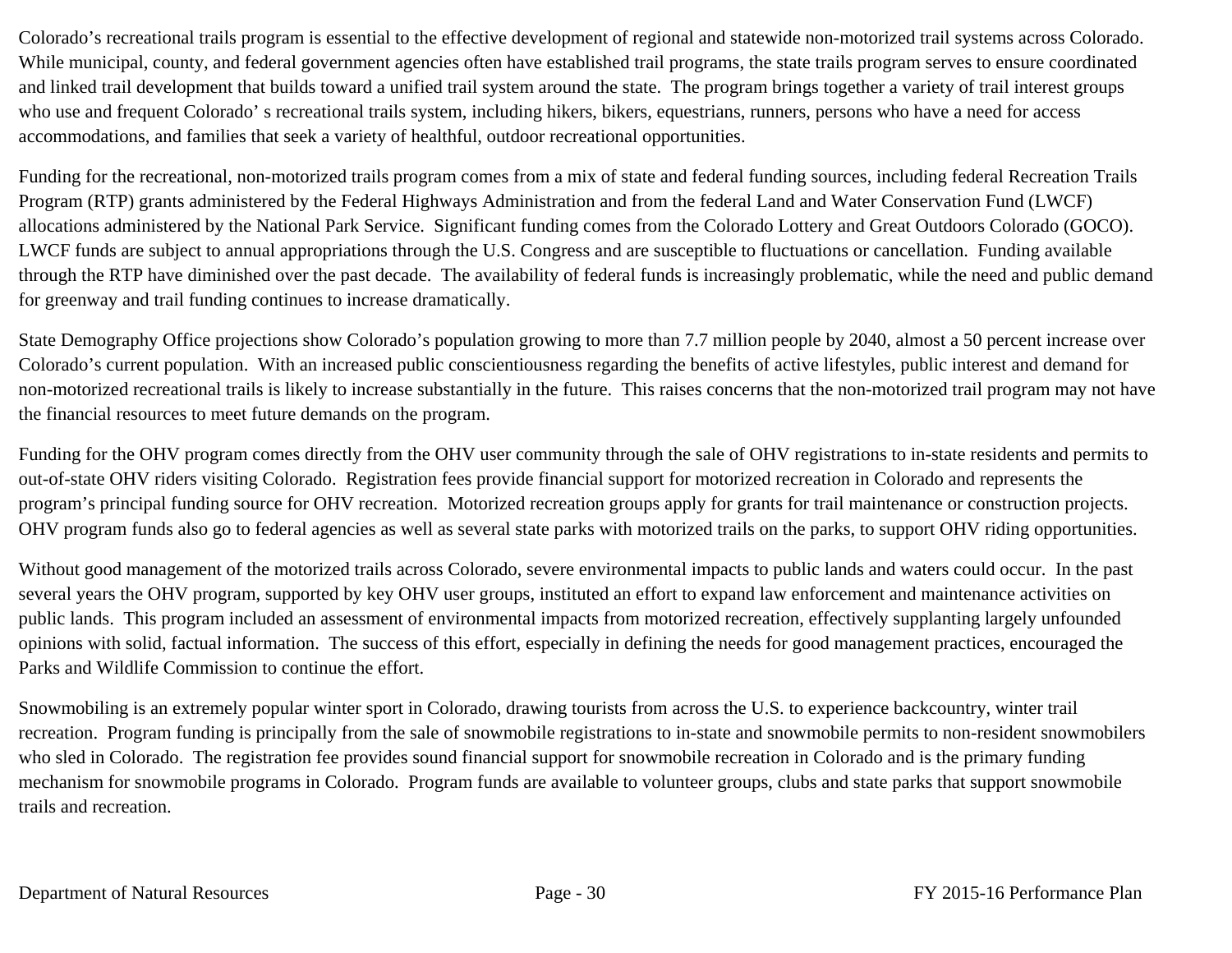#### **Who are the Program's Customers?**

The Trails Program serves those Colorado citizens and visitors to our state who use trails, including walkers, hikers, bikers, snowmobilers, OHV riders, equestrians, and runners. As noted above, recent research indicates that between 80 to 90 percent of Colorado residents regularly participate in trailsrelated recreation, and thereby either directly or indirectly benefit from the trails program. The program also serves municipalities, local governments, volunteer and trails groups, as a source of funding and coordination.

#### **What are the Objectives of this Program?**

Objective 1: Promote the responsible development of recreational trails in Colorado, both motorized and non-motorized.

Objective 2: Increase public access to trail-related outdoor recreation.

Objective 3: Coordinate, assist and develop such trails with all levels of government, interested organizations and the public.

Objective 4: Work to emphasize public safety on trails throughout Colorado.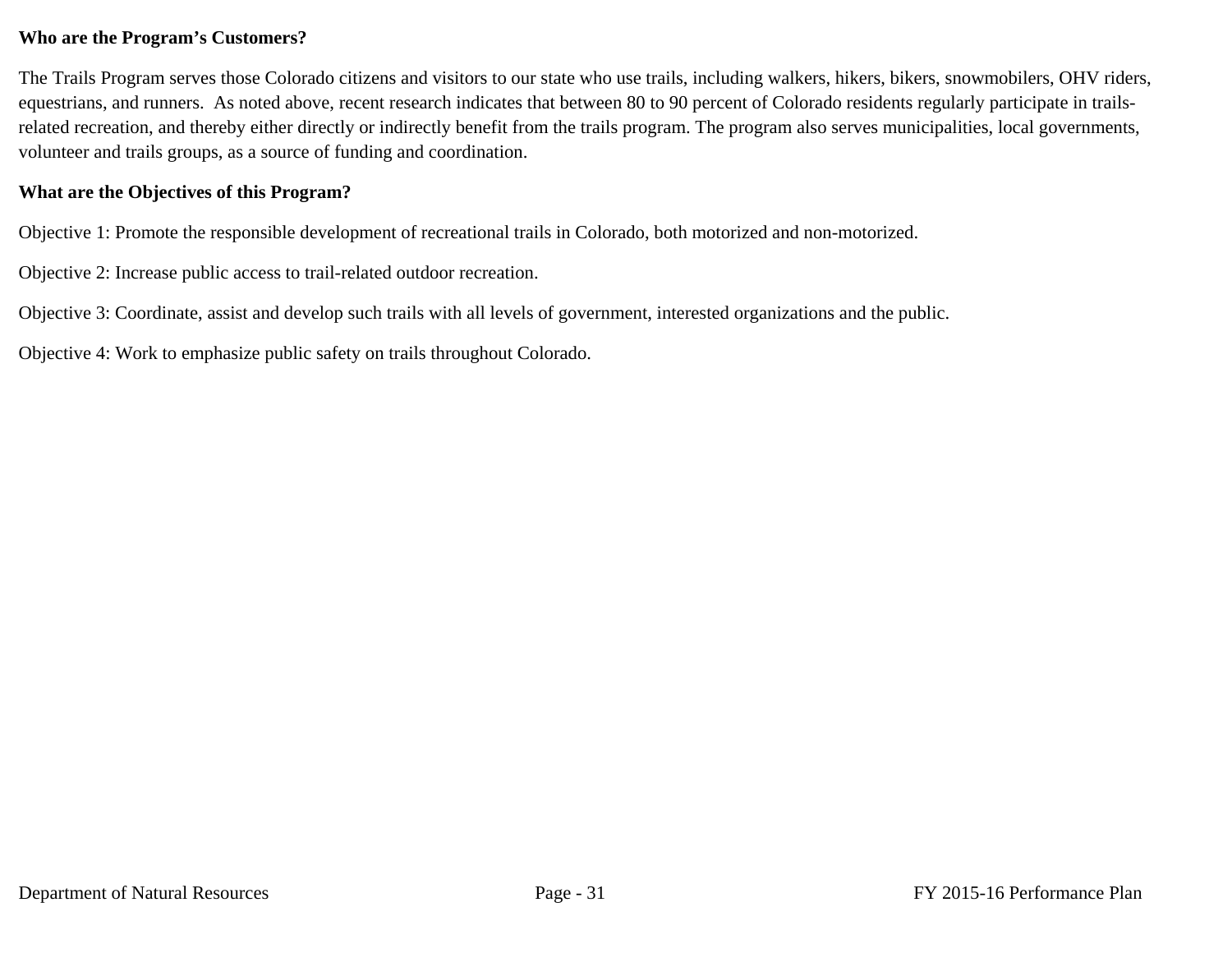## Wildlife and Habitat Conservation

#### **What Is This Program?**

Wildlife and Habitat Conservation is a fundamental part of the DNR mission. Section 33-1-101(1), C.R.S., stipulates that "wildlife and their environment" are managed "for the use, benefit, and enjoyment of the people of this state and its visitors." This same statute directs the management of wildlife habitats both comprehensively and continuously, to accomplish those purposes.

CPW's primary Wildlife and Habitat Conservation efforts involve Land and Water Management and Species Conservation for game and non-game species. The Wildlife and Habitat Conservation Program consists of many different elements, activities, and processes that support CPW's statutory goals to "Protect, preserve, enhance, and manage wildlife and their environment for the use, benefit, and enjoyment of the people of Colorado and its visitors and provide a comprehensive program designed to offer the greatest possible variety of wildlife-related recreational opportunities to the people of Colorado and its visitors."

#### **Why Is This Program Important?**

Colorado Parks and Wildlife's Species Conservation program is the state's primary effort to protect the full array of wildlife habitats, both terrestrial and aquatic. The Species Conservation program has a central, critical role in addressing species decline and averting species listings under the federal Endangered Species Act, and the associated restrictions on land and water use.

In addition to Colorado's statutory policy for wildlife and habitat, tens of thousands of hunters and anglers come to Colorado each year to hunt the state's deer, elk and other game species and to fish Gold Medal trout streams. Also important are the many more visitors who come to enjoy Colorado's extensive wildlife viewing opportunities. Wildlife-related recreation is an important part of Colorado's tourism economy. A 2014 study for CPW by Southwick and Associates on the economic impact of outdoor recreation in Colorado found that: 1) fishing recreation generated \$1.9 billion in economic activity and supported 16,400 jobs; 2) hunting generated nearly \$920 million in economic activity and supported just shy of 11,000 jobs; and 3) wildlife viewing recreation was responsible for more than \$2.25 billion in economic activity and supported more than 19,500 jobs. The study also documented the important economic impact of wildlife recreation in Colorado's small, rural communities. Hunting recreation alone accounted for nearly 250 jobs in Moffat County, 290 in Routt County, 190 in Rio Blanco County and 275 in Gunnison County.

#### **Who are the Program's Customers?**

Customers for the Species Conservation program include water users, farmers and ranchers, mining and forestry industries, construction companies and tradesmen, local businesses and many others throughout the state's economy. The program also serves hunters, anglers, outdoor enthusiasts, and the small towns and businesses that directly benefit from hunting, fishing, outdoor recreation, and wildlife viewing activities. More than one-third of Coloradoans engage in angling recreation and 16 percent are hunters. A recent U.S. Fish and Wildlife Service survey estimated that more than 1.4 million Colorado residents engage in wildlife viewing activities annually.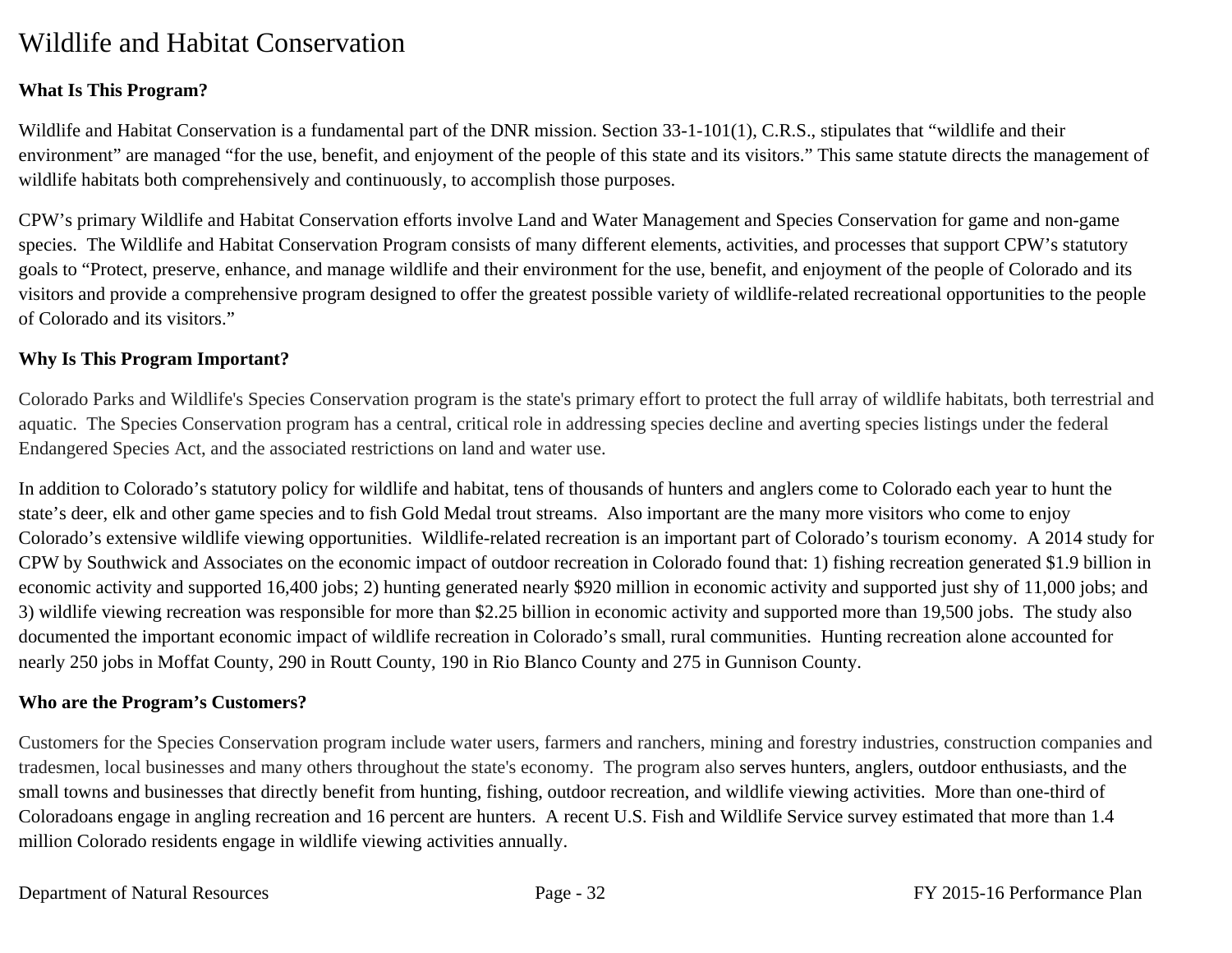# **What are the Objectives of this Program?**

The Parks and Wildlife Commission has identified wildlife habitat conservation has one of three strategic priorities for the Division of Parks and Wildlife, and provided the following guidance:

# **Strategic Priority #2 - Habitat Preservation and Enhancement:** *Support and Facilitate Habitat Protection and Natural Resource Stewardship*

- $\bullet$ *Objective 1: Protect, restore, and enhance habitat for fish and wildlife.*
- $\bullet$  *Objective 2: Cooperate with other agencies and conservation organizations to collect, share, and disseminate natural resource information and to coordinate resource management.*
- $\bullet$  *Objective 3: Promote the stewardship of properties managed by CPW through proactive management and sound planning to minimize impacts and keep resources intact for future generations.*
- $\bullet$  *Objective 4: Ensure the long-term viability of native fish and wildlife and strive to maintain the broadest representation of the diversity of native wildlife in suitable habitats across the state. Proactively prevent and control non-native species and fish and wildlife diseases.*
- $\bullet$  *Objective 5: Maintain healthy and viable game and sport fish populations sufficient to meet the demand for hunting, fishing and trapping, while minimizing landowner conflicts.*
- $\bullet$  *Objective 6: Provide meaningful interpretive and environmental education opportunities that expand public awareness, appreciation and stewardship of Colorado's natural values.*

# **What are the Major Processes of this program and what strategies are employed in these processes to achieve Strategic Policy Initiatives?**

The Major Processes within the Wildlife and Habitat Conservation Program are: (1) Land and Water Management, and; (2) Species Conservation (Game & Non-Game Species)

#### Land and Water Management

The Land and Water Management Program includes a multitude of activities and processes including: (1) managing CPW-owned property and water rights in support of wildlife populations and wildlife-related recreation statewide; (2) mapping critical wildlife habitats; (3) monitoring the water quality of critical aquatic habitats statewide; (4) supporting wildlife habitat protection and improvement efforts on private lands and waters, and on public lands not owned by CPW, through a variety of cooperative programs; (5) controlling noxious weeds; (6) conducting forest management and fuel mitigation activities; (7) developing stewardship plans for CPW properties, and; (8) providing input on land management decisions to a variety of land management agencies as well as local and county governments.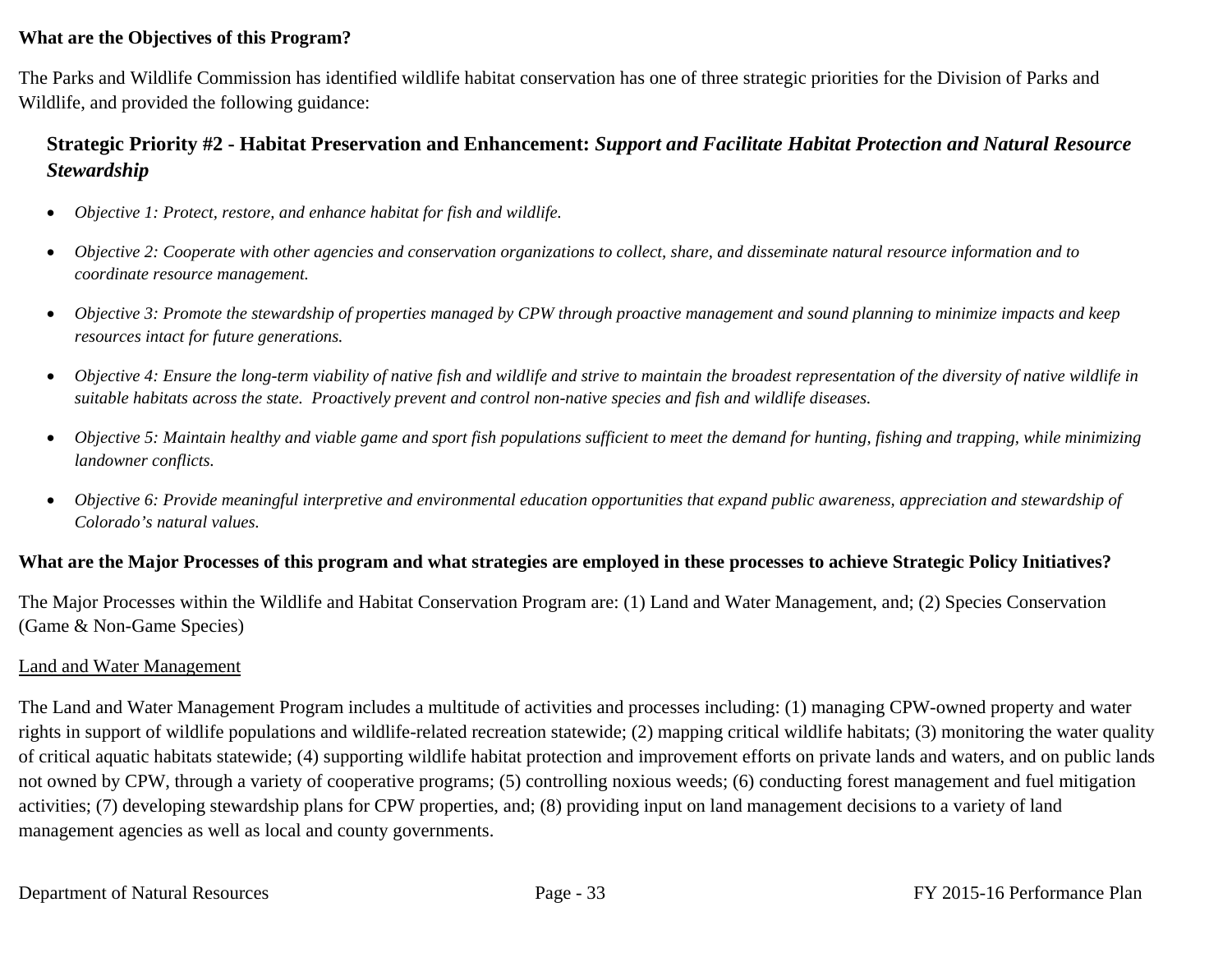One high-profile component of this program is the Colorado Wildlife Habitat Protection Program (CWHPP), initiated in 2006 with the enactment of legislation to create the Colorado Wildlife Habitat Stamp. A ten-dollar habitat stamp must be purchased prior to the purchase of a hunting or fishing license in Colorado (only one habitat stamp is required per license buyer each year). The habitat stamp generates approximately \$6 million in revenue annually that, by statute, is earmarked for habitat protection and enhancement. The CWHPP program focuses on work with private landowners, local governments, and conservation organizations to protect important fish and wildlife habitat and provide access for the public to enjoy our wildlife heritage. The program has helped permanently protect more than 170,000 acres of wildlife habitat through conservation easements and, to a much lesser extent (approximately 5 percent of the acreage involved), fee title acquisition.

Wetlands and riparian areas make up less than two percent of Colorado's land but, according to some estimates, provide life cycle or important habitat benefits to approximately 75 percent of species in the state. Colorado Parks and Wildlife's Wetlands Program, first established in 1997 using wildlife purpose GOCO funds, conserves wetland and riparian habitats and their ecological functions by planning and delivering conservation actions on a landscape scale. The program is guided by an updated strategic plan adopted in 2011. Major goals of the program are to improve the status of declining or at-risk species, and to improve the abundance and distribution of ducks and opportunities for waterfowl hunting. The program funds wetland enhancement and restoration projects, conducts strategic planning to prioritize habitat conservation investments, facilitates partnerships, supports local Focus Area Committees, conducts education and outreach on wetlands conservation, and monitors and evaluates wetland projects. In cooperation with partner organizations and landowners, the Wetlands Program has protected, restored or enhanced nearly 300,000 acres of wetlands and adjacent habitats and more than 275 miles of streams.

In addition, CPW leads or is a partner in more than a dozen other programs focused on voluntary efforts by landowners in support of wildlife habitat or species conservation. The programs range from species-specific recovery efforts to cost-sharing programs for habitat improvements to annual recognition awards for landowners who make significant commitments to improving wildlife habitat on their property. Perhaps the best known of these programs is the Habitat Partnership Program (HPP), which allocates five percent of big game license revenues (about \$2.2 million per year on average) to reduce and mitigate the impact of big game populations on agricultural operations. HPP projects are selected by 19 local committees, covering nearly all of the Western Slope, much of the Front Range, plus the Republican River basin on the eastern plains. Forage and fencing problems were the initial focus of the HPP program when it was established in 1990, and they remain the primary focus of the program today. Habitat improvements on public and private lands that help distribute big game herds across a larger area, lessening localized conflicts, are a priority for local committees. Partner match, including in-kind labor donations, often comes in at more than four times the HPP funding amount, providing strong leverage for hunter dollars invested through the program.

The Colorado Natural Areas Program (CNAP) has 93 designated Natural Areas encompassing over 182,000 acres which help to protect habitats and natural features of statewide significance and importance. These areas can be owned by federal, state, local or private entities; the program's role is to ensure proper stewardship of these rare and special areas through voluntary cooperative agreements. Areas are eligible for designation based on a variety of factors, but in general the aim is to incorporate the best representative examples of rare plants and animals, native ecosystems, and unique geology and paleontology. Protection of these areas requires ongoing monitoring, including regular photo monitoring and technical plant counts. CPW collaborates with partners to implement stewardship projects, research studies, and outreach to protect Colorado's most significant natural features.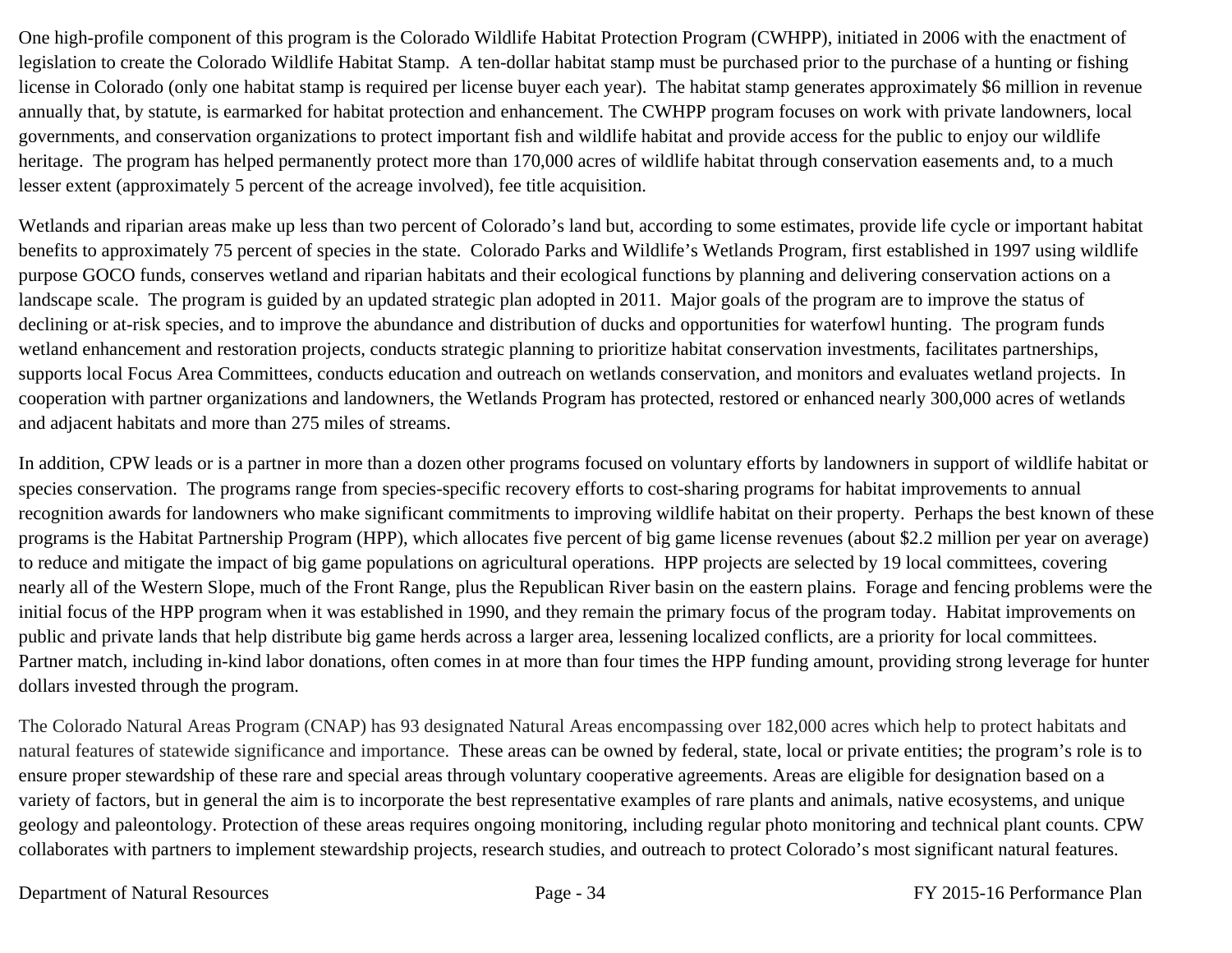Species Conservation – Colorado is home to more than 900 wildlife species. Species Conservation Programs provide wildlife and habitat conservation activities for both game and non-game species. General activities under the programs are often similar, but focus on different species. Processes include monitoring wildlife populations in the state, assessing population trends, determining distribution patterns, identifying limiting factors, developing conservation or recovery plans, working with other state, federal and local agencies, and private landowners to implement recovery plans, conducting research on population dynamics including disease, propagation of certain individual species, mapping of the presence and distribution of species, and working with a variety of partners, both public and private, on cooperative strategies for conserving, protecting and enhancing populations.

In 2006, CPW adopted the Colorado Wildlife Action Plan, which identified 201 wildlife species "of greatest conservation need" because of declining populations, habitat loss or degradation, adverse impacts from invasive species and other factors that could potentially put the species in peril. The plan links species, habitats, threats, and conservation actions, and sets priorities for conservation efforts. The plan also identifies key wildlife habitats and watersheds, and has been an important guide for conservation easement acquisition priorities for both CPW and private land trusts in the state. The Colorado Wildlife Action Plan is in the process of a comprehensive revision, which is scheduled for completion in September, 2015. The revision will update and enhance information on the highest priority wildlife species, habitats, threats and conservation actions to provide even greater utility for species conservation efforts; it will also incorporate conservation strategies for Colorado's rare plant species and a climate change component.

Programs and projects in support of species conservation are vital to Colorado's efforts to adequately conserve native species and avert threatened or endangered listings under the federal Endangered Species Act. Success in meeting recovery plan goals or in proactive actions on declining species are crucial to retain wildlife management authority at the state level, allowing water projects to move forward and preventing costly and burdensome federal actions. CPW also coordinates with neighboring states on the development of range-wide recovery plans and in meeting recovery plan goals. Recovery plans are a crucial guide in setting priorities and organizing efforts among the many partners that can be involved in species recovery, such as federal land management agencies, local and county governments, landowners, business and industry groups, private conservation organizations, and, in the case of range wide recovery plans, neighboring states.

The Natural Areas Program is the only state program tasked with rare plant species conservation. The rare plant conservation program performs scaleddown conservation activities for the 118 imperiled plant species that occur in Colorado with a parallel goal of conserving rare plant species and habitats and averting federal threatened or endangered listings under the federal Endangered Species Act.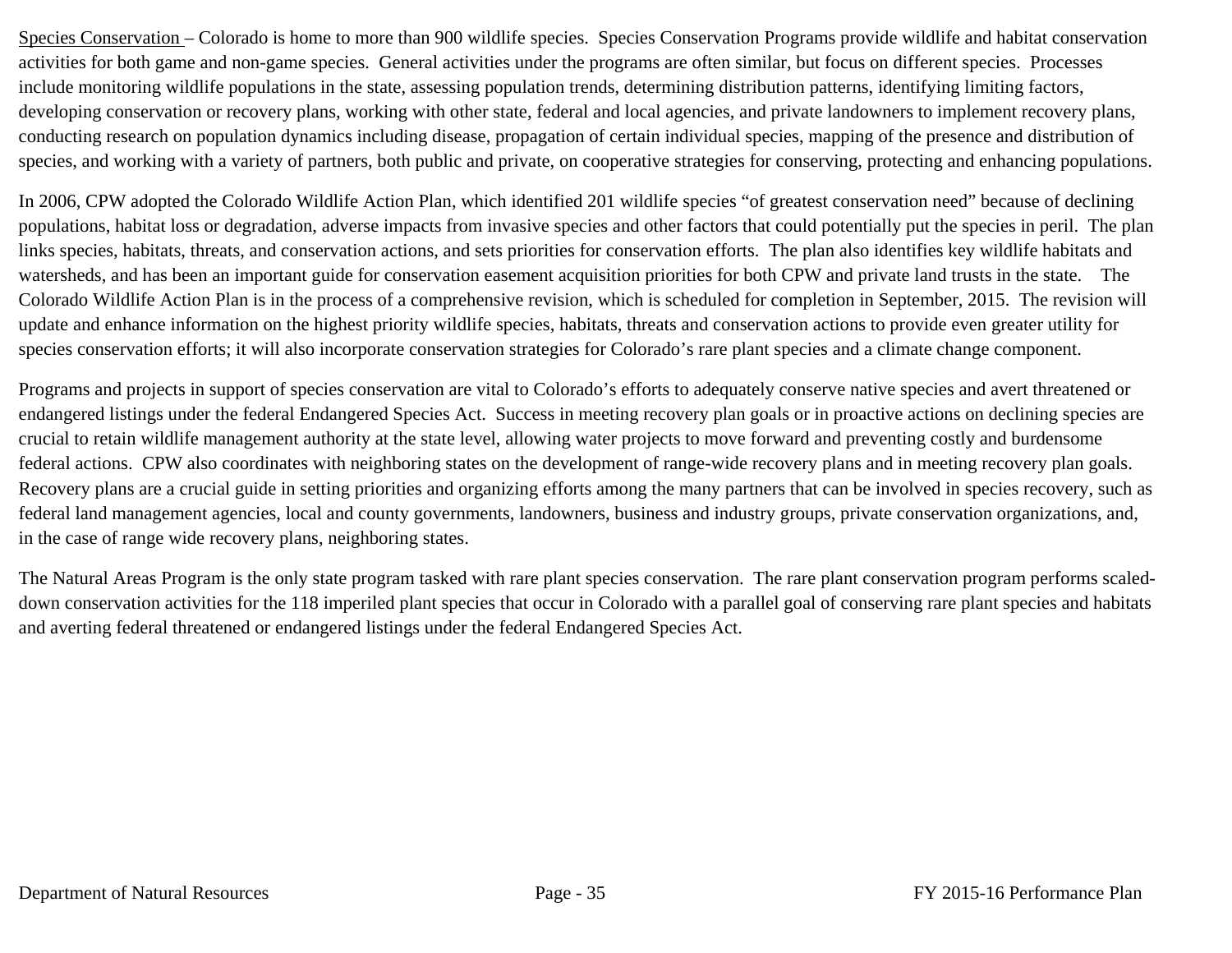

July 2015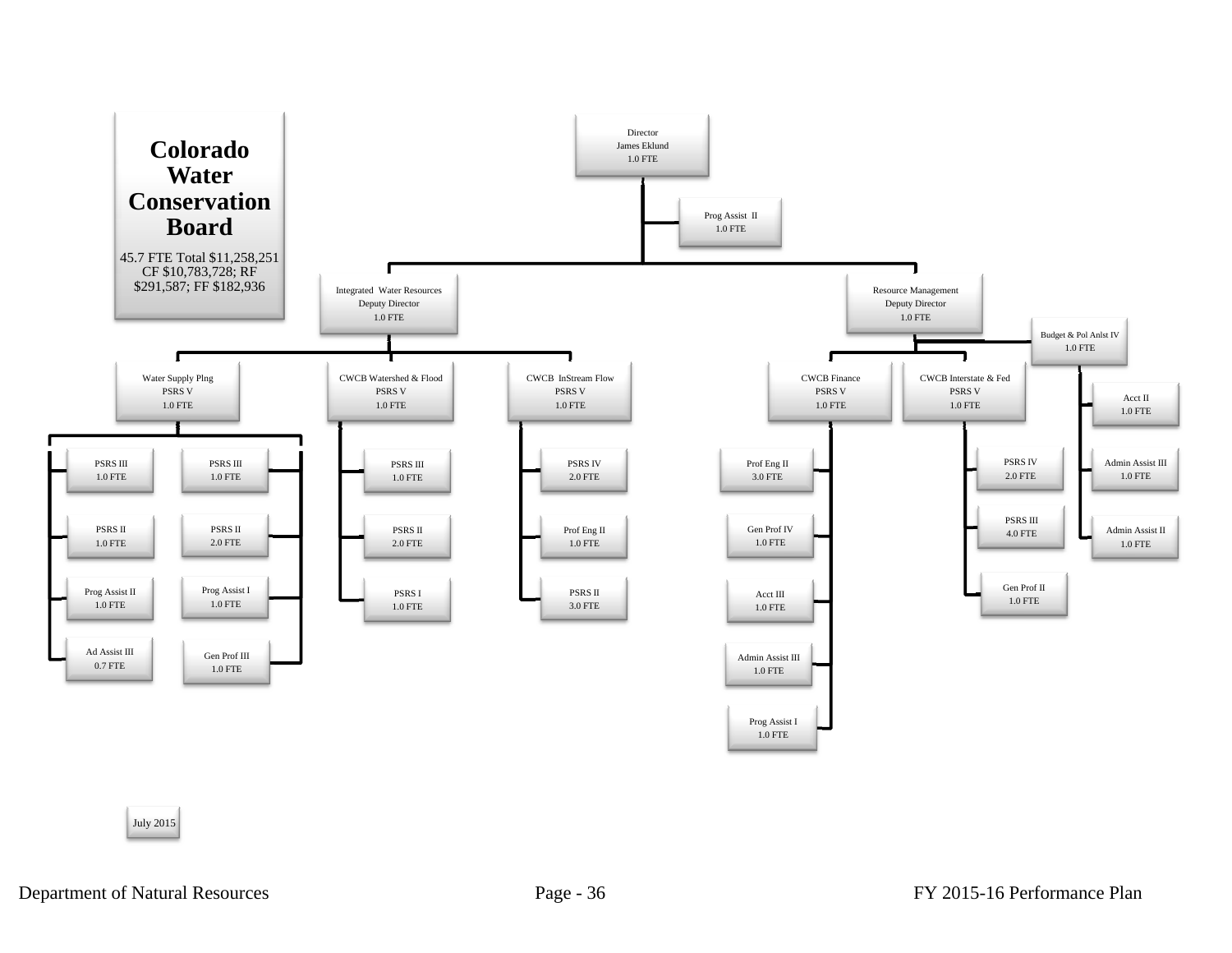# **Colorado Water Conservation Board**

The Colorado Water Conservation Board's (CWCB) strategic mission is *Conserve, Develop, Protect, and Manage Colorado's Water for Present and Future Generations* in accordance with applicable state and federal law and regulations. The Board works to achieve this mission through several sections which are managed as programs. For purposes of this Performance Plan, the Colorado Water Conservation Board's program will be broken into two sections: (1) Water Management and Planning, and; (2) Environmental Programs.

# **Water Management and Planning**

# **What is this program?**

Water Management and Planning is one of two major programs within the Colorado Water Conservation Board (CWCB). Water Management and Planning consists of two sub-programs: A) Water Supply and B) Water Efficiency.

A) The Water Supply Program implements the Statewide Water Supply Initiative (SWSI), supports the ongoing implementation of the Colorado Water for the 21<sup>st</sup> Century Act, and is involved in a collaborative effort to produce the Colorado Water Plan. The mission is to plan Colorado's water supply future to help maintain adequate water supplies for Colorado's citizens, industry, agriculture, and the environment. To do this, the Program provides tools, products, and programs that support local basin planning and state water supply planning, as well as implementing projects and methods to help meet the state's consumptive and nonconsumptive water supply needs.

The Water Supply Program is funded primarily from the CWCB Water Project Loan Program, which manages the Colorado Water Conservation Board Construction Fund and the Severance Tax Perpetual Base Account. Additionally, the Water Supply Program also receives funding from the Water Supply Reserve Account and the Interbasin Compact Committee Operating Fund, both of which receives revenues from the Operational Account of the Severance Tax Trust Fund. The principal and interest from CWCB's Water Project Loan Program, combined with annual Mineral Lease and Severance Tax revenues, fund all of CWCB's operating expenses, while also providing loan and grant funds to water entities that are seeking funding assistance to construct various raw water projects that are beneficial to the state.

B) The Water Efficiency Program promotes water use efficiency by providing public information as well as technical and financial assistance for water conservation planning. Drought planning is promoted by encouraging and assisting communities to prepare and implement drought mitigation plans and by monitoring drought impacts and informing the public, media, and state officials. The Program provides financial and technical assistance for local drought mitigation planning and coordinates CWCB's initiatives and programs related to climate change and water adaptation. In addition, the Water Efficiency Program ensures that all covered entities – retail water providers who sell 2,000 acre feet or more of water annually – are in compliance with Colorado's Water Conservation Act of 2004 (H.B. 04-1365) by having a water efficiency plan on file with the state that has been approved by the CWCB. The CWCB provides technical assistance and grant money to covered entities seeking to develop or update water conservation plans. In addition, the Act requires that covered entities submit a new or revised plan prior to the CWCB Board's approval of new loan funds.

The Water Efficiency Program is funded from cash fund reserves in the Colorado Water Conservation Board Construction Fund and the Operational Account of the Severance Tax Trust Fund. A majority of the funds from the Operational Account of the Severance Tax Trust Fund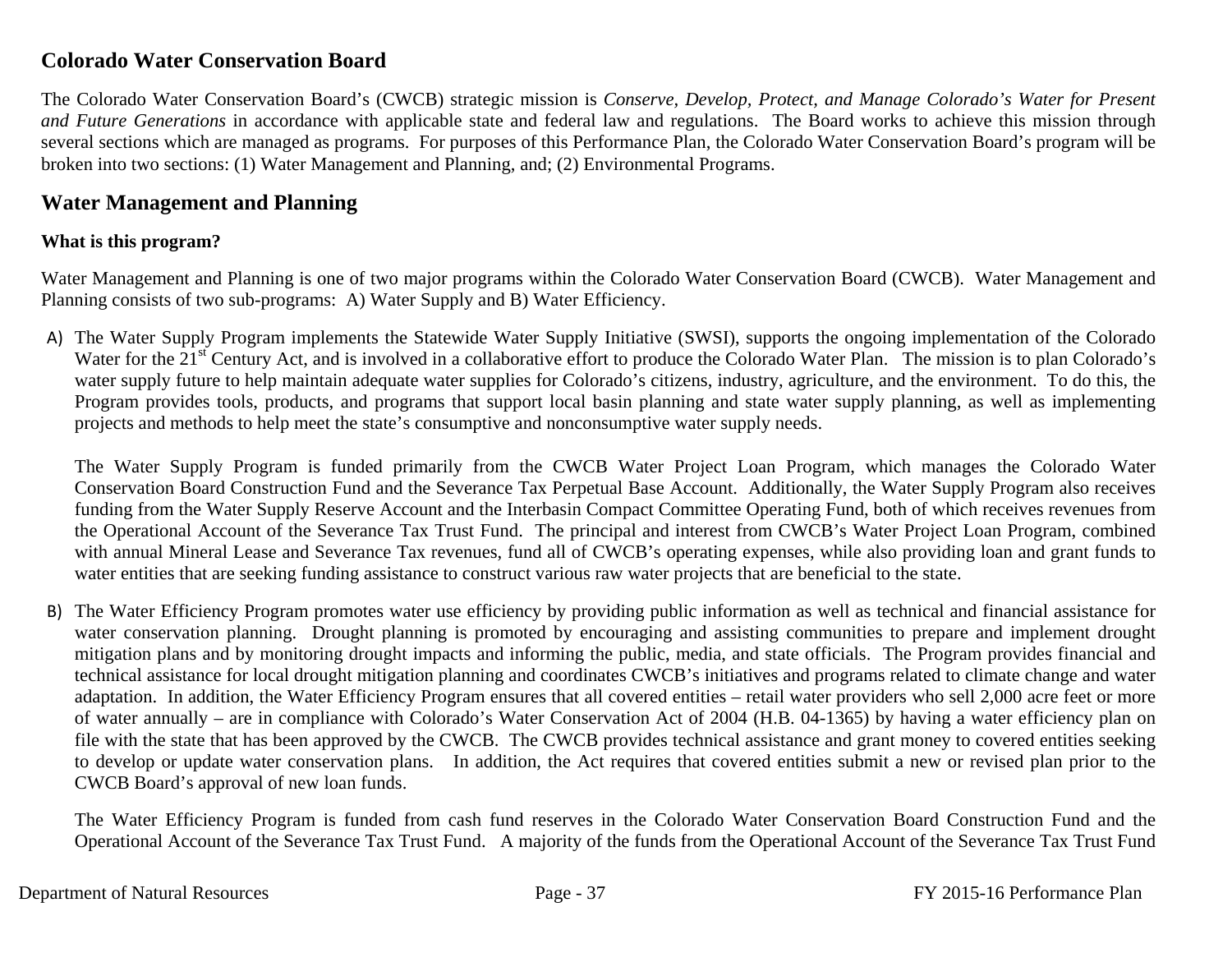are made available to covered entities via grants. Additional funds are made available to water providers through loans from the CWCB Construction Fund and Severance Tax Perpetual Base Account.

# **Why Is This Program Important?**

The Water Supply Program provides low-interest loans to agricultural, municipal and commercial borrowers for the design and construction of raw water projects in Colorado. The Program conducts on-going studies (i.e., Statewide Water Supply Initiative) that provide a comprehensive picture of Colorado's water needs, now and in the future. Through the Statewide Water Supply Initiative, the CWCB initially projected water demands to the year 2030 and estimated that Colorado would need an additional 120,000 acre feet (AF) of water for municipal and industrial (M&I) use by 2030. The CWCB updated these projections in 2010 and now estimates that Colorado will need between 600,000 and 1,000,000 AF of additional water by 2050 to meet M&I needs with passive conservation included. Many local water providers have projects or plans in place – known as Identified Projects and Processes– to address these increasing water demands. Thoughtful water supply planning is critical to ensure a secure future for the state. Meeting future water needs must be done in a manner that considers all solutions and addresses the varied water needs of Colorado and its citizens. The CWCB is focused on helping prepare for and meet Colorado's future water supply needs and is involved in creating the Colorado Water Plan.

The Water Efficiency Program provides funding to water entities that develop water efficiency plans, which will extend Colorado's water supply as demands increase from a growing population. Lowering water demands as a result of water efficiency can assist providers in avoiding, downsizing, or postponing the construction and operation of water supply facilities and wastewater facilities as well as eliminating, reducing, or postponing water purchases. In addition to these water supply benefits, there are other societal, political, and environmental benefits, including:

- •Reduction of wastewater discharges through indoor water savings which can improve water quality and aquatic habitat;
- •Reduction of outdoor irrigation runoff which can improve water quality;
- •Demonstrating commitment to sustainability;
- •Meeting political and regulatory requirements necessary to obtain permitting for local and regional water supply projects;
- •Demonstrating leadership to the community that being more efficient is the right thing to do in a semi-arid environment;
- •Lowering operational costs such as pumping and water treatment; and
- •Lowering the amount of chemicals needed to treat water.

In addition, the Program ensures that all covered entities are in compliance with Colorado's Water Conservation Act of 2004 by having a water efficiency plan on file with the state that has been approved by the CWCB. Since July 1, 2006, a covered entity seeking financial assistance from either the CWCB or the Colorado Water Resources and Power Development Authority has been required to submit a new or revised plan that meets the water conservation goals adopted by the covered entity prior to the CWCB Board's approval of the release of new loan funds. The use of CWCB loan or grant funds for water projects provides a benefit to the state by maximizing the efficient use of Colorado's water.

# **Who are the Program's Customers?**

The Water Management and Planning Program and the Water Efficiency Program serve several customers. Governmental organizations receive technical support in developing project plans and qualifying for financial assistance. The Program also provides financial assistance to communities, water providers and eligible agencies for water conservation-related activities and projects. Eligible entities (including state and local governments and agencies) can receive funding to develop water conservation and drought plans, implement water conservation goals outlined in a water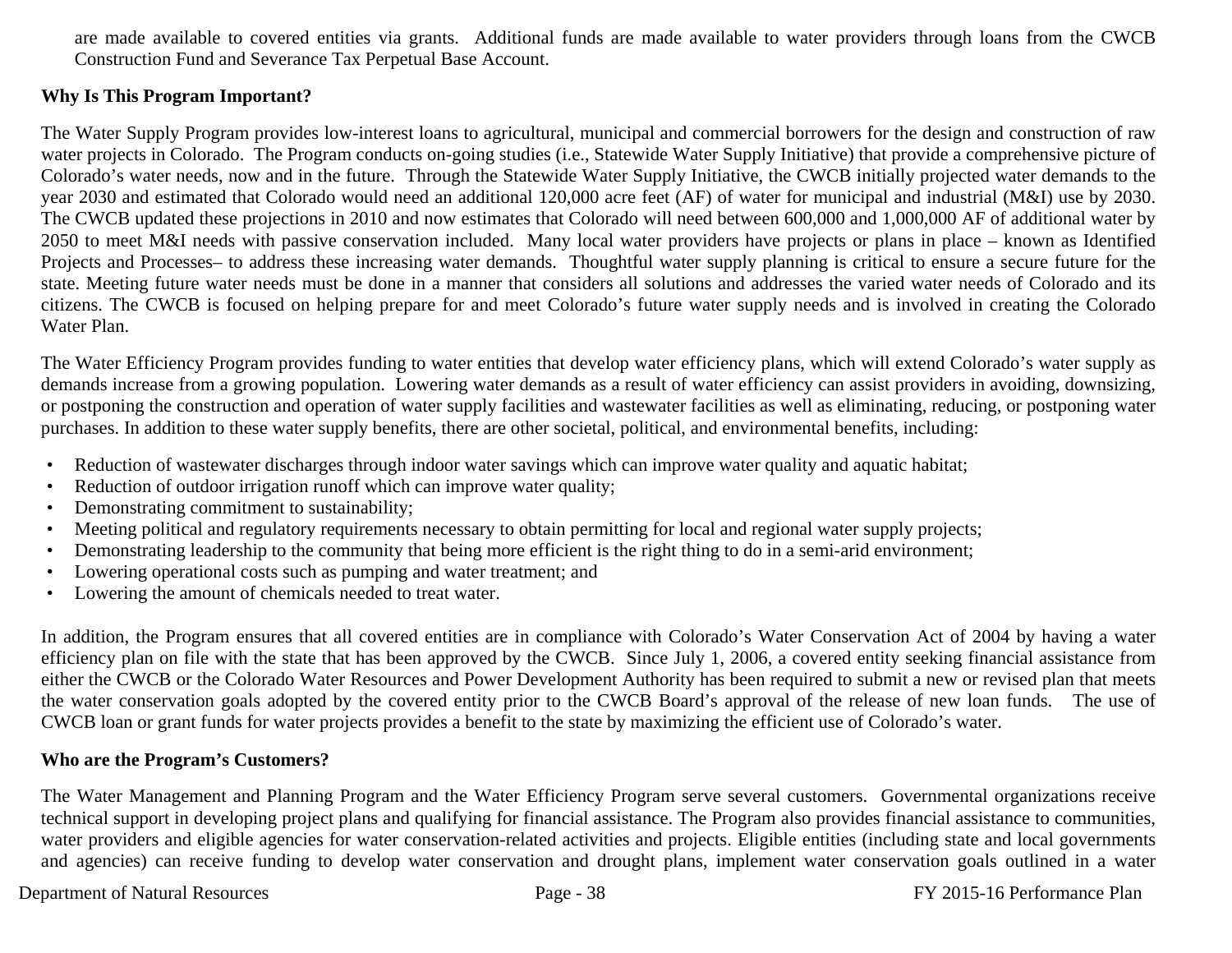conservation plan and educate the public about water conservation. Through the Water Supply Reserve Account grant program, the Program services water conservation districts, irrigation companies, other governmental and non-governmental organizations and municipalities in making funds available for low interest loans that will aid in studies related to consumptive and nonconsumptive water needs, water conservation, storage and improved delivery of water.

# **What are the Objectives of this Program?**

Objective #1: The objective of the Water Supply Program is to meet the current and future water supply needs of the State.

Objective #2: The objective of the Water Efficiency Program is to reduce the demand for water through increases in water efficiencies.

# **Environmental Programs**

# **What is this program?**

Environmental Programs are one of two major programs within the Colorado Water Conservation Board (CWCB). Environmental Programs provide oversight of and correlate activities for programs that have a positive impact on the environment. The CWCB is responsible for the appropriation, acquisition, protection, and monitoring of instream flow and natural lake level water rights to preserve and improve the natural environment to a reasonable degree. In this regard, CWCB holds water rights on more than 8,900 miles of streams and on 477 natural lakes.

The Program supports watershed planning as well as projects designed to restore and protect watersheds to reduce flood hazards, stabilize and restore stream channels, provide habitat, reduce erosion and increase the capacity to utilize water. The agency partners with numerous organizations to plan and undertake multi-objective projects designed to reduce flood hazards, stabilize and restore stream channels, provide habitat, reduce erosion and increase the capacity to utilize water. The Program supports watershed protection and restoration efforts through the administration of:

- $\bullet$  The Colorado Watershed Restoration Program, which provides grants for watershed/stream restoration and flood mitigation projects throughout the state;
- $\bullet$  The Colorado Healthy Rivers Fund, which helps support local watershed organizations in their efforts to provide clean water, protect habitat and improve recreation and accessibility;
- $\bullet$  The Fish and Wildlife Resources Fund, which provides grant money to mitigate the impacts of existing water supply facilities and help preserve a balance between development of the state's resources and the protection of the state's fish and wildlife resources; and
- $\bullet$  The Invasive Phreatophyte Control Program, which is a grant program that provides cost share assistance to eligible entities to control and/or eradicate Tamarisk (also known as salt cedar), Russian Olive, or other woody riparian invasive phreatophytes that have degraded the state's riparian areas, restricted channel capacity thereby increasing flood risk, and resulted in increased non-beneficial consumptive use of water.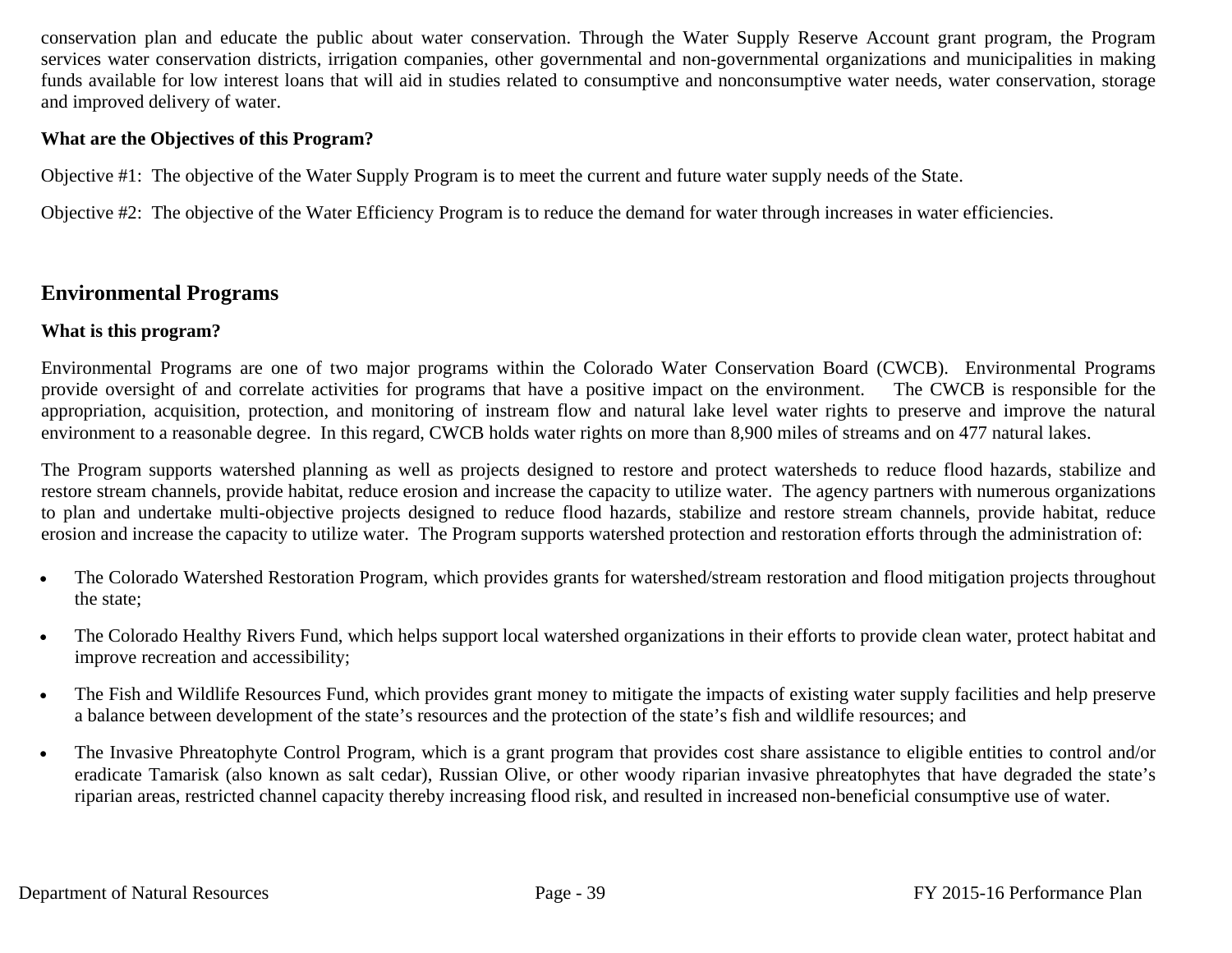Additionally, under Environmental Programs, the CWCB participates in water-related endangered species initiatives and programs for the benefit and protection of water users in Colorado. These programs include:

- $\bullet$  Glen Canyon Adaptive Management Program: Seeks to develop dam operations and other management activities to protect and enhance the natural resources of the Colorado River ecosystem in the Grand Canyon.
- $\bullet$  Platte River Recovery Implementation Program: An agreement between the states of Nebraska, Wyoming and Colorado and the U.S. Department of Interior, the Platte River Recovery Implementation Program has two main purposes:
	- 1. To implement a Platte River Recovery Implementation Program to maintain, improve and conserve habitat for four threatened and endangered species that use the Platte River in Nebraska.
	- 2. To enable existing and new water uses in the Platte River Basin to proceed without additional Endangered Species Act requirements for the four target species.
- $\bullet$ San Juan River Recovery Program: Focuses on the San Juan River Basin and two endangered fish.
- $\bullet$  Upper Colorado River Recovery Program: Focuses on four endangered fish in the Yampa/White, Colorado and Gunnison River Basins and the recovery strategies include conducting research, improving river habitat, providing adequate stream flows, managing non-native fish and raising endangered fish in hatcheries for stocking.

Finally, on behalf of the State of Colorado, the CWCB reviews all applications for recreational in-channel diversions, which limit water rights to the minimum stream flow necessary for a reasonable recreational experience in and on the water. The recreational in-channel diversions legislation was established in 2001 and amended in 2006 and may be subject to further legislation and court challenges. Upon review, the CWCB Board provides its findings to the water court after deliberation in a public meeting.

Since recreation and tourism are vital to Colorado and the economy, meeting nonconsumptive needs (environmental and recreational) are an important element of the Program. On behalf of the State of Colorado, the Program's staff reviews all applications for recreational in-channel diversions, which limit water rights to the minimum stream flow necessary for a reasonable recreational experience in and on the water.

Environmental Programs are funded from cash fund reserves in the Colorado Water Conservation Board Construction Fund, the Operational Account of the Severance Tax Trust Fund, and the Colorado Healthy Rivers Fund.

# **Why Is This Program Important?**

In Colorado's semi-arid environment, water is scarce with many competing demands placed on it by an ever-increasing population. The CWCB recognizes the need to correlate the activities of mankind with the reasonable preservation of the natural environment. The Environmental Programs provide protection of diverse environments in Colorado including: coldwater and warm water fisheries, waterfowl habitat, unique glacial ponds and habitat, riparian vegetation, unique hydrologic and geologic features, and critical habitat for declining, threatened, or endangered native fish and aquatic species.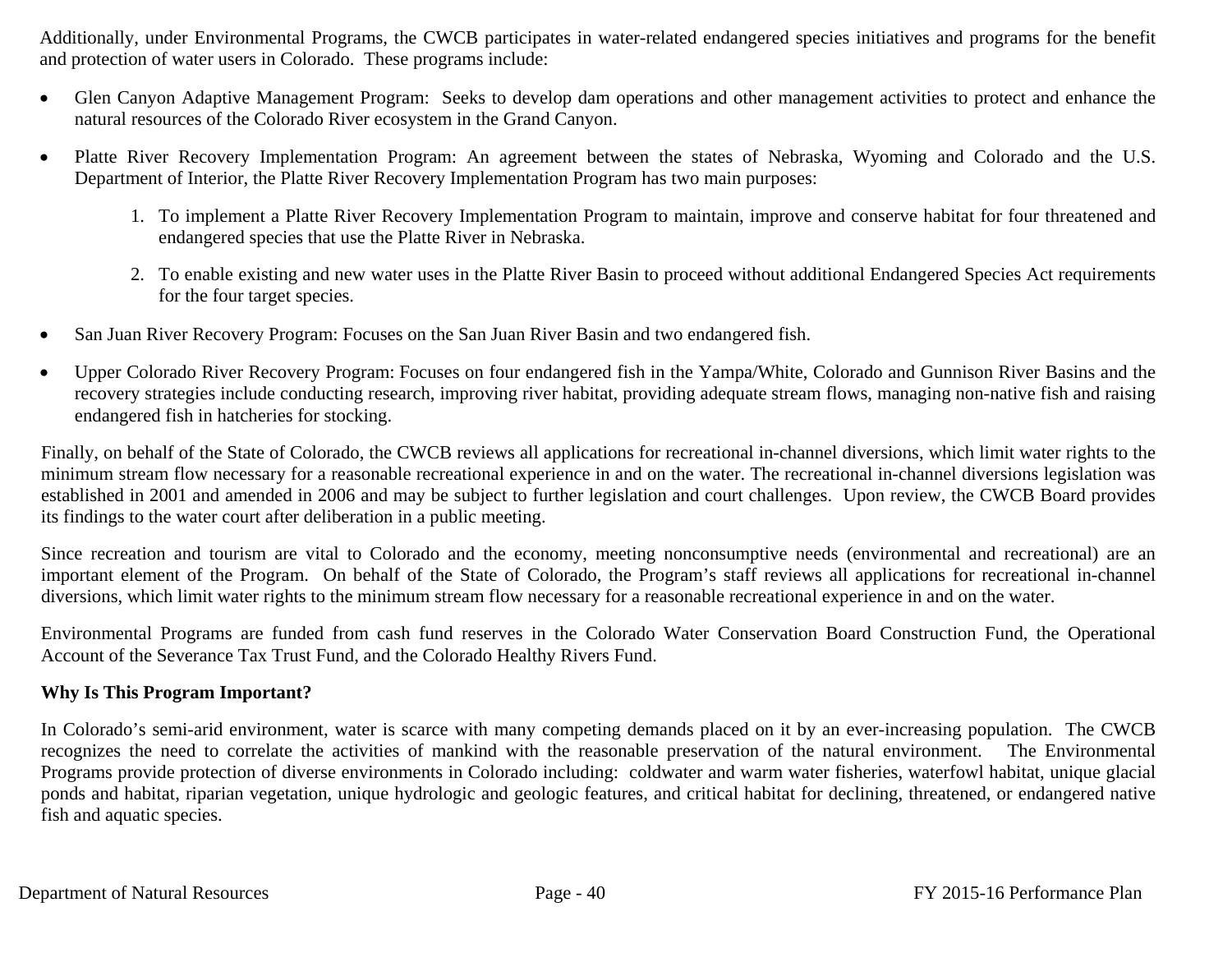In addition, because millions of people within the state participate in outdoor recreational activities that are connected to Colorado's water resources, Environmental Programs reviews all applications for recreational in-channel diversions for water-related recreational experiences. Water-related recreational activities bring between \$7 and \$8 billion into the state's economy and employ about 85,000 people across Colorado. The state's recreational opportunities and natural environment continue to draw in businesses and new residents to Colorado, further underscoring their importance to the state's economy.

Finally, in protecting threatened and endangered species, the CWCB is working to minimize the impacts of federal actions on water use and development. Water is a tremendously valuable asset in Colorado, being an essential input for agriculture and many different industries. By protecting instream flows, riparian habitats, and endangered species, the CWCB is able support biological diversity in Colorado and allow water to be put to beneficial use by agricultural, municipal, and industrial uses.

### **Who are the Program's Customers?**

Environmental Programs serve several customers. First, the Programs service the citizens and water users in the state by providing reasonable protection of stream flows and preservation of the natural environment. Second, the Programs work with various Federal agencies involved in the protection of streamflows on federal lands in a manner consistent with state law. Finally, the Program benefits native and/or threatened and endangered species by preserving the natural environment to a reasonable degree to maintain and enhance these species' habitats. As mentioned previously, current and future water users benefit when their uses of water can be harmonized with protection of threatened and endangered species. In this regard, agriculture, businesses, and municipalities are all customers of the program.

# **What are the Strategic Policy Initiatives of this Program?**

Strategic Policy Initiative #1: To protect additional miles of decreed instream flow water rights resulting in enhanced preservation of Colorado's environment.

Strategic Policy Initiative #2: To restore and protect the ecological processes which connect stream channels to upland areas through multiobjective projects.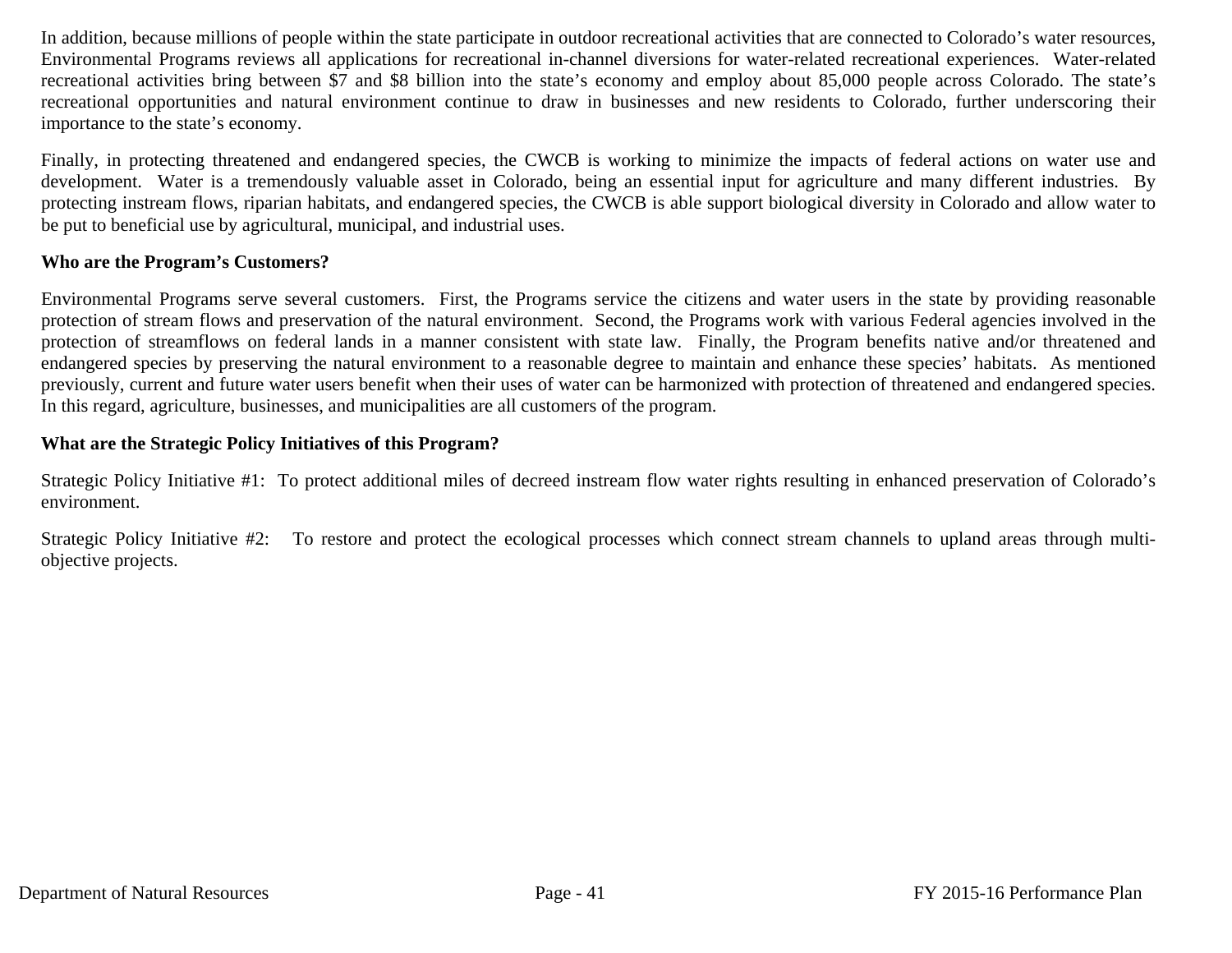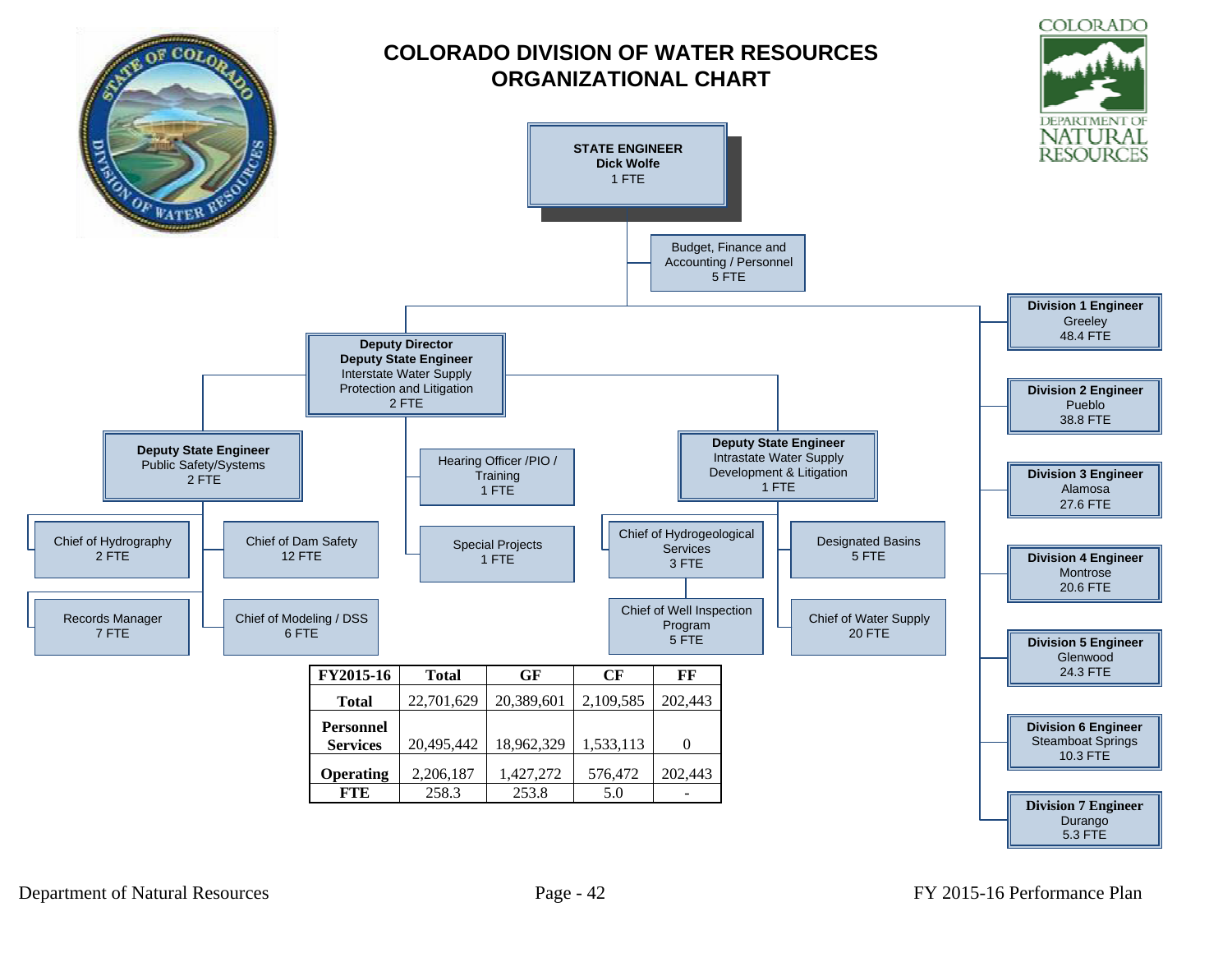# **Division of Water Resources**

The Colorado Division of Water Resources (DWR) is responsible for the supervision and control of water resources in the state and is funded primarily by the General Fund (Sections 37-80-102(h), C.R.S.). It is the mission of the Colorado Division of Water Resources to competently and dependably administer and distribute the waters of Colorado in accordance with the laws of this state, ensure that dams and water wells are properly constructed and maintained to ensure public safety, and to develop, maintain and provide access to accurate and timely information regarding water resources. DWR strives to fulfill its mission by exercising good stewardship of Colorado's human and fiscal resources, by assisting the public in the clarification of complex water issues and the generation of creative solutions to problems, and using technology to its greatest advantage while promoting the sustainability of the state's limited water resources. The agency is committed to meeting the ever increasing challenges of origin issues, reserved rights, wetlands, endangered species recovery, and interstate water issues on an already limited water supply.

Organizationally, DWR consists of two major program areas:

- Water Administration
- $\bullet$ Dam Safety

# **Water Administration Program**

What is this program? Water Administration is one of two major programs within DWR. It consists of two sub-programs: administration of intrastate water rights and interstate compact enforcement. The process of allocating water to various water users is traditionally referred to as water rights administration. It is the statutory responsibility of DWR to verify: 1) stream diversions are per decree; 2) wells are operated in compliance with their decrees; 3) augmentation plans or substitute water supply plans are replacing stream depletions; and 4) interstate compact flows are delivered to downstream states. This requires daily oversight of the water allocation system that distributes water to farmers, industries, municipalities, and all other water users. Through the administration of approximately 170,000 water rights through over 56,000 structures, DWR provides supervision and control of surface and ground water resources in Colorado. There are seven division offices located throughout the state, one in each major drainage basin; these division offices employ field staff, including water commissioners, who perform duties that contribute to water administration. Duties of the field staff include turning headgates to control water flow, collecting water use and/or diversion data, and enforcing decrees and water laws.

In addition to meeting the needs of Colorado water users, DWR also ensures interstate compact compliance and monitors water supplies through stream flow measurements and ground water regulation. Waters flowing across state boundaries are apportioned through interstate compacts, federal court decrees, and U.S. Supreme Court decisions. The State Engineer/Division Director

Colorado Department of Natural Resources Page 43 FY 2015-16 Performance Plan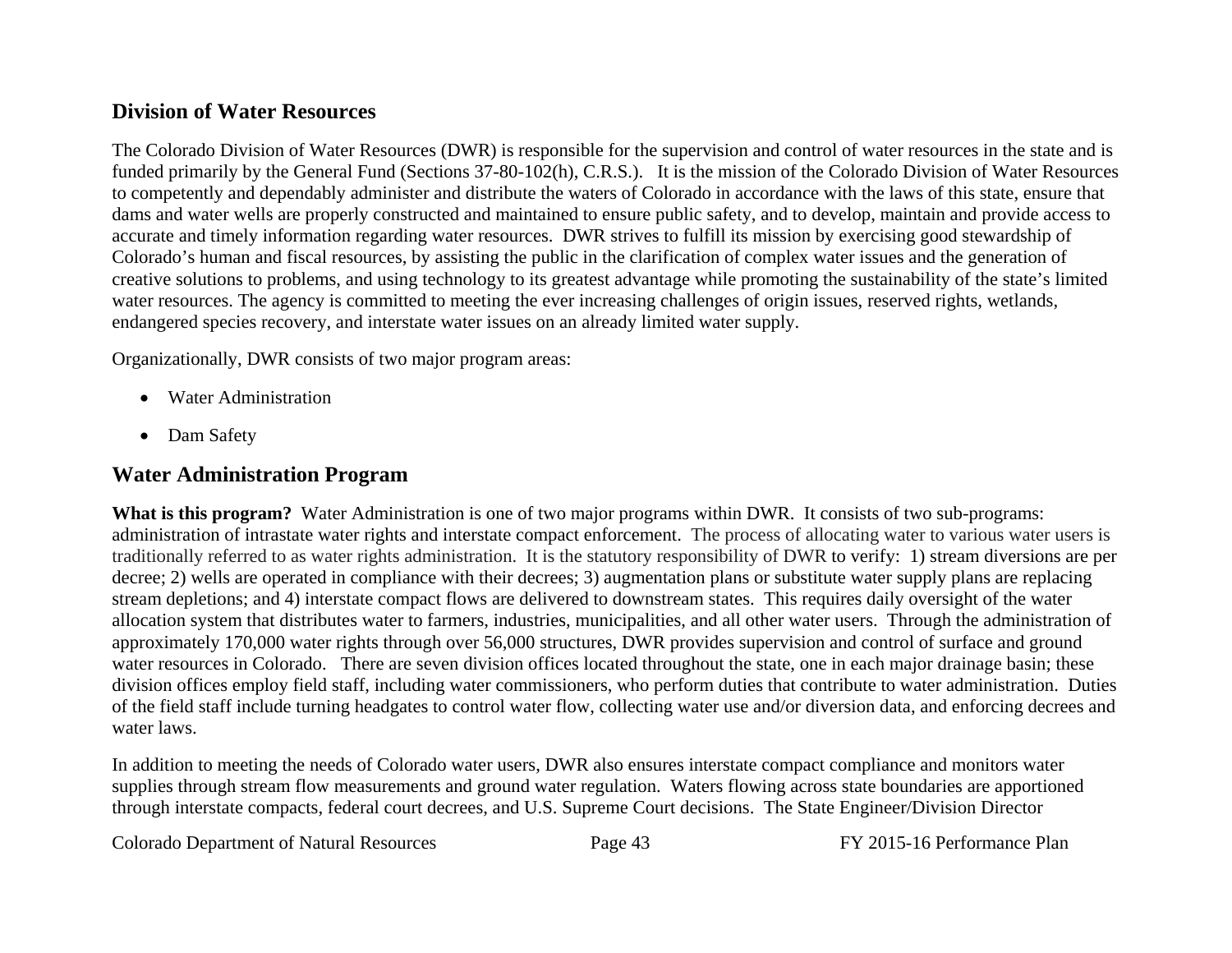administers flows along the South Platte, Rio Grande, Republican, Costilla, Arkansas, Colorado, Laramie, North Platte, Animas, and La Plata Rivers and their tributaries on a daily basis to make sure that Colorado is meeting the commitments set forth in compact agreements. The State of Colorado is directly involved in one international treaty, two U.S. Supreme Court decrees, two interstate agreements, and nine interstate compacts.

**Why Is This Program Important?** Water is a scarce resource in Colorado and demands for water far exceed the supply. Further, water supplies fluctuate daily. For over 130 years, Colorado has used a system of water distribution known as the doctrine of prior appropriation. Appropriation is the act of diverting and using water. Under this doctrine, the first appropriator of water has a senior right to that water and that right must be satisfied before any rights junior to that right can receive water. DWR is empowered to administer approximately 170,000 surface and ground water rights throughout the state and to ensure that this priority doctrine is enforced. This program is extremely important in that, when taken as a whole and applied consistently statewide, it provides surety to water users/owners through competent and dependable distribution of water in accordance with statutes, decrees and interstate compacts.

Any evaluation of the supply of water available for use by the citizens of Colorado must also consider the ramifications of constitutional law and international law. Colorado is situated such that the streams arising within its borders are vital to the economies of 18 other states and the Republic of Mexico. The consideration of geography alone is enough to make Colorado a prospective defendant in many interstate water cases. Further, water is a vital input to Colorado's economy. One-twentieth of the land in Colorado is under irrigation with 85% of Colorado's water supply going to the economic engine of agriculture (the remaining 15% is divided between municipal/domestic, recreation/fisheries, industrial/commercial, augmentation; and recharge). The ability to protect and defend this essential factor of the state's economy is of major importance to Colorado. The value of water is nearly incalculable since it is essential to 3,000,000 acres of irrigated agriculture, millions of municipal and recreational users, and thousands of businesses. The value of water varies tremendously based on a number of factors, including where it is available, the time of year, the climatic conditions, what the uses are, what the demand is, how long the user will need it, and economic conditions. In areas or times with high demand and scarce supply, the value of water will be high. However, in areas or times with low demand and ample supply the value will be low. The value of water can be equated to the value of irrigated agriculture in Colorado, thriving municipalities in Colorado, preservation of diverse environments, and robust recreational and business opportunities in Colorado.

**Who are the Program's Customers?** The Water Administration Program serves many customers, including farmers, municipalities, recreationalists, anglers, real estate developers, attorneys, other state and federal entities, canal companies, water managers, and downstream states. All these users depend on the accurate and timely distribution of Colorado's water and accurate information on the fluctuating supply and distribution of water in the State.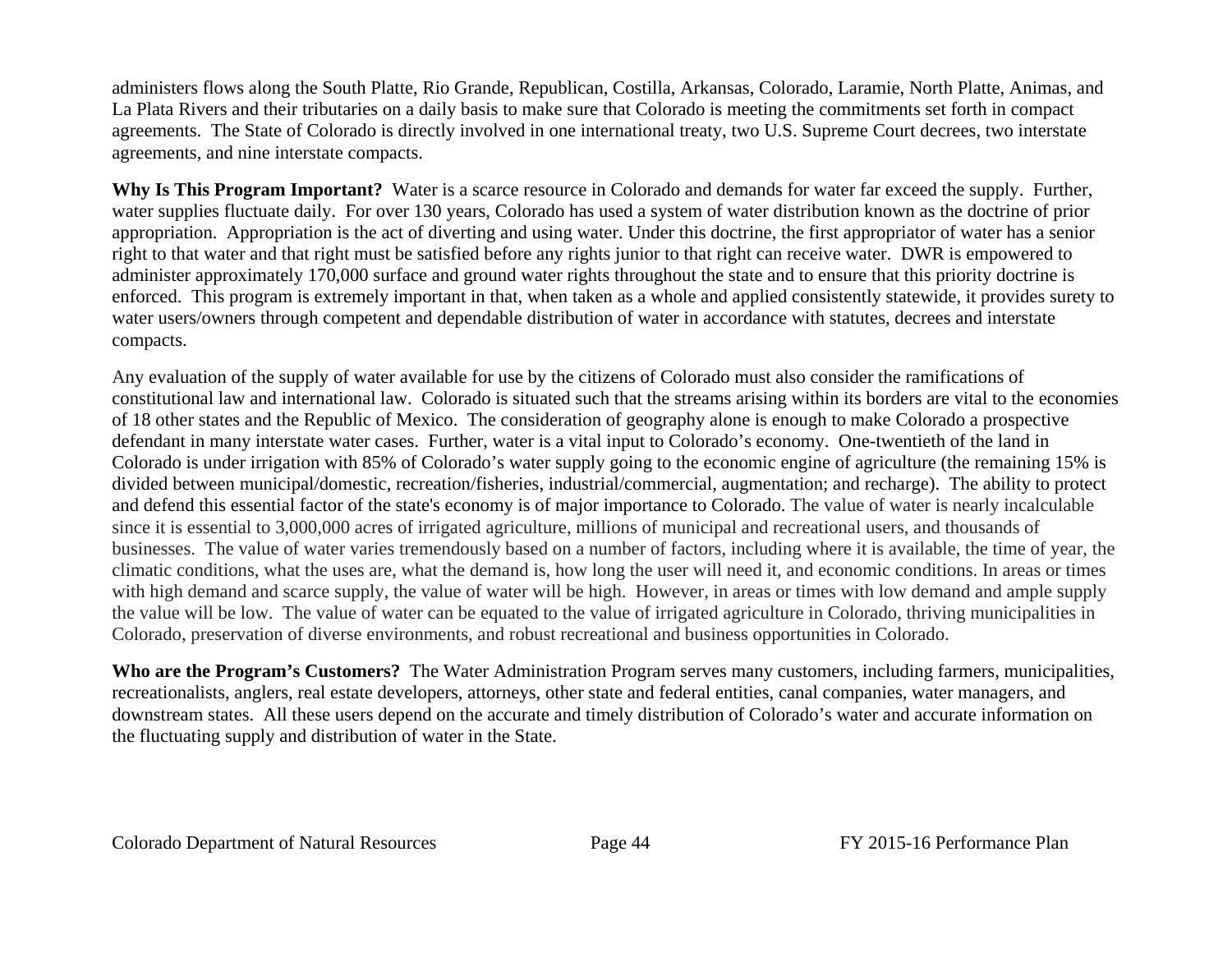## **What are the Objectives of this Program?**

Objective #1: Maximize beneficial/optimal use of water: The chief objective of the Water Administration Program is accurate and timely water distribution to maximize beneficial use and provide for optimum utilization of Colorado's limited resource. This objective serves DWR's customers and is met by maintaining and providing accurate and timely information concerning water, its availability, diversion, and use and in assisting the public with water administration questions. As an example, the satellite-linked monitoring system is an important tool for water administration, in that it provides DWR and its customers, such as municipalities, farmers, rafting companies, water managers, and recreationalists with access to real-time and historical stream flow and diversion data from gauging stations across Colorado. These data and software systems provide for more effective water rights administration, water resource management, emergency flood warnings for public safety, and low flow warnings for environmental purposes.

Objective Initiative #2: Water delivered correctly to entitled users: The hydrologic system is dynamic with seasonal and daily fluctuations in water supply. Delivery to users requires daily analysis to assure that a user who is entitled to water on a given day receives the correct amount. It also requires field inspections to assure that the right amount is diverted (or replaced as required) at each diversion location in the state.

Objective Initiative #3: Full compact compliance: As a headwaters state, Colorado has many delivery obligations to downstream states. Compacts are agreements between states that share a river and are ratified by the U. S. Congress. Assuring that the proper amount of water is delivered to each state ensures that Colorado will meet its compact obligations and avoid costly interstate litigation.

### **What are the Major Processes of this program and what strategies are employed in these processes to achieve program strategic policy initiatives?**

Administration of Water Rights (AWR): Water administration by enforcing decrees is a major process of DWR. Decrees are issued by state water courts and are administered by DWR. Approximately 170,000 water rights have been decreed to date and over 900 new water court cases are filed annually. DWR staff consult with Colorado's seven water courts on every case to assure new decrees are administrable. This important statutory task assures that the court has all the information to decree water rights that work within the priority system and to ensure vested water rights are protected. To physically administer decreed water rights, DWR has field staff in each river basin to assure accurate water operations (including water measurement, diversion, replacement, storage, and exchange.). Since groundwater is interconnected with surface water, administration includes understanding and accounting for groundwater use and its delayed impact on surface water availability. By law, every well in the state that diverts groundwater must have a well permit. Over 290,000 small and large capacity wells exist in Colorado. Small capacity wells generally serve individual households while large capacity wells supply irrigation and municipal needs. Over 5,000 groundwater well permit applications are submitted to DWR annually. As part of the permitting process, DWR staff determines the amount of water available and analyzes the potential for injury to other existing water rights under strict statutory guidelines. In addition to well permitting, DWR employs professional engineers and scientists who collect and analyze data on water supply to forecast streamflows, determine diversion requirements, investigate

Colorado Department of Natural Resources Page 45 FY 2015-16 Performance Plan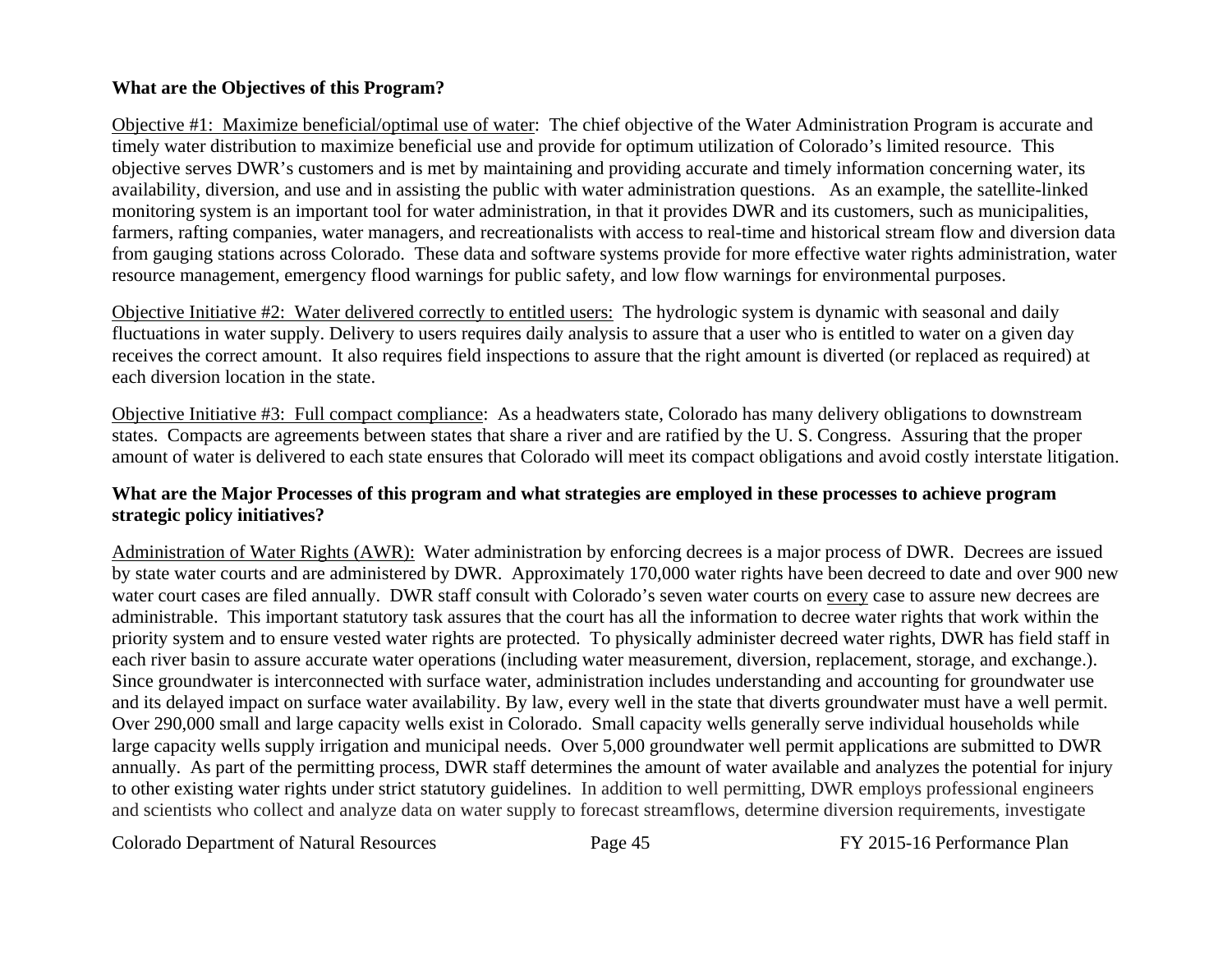stream transit losses, determine evaporation losses, and calculate historical use and current conditions. A staff of hydrographers maintains the satellite-linked monitoring system. This system gives real-time streamflow information for over 570 steam locations in Colorado for use in daily water administration. This system has also become crucial in Colorado's flood warning and drought monitoring efforts.

Interstate Compact Enforcement (ICE): The State of Colorado is a party to nine interstate compacts; DWR is responsible for assuring the obligations of these compacts are met. Compacts ensure that states who share a river (including Colorado) receive a portion of the available water supply and give the surety of water supply needed for reasonable economic development within the states. As a headwaters state, Colorado's responsibilities to deliver water to these interstate agreements are of utmost importance. Due to growth within Colorado, there is increasing scrutiny of Colorado's administration of water and compact deliveries by other states with an eye toward gaining water for downstream states. An over-delivery of water to downstream states is a missed opportunity for beneficial use of that water by Colorado citizens. An under-delivery could cause interstate litigation to be initiated by the downstream states. If Colorado fails to meet its intrastate water compact obligations due to the unavailability of accurate and timely streamflow and diversion information, the state may incur significant legal costs and be liable for subsequent repayment of any shortfall in water delivered to the injured state. Ignoring these compact obligations has proven problematic for Colorado in the past, resulting in expensive litigation and repayment requirements. Non-compliance with a decree or permit within Colorado can injure more than just Colorado citizens if that action causes Colorado to fail in meeting its Compact obligations. Thus, enforcement of decrees and permits is needed to ensure Colorado does not fail in meeting its obligations under all of its interstate agreements.

# **Dam Safety Program**

**What is this program?** Dam Safety, which consists of 12 General Funded FTE and just over \$200,000 of federal FEMA grant funding, is one of the major programs with the Division of Water Resources (DWR). The Dam Safety Program is managed by the State Engineer in accordance with Title 37, Article 87 of the Colorado Revised Statutes (C.R.S.), which includes Erosion Control Dams, and the Livestock Water Tank Act, Title 35, Article 49 C.R.S. The Dam Safety Program protects life and property through the regulation of approximately 2,900 jurisdictional and non-jurisdictional dams within Colorado. Currently in the state there are over 1,967 jurisdictional dams (1,853 of which are non-federal dams), many of them over 100 years old. The Dam Safety Program utilizes on-site inspections to assure the structural stability and maintenance of dams, and includes the review and approval of plans for the construction, alteration, modification, repair, enlargement, and removal of any dam. The Dam Safety Program also requires the development of Emergency Action Plans for public safety in the event of a dam failure. Of Colorado's non-federal dams, approximately 668 (352 high hazard and 316 significant hazard), or about 34 percent of the total non-federal dams, are classified as dams that, in the event of a failure, would be expected to cause loss of life and/or significant property damage within the flood plain areas below the dams.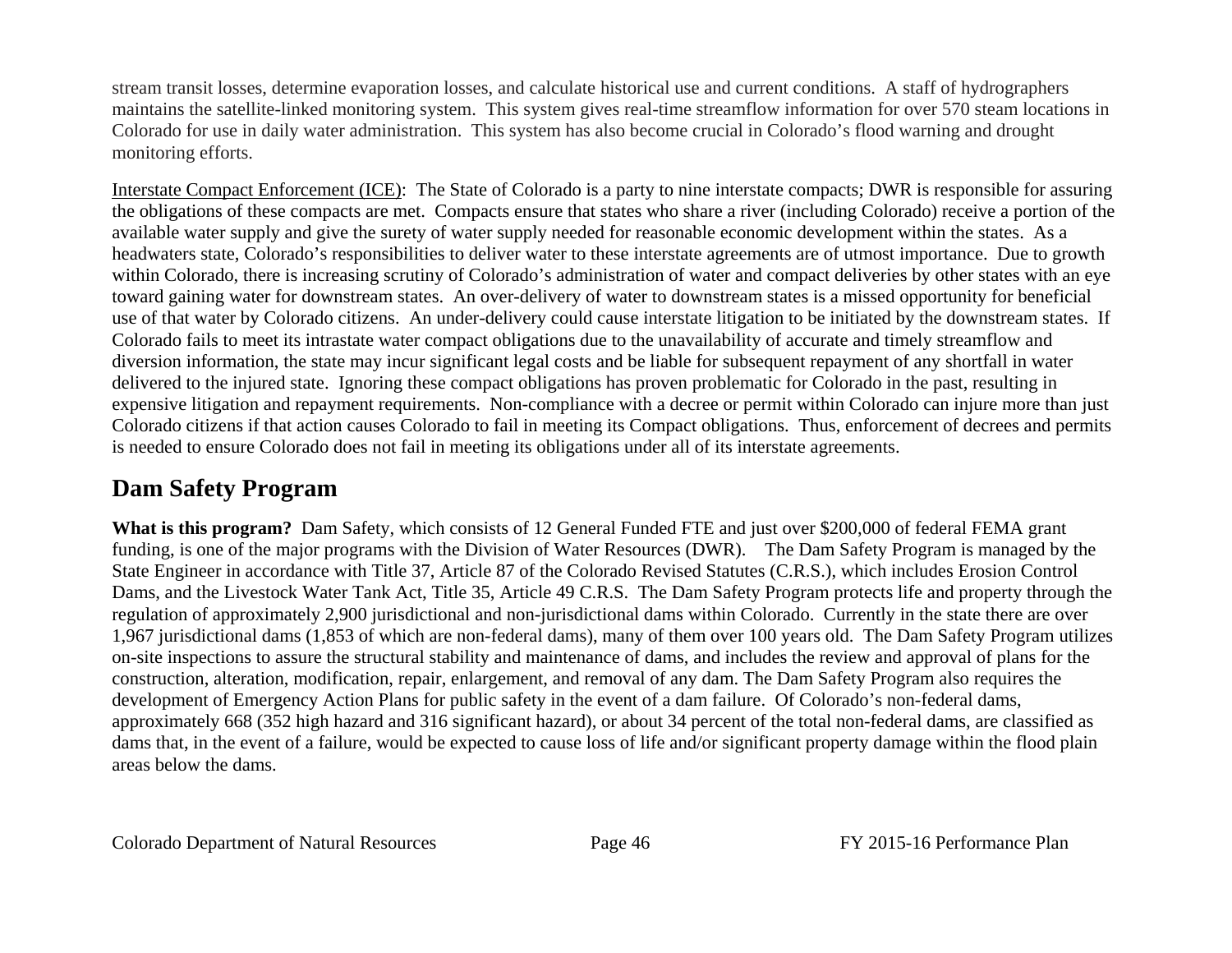**Why Is This Program Important?** Dams are large complex structures that can cause catastrophic damage and loss of life if they fail. Many of the dams in Colorado are over 100 years old and require regular inspection and maintenance. The Dam Safety Program is important in that it oversees and is responsible for the safety of jurisdictional dams in the State of Colorado. Dam safety engineers regularly inspect jurisdictional dams throughout the state in order to prevent loss of life and property damage and to protect against the loss of water supplies due to a dam failure.

**Who are the Program's Customers?** Dams and reservoirs store water for use by irrigators, municipalities, and other entities. Dams and reservoirs are an important part of the infrastructure that allows Colorado to optimize the use of water within the state. The Dam Safety Program serves many customers, including farmers, municipalities, recreationalists, anglers, other state and federal entities, canal companies, water managers, and downstream states. Citizens and property owners in the flood plain areas below the State's dams are a primary customer of the program as well.

# **What are the Objectives of this Program?**

Objective #1: Minimize number of dam failures: Ultimately, the Dam Safety Program is in place to protect the public from the potentially adverse impacts of a dam failure. Dams are complex structures and many in the state are over 100 years old. Unfortunately, there is always a possibility that any given dam might experience partial or total failure and cause extensive damage in the downstream flood plain. Therefore, regular inspection and maintenance are needed to minimize the potential for the failure of a dam. Dam safety engineers conduct physical inspections and issues storage restrictions, if necessary, to help prevent catastrophic failures. Additionally, dam safety engineers review all construction plans to assure the stability of new or repaired dams.

Objective #2: Minimize number of deaths: An objective of the Dam Safety Program is to prevent the loss of life from dam failure. This objective is met by classifying dams by their potential impact, prioritizing the inspecting of dams, restricting storage in defective dams as appropriate, reviewing all plans for construction, and requiring plans for emergency action for each dam in the unlikely event of a failure.

Objective #3: Minimize property value lost: An additional objective of the Dam Safety Program is to prevent property damage incidents from dam failure. This objective is met by classifying dams by their potential impact, prioritizing the inspecting of dams, restricting storage in defective dams as appropriate, reviewing all plans for construction, and requiring plans for emergency action for each dam in the unlikely event of a failure.

# **What are the Major Processes of this program and what strategies are employed in these processes to achieve strategic policy initiatives?**

The Dam Safety Program has three processes, identified below.

Colorado Department of Natural Resources Page 47 FY 2015-16 Performance Plan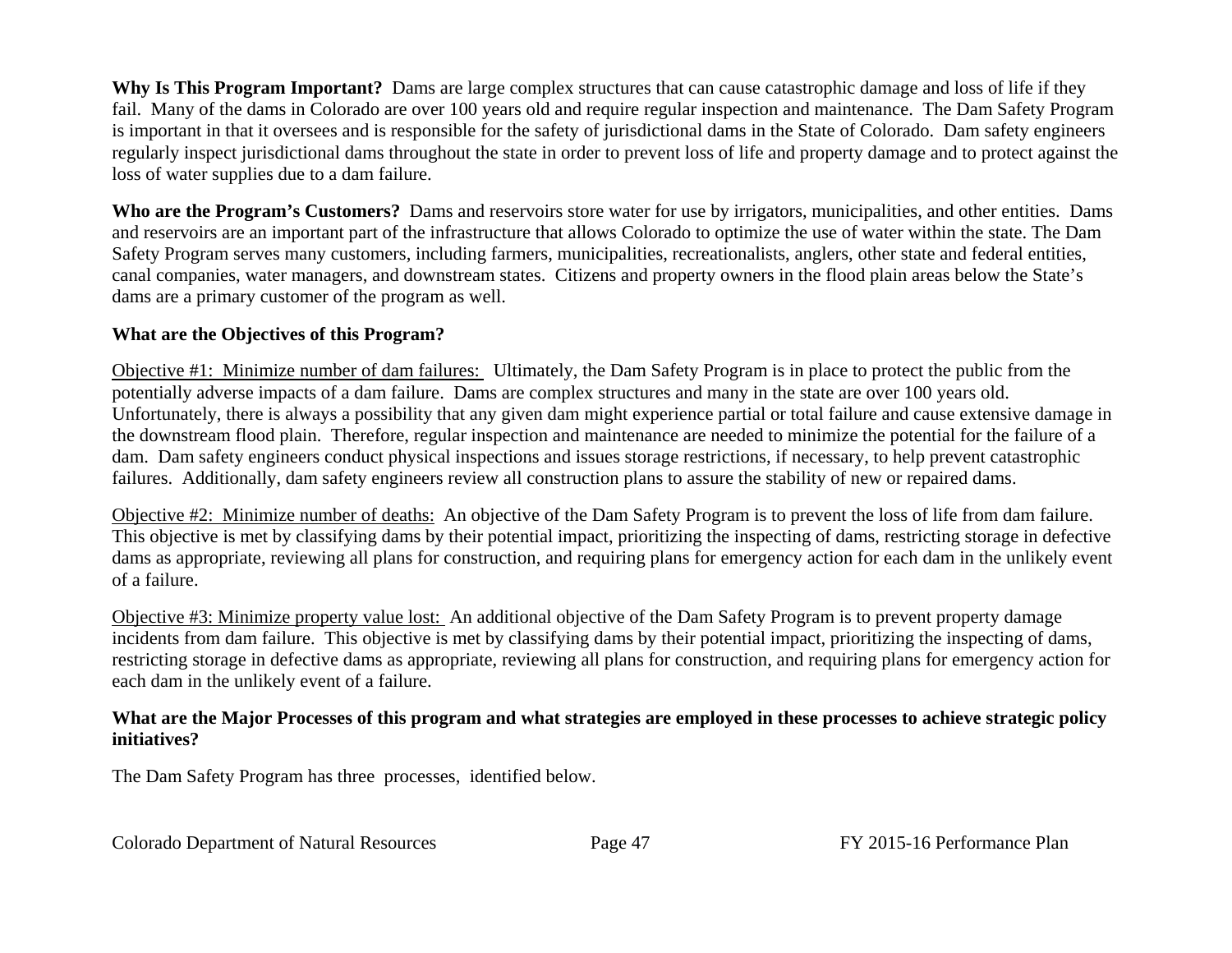Classification, Inspection, Restriction: All dams (approximately 2,900) in Colorado are reviewed to determine if they are jurisdictional (over a certain size or volume) per the legislative direction in Section 37-87-101, C.R.S. Those 1,853 dams that are jurisdictional and non-federal are further reviewed to determine if life or property *could* be impacted *in the event* of a failure (hazard classification). That classification determines the regular schedule of safety inspections for each of these dams. Dams that have problems found during inspections are then evaluated through safety evaluations to determine the safe storage levels for that structure. An order restricting storage may be placed on a dam to keep storage at that safe level until repairs are made. Minimizing storage until repairs are made also protects life and property.

Plan Review and Construction Inspection: The Dam Safety Program also uses a plan and construction review process to assure competent construction or repairs for any dam. This includes the review and approval of plans for the construction, alteration, modification, repair, enlargement, and removal of dams and reservoirs, and field inspections during construction or repairs. These inspections assure that construction proceeds according to the approved plans. Proper design and construction processes are designed to minimize the loss of life and property by avoiding dam failures.

Emergency Action Plans: Emergency Action Plans are required to be developed by the dam owners and filed with the Dam Safety Program and with local emergency responders. These plans rely on hydrographic models to estimate the impacted area from a dam failure. An Emergency Action Plan assures that the local responders know of the dam, whom to contact in an emergency, and the potential affected area in the event of a dam failure. The Emergency Action Plans process is designed to minimize the loss of life and property in the event of a dam failure.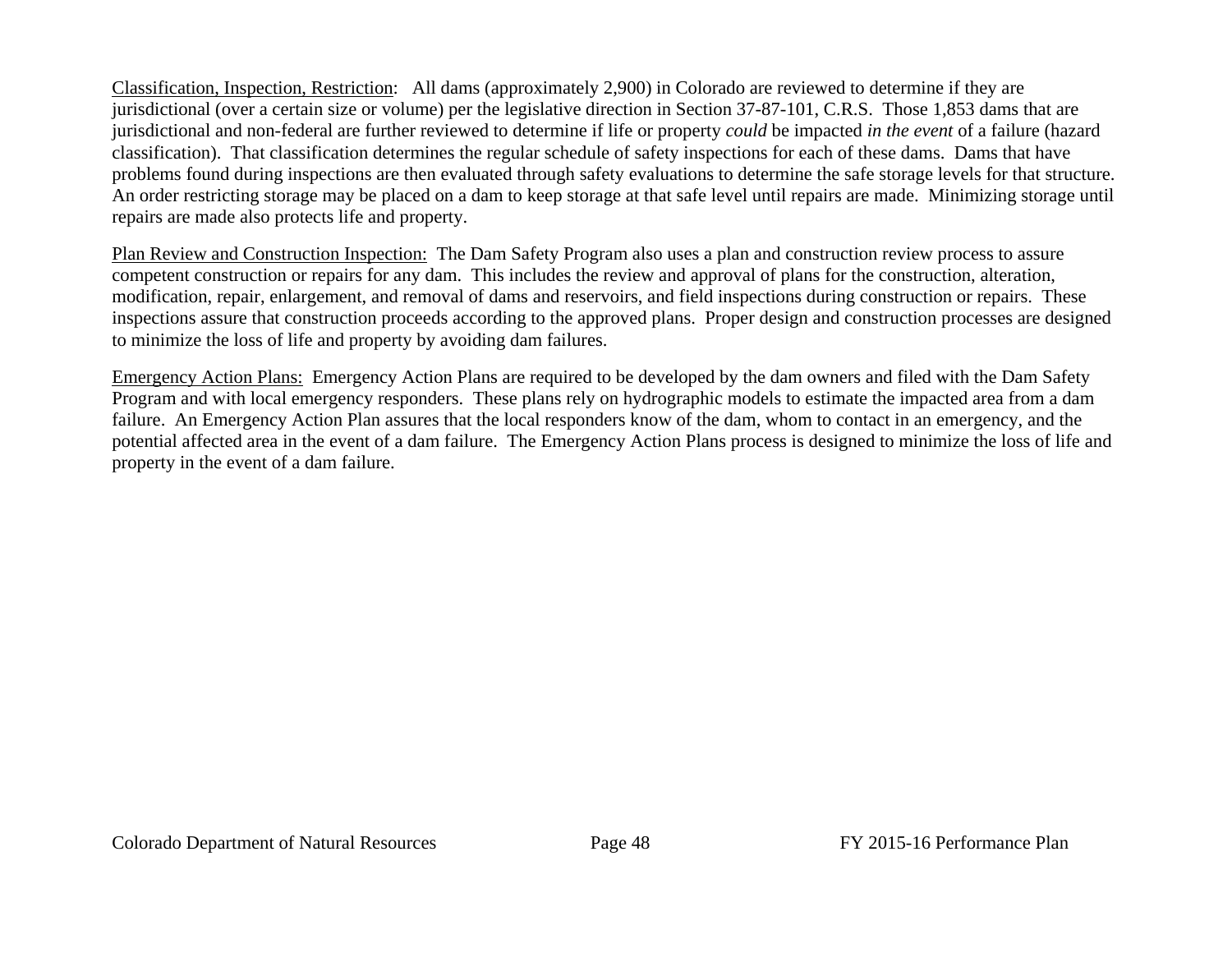# **APPENDIX A: RECENT ACCOMPLISHMENTS**

# **Colorado Oil & Gas Conservation Commission**

**Soil Study in the Greater Wattenberg:** COGCC environmental staff released a report entitled "Analysis of Naturally Occurring Radioactive Materials in Drill Cuttings, Greater Wattenberg Field, Weld County, Colorado," November 2014. This first phase study analyzed certain exploration and production waste in the Greater Wattenberg Field for the presence of naturally occurring radioactive materials ("NORM"), and found no NORM present at levels of concern.

**Complaints by the Public Made Easier:** The COGCC rolled out a new public complaint process, which includes a fully functional webpage where the public can learn about the process and file a complaint via a simple to use and transparent online tool.

**Penalty Bill Rulemaking:** The COGCC Commissioners passed new enforcement and penalty rules that fully implement HB 14-1356, which increases the Commission's penalty authority and implements enforcement policy changes consistent with direction provided in the Governor's Executive Order D-2013-004.

**Study of Southern Colorado Groundwater Quality:** The COGCC completed "Investigation of Occurrences of tert-Butyl Alcohol in Raton Basin Groundwater, Huerfano and Las Animas Counties, Colorado." This report documents an 18 month investigation into the presence of tert-Butyl Alcohol (TBA) in groundwater in an area of the state where coalbed methane natural gas production is prevalent. COGCC environmental protection specialists collected samples from more than 70 sources and analyzed data from 108 sources of groundwater, produced water, and domestic water wells in the study area. The study also used analytical data from samples obtained by the U.S. Environmental Protection Agency and an oil and gas operator. Following this in-depth investigation, the COGCC concluded that, at present, no link can be found between oil and gas exploration and production activities and TBA in groundwater accessed by domestic water wells. However, the exact source of TBA could not be identified.

**Floodplain Rulemaking:** On March 2, 2015 the COGCC adopted new rules for oil and gas operations within floodplains. The Commission held a multi-stakeholder workshop following the historic September 2013 floods, and prepared a Staff Report to the Commissioners: "Lessons Learned in the Front Range Flood of September 2013." The new rules require operators to employ best management practices related to site construction and remote well operation that were identified in the "Lessons Learned" report as effective tools for minimizing flood damage.

Colorado Department of Natural Resources Page 49 FY 2015-16 Performance Plan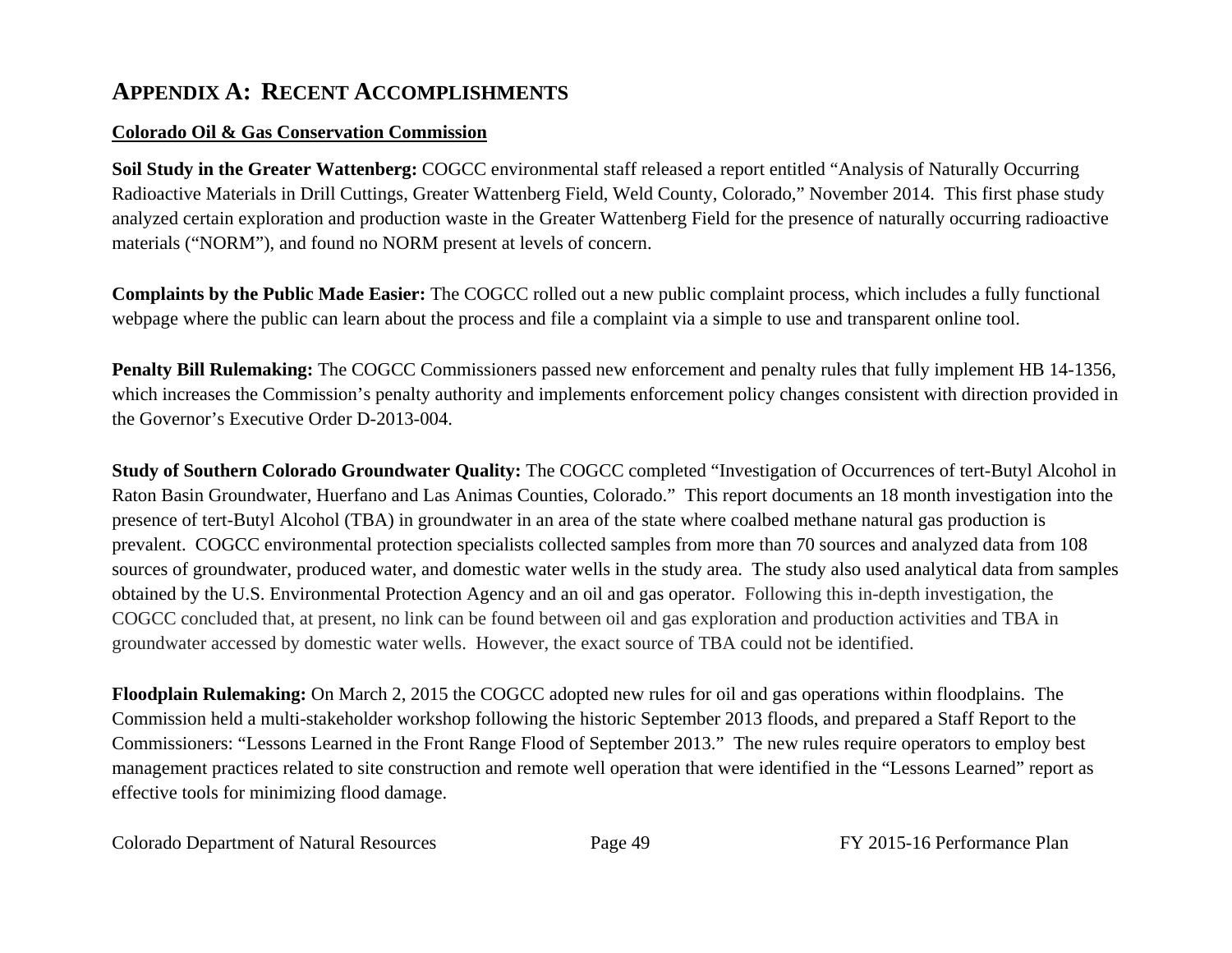**Bulk Data Access for the Public:** The COGCC released data for public complaints and mechanical integrity tests in bulk download format. The agency is releasing data in this format in response to stakeholder requests. Bulk data downloads on other subjects will be released to the public throughout 2015 as the COGCC strives to continually improve public transparency.

Website Makeover: The COGCC launched its new, modernized website on April 30, 2015. The new website is designed to be more "user friendly," especially for the public. The site's layout is more intuitive to use and easier to navigate than the older design.

**Operator Guidance Documents:** Working with operators, the COGCC finalized operator guidance documents in the spring of 2015 to clarify COGCC rules related to mechanical integrity testing, oil and gas flowlines, storage of equipment, weeds and trash on oil and gas locations, flowline integrity, and miscellaneous notices required to be filed by operators. Additional guidance documents for other COGCC rules will be completed in FY 2015-16.

**Governor's Task Force:** The COGCC provided both formal and informal input to the Governor's Oil and Gas Task Force regarding key issues, including the COGCC's regulatory regime, its permitting procedures, the Local Governmental Liaison and Local Governmental Designee program, effective use of Operator Agreements (memoranda of understanding) between operators and local governments, and the increase in scale and intensity of oil and gas operations associated with multi-well horizontal development. The agency is conducting a series of informational meetings, formal stakeholder meetings, and rulemaking hearings in FY 2015-16 to fully implement two Task Force recommendations supported by the Governor that pertain to the COGCC.

# **Division of Reclamation, Mining and Safety**

**Office of Active and Inactive Mines**: In FY 2014-15, the Colorado Inactive Mine Reclamation Program completed over 100 mine reclamation and water quality improvement projects and distributed an estimated \$4.3 million worth of construction and engineering contracts into Colorado's rural economies. A total of 286 hazardous mine features were safeguarded during last fiscal year and 114 acres of disturbed lands were reclaimed to beneficial use. This was accomplished using federal grant funds, state severance tax revenue, private donations, and leveraging additional federal funds available to the program for environmental restoration and water quality improvement work. Of the state's estimated 23,000 abandoned mine features, the Division of Reclamation Mining and Safety has safeguarded 9,758.

**Coal Regulatory Program**: The Coal Mine Regulatory Program continues to effectively balance coal mine production and environmental compliance. Timely and accurate permitting activity helped ensure the ongoing production of 22.9 million tons of coal at eight operating mines in calendar year 2014. There are currently 34 permits, including eight actively producing operations, one

Colorado Department of Natural Resources Page 50 FY 2015-16 Performance Plan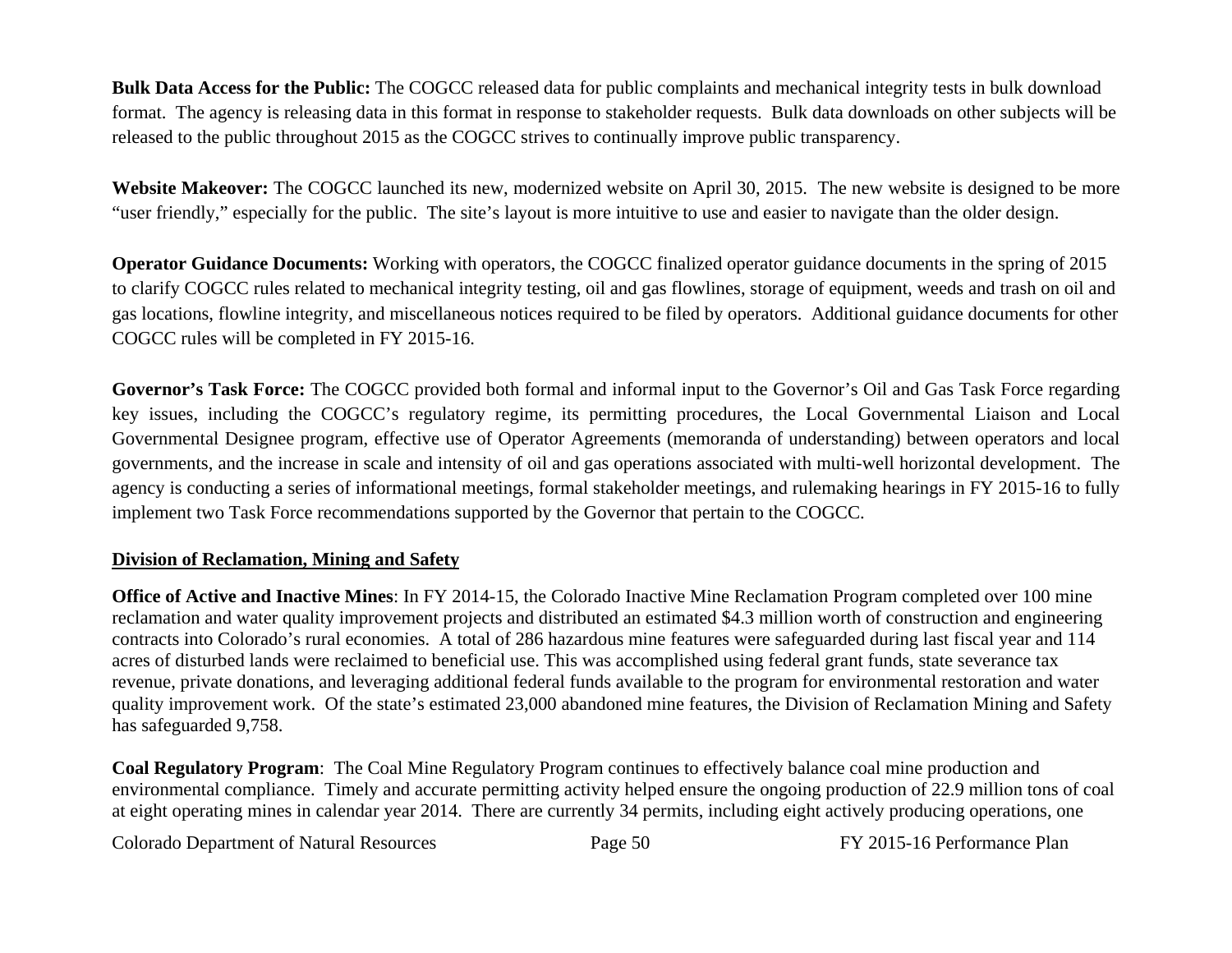active loadout and 25 sites that are either idle or in reclamation. The program also manages 47 coal exploration permits. The program staff's diligent efforts, including permitting, ongoing inspections and coordination with mine operators, landowners and government agencies, has resulted in a compliance rate in excess of 99 percent on approximately 170,000 permitted acres. Contemporaneous reclamation continues to occur at active operations along with reclamation and maintenance operations at idled and closed mines. Two mine sites, one permitted and one whose permit was revoked, were released from regulatory liability during FY 2014-15. The Coal Program monitors that over \$200 million in financial warranties are posted to ensure completion of reclamation at all permitted operations if operators fail. The program also completed 202 permitting actions, 362 inspections, issued 3 notices of violation, and released 3,490 acres of reclaimed land during FY 2014-15. In addition to the staff's permitting, inspecting and enforcement activities, Coal Program specialists provide their expertise as instructors for the Office of Surface Mining, training other federal, state and tribal employees.

**Minerals Regulatory Program**: The Minerals Regulatory Program continues to address a variety of mining and exploration challenges across the state. There are presently 1,607 permitted sites covering 187,515 permitted acres with a total financial warranty of \$478 million. The Minerals Program has finalized e-permitting capability for operators to submit annual reports and fees electronically. The program also completed a lean process in June of 2014 to develop an internal permitting handbook. The standardization of permitting processes across the staff has led to increased efficiency in responding to and serving our customers.

# **Division of Parks and Wildlife**

- Initiated work on the Staunton State Park Phase II Development. The project will expand Colorado's newest State Park to include a Service Center, walk-in campsites, additional trails and expanded recreational opportunities at the Davis Ponds.
- Colorado Parks and Wildlife expanded its Schools and Outdoor Learning Education (SOLE) program from a pilot program of two schools in FY 2013-14, to a total of 11 schools in 7 Denver-area school districts in FY 2014-15. The program was in 39 classrooms, reaching 1,300  $4<sup>th</sup>$  grade students. SOLE provides each student with: (1) field trips to a State Park, the History Colorado Center and one other site of choice; (2) in-class presentations by SOLE staff and partners, and; (3) a Family Nature Night at each of the schools. The goal of the program is to connect kids and families to the outdoors multiple times throughout the school year. The program is slated to expand to 15-25 schools in the 2015-16 school year.
- $\bullet$  Governor Hickenlooper signed into law H.B. 15-1243, which establishes a trust fund for oil and gas royalties and other revenues earned on parks and wildlife properties. Trust fund deposits and interest are to be used to mitigate or offset adverse impacts of energy development on parks and wildlife properties without requiring further legislative approval.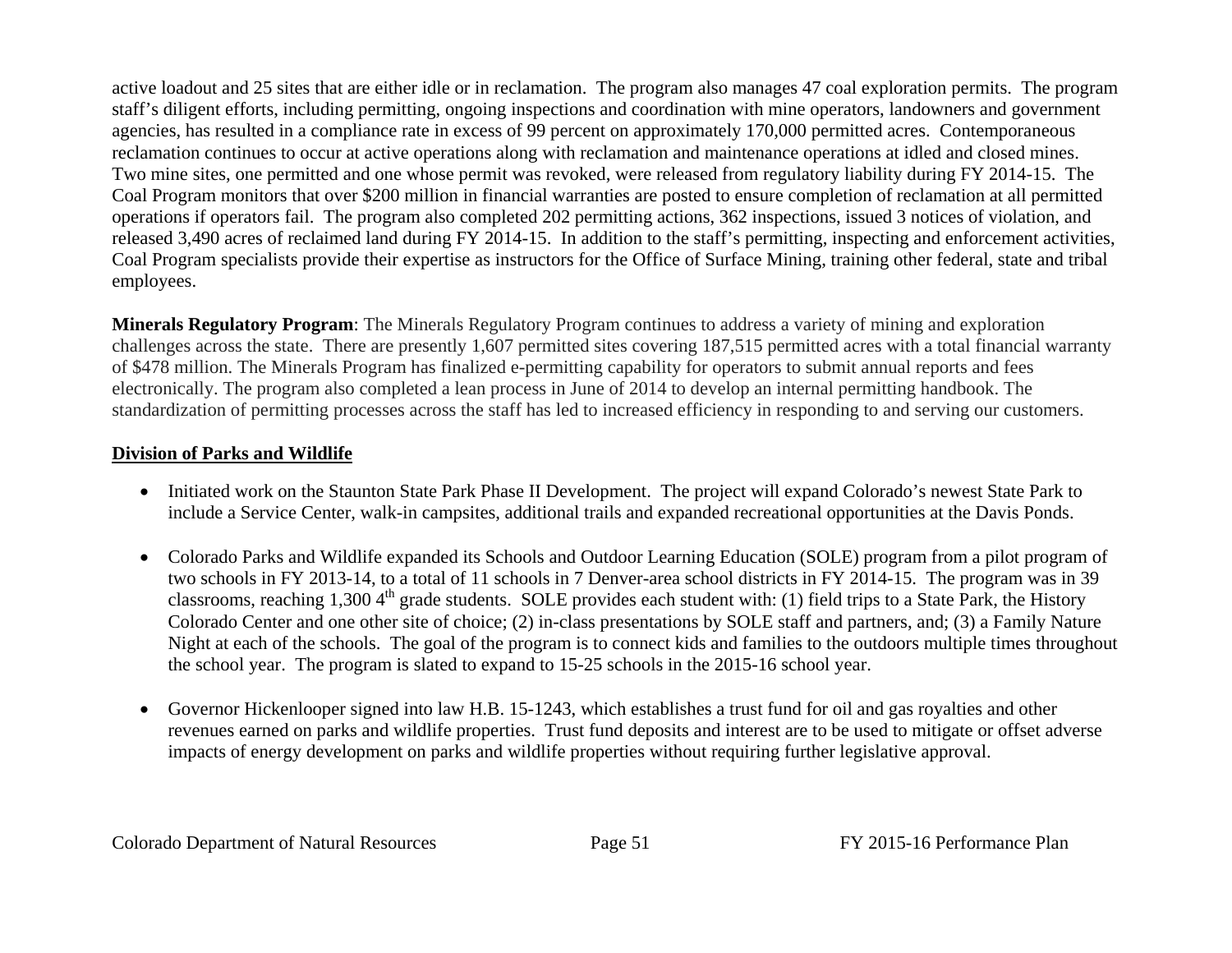- CPW biologists initiated a long-term monitoring program for lynx, aimed at determining how the species is faring in the southern Rockies, specifically the San Juan Mountains. The program follows-up on the reintroduction of 218 lynx into Colorado which began in 1999.
- CPW awarded \$400,000 to 11 angling improvement projects across the state through the Fishing Is Fun program, and another \$500,000 to 11 shooting range development or improvement projects. All the proposals were led by outside groups such as local or county governments, gun clubs, angling organizations, park and recreation departments and others.
- Of the state parks damaged in the 2013 flooding, Arkansas Headwaters Recreation Area, Chatfield State Park and Golden Gate State Parks have been completely repaired.
- Oversaw \$50 million of active State Parks capital construction projects, including approximately 20 miles of road repair, additional bike lanes at Chatfield and Cherry Creek, and swim beach improvements at Lathrop State Park. At Navajo State Park, capital improvement completed or underway include boat ramp resurfacing, expanded boat storage, and road and drinking water system upgrades.
- CPW partnered with Colorado Springs Utilities and Colorado Springs Park and Recreation District to open up the South Slopes Reservoirs on Pikes Peak, which had been closed to public fishing for more than a century.
- In October 2014, CPW biologists took part in a program to release more than 100 black-footed ferrets on private lands in southeastern Colorado. The releases were on properties enrolled in Safe Harbor Agreements and were authorized under the terms of H.B. 14-1267

# **Colorado Water Conservation Board**

 Governor Hickenlooper issued an Executive Order in May 2013 directing the Colorado Water Conservation Board (CWCB) to develop the Colorado Water Plan. This plan is a grassroots effort, incorporating and building upon eight years of comprehensive work, unprecedented dialogue, and consensus that water leaders from across the state have produced through the Interbasin Compact Committee and Basin Roundtable process. The Colorado Water Plan will be Coloradans' plan for a water future aligned with our values: vibrant and sustainable cities, viable and productive agriculture, a robust skiing, recreation and tourism industry, and a strong environment that includes healthy watersheds, rivers, streams, and wildlife. The CWCB continues to work on the important content and process for Colorado's Water Plan, including substantial outreach opportunities with various stakeholder groups.

Colorado Department of Natural Resources Page 52 FY 2015-16 Performance Plan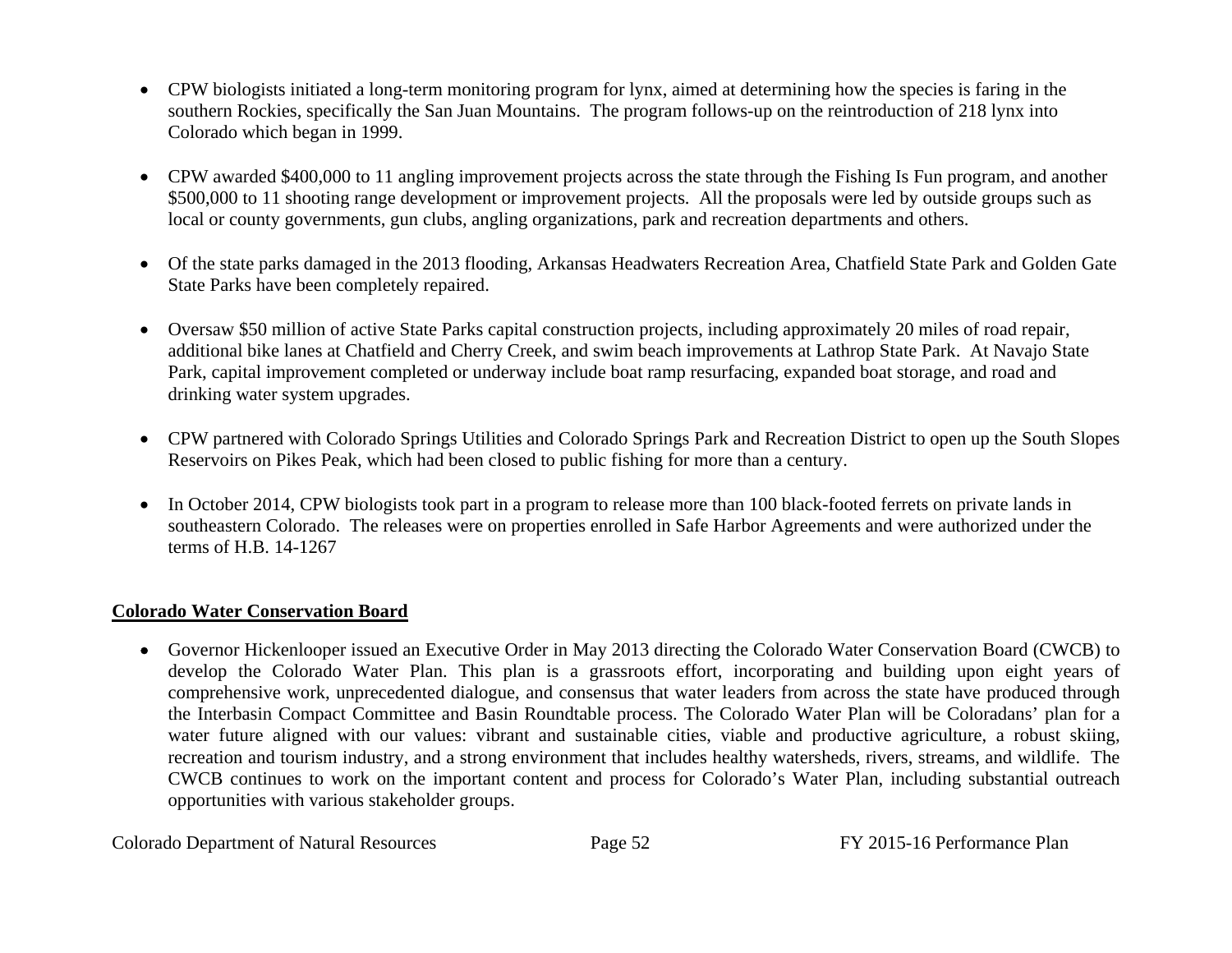- Continued technical and leadership efforts on stream restoration, emergency stabilization, and master planning activities in the flood impacted areas (on-going).
- $\bullet$  As a result of the unprecedented floods of September 2013, the CWCB has authorized and awarded 20 zero-interest and nopayment, 3-year bridge loans to water suppliers for projects totaling \$22.6 million. At this time approximately 90% of the funds needed have been disbursed for structural rehabilitation of damaged river diversion systems.
- Worked with other state agencies, watershed groups, and local governments to manage the adverse impacts of wildfire to flood-prone areas downstream of burn scars. Provided technical assistance and funding to all wildfire-affected communities.
- Worked with other state agencies, watershed coalitions, and local governments to manage the adverse impacts of flooding. Provided technical assistance and funding to communities affected by the unprecedented floods that occurred in September of 2013. In FY 2014, the CWCB provided 10 grants and one technical assistance grant. In FY2015, the capabilities were further enhanced for these ten watershed groups through grants provided by the Department of Local Affairs, to hire staff, which will be used as the points of contact for watershed-related recovery activities moving forward.
- $\bullet$  Assisted with the formation of nine local watershed coalitions tasked with prioritizing projects and strategies to address unmet needs remaining from the 2013 flood. Collaborated closely with the Colorado Department of Transportation (CDOT) in numerous flood related issues common to both transportation and floodplain management/watershed restoration. This includes consideration of river issues to be addressed at the same time as road rebuilding as well as development of new watershed hydrology in flood-affected watersheds with outdated design hydrology. Served as program lead for both the Floodplain Management Subcommittee of the Long-Term Stream Recovery Group and the Watersheds and Natural Resources Sector for the Colorado Resiliency Working Group. Both are ongoing throughout the 2013 flood recovery.
- $\bullet$  In implementation of SB 14-179, a total of 21 flood recovery projects were funded and managed. Activities through this program include debris removal and stream and watershed restoration in the areas affected by the 2013 flood. Total funding through this program is \$2.5 million.
- $\bullet$  Through a partnership with the Colorado Department of Transportation, flood hydrology for all mainstem rivers affected by the 2013 flood was updated using current scientific methods. Data collected from the 2013 flood event was used for calibration purposes. In many cases, this new data replaces previous studies that were over 40 years old. In many reaches, the new flood hydrology is higher than that previously used, indicating that flood risk is higher than that previously portrayed to the public and local governments. FEMA has issued a Best Available Data memorandum, indicating their concurrence with the new studies and their recommendations for its use.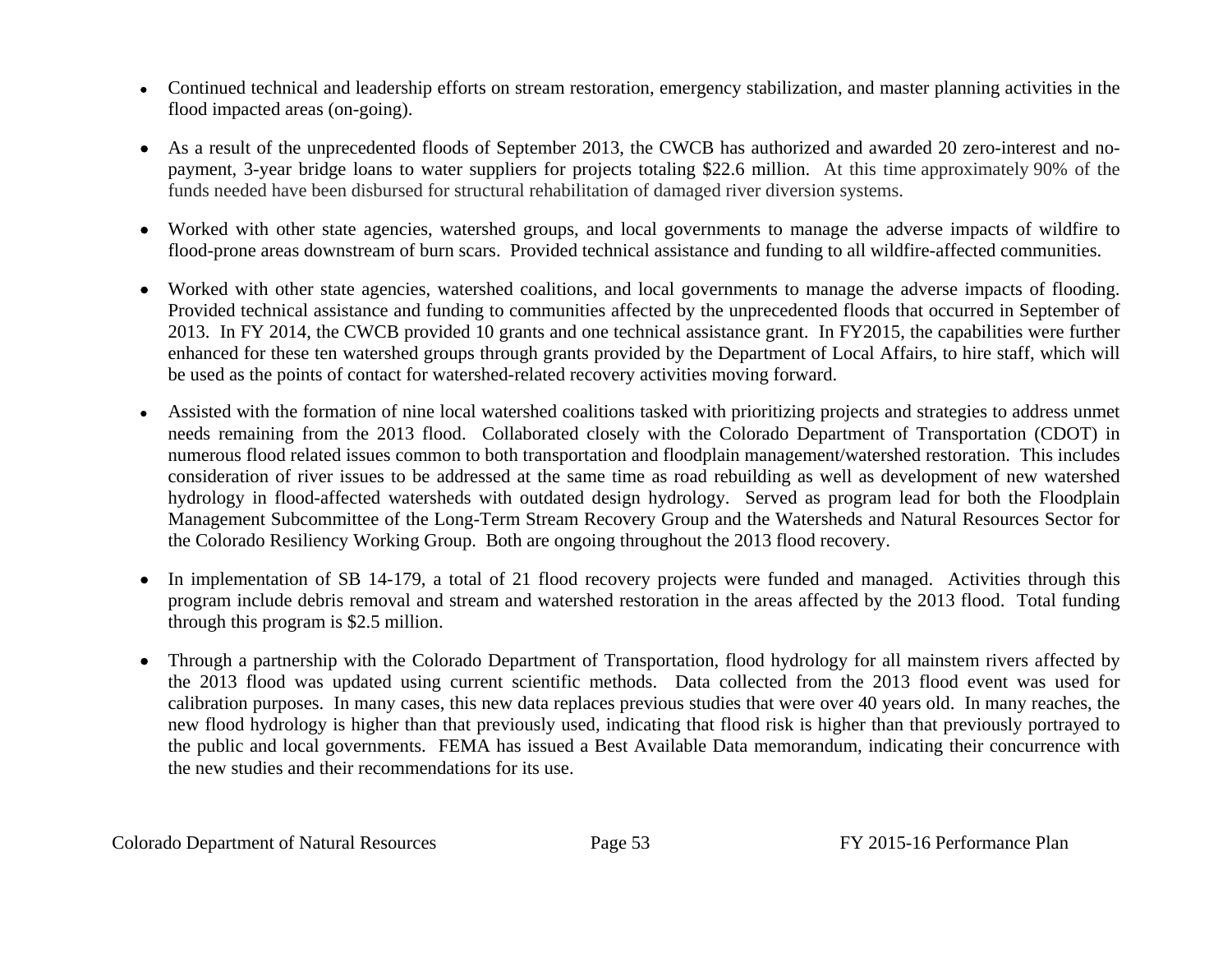- Working with the Colorado Recovery Office, the legislature passed SB 15-245, providing funds for hazard mapping in the areas of: (1) floodplain identification in the areas affected by the 2013 flood; (2) erosion zone identification, and; (3) debris flow zone identification. CWCB staff provided data needed for budgeting purposes and is tasked with managing this threeyear effort beginning July 1, 2015.
- CWCB staff participated in the Colorado Resilience Working Group, established and administered by the Colorado Recovery Office. In addition to participating in the Working Group, CWCB staff chaired the Watershed and Natural Resources Sector and also participated in the Infrastructure and Community Sectors. Involvement in this process was crucial to the development and adoption of the Colorado Resiliency Framework and the Phase I application for the National Disaster Resilience Competition.
- $\bullet$  The CWCB continues to work closely with numerous stakeholders to monitor and recover from drought conditions affecting Colorado over the last few years. The drought plan remains activated and both the Drought Task Force and Agricultural Impact Task Force continue to meet to ensure that Colorado reaches full recovery. In September of 2013 the updated Drought Mitigation and Response Plan was approved by the CWCB board and subsequently approved by the Governor and FEMA as part of the state's all hazard mitigation plan.
- $\bullet$  In FY 2015, the CWCB provided funding for 13 new loans for new water projects in the amount of \$24.8 million. This created or preserved over 2,700 acre-feet of water storage.
- Continued support for the "Colorado Water for the  $21<sup>st</sup>$  Century Act" by assessing various water portfolios (combinations of water conservation, reuse, agricultural transfers, and new supply development) developed by the Basin Roundtables, and began a scenario planning process to look at different water "futures" for Colorado.
- $\bullet$  Negotiated a facilitation agreement between the Upper Colorado River Commission and the funding entities (Bureau of Reclamation, Denver Water, Metropolitan Water District of Southern California, Southern Nevada Water Authority, and the Central Arizona Water Conservation District) to implement a the System Conservation Pilot Program within the Colorado River. This Pilot Program will allow Colorado to explore the use of different conservation methods to help manage drought in the future.
- Continued working with Denver Water, Grand County and other participants in the Colorado River Cooperative Agreement process to ensure that the CWCB can protect water provided to it and Grand County for instream flow use. Denver Water, Grand County and the CWCB have been negotiating with objectors to the joint water court application filed in 2011 to implement that mechanism and other aspects of the Colorado River Cooperative Agreement.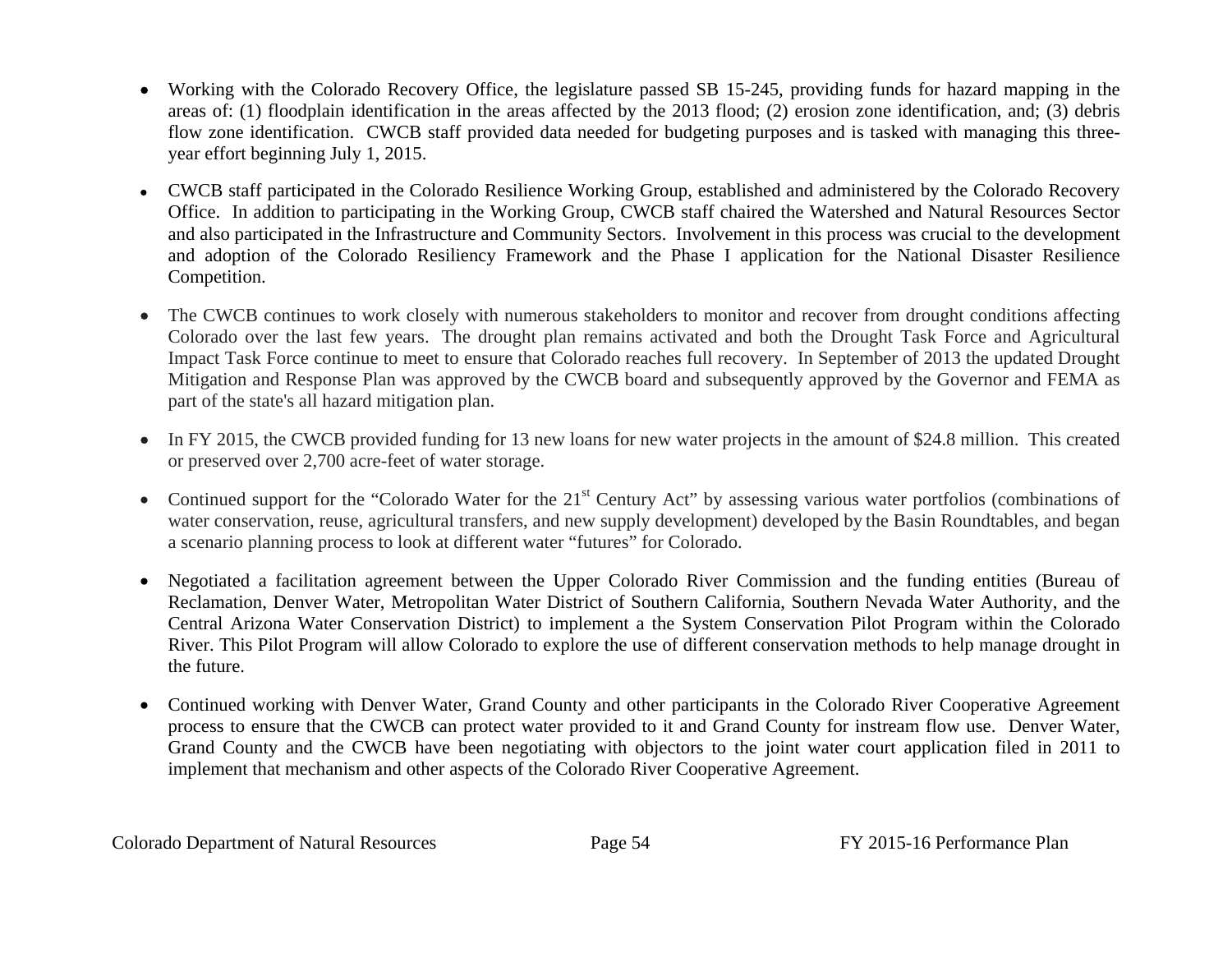- Worked with the United States Bureau of Reclamation and the basin states to complete and publish the Colorado River Basin Moving Forward Report, which documents opportunities and strategies that could help the basin states help meet the water demands within the entire Colorado River basin.
- Led the region in meeting and/or exceeding FEMA's goals and metrics for the Risk Map program. FEMA is the primary funding source for these activities and successful metrics insure ongoing funding.
- Worked closely with numerous stakeholders to successfully obtain funding for future topographic basemapping projects and minimize costs through data exchange

# **Colorado State Forest Service/Division of Forestry**

- The Department of Natural Resources worked with the General Assembly, the Governor's Office, and interested citizens and groups to support the creation of a Wildfire Risk Reduction Grant Program. With the passage of S.B. 13-269, \$9.8 million was allocated to this program in FY 2013-14 to reduce the risk of wildfire in areas where human development and forest lands overlap. The program hopes to reduce the risk for damage to property, infrastructure, and water supplies as well as minimize the likelihood of wildfires spreading into populated areas.
- $\bullet$  The new grant program has now spent down the account as follows. Three rounds of grant proposals were solicited and DNR has now granted \$9,388,187 across 26 counties. Once completed, the projects will treat a total of 19,589.4 acres. Awardees from the first two rounds are now working with the Colorado Forest Restoration Institute to establish data points for the monitoring and effectiveness research component of the program.
- $\bullet$  The Department of Natural Resources is again the lead state agency to support the Forest Summit, an annual meeting that brings together members of statewide collaborative groups, the forestry industry, legislators, and scientists. This year's event took place in Fort Collins, CO in October, 2014. The Summit featured field tours in areas recovering from wildfire.

Note: The Department of Natural Resources is not appropriated any on-going funding or staff for forestry-related issues. In Colorado, funding for these issues in located in the State Forest Services (for issues related to forestry research and on-theground forest work) and within the newly created Division of Fire Prevention and Control (for wildfire-related issues). The Department of Natural Resources works cooperatively with both agencies on forestry issues. The Department of Natural Resources assists the State Forest Service in policy/legislative matters, working closely with State Forester Mike Lester. The successes described above are being included here to document the collaborative effort of the Department of Natural Resources on forestry issues.

# **State Land Board**

Colorado Department of Natural Resources Page 55 FY 2015-16 Performance Plan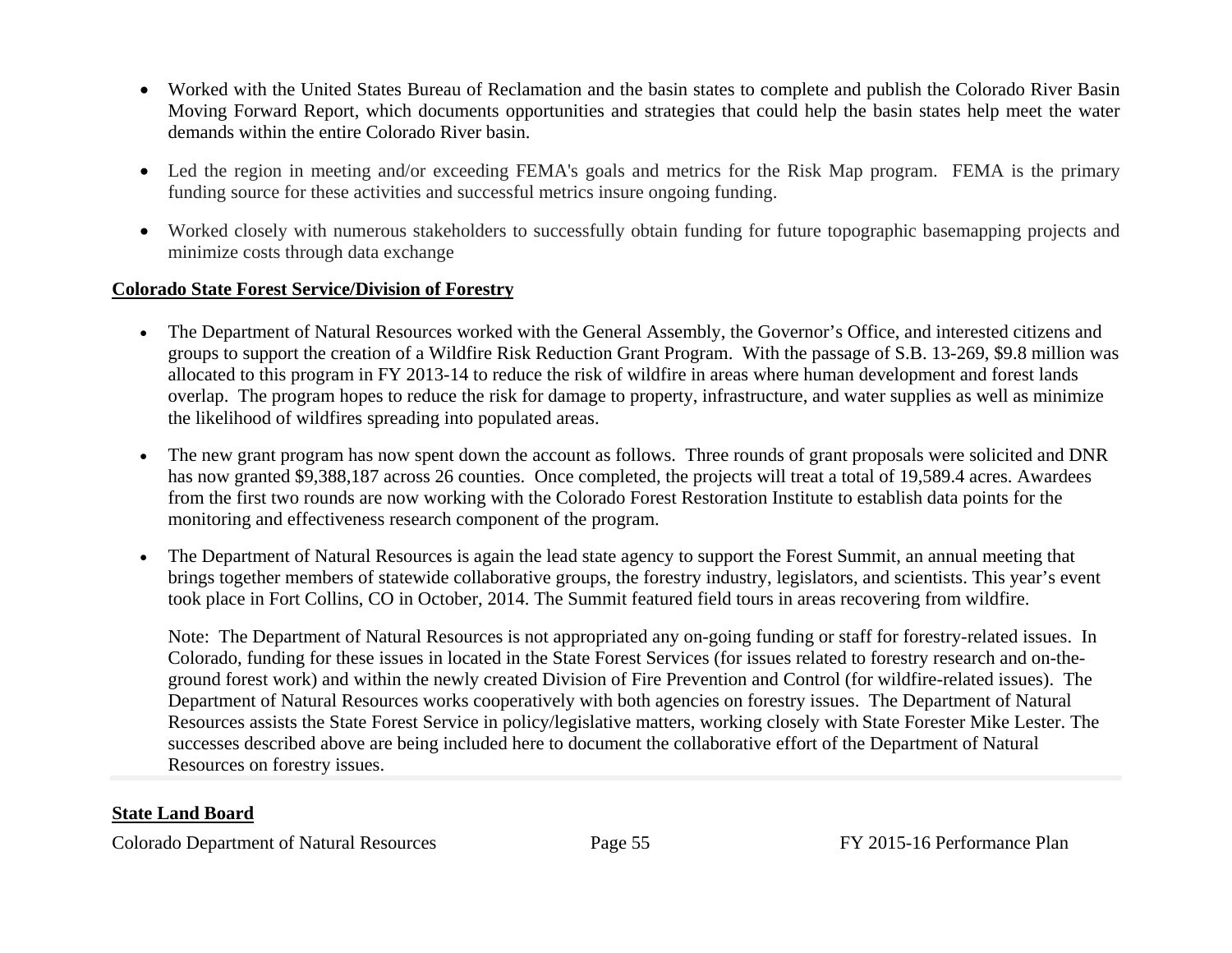Over the course of the past five years, the State Land Board has earned approximately \$934 million. Of this amount, \$467 million went to the BEST program and was leveraged into grants to construct or renovate schools throughout rural Colorado. The State Land Board's contribution to the BEST program has helped the program to be successful. The program has funded 235 grant applications in 119 school districts.

### **Division of Water Resources**

- In the Republican River basin (Water Division No. 1), in *Kansas v. Nebraska and Colorado* (Supreme Court Original, No. 126) the Special Master made a final ruling in this case regarding modeling issues and non-compliance by Nebraska. The Special Master awarded Kansas monetary losses and awarded some damages for Nebraska's 2005 non-compliance. The Master also found Nebraska was being incorrectly charged for imported water and recommended accounting changes to solve the issue. The report was filed with the US Supreme Court. All three States filed exceptions to portions of the ruling. The US Supreme Court rejected the States exceptions and adopted the Special Master Report without change.
- After extensive arbitration in 2013 and 2014 Kansas and Colorado arranged for a one year temporary approval of the Compact Compliance Pipeline (CCP) operations for 2014. That temporary approval was extended through 2015. Colorado delivered 7400 acre-feet of water to the Stateline during the spring of 2015 and will deliver additional water during the winter. The CCP and Bonny plans are key to helping Colorado to get into compliance with the Republican River Compact and the three States are conducting monthly negotiation meetings to settle issues.
- The Division of Water Resources (DWR) continues investigation of high groundwater issues in the South Platte basin (Water Division No. 1) as result of reports of property damage beginning in 2012. The DWR initiated ground water level data collection from a network of existing and recently-constructed wells in two targeted areas in the basin. This data was used along with other hydrologic information by an outside consultant to develop an understanding of the interrelationships between all the natural and man-made hydrologic factors and high ground water levels. The results are in a report delivered in July 2015.
- The Republican River groundwater measurement rules were amended to incorporate wells within the Republican River Compact Administration model domain. DWR worked with the users to adjust the rules based on actual experience by the users.
- $\bullet$  Intense precipitation in May 2015 caused portions of the South Platte and Arkansas rivers to exceed flood stage. Minor, localized flooding occurred in the river corridors. DWR worked to keep water users and emergency managers informed on

Colorado Department of Natural Resources Page 56 FY 2015-16 Performance Plan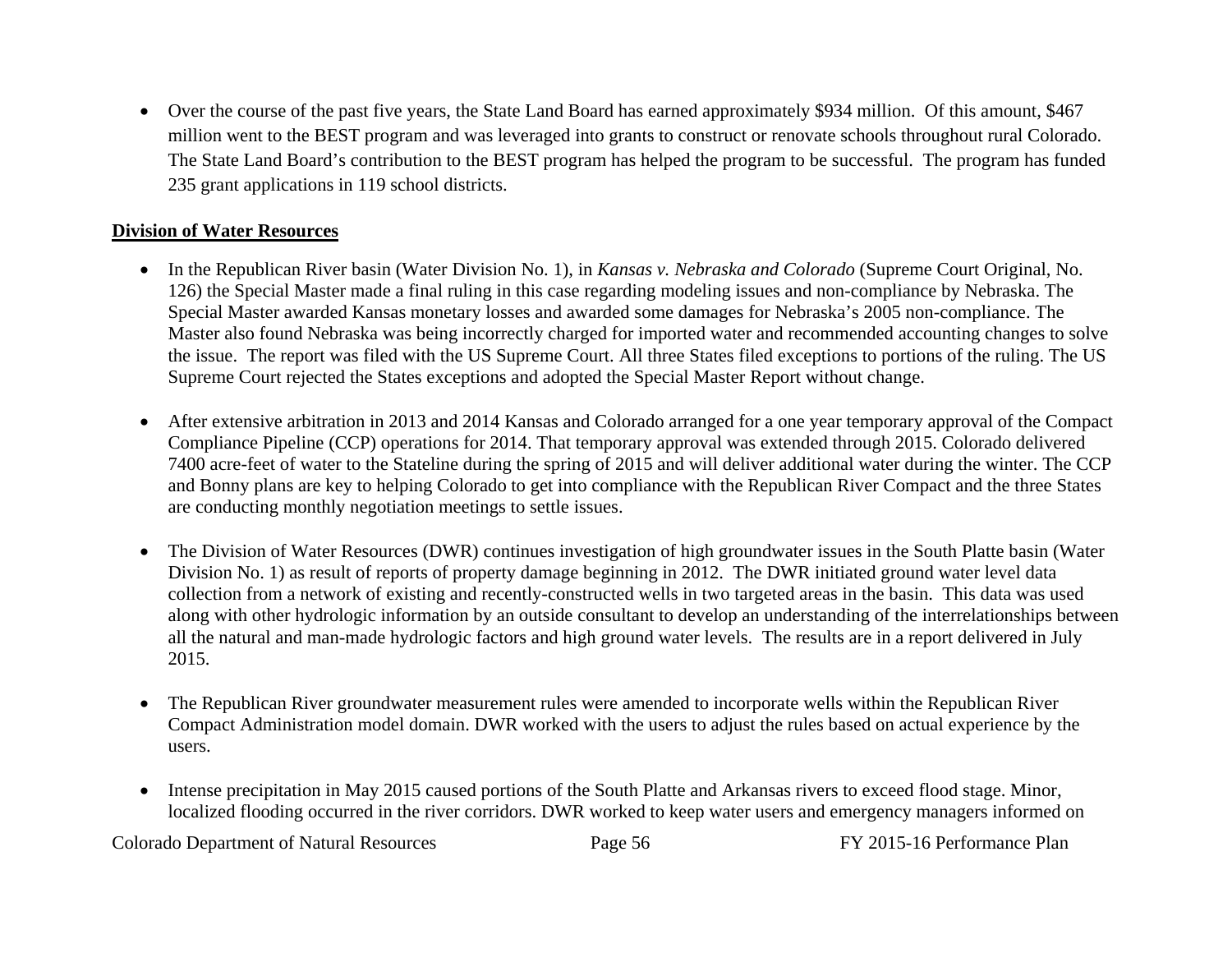river conditions. Several Dam Emergency Action Plans were initiated at stage one (lowest level of alert) level as reservoir spillways and releases increased downstream flows.

- Long Hollow reservoir was completed in FY 2014-15. Water storage during the winter was limited due to the dry conditions in the La Plata river basin, however some water was stored and will be available for use. The dam will assist the State in complying with the La Plata River Compact and will allow water users to extend their water supplies in a basin that is very water short.
- DWR worked with Tribes, Conservation and Conservancy districts, Associations, and the state of New Mexico to resolve diligence issues on the Animas La Plata project water rights which will help effectuate the Animas La Plata Compact.
- The State Engineer and Attorney General's office worked with a large group of attorneys and water users to address water right issues including representative period or record, res judicata issues, and ditch-wide analysis issues that have come up during change of water right and diligence court cases. Legislation passed during the spring of 2015 should help resolve many of these issues.
- $\bullet$  The U.S. Supreme Court accepted the case of *Texas v. New Mexico and Colorado* Original No. 141, regarding compact operations in the Rio Grande Project and the surface and groundwater rights associated with the project. A Special Master has been appointed to hear the case. Texas, New Mexico, the Bureau of Reclamation and Colorado are all parties to the case. Colorado continued to meet with each party in an attempt to de-escalate and mediate the issues rather than promote litigation.
- DWR completed meetings with the San Luis Valley Special Advisory Committee on Groundwater Rules. Twenty-three meetings were held over several years to gain local input on the forthcoming groundwater use rules.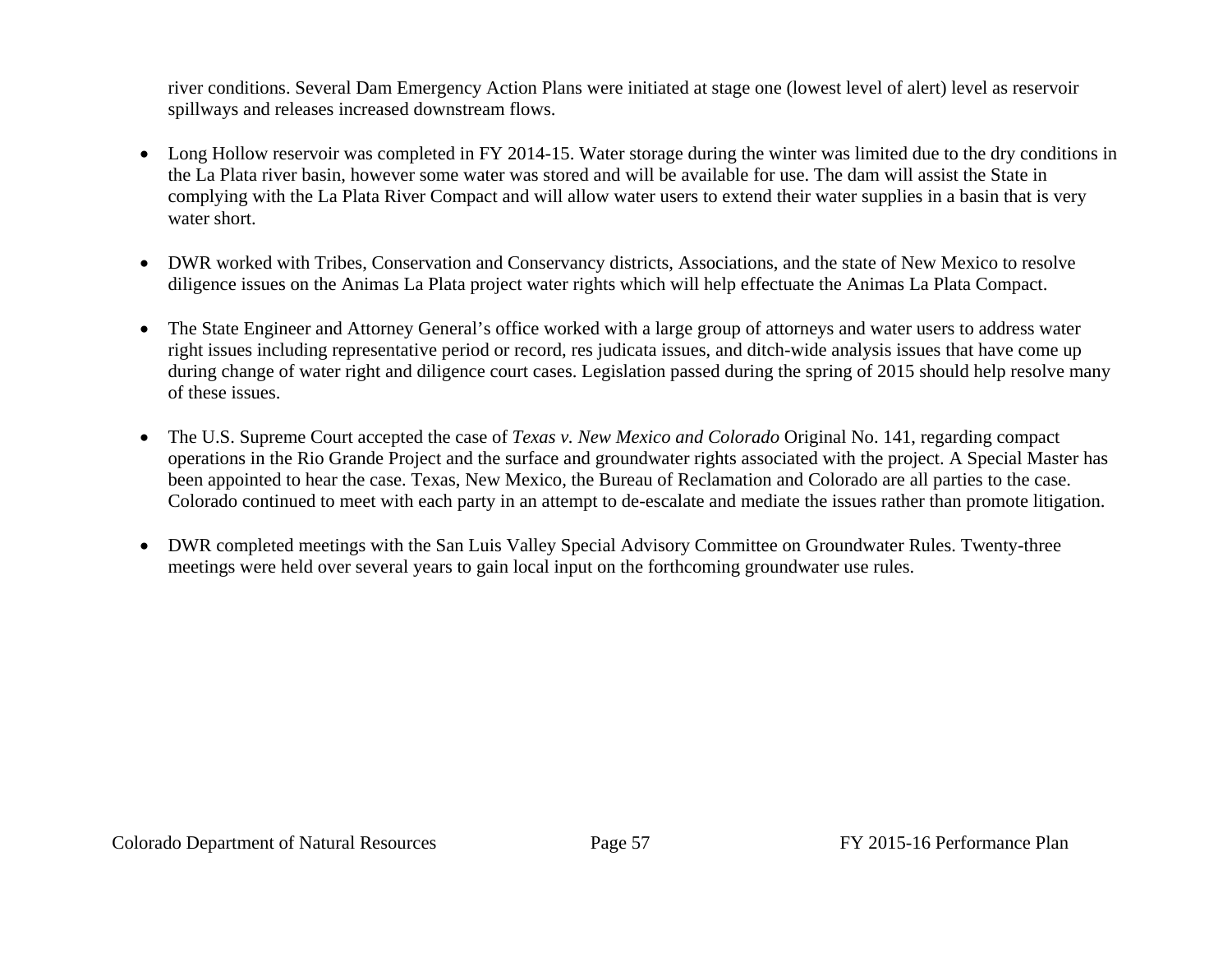# *Strategic Policy Initiative #1: Manage, enhance, preserve and protect state lands, wildlife and their environment for the use, benefit, and enjoyment of the people of Colorado and its visitors, now and into the future.*

Discussion of the Strategic Policy Initiative: DNR, through its Divisions, is responsible for management of lands and wildlife resources for their natural, scenic, scientific, outdoor recreation and production values now and into the future. The agency must manage these resources and assets for the use, benefit, and enjoyment of the people of Colorado and its visitors. The State Land Board manages an endowment of assets held in perpetual intergenerational public trust for the financial support of Colorado's public schools and other public entities. The State Land Board strives to ensure Colorado's trust lands are recognized as one of the state's most significant assets, providing value for generations of beneficiaries.

Colorado Parks and Wildlife manages a number of programs, as well as significant land and water assets, for the purpose of providing high quality and varied outdoor recreational opportunities, along with both consumptive and non-consumptive wildlife-related opportunities. CPW strives to continuously acquire, develop and manage outdoor recreation lands, waters, and facilities in support of its mission, including the establishment and maintenance of trails that connect state parks and other outdoor recreation resources, provide access to areas of special or historic interest, and promote a more complete use of public lands for recreation.

How to Measure Success: Success in achieving this initiative will be measured by tracking outcomes measures relating to state park visitation, recreational trail projects supported, the number of licensed hunters, the number of licensed anglers, habitat protected, and federal listings of endangered species. For lands managed by the State Land Board, outcomes measures will focus on both revenue earned on trust assets as well as performance related to protecting and enhancing property values.

# Discussion of Actual Success and Past Performance

The table below provides metrics with which to analyze the Department's performance related to this Strategic Policy Initiative.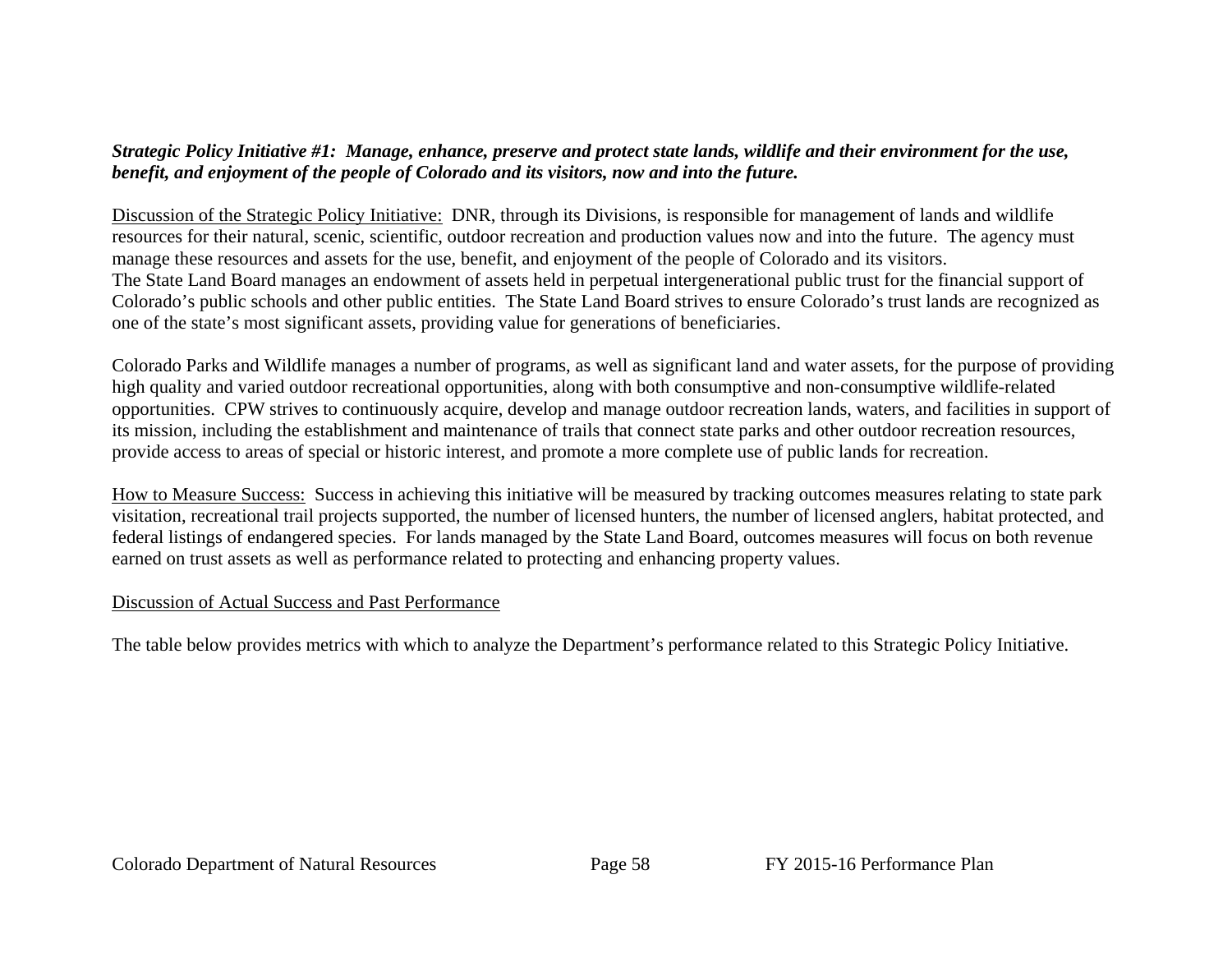| <b>State Land</b><br><b>Management</b> -<br><b>Outcomes</b>                                  | FY 2010-11<br><b>Actual</b> | FY 2011-12<br><b>Actual</b>                                                                                                                                                                                                                                                                                                                                                                                                                                                                                                                                                                                                                                                                                                                                                                                                            | FY 2012-<br>13 Actual | FY 2013-14<br><b>Actual</b> | FY 2014-<br><b>15 Actual</b> | FY 2015-16<br><b>Estimate</b> | FY 2017-18<br><b>Estimate</b> |  |  |  |
|----------------------------------------------------------------------------------------------|-----------------------------|----------------------------------------------------------------------------------------------------------------------------------------------------------------------------------------------------------------------------------------------------------------------------------------------------------------------------------------------------------------------------------------------------------------------------------------------------------------------------------------------------------------------------------------------------------------------------------------------------------------------------------------------------------------------------------------------------------------------------------------------------------------------------------------------------------------------------------------|-----------------------|-----------------------------|------------------------------|-------------------------------|-------------------------------|--|--|--|
| Manage State Parks, Recreation Areas, and State Wildlife Areas to Promote Outdoor Recreation |                             |                                                                                                                                                                                                                                                                                                                                                                                                                                                                                                                                                                                                                                                                                                                                                                                                                                        |                       |                             |                              |                               |                               |  |  |  |
| <b>Total Trail Miles in State</b>                                                            | Benchmark:<br>530           | Benchmark:<br>550                                                                                                                                                                                                                                                                                                                                                                                                                                                                                                                                                                                                                                                                                                                                                                                                                      | Benchmark:<br>600     | Benchmark:<br>700           | Benchmark:<br>745            | Benchmark:<br>720             | Benchmark:<br>745             |  |  |  |
| Parks                                                                                        | Actual:<br>534              | Actual:<br>Actual:<br>Actual:<br>Actual:<br>Actual:<br>584<br>718<br>710<br>720<br>N/A<br>Benchmark:<br>Benchmark:<br>Benchmark:<br>Benchmark:<br>Benchmark:<br>12,314,745<br>12,687,396<br>12,800,000<br>12,000,000<br>12,437,893<br>Actual:<br>Actual:<br>Actual:<br>Actual:<br>Actual:<br>12,233,271<br>11,501,520<br>11,948,406<br>12,032,209<br>N/A<br><b>Promote the Responsible Development and Use of Recreational Trails</b><br>Benchmark:<br>Benchmark:<br>Benchmark:<br>Benchmark:<br>Benchmark:<br>40<br>40<br>45<br>45<br>50<br>50<br>Actual:<br>Actual:<br>Actual:<br>Actual:<br>Actual:<br>39<br>50<br>50<br>46<br>51<br>N/A<br>Benchmark:<br>Benchmark:<br>Benchmark:<br>Benchmark:<br>Benchmark:<br>5<br>5<br>5<br>5<br>5<br>5<br>Actual:<br>Actual:<br>Actual:<br>Actual:<br>Actual:<br>5<br>5<br>3<br>N/A<br>6<br>6 | Actual:<br>N/A        |                             |                              |                               |                               |  |  |  |
|                                                                                              | Benchmark:<br>12,192,817    |                                                                                                                                                                                                                                                                                                                                                                                                                                                                                                                                                                                                                                                                                                                                                                                                                                        |                       |                             |                              |                               | Benchmark:<br>12,250,000      |  |  |  |
| <b>State Park Visitation</b>                                                                 | Actual:<br>12,338,520       |                                                                                                                                                                                                                                                                                                                                                                                                                                                                                                                                                                                                                                                                                                                                                                                                                                        |                       |                             |                              |                               | Actual:<br>N/A                |  |  |  |
|                                                                                              |                             |                                                                                                                                                                                                                                                                                                                                                                                                                                                                                                                                                                                                                                                                                                                                                                                                                                        |                       |                             |                              |                               |                               |  |  |  |
|                                                                                              | Benchmark:                  |                                                                                                                                                                                                                                                                                                                                                                                                                                                                                                                                                                                                                                                                                                                                                                                                                                        |                       |                             |                              |                               | Benchmark:<br>50              |  |  |  |
| <b>OHV Trail Grant Awards</b>                                                                | Actual:                     |                                                                                                                                                                                                                                                                                                                                                                                                                                                                                                                                                                                                                                                                                                                                                                                                                                        |                       |                             |                              |                               | Actual:<br>N/A                |  |  |  |
| Snowmobile Trail Grant                                                                       | Benchmark:                  |                                                                                                                                                                                                                                                                                                                                                                                                                                                                                                                                                                                                                                                                                                                                                                                                                                        |                       |                             |                              |                               | Benchmark:<br>5               |  |  |  |
| Awards                                                                                       | Actual:                     |                                                                                                                                                                                                                                                                                                                                                                                                                                                                                                                                                                                                                                                                                                                                                                                                                                        |                       |                             |                              |                               | Actual:<br>N/A                |  |  |  |
| <b>Recreational Trail Grant</b>                                                              | Benchmark:<br>20            | Benchmark:<br>20                                                                                                                                                                                                                                                                                                                                                                                                                                                                                                                                                                                                                                                                                                                                                                                                                       | Benchmark:<br>20      | Benchmark:<br>20            | Benchmark:<br>20             | Benchmark:<br>20              | Benchmark:<br>20              |  |  |  |
| Awards                                                                                       | Actual:<br>18               | Actual:<br>22                                                                                                                                                                                                                                                                                                                                                                                                                                                                                                                                                                                                                                                                                                                                                                                                                          | Actual:<br>20         | Actual:<br>22               | Actual:<br>23                | Actual:<br>N/A                | Actual:<br>N/A                |  |  |  |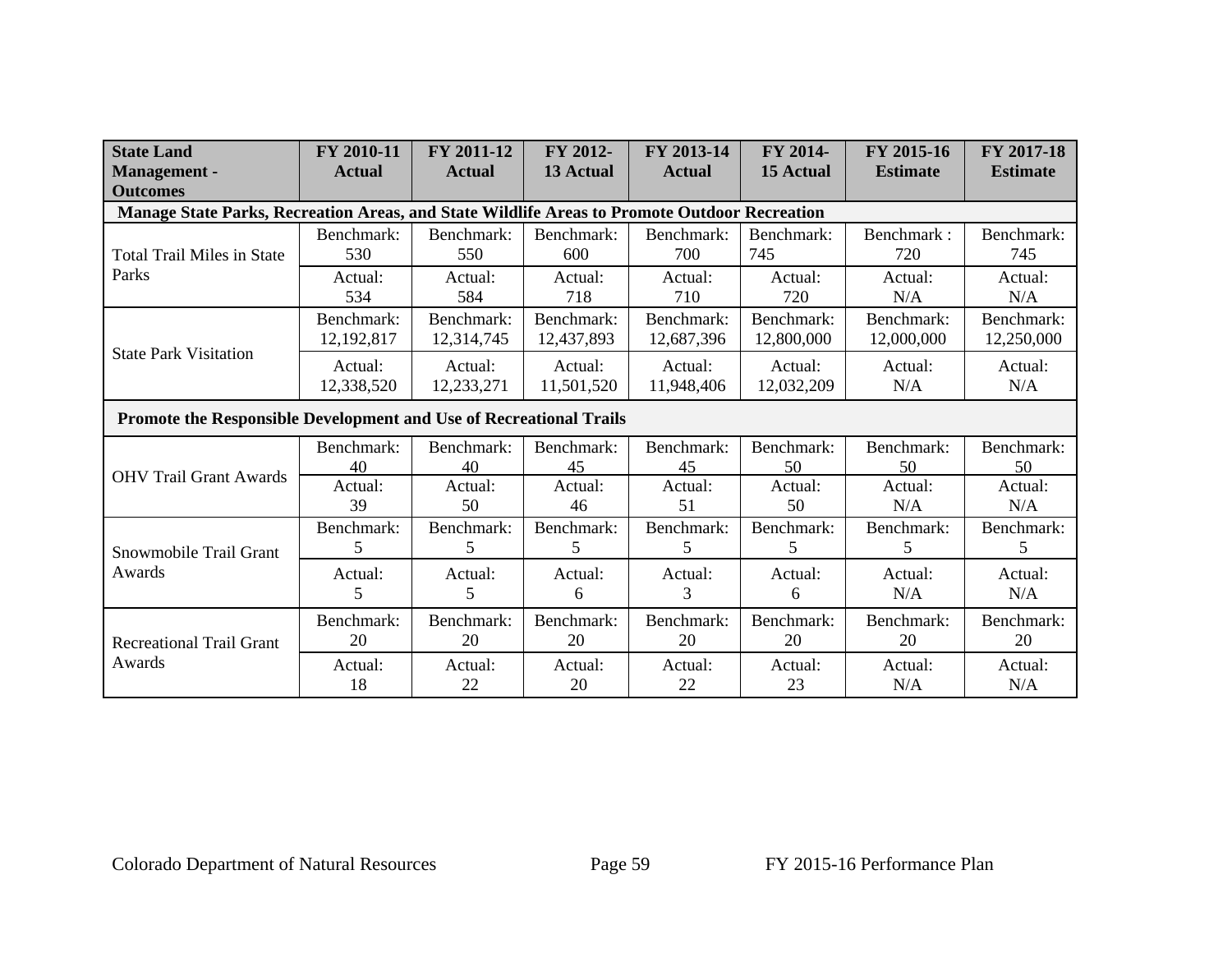| <b>Promote Hunting, Fishing, and Wildlife Viewing</b>                                    |                  |                |                |            |                  |            |            |  |  |
|------------------------------------------------------------------------------------------|------------------|----------------|----------------|------------|------------------|------------|------------|--|--|
| Number of Licensed                                                                       | Benchmark:       | Benchmark:     | Benchmark:     | Benchmark: | Benchmark:       | Benchmark: | Benchmark: |  |  |
|                                                                                          | 290,000          | 290,000        | 290,000        | 290,000    | 290,000          | 290,000    | 290,000    |  |  |
| Hunters                                                                                  | Actual:          | Actual:        | Actual:        | Actual:    | Actual:          | Actual:    | Actual:    |  |  |
|                                                                                          | 288,098          | 288,086        | 286,363        | 281,201    | N/A              | N/A        | N/A        |  |  |
| Number of Licensed                                                                       | Benchmark:       | Benchmark:     | Benchmark:     | Benchmark: | Benchmark:       | Benchmark: | Benchmark: |  |  |
|                                                                                          | 670,000          | 660,000        | 675,000        | 675,000    | 675,000          | 675,000    | 680,000    |  |  |
| Anglers                                                                                  | Actual:          | Actual:        | Actual:        | Actual:    | Actual:          | Actual:    | Actual:    |  |  |
|                                                                                          | 674,755          | 662,617        | 674,775        | 664,051    | N/A              | N/A        | N/A        |  |  |
| <b>Waters Closed Due to</b>                                                              | Benchmark:       | Benchmark:     | Benchmark:     | Benchmark: | Benchmark:       | Benchmark: | Benchmark: |  |  |
|                                                                                          | 0                | $\Omega$       | $\overline{0}$ | 0          | $\Omega$         | $\Omega$   | $\Omega$   |  |  |
| <b>ANS</b>                                                                               | Actual:          | Actual:        | Actual:        | Actual:    | Actual:          | Actual:    | Actual:    |  |  |
|                                                                                          | $\overline{0}$   | $\overline{0}$ | $\overline{0}$ | $\Omega$   | $\boldsymbol{0}$ | $\Omega$   | $\Omega$   |  |  |
| <b>Big Game Animals</b>                                                                  | Benchmark:       | Benchmark:     | Benchmark:     | Benchmark: | Benchmark:       | Benchmark: | Benchmark: |  |  |
|                                                                                          | 93,945           | 91,346         | 91,500         | 91,500     | 90,000           | 91,000     | 90,000     |  |  |
| Harvested                                                                                | Actual:          | Actual:        | Actual:        | Actual:    | Actual:          | Actual:    | Actual:    |  |  |
|                                                                                          | 93,945           | 91,346         | 88,815         | 86,350     | 83,972           | N/A        | N/A        |  |  |
| Ensure the Long-Term Viability of Native Fish and Wildlife, Including Habitat Protection |                  |                |                |            |                  |            |            |  |  |
| <b>Habitat Acres Protection</b>                                                          | Benchmark:       | Benchmark:     | Benchmark:     | Benchmark: | Benchmark:       | Benchmark: | Benchmark: |  |  |
|                                                                                          | N/A              | 25,000         | 25,000         | 25,000     | 25,000           | 15,000     | 8,000      |  |  |
| Through CWHPP                                                                            | Actual:          | Actual:        | Actual:        | Actual:    | Actual:          | Actual:    | Actual:    |  |  |
|                                                                                          | 24,371           | 24,012         | 38,784         | 4,634      | 37,534           | N/A        | N/A        |  |  |
| Species Listed under the                                                                 | Benchmark:       | Benchmark:     | Benchmark:     | Benchmark: | Benchmark:       | Benchmark: | Benchmark: |  |  |
|                                                                                          | 15               | 15             | 18             | 20         | 20               | 20         | 21         |  |  |
| ESA (Cumulative)                                                                         | Actual:          | Actual:        | Actual:        | Actual:    | Actual:          | Actual:    | Actual:    |  |  |
|                                                                                          | 15               | 15             | 15             | 17         | 20               | N/A        | N/A        |  |  |
| Riparian Acres Impacted                                                                  | Benchmark:       | Benchmark:     | Benchmark:     | Benchmark: | Benchmark:       | Benchmark: | Benchmark: |  |  |
|                                                                                          | N/A              | 25,000         | 25,000         | 25,000     | 25,000           | 15,000     | 8,000      |  |  |
| by Wetlands Program                                                                      | Actual:          | Actual:        | Actual:        | Actual:    | Actual:          | Actual:    | Actual:    |  |  |
|                                                                                          | $\boldsymbol{0}$ | 2,870          | 1,225          | 4,729      | N/A              | N/A        | N/A        |  |  |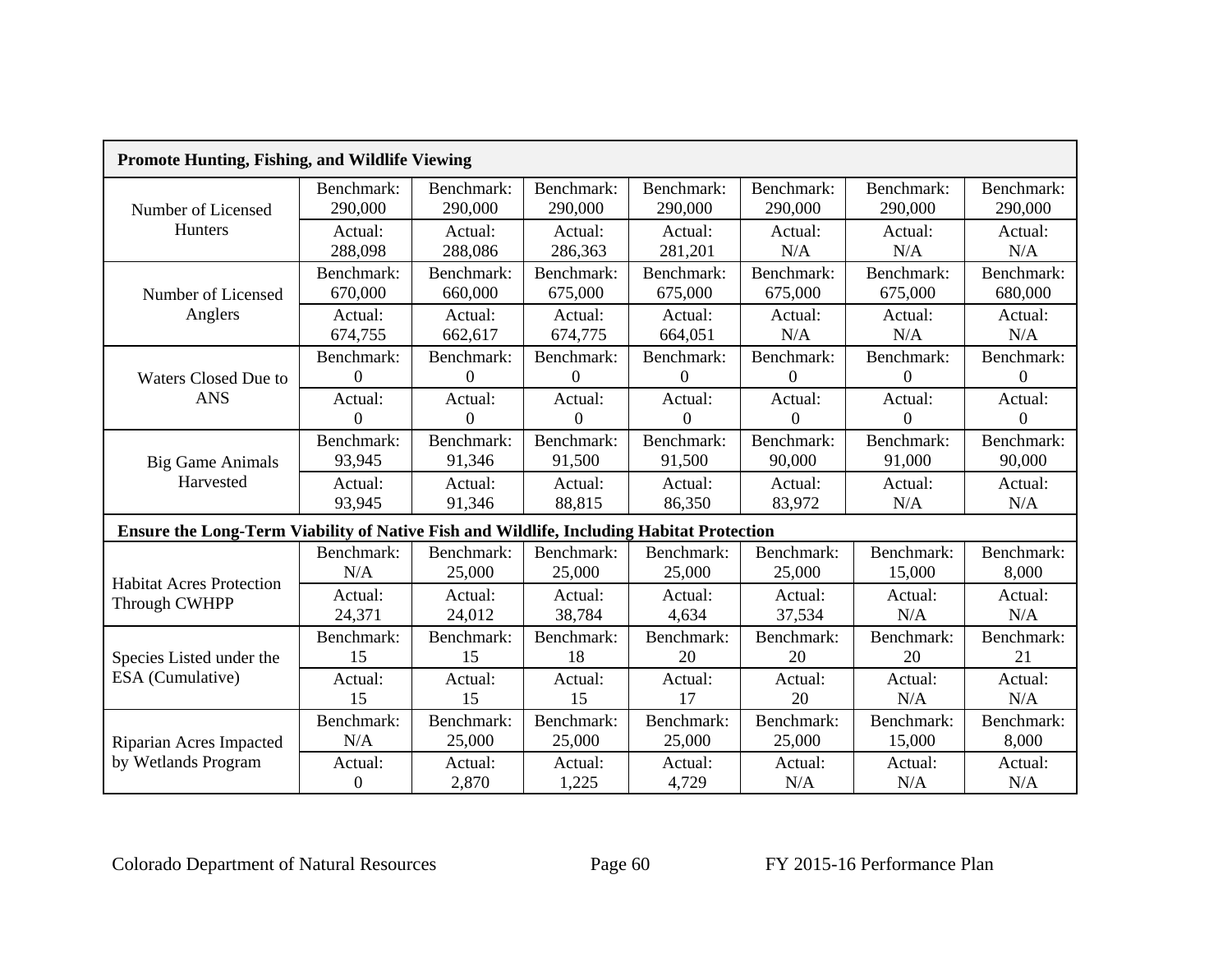| <b>State Land</b>                       | FY 2010-11    | FY 2011-12    | FY 2012-13    | FY 2013-14    | FY 2014-15    | FY 2015-16    | FY 2017-18    |
|-----------------------------------------|---------------|---------------|---------------|---------------|---------------|---------------|---------------|
| <b>Management</b> -                     | Actual        | Actual        | Actual        | Actual        | Actual        | Estimate      | Estimate      |
| <b>Reasonable and Consistent Income</b> |               |               |               |               |               |               |               |
| <b>Total Trust Revenue</b>              | Benchmark:    | Benchmark:    | Benchmark:    | Benchmark:    | Benchmark:    | Benchmark:    | Benchmark:    |
|                                         | N/A           | N/A           | N/A           | \$124,681,913 | \$194,368,504 | \$154,302,124 | \$102,849,690 |
|                                         | Actual:       | Actual:       | Actual:       | Actual:       | Actual:       | Actual:       | Actual:       |
|                                         | \$122,777,917 | \$146,309,540 | \$124,939,389 | \$173,603,522 | \$186,923,370 | N/A           | N/A           |
| <b>Mineral Resources</b>                |               |               |               |               |               |               |               |
| Coal Revenue                            | Benchmark:    | Benchmark:    | Benchmark:    | Benchmark:    | Benchmark:    | Benchmark:    | Benchmark:    |
|                                         | N/A           | N/A           | N/A           | \$525,000     | \$4,846,832   | \$4,000,000   | \$2,000,000   |
| (Non-Recurring)                         | Actual:       | Actual:       | Actual:       | Actual:       | Actual:       | Actual:       | Actual:       |
|                                         | \$7,787,310   | \$3,363,070   | \$946,854     | \$251,506     | \$4,959,244   | N/A           | N/A           |
| Oil & Gas Revenue                       | Benchmark:    | Benchmark:    | Benchmark:    | Benchmark:    | Benchmark:    | Benchmark:    | Benchmark:    |
|                                         | N/A           | N/A           | N/A           | \$102,424,181 | \$118,006,088 | \$74,360,000  | \$62,317,000  |
| (Non-Recurring)                         | Actual:       | Actual:       | Actual:       | Actual:       | Actual:       | Actual:       | Actual:       |
|                                         | \$27,364,379  | \$28,669,503  | \$47,845,024  | \$102,424,181 | \$105,359,734 | N/A           | N/A           |
| <b>Other Mineral Revenue</b>            | Benchmark:    | Benchmark:    | Benchmark:    | Benchmark:    | Benchmark:    | Benchmark:    | Benchmark:    |
|                                         | N/A           | N/A           | N/A           | \$56,406,499  | \$52,426,963  | \$53,308,939  | \$14,311,178  |
| (Non-Recurring)                         | Actual:       | Actual:       | Actual:       | Actual:       | Actual:       | Actual:       | Actual:       |
|                                         | \$73,547,393  | \$98,949,574  | \$58,451,830  | \$53,223,237  | \$56,689,230  | N/A           | N/A           |
| <b>Agricultural Resources</b>           |               |               |               |               |               |               |               |
| <b>Agricultural Revenue</b>             | Benchmark:    | Benchmark:    | Benchmark:    | Benchmark:    | Benchmark:    | Benchmark:    | Benchmark:    |
|                                         | N/A           | N/A           | N/A           | \$9,139,254   | \$10,531,709  | \$12,079,566  | \$12,138,947  |
| (Recurring)                             | Actual:       | Actual:       | Actual:       | Actual:       | Actual:       | Actual:       | Actual:       |
|                                         | \$7,887,797   | \$8,573,158   | \$9,142,944   | \$8,855,856   | \$11,031,204  | N/A           | N/A           |
| <b>Commercial/Real Estate Resources</b> |               |               |               |               |               |               |               |
| <b>Commercial Lease</b>                 | Benchmark:    | Benchmark:    | Benchmark:    | Benchmark:    | Benchmark:    | Benchmark:    | Benchmark:    |
|                                         | N/A           | N/A           | N/A           | \$3,408,630   | \$3,309,821   | \$4,106,788   | \$5,199,173   |
| Revenue                                 | Actual:       | Actual:       | Actual:       | Actual:       | Actual:       | Actual:       | Actual:       |
| (Recurring)                             | \$2,772,299   | \$2,863,664   | \$3,772,167   | \$4,129,210   | \$3,170,745   | N/A           | N/A           |

Colorado Department of Natural Resources Page 61 FY 2015-16 Performance Plan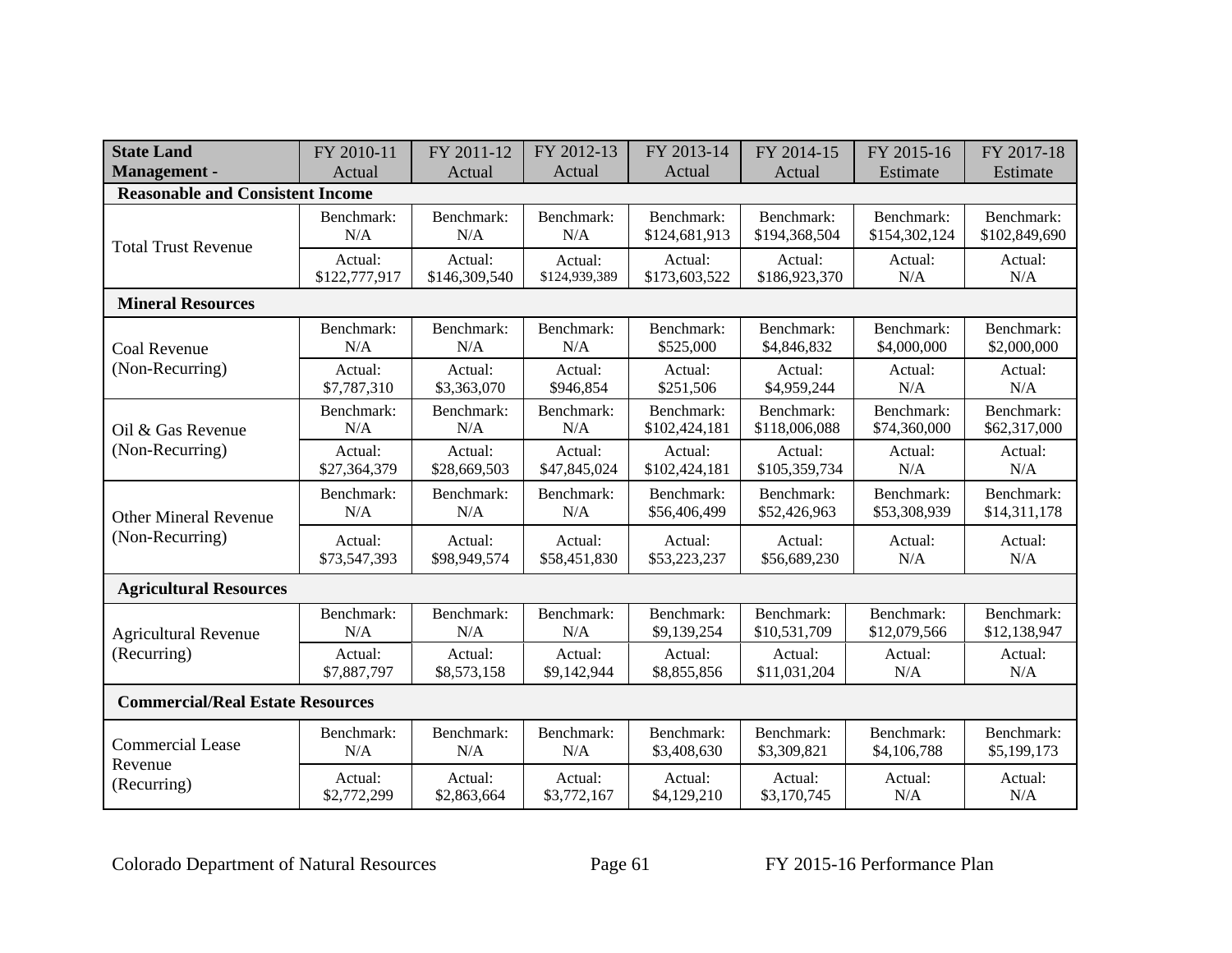|                                     | FY 2010-11  | FY 2011-12  | FY 2012-13  | FY 2013-14  | FY 2014-15  | FY 2015-16  | FY 2017-18  |  |  |
|-------------------------------------|-------------|-------------|-------------|-------------|-------------|-------------|-------------|--|--|
|                                     | Actual      | Actual      | Actual      | Actual      | Actual      | Estimate    | Estimate    |  |  |
| <b>Non-Traditional Surface Uses</b> |             |             |             |             |             |             |             |  |  |
| <b>Recreation Revenue</b>           | Benchmark:  | Benchmark:  | Benchmark:  | Benchmark:  | Benchmark:  | Benchmark:  | Benchmark:  |  |  |
|                                     | N/A         | N/A         | N/A         | \$1,004,364 | \$1,092,657 | \$1,480,000 | \$1,734,799 |  |  |
| (Recurring)                         | Actual:     | Actual:     | Actual:     | Actual:     | Actual:     | Actual:     | Actual:     |  |  |
|                                     | \$915,295   | \$919,718   | \$986,761   | \$1,024,853 | \$1,380,475 | N/A         | N/A         |  |  |
| <b>Renewable Energy</b>             | Benchmark:  | Benchmark:  | Benchmark:  | Benchmark:  | Benchmark:  | Benchmark:  | Benchmark:  |  |  |
| Revenue                             | N/A         | N/A         | N/A         | \$636,000   | \$785,444   | \$750,847   | \$902,658   |  |  |
| (Recurring)                         | Actual:     | Actual:     | Actual:     | Actual:     | Actual:     | Actual:     | Actual:     |  |  |
|                                     | \$417,506   | \$564,983   | \$601,382   | \$683,974   | \$650,134   | N/A         | N/A         |  |  |
| Right-of-Way Revenue                | Benchmark:  | Benchmark:  | Benchmark:  | Benchmark:  | Benchmark:  | Benchmark:  | Benchmark:  |  |  |
|                                     | N/A         | N/A         | N/A         | \$700,000   | \$998,048   | \$1,472,800 | \$1,472,800 |  |  |
| (Recurring)                         | Actual:     | Actual:     | Actual:     | Actual:     | Actual:     | Actual:     | Actual:     |  |  |
|                                     | \$283,515   | \$782,435   | \$1,614,638 | \$1,351,680 | \$1,802,261 | N/A         | N/A         |  |  |
| <b>Other Revenue</b>                | Benchmark:  | Benchmark:  | Benchmark:  | Benchmark:  | Benchmark:  | Benchmark:  | Benchmark:  |  |  |
|                                     | N/A         | N/A         | N/A         | \$1,874,505 | \$2,250,490 | \$2,743,184 | \$2,773,135 |  |  |
| (Recurring)                         | Actual:     | Actual:     | Actual:     | Actual:     | Actual:     | Actual:     | Actual:     |  |  |
|                                     | \$1,802,423 | \$1,572,482 | \$1,530,329 | \$1,543,809 | \$1,880,344 | N/A         | N/A         |  |  |
| <b>Protect and Enhance Value</b>    |             |             |             |             |             |             |             |  |  |
| <b>Well Inspections Rated</b>       | Benchmark:  | Benchmark:  | Benchmark:  | Benchmark:  | Benchmark:  | Benchmark:  | Benchmark:  |  |  |
|                                     | N/A         | N/A         | N/A         | N/A         | 80%         | 80%         | 90%         |  |  |
| Satisfactory or Above               | Actual:     | Actual:     | Actual:     | Actual:     | Actual:     | Actual:     | Actual:     |  |  |
|                                     | N/A         | N/A         | N/A         | 77%         | 76%         | N/A         | N/A         |  |  |
| <b>Agricultural Inspections</b>     | Benchmark:  | Benchmark:  | Benchmark:  | Benchmark:  | Benchmark:  | Benchmark:  | Benchmark:  |  |  |
| Rated Good or Above for             | 65%         | 60%         | 65%         | 65%         | 50%         | 60%         | 65%         |  |  |
| <b>Range Conditions</b>             | Actual:     | Actual:     | Actual:     | Actual:     | Actual:     | Actual:     | Actual:     |  |  |
|                                     | 53%         | 50%         | 60%         | 45%         | 49%         | N/A         | N/A         |  |  |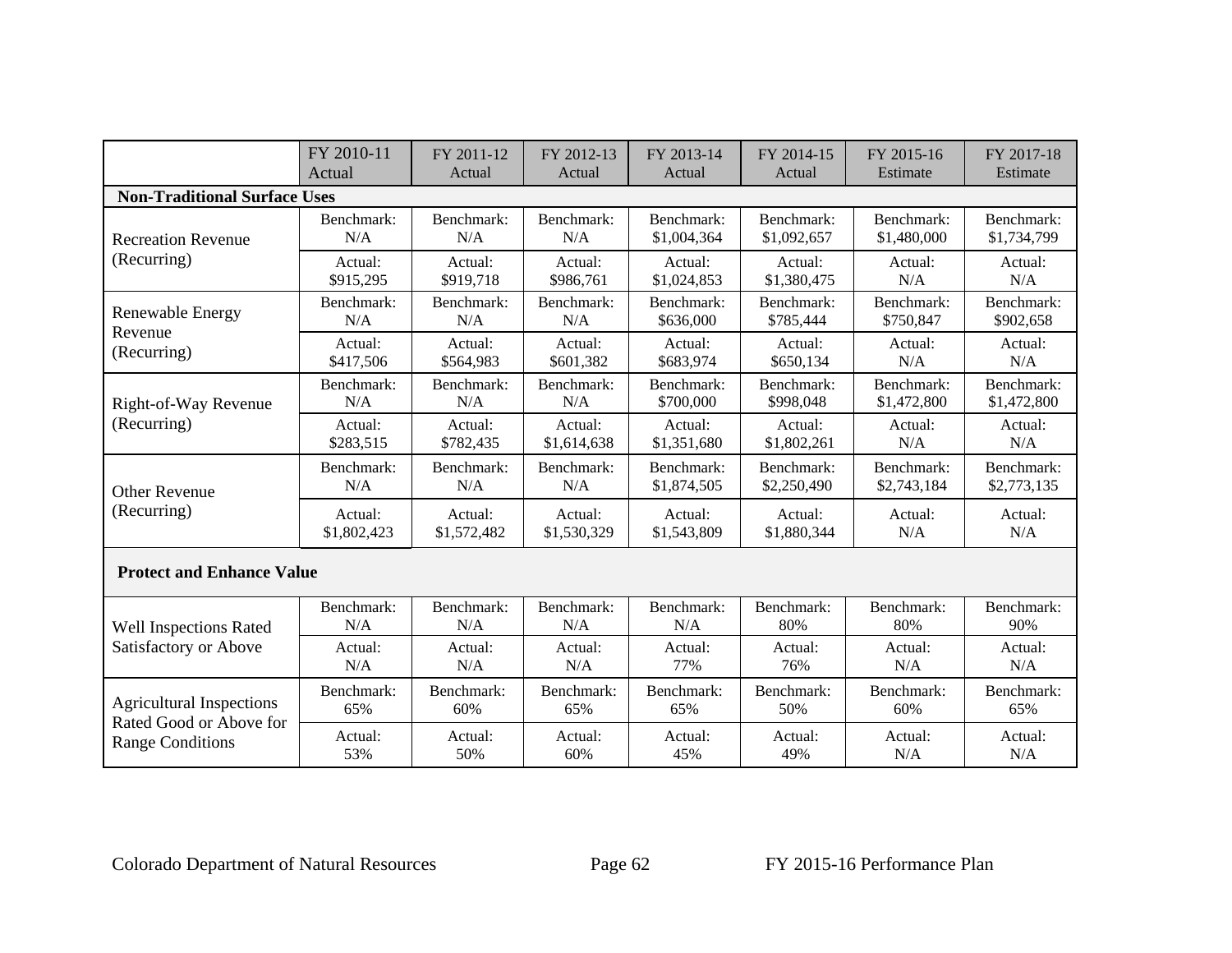Total Trail Miles in State Parks – The benchmark measures the availability of one of the most in-demand resources at State Parks, and CPW's investment in expanding that recreational opportunity. The large jump in actual miles between FY 11-12 and FY 12-13 is the result of project with CPW's GIS Unit to accurately map and measure all the trails in the State Parks system. The benchmark was subsequently adjusted to account for the higher baseline.

Parks Visitation – The benchmark assumes annual growth of parks visitation of approximately 1%. However, as described earlier, general weather conditions as well as significant events such as floods or fires can cause visitation to vary dramatically year to year. The benchmark was readjusted downward for FY 15-16 reflecting lower actual visitation in previous years

OHV, Snowmobile and Recreational Trail Grants - Benchmarks are based on historical experience with the three programs and an expectation of no significant change in available funding. Snowmobile applications only refer to capital grant proposals.

Number of Licensed Hunters and Anglers – Both benchmarks are relatively steady, with anglers showing slightly more year to year variation. A goal of CPW is to at least maintain current participation levels, with some growth in future years as recruitment and retention programs draw more participants, particularly youth, into the sports.

Waters Closed to Recreation Due to ANS – The program goal is to prevent any waters from being infected and closed to recreation due to ANS. Boat inspections and current monitoring efforts have proven successful to date.

Big Game Animals Harvested – Benchmarks are largely based on assessments of biological health of herds, the number of licenses issued, and historical hunter success rates. General weather conditions during the main hunting seasons can be an important factor in actual results.

Acres protected through CWHPP – Initial benchmarks were based on historical averages. The current year and future year benchmarks account for a tightening of program focus, rising land values and a drop-off in total funding for the program.

Acres Impacted by Wetland Program Grants – The Benchmark is based on historical averages for the program and the funding allocated to the program.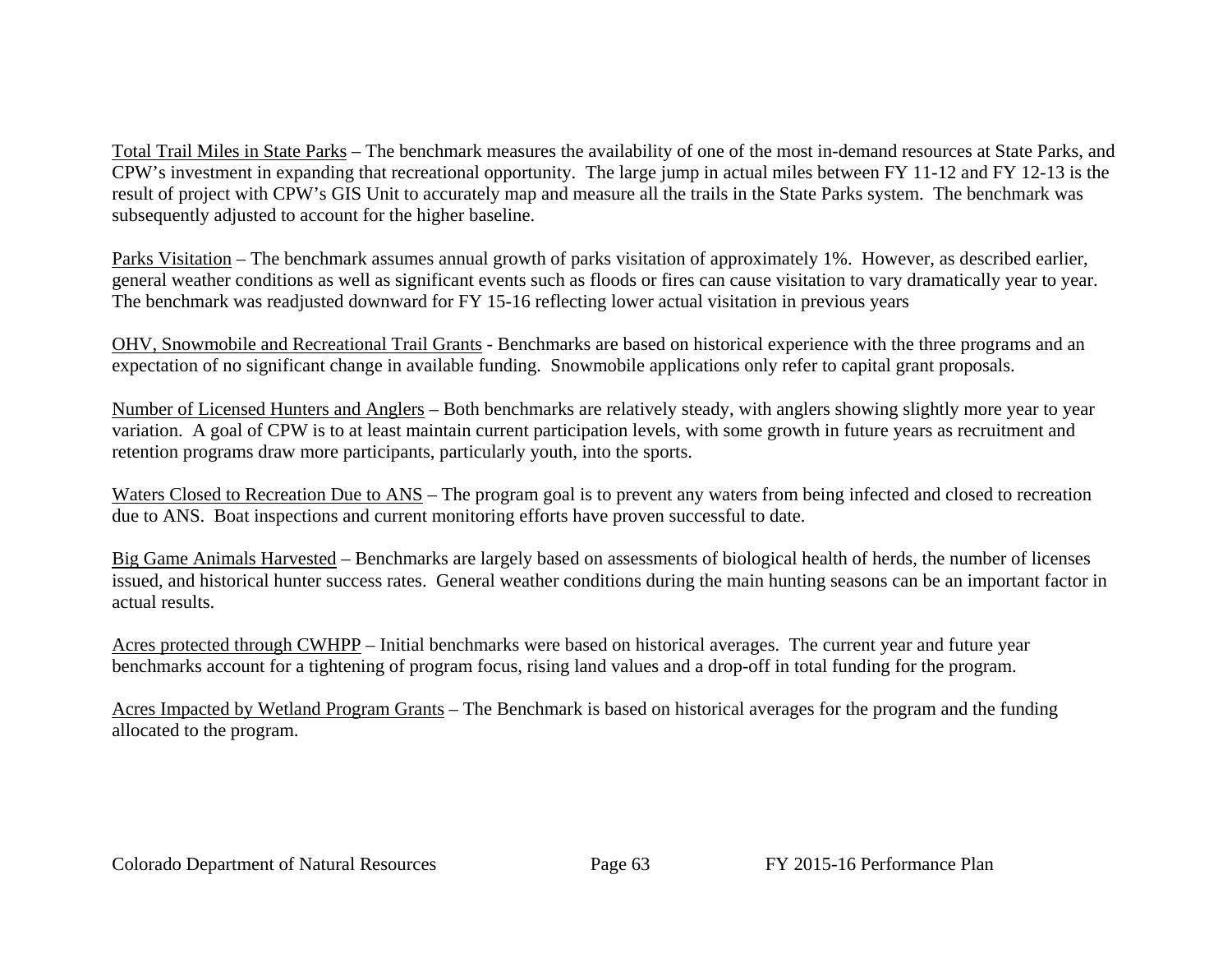Species Listed under the ESA – A goal of CPW's Species Conservation Program is to keep the cumulative number of listings as low as possible, reducing any impact to landowners, water users, businesses and others. The benchmark measures only wildlife species, not plant species.

State Land Board Trust Revenue Benchmarks – The benchmarks for FY 2015-16 and FY 2017-18 were established through trend analysis as well as commodity pricing where applicable.

Well Inspections - The benchmarks for FY 2015-16 and FY 2017-18 were determined based on the State Land Board's objective to increase satisfactory results, which will managed through consistent oversight.

Agricultural Inspections - The benchmarks for FY 2015-16 and FY 2017-18 reflect a focus by the State Land Board on agricultural inspections, which will result in a higher rating of good or above for agricultural range conditions. These benchmarks also recognize that range conditions also depend on environmental conditions such as drought.

The vision contained in Strategic Policy Initiative #1 will be achieved using several specific strategies, including:

# **Strategy #1: Generate reasonable and consistent income over time for State Land Board Trust beneficiaries.**

The State Land Board manages approximately three million surface acres of land, which are leased for agricultural, recreational, commercial real estate, rights-of-way, renewable energy, and other uses. Additionally, the State Land Board manages approximately four million acres of mineral estate, which are leased for oil, natural gas, coal, and other solid mineral extraction uses.

Revenues generated by the trust lands go to trust beneficiaries, board operations, and state trust land capital investment. About 95% of the State Land Board assets are part of the School Trust, with the remaining five percent distributed across the other seven trusts. School Trust revenues benefit K-12 public schools through the Building Excellent Schools Today or "BEST" Program (which supports capital investment in school facilities), and the Public School Permanent Fund. The Permanent Fund, an inviolate fund managed by the State Treasurer, currently totals \$725 million, with interest on this Fund used to support annual school funding. The Permanent Fund generated \$21 million in interest in Fiscal Year 2013-14.

A number of factors drive the workload for State Land Board and impact the ability of the program to achieve programmatic goals and objectives. Workload inputs include the number of state trust acres and buildings square footage. The acreage illustrates how diverse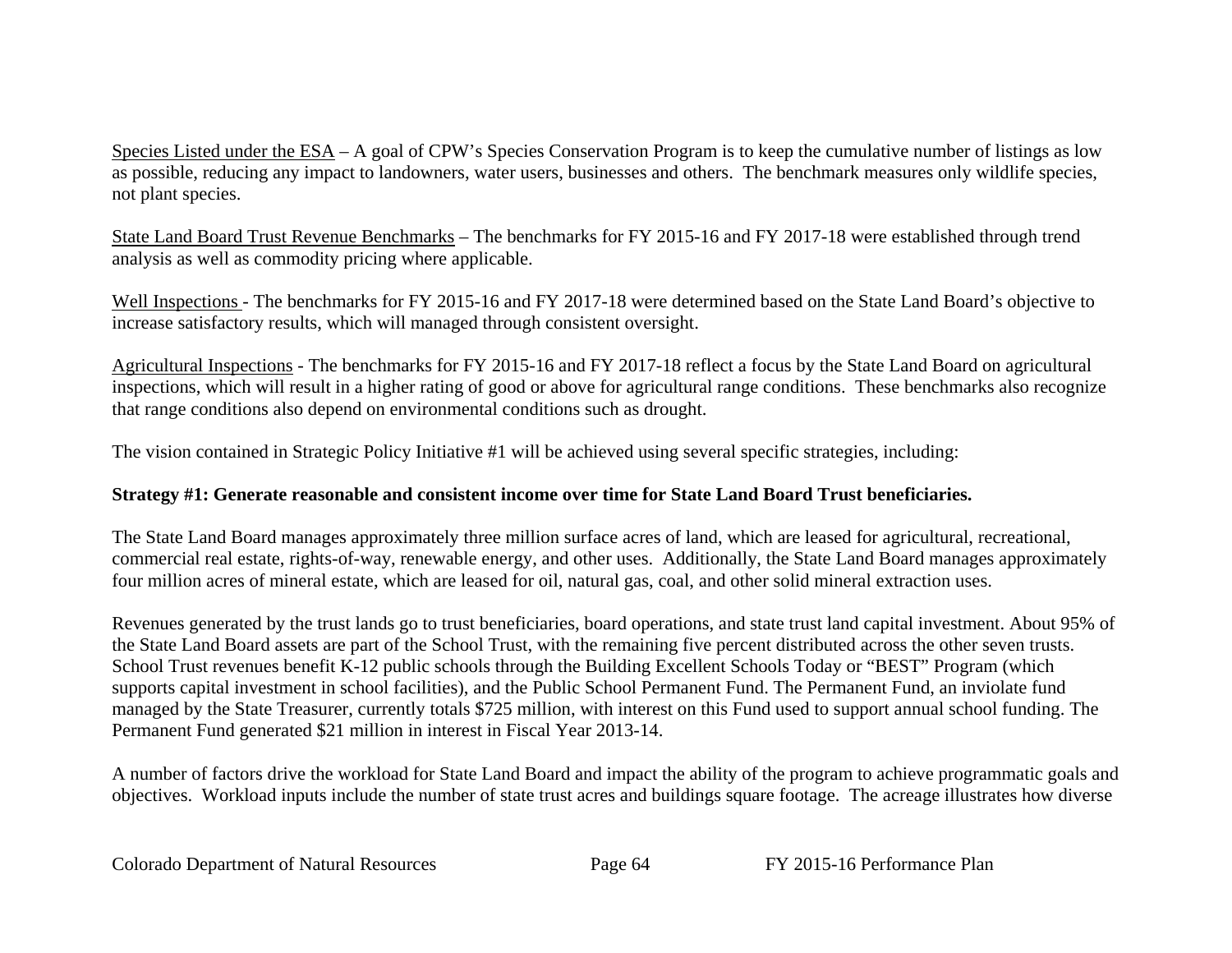the management of the portfolio is. For example, a 640 parcel can be used for various uses from agriculture, recreation, and Oil and Gas.

# **State Land Board Inputs FY 2010-11 to FY 2017-18**

|                                               | FY 2010-11 | FY 2011-12 | FY 2012-13 | FY 2013-14 | FY 2014-15 | FY 2015-16 | FY 2017-18 |  |  |
|-----------------------------------------------|------------|------------|------------|------------|------------|------------|------------|--|--|
|                                               | Actual     | Actual     | Actual     | Actual     | Actual     | Projected  | Projected  |  |  |
| <b>Mineral Resources</b>                      |            |            |            |            |            |            |            |  |  |
| Number of Acres of Mineral<br>Rights          | 3,995,825  | 3,995,666  | 3,996,681  | 4,000,437  | 4,000,437  | 4,000,437  | 4,000,437  |  |  |
| <b>Total Mineral Leases</b>                   | 3,212      | 3,505      | 3,252      | 3,140      | 3,241      | 3,241      | 3,241      |  |  |
| Producing Oil and Gas<br>Wells                | N/A        | N/A        | N/A        | 2,231      | 2,243      | 2,520      | 2,860      |  |  |
| <b>Agricultural Resources</b>                 |            |            |            |            |            |            |            |  |  |
| Number of Ag Leased<br>Acres                  | 2,769,019  | 2,708,324  | 2,757,091  | 2,671,032  | 2,654,379  | 2,654,379  | 2,654,379  |  |  |
| <b>Commercial and Real Estate Resources</b>   |            |            |            |            |            |            |            |  |  |
| <b>Number of Surface Acres</b>                | 2,811,702  | 2,799,538  | 2,792,312  | 2,789,870  | 2,789,870  | 2,789,870  | 2,789,870  |  |  |
| Square Feet of<br><b>Commercial Buildings</b> | 377,167    | 377,167    | 461,422    | 482,308    | 482,308    | 676,245    | 776,245    |  |  |
| <b>Non-Traditional Surface Uses</b>           |            |            |            |            |            |            |            |  |  |
| Acres of Non-Ag Leases                        | 1,519,717  | 1,466,916  | 1,378,676  | 1,344,509  | 1,069,321  | 1,069,321  | 1,069,321  |  |  |

Producing Oil and Gas Wells – The number of producing wells includes all wells with State Land Board ownership. Wells may be located on non-state surface. FY 2015-16 and FY 2017-18 estimates were determined by the expected drilling activity as commodity prices improve.

Square Feet of Commercial Buildings – The FY 2015-16 and FY 2017-18 estimates assume the potential acquisition of a commercial building.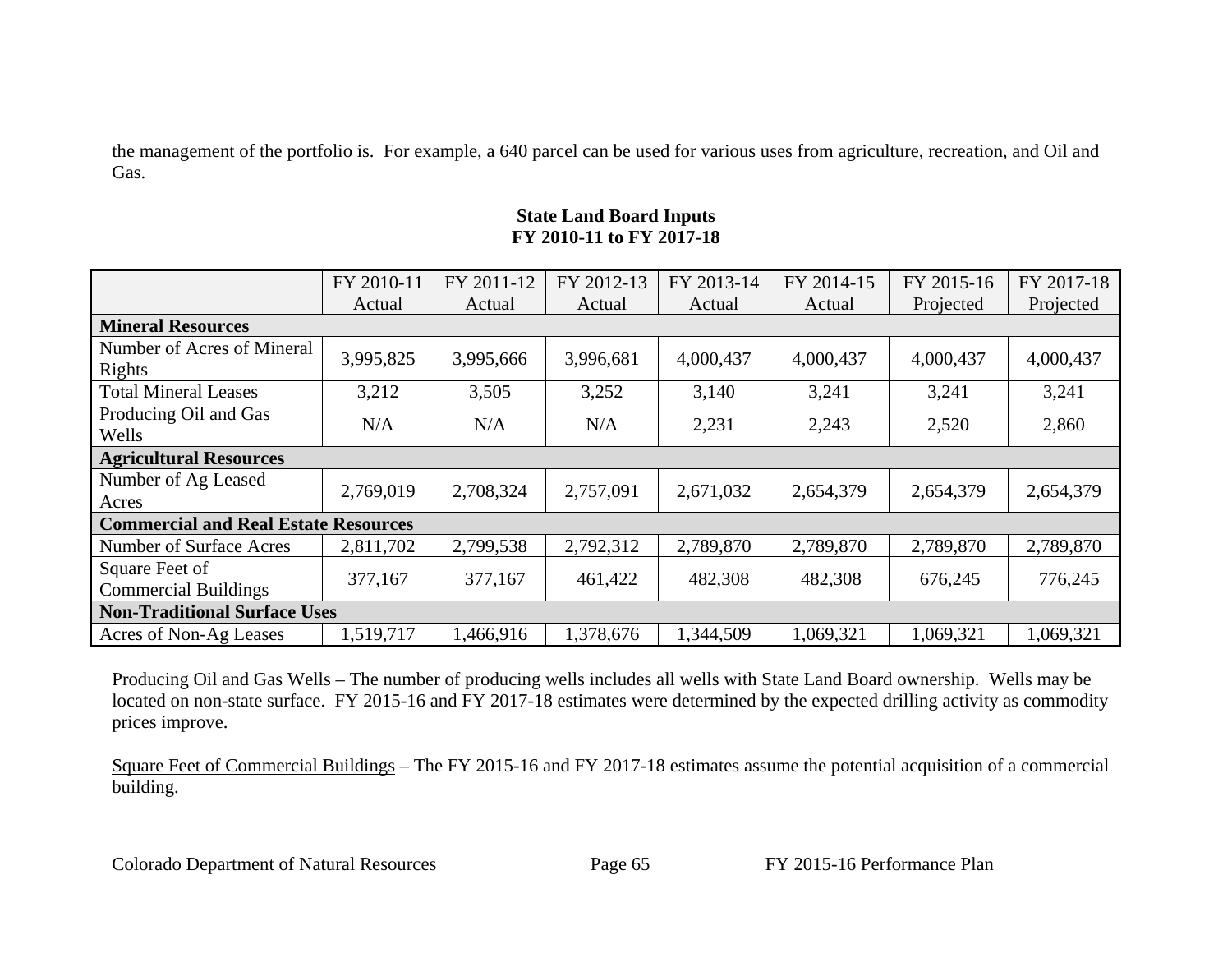# **State Land Board Outputs FY 2010-11 to FY 2017-18**

|                                             | FY 2010-11                  | FY 2011-12 | FY 2012-13 | FY 2013-14     | FY 2014-15 | FY 2015-16               | FY 2017-18               |
|---------------------------------------------|-----------------------------|------------|------------|----------------|------------|--------------------------|--------------------------|
|                                             | Actual                      | Actual     | Actual     | Actual         | Actual     | Projected                | Projected                |
| <b>Mineral Resources</b>                    |                             |            |            |                |            |                          |                          |
| Well Inspections Performed                  | Benchmark:                  | Benchmark: | Benchmark: | Benchmark:     | Benchmark: | Benchmark:               | Benchmark:               |
|                                             | N/A                         | N/A        | N/A        | N/A            | 1,016      | 800                      | 869                      |
|                                             | Actual:                     | Actual:    | Actual:    | Actual:        | Actual:    | Actual:                  | Actual:                  |
|                                             | N/A                         | N/A        | N/A        | 1,016          | 1,060      | N/A                      | N/A                      |
| Number of Oil & Gas                         | Benchmark:                  | Benchmark: | Benchmark: | Benchmark:     | Benchmark: | Benchmark:               | Benchmark:               |
| <b>Nominated Parcels Auctioned</b>          | N/A                         | N/A        | N/A        | 392            | 120        | 126                      | 200                      |
|                                             | Actual:                     | Actual:    | Actual:    | Actual:        | Actual:    | Actual:                  | Actual:                  |
|                                             | 263                         | 681        | 429        | 293            | 129        | N/A                      | N/A                      |
| <b>Agricultural Resources</b>               |                             |            |            |                |            |                          |                          |
| Number of Ag Leased                         | Benchmark:                  | Benchmark: | Benchmark: | Benchmark:     | Benchmark: | Benchmark:               | Benchmark:               |
| New/Renewed                                 | N/A                         | N/A        | N/A        | 167            | 281        | 229                      | 229                      |
|                                             | Actual:                     | Actual:    | Actual:    | Actual:        | Actual:    | Actual:                  | Actual:                  |
|                                             | 179                         | 179        | 207        | 281            | 229        | N/A                      | N/A                      |
| <b>Commercial and Real Estate Resources</b> |                             |            |            |                |            |                          |                          |
| Number of Acquisitions                      | Benchmark:                  | Benchmark: | Benchmark: | Benchmark:     | Benchmark: | Benchmark:               | Benchmark:               |
|                                             | N/A                         | N/A        | N/A        | N/A            | N/A        | $\overline{\mathcal{L}}$ | $\overline{\phantom{1}}$ |
|                                             | Actual:                     | Actual:    | Actual:    | Actual:        | Actual:    | Actual:                  | Actual:                  |
|                                             | $\mathcal{D}_{\mathcal{L}}$ | 5          | 4          | $\mathfrak{D}$ |            | N/A                      | N/A                      |
| Number of Disposals                         | Benchmark:                  | Benchmark: | Benchmark: | Benchmark:     | Benchmark: | Benchmark:               | Benchmark:               |
|                                             | N/A                         | N/A        | N/A        | N/A            | N/A        | 4                        | 4                        |
|                                             | Actual:                     | Actual:    | Actual:    | Actual:        | Actual:    | Actual:                  | Actual:                  |
|                                             |                             | 6          | 9          | 5              | 4          | N/A                      | N/A                      |
| <b>Non-Traditional Surface Uses</b>         |                             |            |            |                |            |                          |                          |
| Number of Recreation Leases                 | Benchmark:                  | Benchmark: | Benchmark: | Benchmark:     | Benchmark: | Benchmark:               | Benchmark:               |
| New/Renewed                                 | N/A                         | N/A        | N/A        | 34             | 51         | 32                       | 32                       |
|                                             | Actual:                     | Actual:    | Actual:    | Actual:        | Actual:    | Actual:                  | Actual:                  |
|                                             | 47                          | 30         | 32         | 51             | 32         | N/A                      | N/A                      |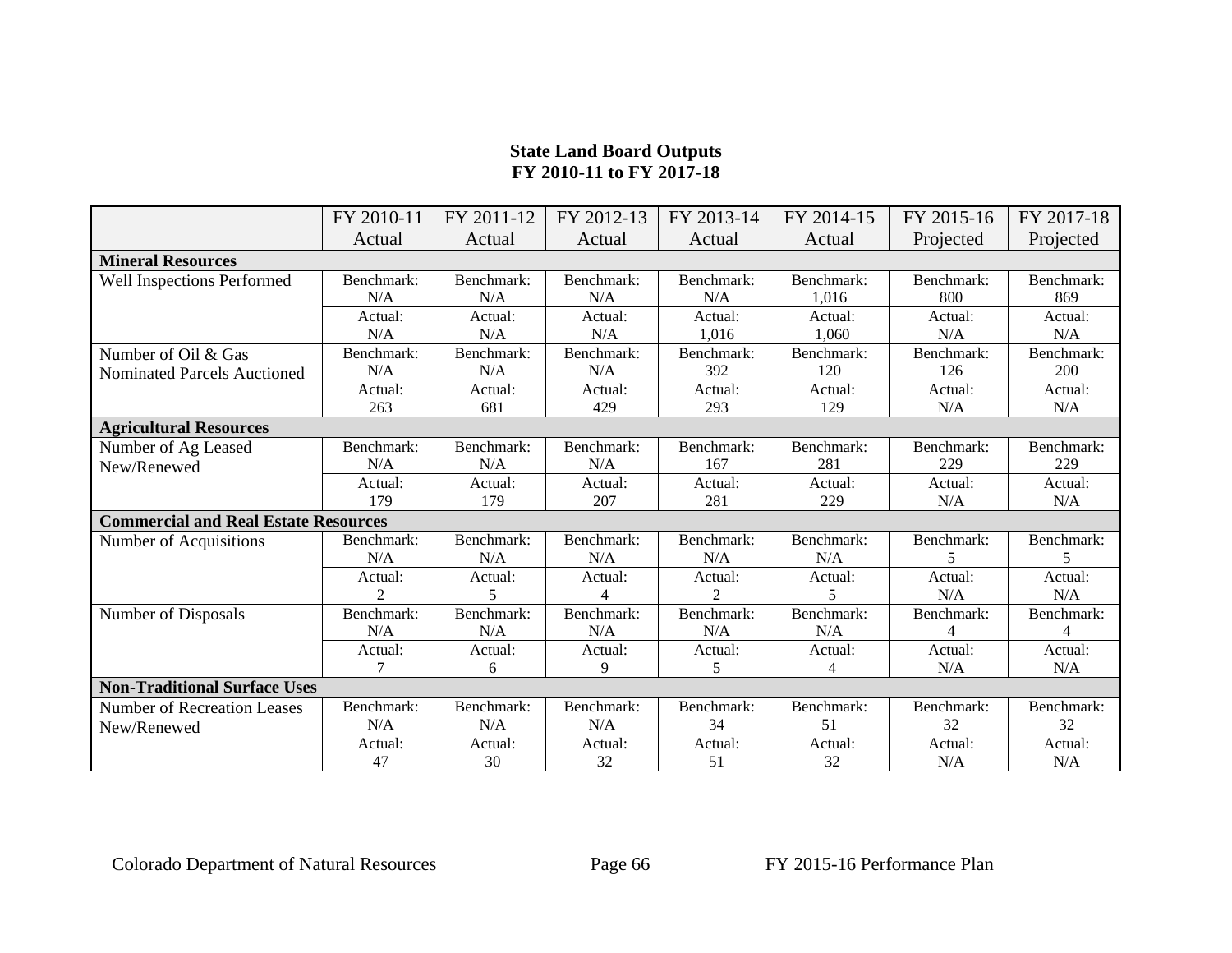| <b>State Land Board Outputs</b> | FY 2010-11 | FY 2011-12 | FY 2012-13 | FY 2013-14 | FY 2014-15 | FY 2015-16 | FY 2017-18 |
|---------------------------------|------------|------------|------------|------------|------------|------------|------------|
| (Continued)                     | Actual     | Actual     | Actual     | Actual     | Actual     | Projected  | Projected  |
| Number of Rights-of-Way         | Benchmark: | Benchmark: | Benchmark: | Benchmark: | Benchmark: | Benchmark: | Benchmark: |
| New Contracts                   | N/A        | N/A        | N/A        | 20         | 43         | 26         | 26         |
|                                 | Actual:    | Actual:    | Actual:    | Actual:    | Actual:    | Actual:    | Actual:    |
|                                 |            | 18         | 30         | 43         | 26         | N/A        | N/A        |
| Number of Other Non-            | Benchmark: | Benchmark: | Benchmark: | Benchmark: | Benchmark: | Benchmark: | Benchmark: |
| <b>Traditional Leased</b>       | N/A        | N/A        | N/A        | 40         | 10         | 10         | 10         |
| New/Renewed                     | Actual:    | Actual:    | Actual:    | Actual:    | Actual:    | Actual:    | Actual:    |
|                                 | 46         | 36         | 49         | 10         | 10         | N/A        | N/A        |
| Number of Renewable Energy      | Benchmark: | Benchmark: | Benchmark: | Benchmark: | Benchmark: | Benchmark: | Benchmark: |
| Leases                          | N/A        | N/A        | N/A        | 13         | 31         | 48         | 48         |
|                                 | Actual:    | Actual:    | Actual:    | Actual:    | Actual:    | Actual:    | Actual:    |
|                                 | 8          |            | 12         | 31         | 48         | N/A        | N/A        |

Well Inspections Performed – The Well Inspection Program commenced in FY 2013-14 with all wells receiving an initial inspection. The FY 2014-15 benchmark now reflects inspections on a two-year basis, plus follow-up inspections on unsatisfactory initial inspections and inspections of abandoned wells and well sites.

Number of Oil & Gas Nominated Parcels Auctioned – The FY 2015-16 and FY 2017-18 benchmarks are based on expectations that leasing/auction activity will slowly increase as existing leases on high potential acreage will expire, which makes these tract available for leasing.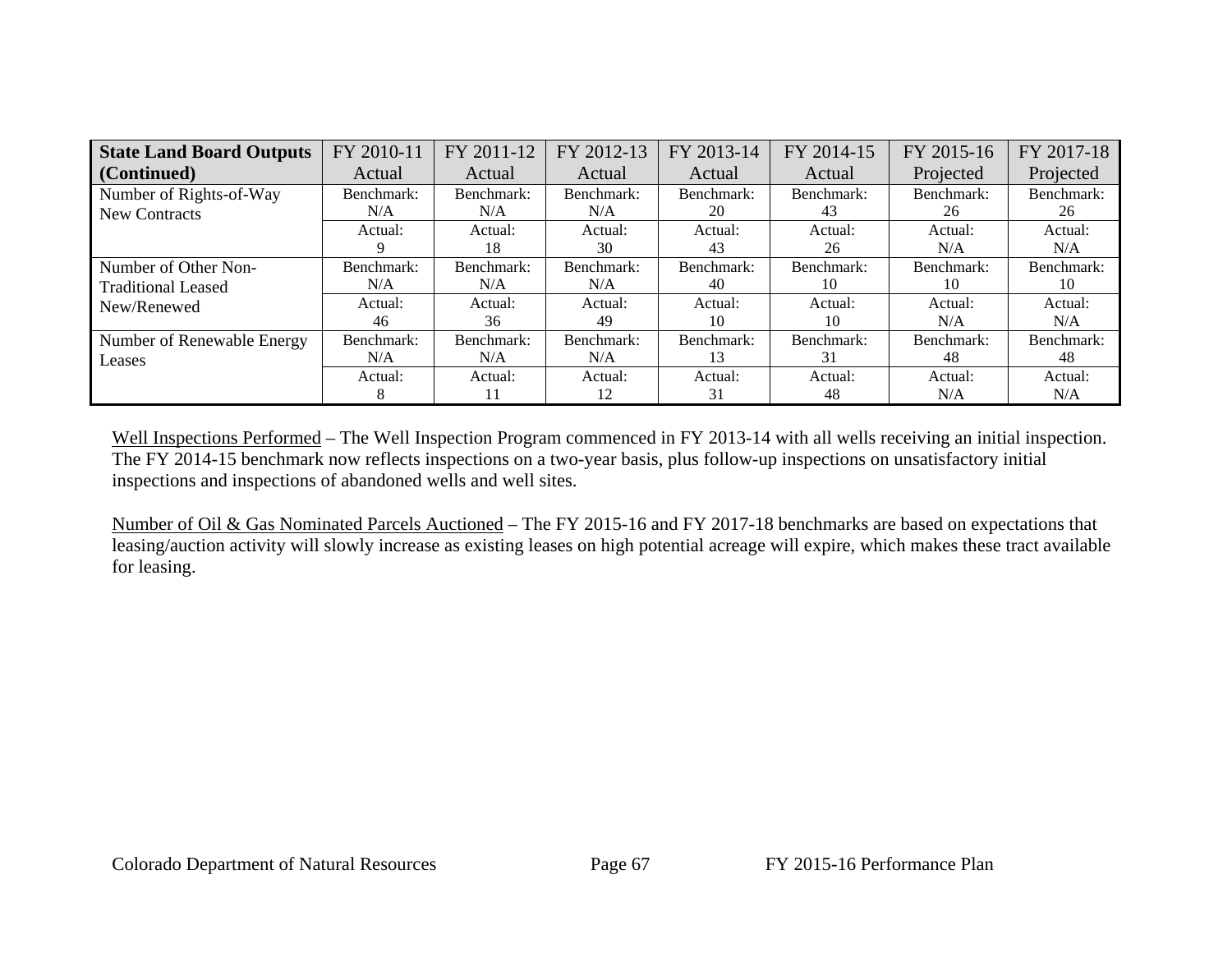**Strategy #2: Manage State Parks, State Recreation Areas, and State Wildlife Areas to promote outdoor recreation, including hunting and fishing. This strategy will recognize the need for some lands to be managed for wildlife and wildlife habitat, which may preclude recreation at some sites.** 

CPW's statutory mission includes the direction to "offer the greatest possible variety of recreation" to Colorado's citizens and visitors to the state. CPW accomplishes this mission, in part, by managing a 42 state park system that is used for outdoor recreational activities including camping, picnicking, hiking, horseback riding, environmental education, sightseeing, hunting, boating, fishing, swimming, as well as other water sports and recreational activities. Management of the state park system includes educational and interpretive programs as well as the development and enforcement of regulations aimed at ensuring safe and responsible use of the state parks. Finally, this program includes habitat management (forests, grasslands, water, riparian areas, etc) to ensure the preservation of the state parks' scenic, natural, and cultural resources for future generations.

State Wildlife Areas also offer wildlife-related recreation to the public. While most activities focus on hunting and fishing, each State Wildlife Area has different allowed activities, based on location and available resources. Colorado Parks and Wildlife managed about 350 State Wildlife Area lands around Colorado.

The following table shows some of the input measures that impact these outdoor recreation programs.

|                                | FY 2010-11 | FY 2011-12 | FY 2012-13 | FY 2013-14 | FY 2014-15 | FY 2015-16 | FY 2017-18 |
|--------------------------------|------------|------------|------------|------------|------------|------------|------------|
|                                | Actual     | Actual     | Actual     | Actual     | Actual     | Projected  | Projected  |
| Land Acres Managed for         |            |            |            |            |            |            |            |
| State Parks / State            | 225,318    | 218,564    | 218,564    | 220,365    | 220,414    | 220,457    | 222,000    |
| <b>Recreation Areas</b>        |            |            |            |            |            |            |            |
| <b>Annual Park Passes Sold</b> | 60,582     | 63,102     | 63,110     | 66,096     | 66,774     | 67,000     | 68,000     |
| Daily Park Passes Sold         | 741.597    | 805,661    | 748,465    | 770,111    | 832,799    | 784,558    | 790,000    |

# **Outdoor Recreation on CPW Lands - Inputs FY 2010-11 to FY 2017-18**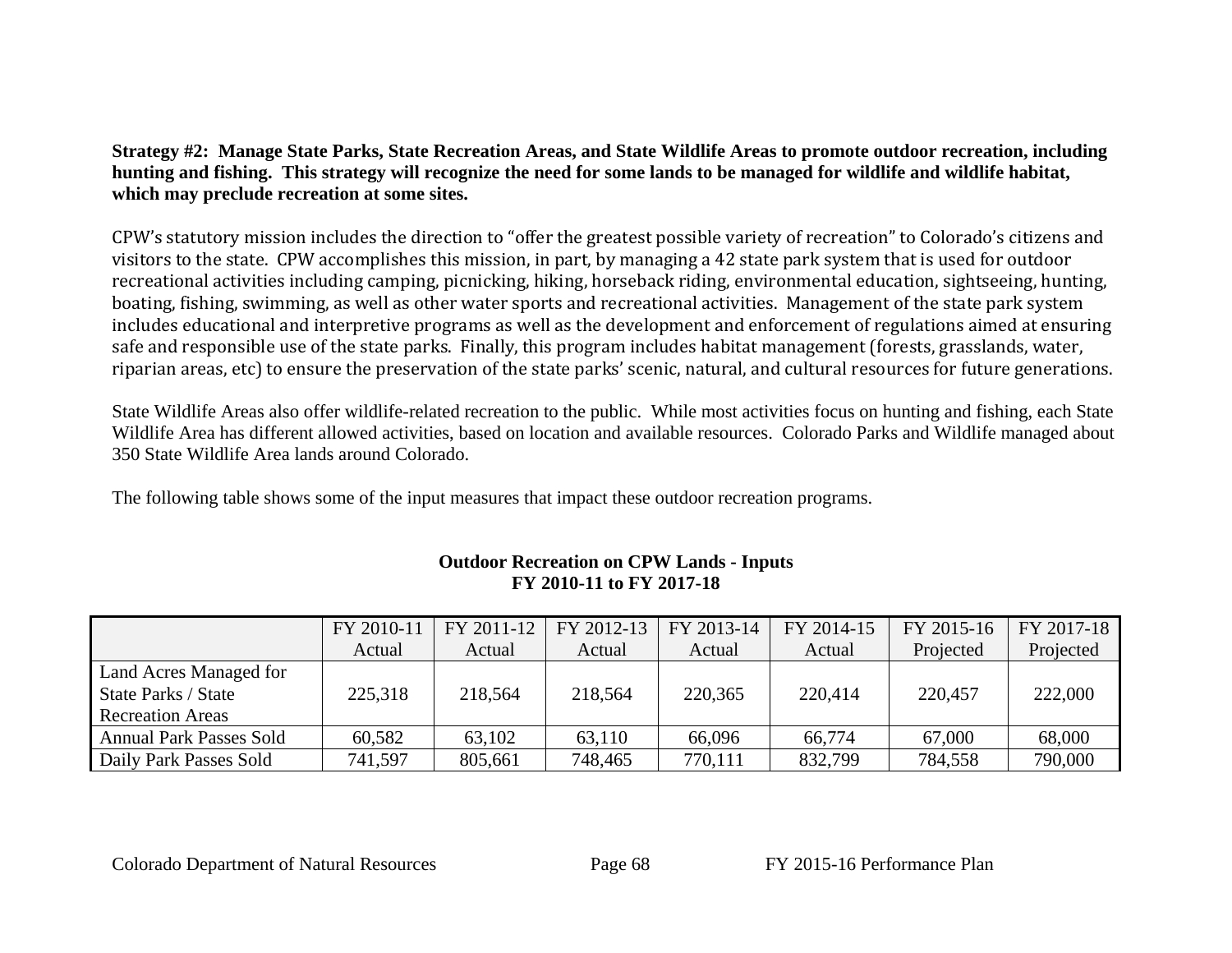Land Acres Managed – With the rare exception of the addition of an entirely new park (e.g. Staunton State Park), the total acreage of parks property managed shows only small increases, if any, on an annual basis. Small acquisitions can address in-holdings or provide buffers to existing parks. The benchmark does not project a major new park, only opportunistic in-holding and buffer acquisitions.

Passes Sold - Annual pass sales show a more regular increase in comparison to daily pass sales, which are particularly impacted by summer weather conditions and major events such as fires or flooding. While benchmarks for daily passes are included, wide divergence from the benchmark is not unexpected.

|                                   | FY 2010-11 | $FY$ 2011-12 | FY 2012-13 | FY 2013-14 | FY 2014-15 | FY 2015-16 | FY 2017-18 |
|-----------------------------------|------------|--------------|------------|------------|------------|------------|------------|
|                                   | Actual     | Actual       | Actual     | Actual     | Actual     | Projected  | Projected  |
| <b>State Park Trails Improved</b> | Benchmark: | Benchmark:   | Benchmark: | Benchmark: | Benchmark: | Benchmark: | Benchmark: |
| (in Miles)                        | 10         |              | 10         | 10         | 10         | 10         |            |
|                                   | Actual:    | Actual:      | Actual:    | Actual:    | Actual:    | Actual:    | Actual:    |
|                                   |            | 12           |            | 37         |            | N/A        | N/A        |
| Revenue from Passes,              | Benchmark: | Benchmark:   | Benchmark: | Benchmark: | Benchmark: | Benchmark: | Benchmark: |
| Permits, Other Fees               | 18.900     | 20,000       | 21,500     | 22.999     | 20,700     | 21,000     | 21,000     |
| (\$000's)                         | Actual:    | Actual:      | Actual:    | Actual:    | Actual:    | Actual:    | Actual:    |
|                                   | 19.752     | 20,026       | 19,125     | 19.844     | N/A        | N/A        | N/A        |

## **Outdoor Recreation on CPW Lands - Outputs FY 2010-11 to FY 2017-18**

State Parks Trails Improved – The benchmark assumes steady and continued allocation of GOCO funding for the State Parks Trails Program.

Parks Revenue –Revenues generated from Parks passes, permits and other fees can be highly dependent on weather conditions, particularly during the summer. An adjustment downward in the revenue benchmark was made in projections for the FY 14-15 after previous years' growth projections proved overly optimistic. The result was a growing divergence over time between the benchmark and actual revenues. The benchmark was adjusted to reflect the previous years' actual results, with a lower, more realistic annual growth projected after that.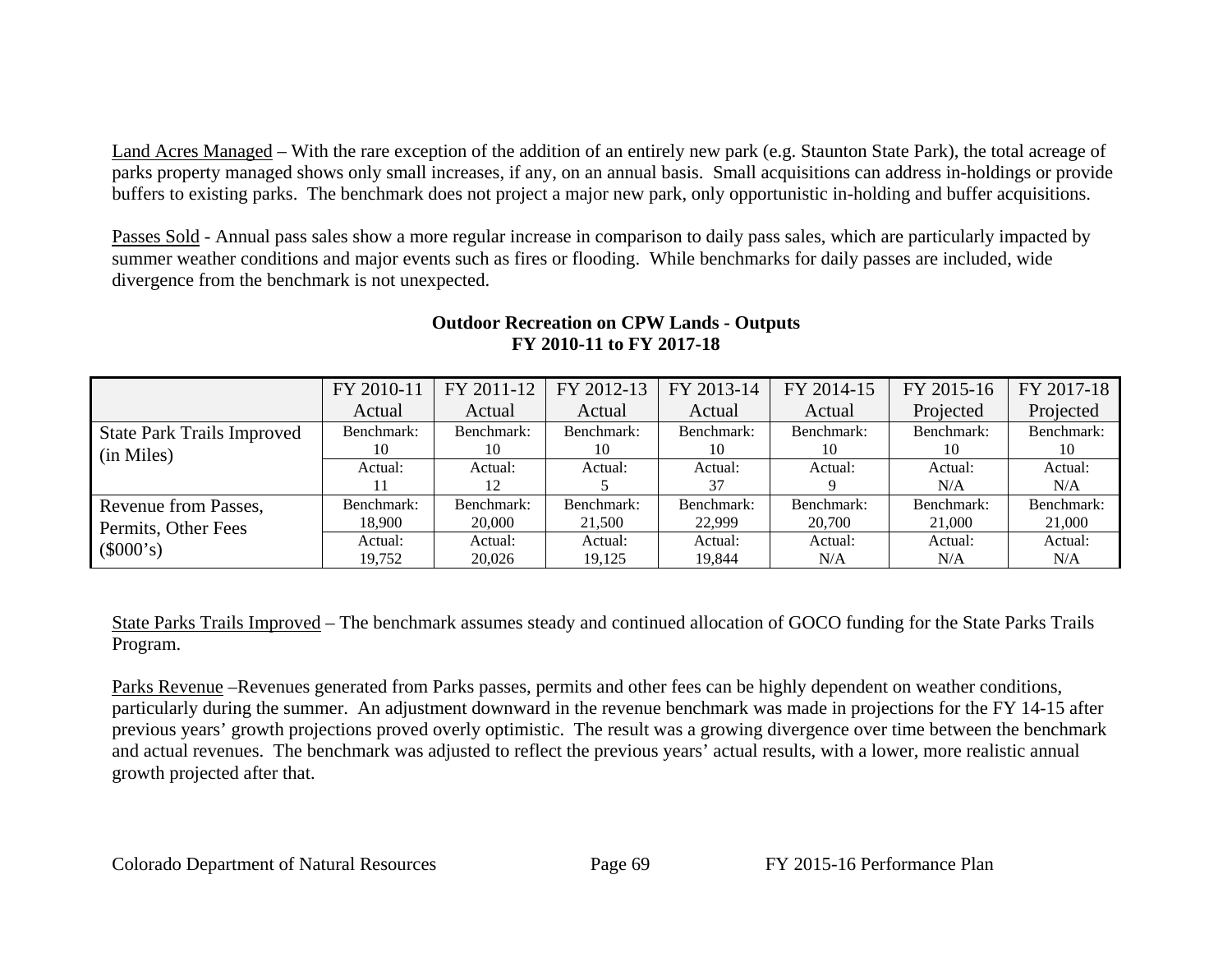## **Strategy #3: Promote the responsible development and use of recreational trails, both motorized and non-motorized, on both DNR properties as well as other public and private lands.**

The Trails Program consists of three sub-programs: the recreational trails program (non-motorized trails), the Off-highway Vehicle (OHV) Program, and the Snowmobile Program. The Trails Program exists to increase accessibility and encourage the use of Colorado's extensive outdoor and natural resources, through hiking, bicycling, horse riding and other compatible recreational activities, and to provide for recreational motorized trail uses. Furthermore, state statutes authorize Colorado Parks and Wildlife to establish and maintain trails that connect the state parks and other outdoor recreation resources, provide access to areas of special or historic interest, and promote a more complete use of public lands for recreation. A key component of the statutory direction is to coordinate, assist and develop such trails with all levels of government. Colorado Parks and Wildlife delivers the Trails Program primarily by making grants to governmental agencies, non-governmental organizations, and individuals for the purpose of planning, constructing, improving, and maintaining trails in Colorado.

|                                                         | FY 2010-11 | FY 2011-12 | FY 2012-13 | FY 2013-14 | FY 2014-15 | FY 2015-16 | FY 2017-18 |
|---------------------------------------------------------|------------|------------|------------|------------|------------|------------|------------|
|                                                         | Actual     | Actual     | Actual     | Actual     | Actual     | Projected  | Projected  |
| Off-Highway Vehicle<br><b>Registrations and Permits</b> | 159,099    | 163,444    | 163,768    | 171,073    | 170,754    | 170,000    | 172,000    |
| <b>Snowmobile Registrations</b><br>and Permits          | 33,675     | 31,543     | 31.406     | 32,793     | 32,693     | 33,000     | 33,000     |
| <b>Recreational Trail Grant</b><br>Funding $(\$)$       | 5,679,245  | 6,336,811  | 7,123,012  | 7,003,013  | 7,710,678  | 7,000,000  | 7,000,000  |

#### **Trails Program Inputs FY 2010-11 to FY 2017-18**

OHV and Snowmobile Registrations – The benchmarks reflect trends in registrations over recent years, with OHV showing a slight increase and snowmobiles showing a flatter trend line. Snowmobile registrations can be particularly impacted by early snow conditions, with registrations dropping for years in which heavy snow arrives later in the winter.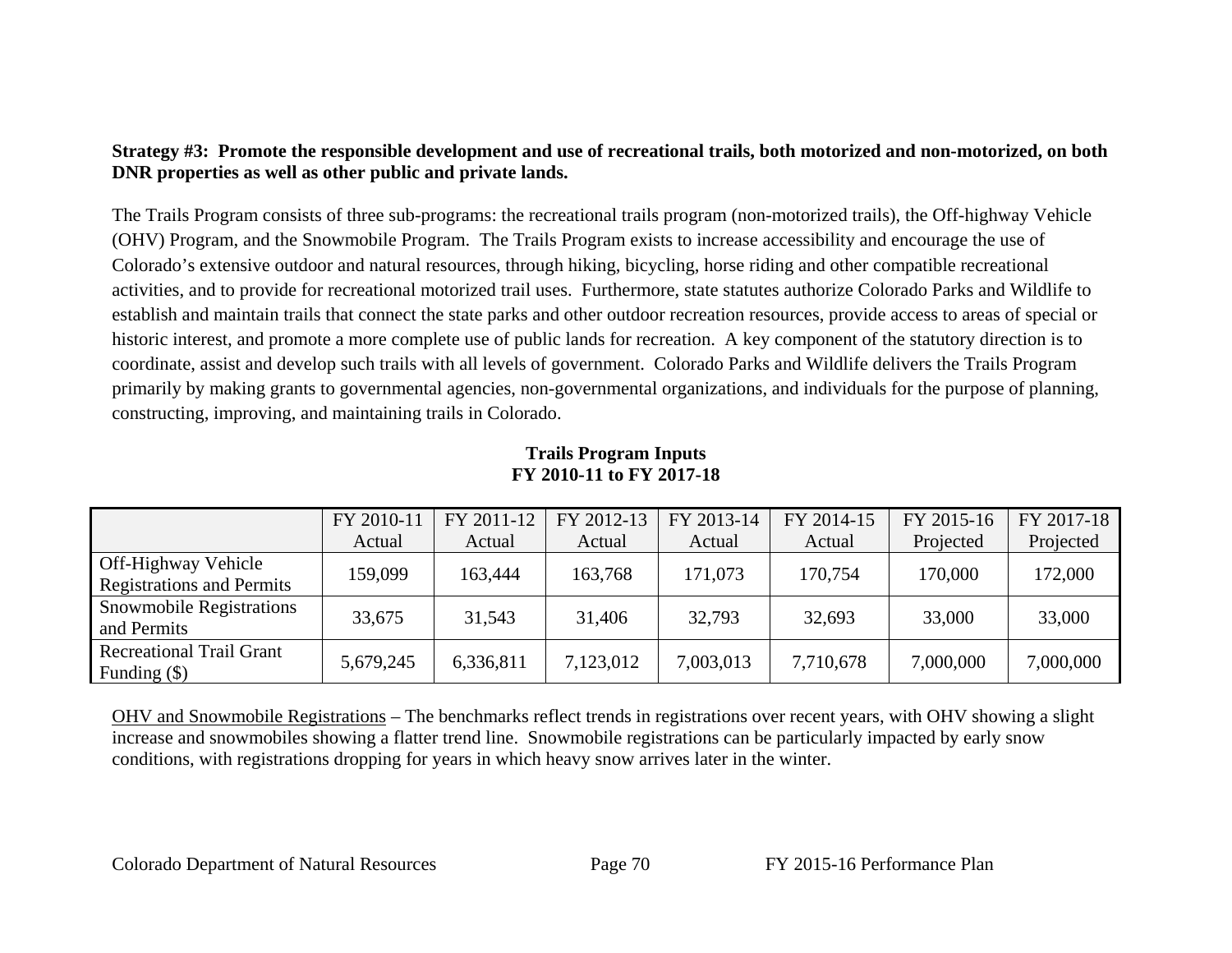Recreational Trail Grant Funding – The benchmarks for recreational trail metrics are based on historical experience, with adjustments made based on the outlook for availability of future funding, particularly from federal sources.

|                                 | FY 2010-11 | FY 2011-12 | FY 2012-13 | FY 2013-14 | FY 2014-15 | FY 2015-16 | FY 2017-18 |
|---------------------------------|------------|------------|------------|------------|------------|------------|------------|
|                                 | Actual     | Actual     | Actual     | Actual     | Actual     | Projected  | Projected  |
| <b>OHV Grant Applications</b>   | Benchmark: | Benchmark: | Benchmark: | Benchmark: | Benchmark: | Benchmark: | Benchmark: |
|                                 | 46         | 46         | 48         | 50         | 50         | 50         | 52         |
|                                 | Actual:    | Actual:    | Actual:    | Actual:    | Actual:    | Actual:    | Actual:    |
|                                 | 39         | 42         | 63         | 57         | 58         | 50         | N/A        |
| <b>Recreational Trail Grant</b> | Benchmark: | Benchmark: | Benchmark: | Benchmark: | Benchmark: | Benchmark: | Benchmark: |
| Applications                    | 40         | 40         | 40         | 40         | 40         | 40         | 40         |
|                                 | Actual:    | Actual:    | Actual:    | Actual:    | Actual:    | Actual:    | Actual:    |
|                                 | 40         | 43         | 40         | 27         | 41         | N/A        | N/A        |
| Snowmobile Grant                | Benchmark: | Benchmark: | Benchmark: | Benchmark: | Benchmark: | Benchmark: | Benchmark: |
| Applications                    |            |            |            |            |            |            |            |
|                                 | Actual:    | Actual:    | Actual:    | Actual:    | Actual:    | Actual:    | Actual:    |
|                                 |            |            |            |            | 8          | N/A        | N/A        |

OHV, snowmobile and recreational trail grants - Benchmarks are based on historical experience with the three programs and an expectation of no significant change in available funding. Snowmobile applications only refer to capital grant proposals.

## **Strategy #4: Promote hunting and fishing programs statewide, and;**

CPW's statutory mission includes the direction to "offer the greatest possible variety of recreation" to Colorado's citizens and visitors to the state. While part of this mission is met through operation of the state park system (see Strategy #2), another important component of this mission is met by offering hunting and fishing programs. In addition to being important parts of what makes Colorado such a special place to live for many residents, hunting and fishing are an important part of the State's economy. A 2014 study for CPW by Southwick Associates on the economic impact of outdoor recreation found that hunting, fishing, and wildlife viewing generated more than \$5 billion in economic activity and supported nearly 50,000 jobs.

The Hunting Program includes inventorying game populations, collecting animal harvest data, developing population models to guide license allocations and management decisions, wildlife health research , setting and enforcing hunting regulations.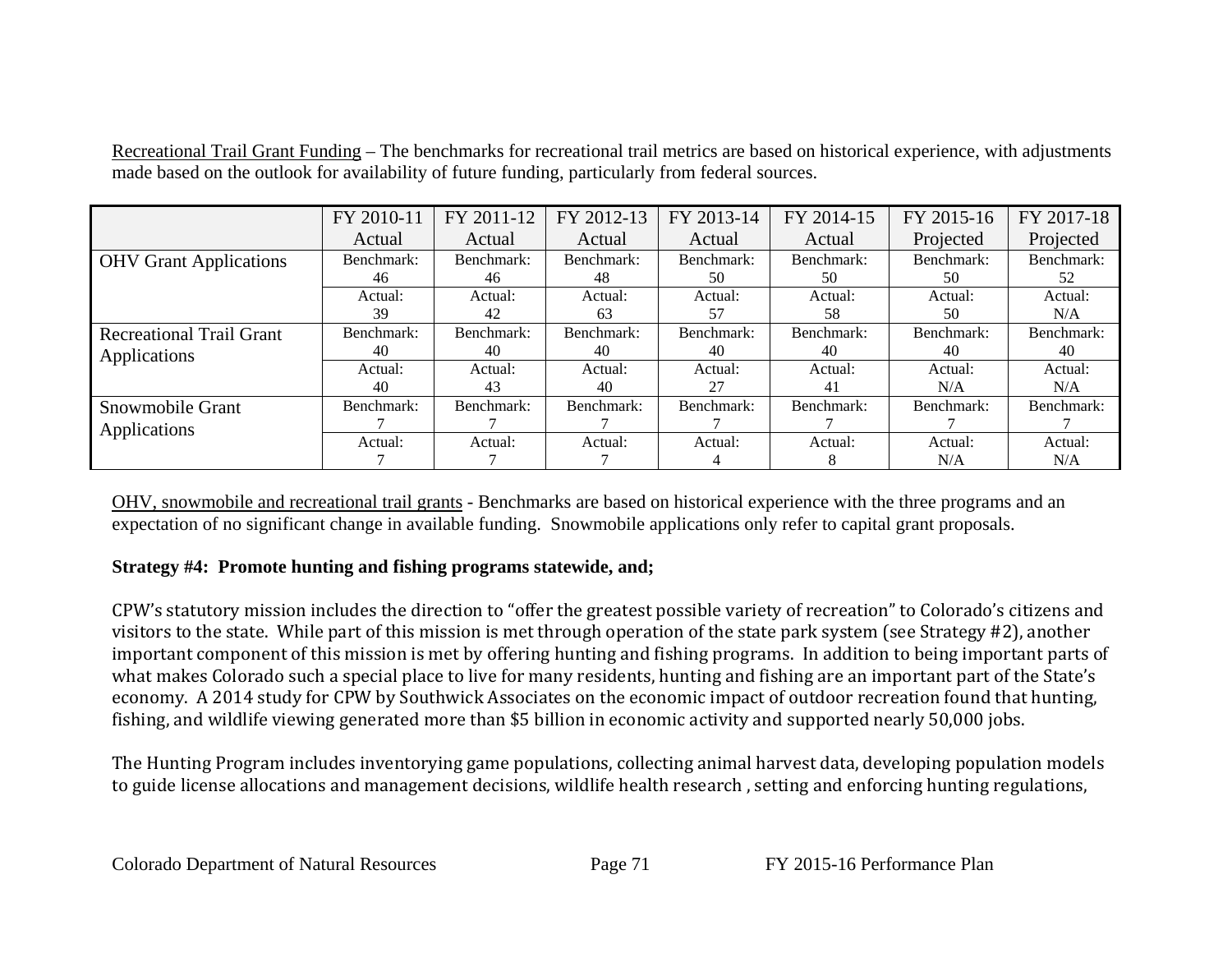acquiring access for hunters through access leases and easements, cooperative programs with landowners, and habitat protection efforts. The Hunting Program also includes educating hunters about safety, as well as informing and advising hunters about hunting opportunities in the state.

The Fishing Program includes inventorying fish populations and stream habitat, research into fish health and population dynamics, fish propagation and stocking, fish disease management, setting and enforcing fishing regulations, acquiring access for anglers through access leases and easements, as well as improving and operating State Wildlife Areas. It also includes providing angler education and fishing clinics as well as informing and advising anglers about angling opportunities in the state through information brochures, participation in state and national angling trade shows and expos, the CPW website, email newsletters and other means. Recent research by CPW shows that Colorado anglers fish at state parks about 35 percent of the time, further illustrating the level of overlap between state park and wildlife operations in Colorado.

The following table shows some of the input measures that impact these outdoor recreation programs.

|                                                                | FY 2010-11 | FY 2011-12 | FY 2012-13 | FY 2013-14 | FY 2014-15 | FY 2015-16 | FY 2017-18 |
|----------------------------------------------------------------|------------|------------|------------|------------|------------|------------|------------|
|                                                                | Actual     | Actual     | Actual     | Actual     | Actual     | Projected  | Projected  |
| <b>Hunter Education Classes</b>                                | 810        | 813        | 780        | 802        | 763        | 800        | 800        |
| Habitat Partnership Program<br>Funding (Millions \$)           | \$2.06     | \$2.20     | \$2.25     | \$2.12     | \$2.14     | \$2.28     | \$2.30     |
| <b>Big Game Applications</b>                                   | 470,576    | 473,875    | 492,532    | 502,501    | 510,312    | 525,000    | 500,000    |
| <b>State Land Board Access</b><br>Funding                      | \$779,100  | \$784,600  | \$813,955  | \$797,445  | \$816,264  | \$846,070  | \$875,000  |
| <b>Waters Monitored for</b><br><b>Aquatic Nuisance Species</b> | 230        | 260        | 216        | 173        | 173        | 175        | 175        |

#### **Hunting and Fishing Inputs FY 2010-11 to FY 2017-18**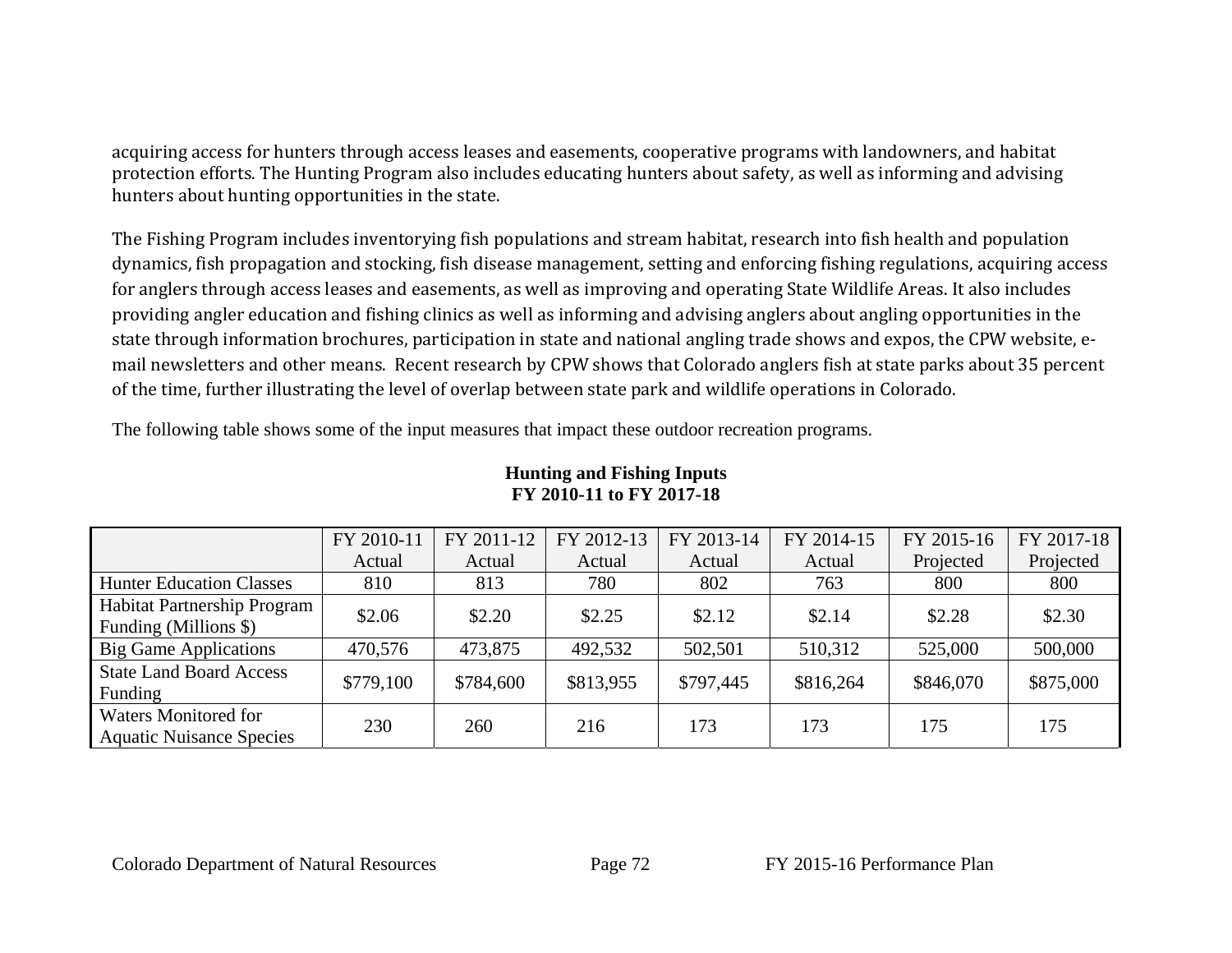Hunter Education Classes – The estimates for FY 2015-16 and FY 2017-18 reflects historical experience with the number of classes offered and the availability of hunter education instructors. Future projections are the midpoint of the expected range as the number of classes can vary based on student demand.

HPP Funding – The estimates for FY 2015-16 and FY 2017-18 are based on the program's legislatively-mandated share of actual and anticipated big game license sales in areas where HPP has local committees.

Big Game Applications – Big game application totals can vary depending on the biological health of big game herds across the state, state and national economic conditions, and changes in license fees (among other factors). The projection for the current fiscal year includes an adjustment upward reflecting Colorado's experience over the last 3-4 years.

State Land Board Access Funding – The estimates for FY 2015-16 and FY 2017-18 reflect projections of available funding for the program, including federal Pittman-Robertson funds and wildlife cash funds, which are the major funding sources for the program.

Waters Monitored for ANS – The estimates for FY 2015-16 and FY 2017-18 reflect projections of available funding and experience with the comparatively new program, along with the impact of the program's success allowing low-risk waters to be dropped.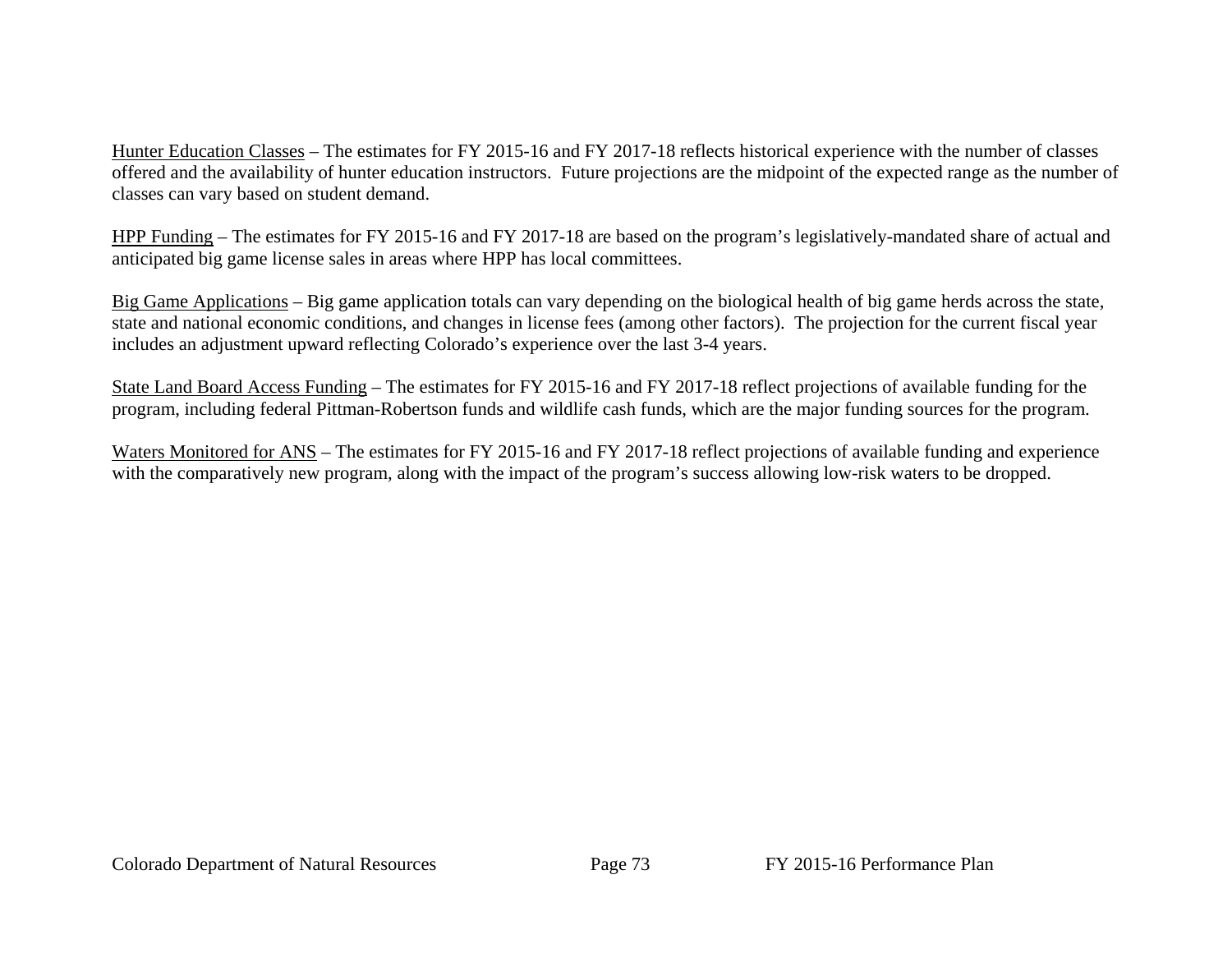|                                         | FY 2010-11 | FY 2011-12 | FY 2012-13 | FY 2013-14 | FY 2014-15    | FY 2015-16 | FY 2017-18 |
|-----------------------------------------|------------|------------|------------|------------|---------------|------------|------------|
|                                         | Actual     | Actual     | Actual     | Actual     | Actual        | Projected  | Projected  |
| Habitat Partnership Program             | Benchmark: | Benchmark: | Benchmark: | Benchmark: | Benchmark:    | Benchmark: | Benchmark: |
| Acres Improved                          | N/A        | 30,000     | 30,000     | 28,000     | 25,000        | 25,000     | 25,000     |
|                                         | Actual:    | Actual:    | Actual:    | Actual:    | Actual:       | Actual:    | Actual:    |
|                                         | 25,654     | 37,172     | 22,174     | 24,943     | 24,295        | N/A        | N/A        |
| Acres of State Land Board               | Benchmark: | Benchmark: | Benchmark: | Benchmark: | Benchmark:    | Benchmark: | Benchmark: |
| Access                                  | 525,000    | 500,000    | 510,000    | 490,000    | 488,000       | 480,000    | 490,000    |
|                                         | Actual:    | Actual:    | Actual:    | Actual:    | Actual:       | Actual:    | Actual:    |
|                                         | 525,427    | 492,113    | 480,800    | 485,227    | 485,227       | N/A        | N/A        |
| Number of Boat Inspections              | Benchmark: | Benchmark: | Benchmark: | Benchmark: | Benchmark:    | Benchmark: | Benchmark: |
| (for Aquatic Nuisance)                  | N/A        | 380,000    | 412,845    | 418,576    | 420,000       | 420,000    | 420,000    |
| Species)                                | Actual:    | Actual:    | Actual:    | Actual:    | Actual:       | Actual:    | Actual:    |
|                                         | N/A        | 411,200    | 416,494    | 400,849    | 420,000 (Est) | N/A        | N/A        |
| <b>Hunting Licenses Issued</b>          | Benchmark: | Benchmark: | Benchmark: | Benchmark: | Benchmark:    | Benchmark: | Benchmark: |
|                                         | 540,000    | 530,000    | 530,000    | 520,000    | 530,000       | 530,000    | 530,000    |
|                                         | Actual:    | Actual:    | Actual:    | Actual:    | Actual:       | Actual:    | Actual:    |
|                                         | 535,893    | 529,618    | 537,371    | 553,826    | 556,941       | N/A        | N/A        |
| <b>Fishing Licenses Issued</b>          | Benchmark: | Benchmark: | Benchmark: | Benchmark: | Benchmark:    | Benchmark: | Benchmark: |
|                                         | N/A        | N/A        | 1,000,000  | 1,050,000  | 1,050,000     | 1,050,000  | 1,050,000  |
|                                         | Actual:    | Actual:    | Actual:    | Actual:    | Actual:       | Actual:    | Actual:    |
|                                         | 988,291    | 1,050,721  | 1,049,557  | 1,085,445  | 1,087,369     | N/A        | N/A        |
| <b>Catchable-Sized Trout</b><br>Stocked | Benchmark: | Benchmark: | Benchmark: | Benchmark: | Benchmark:    | Benchmark: | Benchmark: |
|                                         | N/A        | 3,010      | 3,000      | 3,000      | 2,800         | 3,100      | 3,100      |
|                                         | Actual:    | Actual:    | Actual:    | Actual:    | Actual:       | Actual:    | Actual:    |
|                                         | 3,100      | 2,829      | 2,906      | 2,369      | 3,400         | N/A        | N/A        |

# **Hunting and Fishing Outputs FY 2010-11 to FY 2017-18**

Habitat Partnership Program Acres Improved – The benchmarks reflect multi-year averages of acres improved and projections of funding available. Year to year actual figures can vary significantly from the benchmark due to weather conditions (e.g. drought)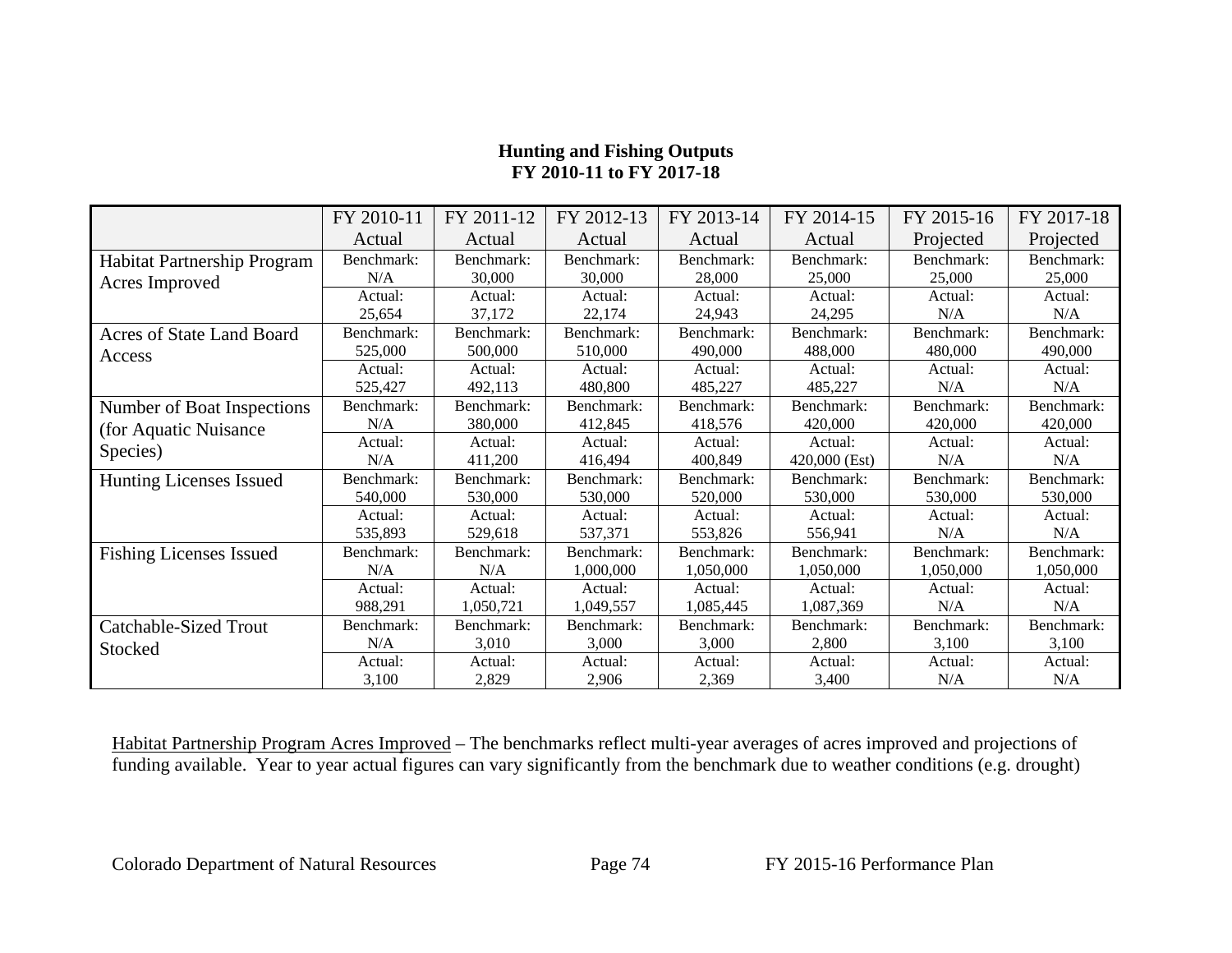preventing a funded project from being implemented in a particular year, or a large project that could involve multiple years of planning before any acres are actually treated.

Acres of State Land Board Access – Each year adjustments are made to specific acreage covered under the access program. Combined with incremental lease rate increases and funding dedicated to the program, total leased acreage can vary. Benchmarks are based on the outlook for all of those factors.

Number of ANS Boat Inspections – The benchmark is based on the program coordinators expectation of steady funding, no significant changes in waters monitored, and no new infestations of ANS in the state.

Hunting Licenses Issued – Benchmarks based on an overall assessment of a variety of factors, including the overall biological health of big game herds (i.e. whether herds individually and cumulatively are over, at or under objective), public access, changes in license allocation programs and general economic conditions.

Fishing Licenses Issued – Overall fishing license sales stay within a relatively narrow band, with the major variable in actual sales believed to be the presence or absence of drought conditions and the associated low water levels and elevated stream temperatures.

Catchable-sized Trout Stocked – State hatchery production of catchable trout remains fairly constant, with the exception of when a hatchery is taken "off-line" for major repairs or renovations.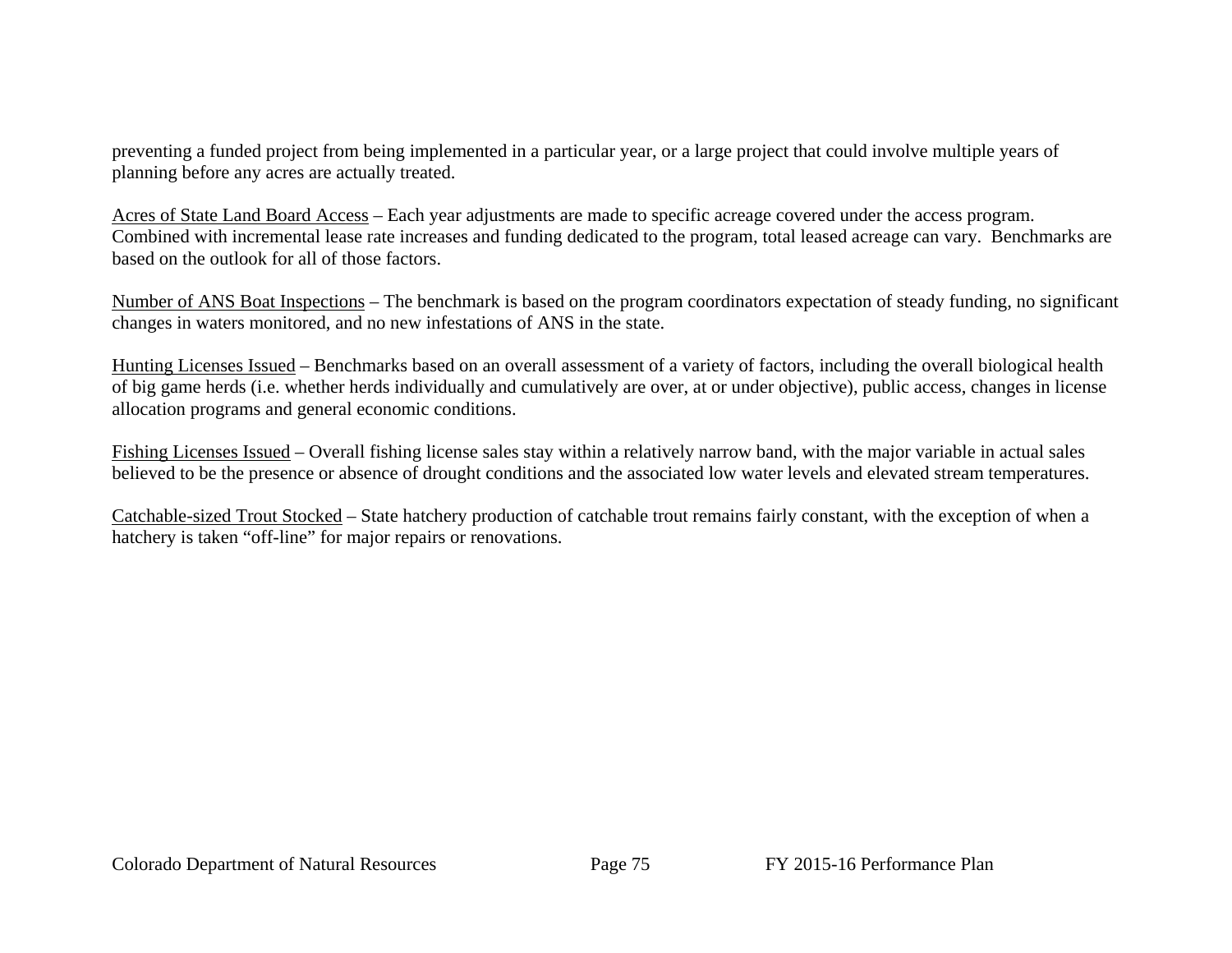## **Strategy #1E: Ensure the long-term viability of native fish and wildlife. Strive to maintain the broadest representation of the diversity of native wildlife across the state. As part of this strategy, the Department will protect, restore, and enhance habitat for fish and wildlife.**

Efforts related to this strategy generally come under one of two majors processes: (1) Land and Water Management, and; (2) Species Conservation (Game & Non-Game Species). Each of these two areas will be briefly described below.

#### Land and Water Management

The Land and Water Management Program includes a multitude of activities and processes including: (1) managing CPW-owned property and water rights in support of wildlife populations and wildlife-related recreation statewide; (2) mapping critical wildlife habitats; (3) monitoring the water quality of critical aquatic habitats statewide; (4) supporting wildlife habitat protection and improvement efforts on private lands and waters, and on public lands not owned by CPW, through a variety of cooperative programs; (5) controlling noxious weeds; (6) conducting forest management and fuel mitigation activities; (7) developing stewardship plans for CPW properties, and; (8) providing input on land management decisions to a variety of land management agencies as well as local and county governments.

One high-profile component of this program is the Colorado Wildlife Habitat Protection Program (CWHPP), initiated in 2006 with the enactment of legislation to create the Colorado Wildlife Habitat Stamp. A ten-dollar habitat stamp must be purchased prior to the purchase of a hunting or fishing license in Colorado (only one habitat stamp is required per license buyer each year). The habitat stamp generates approximately \$6 million in revenue annually that, by statute, is earmarked for habitat protection and enhancement. The program has helped permanently protect more than 170,000 acres of wildlife habitat through conservation easements and, to a much lesser extent (approximately 5 percent of the acreage involved), fee title acquisition.

Wetlands and riparian areas make up less than two percent of Colorado's land but, according to some estimates, provide life cycle or important habitat benefits to approximately 75 percent of species in the state. Colorado Parks and Wildlife's Wetlands Program conserves wetland and riparian habitats and their ecological functions by planning and delivering conservation actions on a landscape scale. The program funds wetland enhancement and restoration projects, conducts strategic planning to prioritize habitat conservation investments, facilitates partnerships, supports local Focus Area Committees, conducts education and outreach on wetlands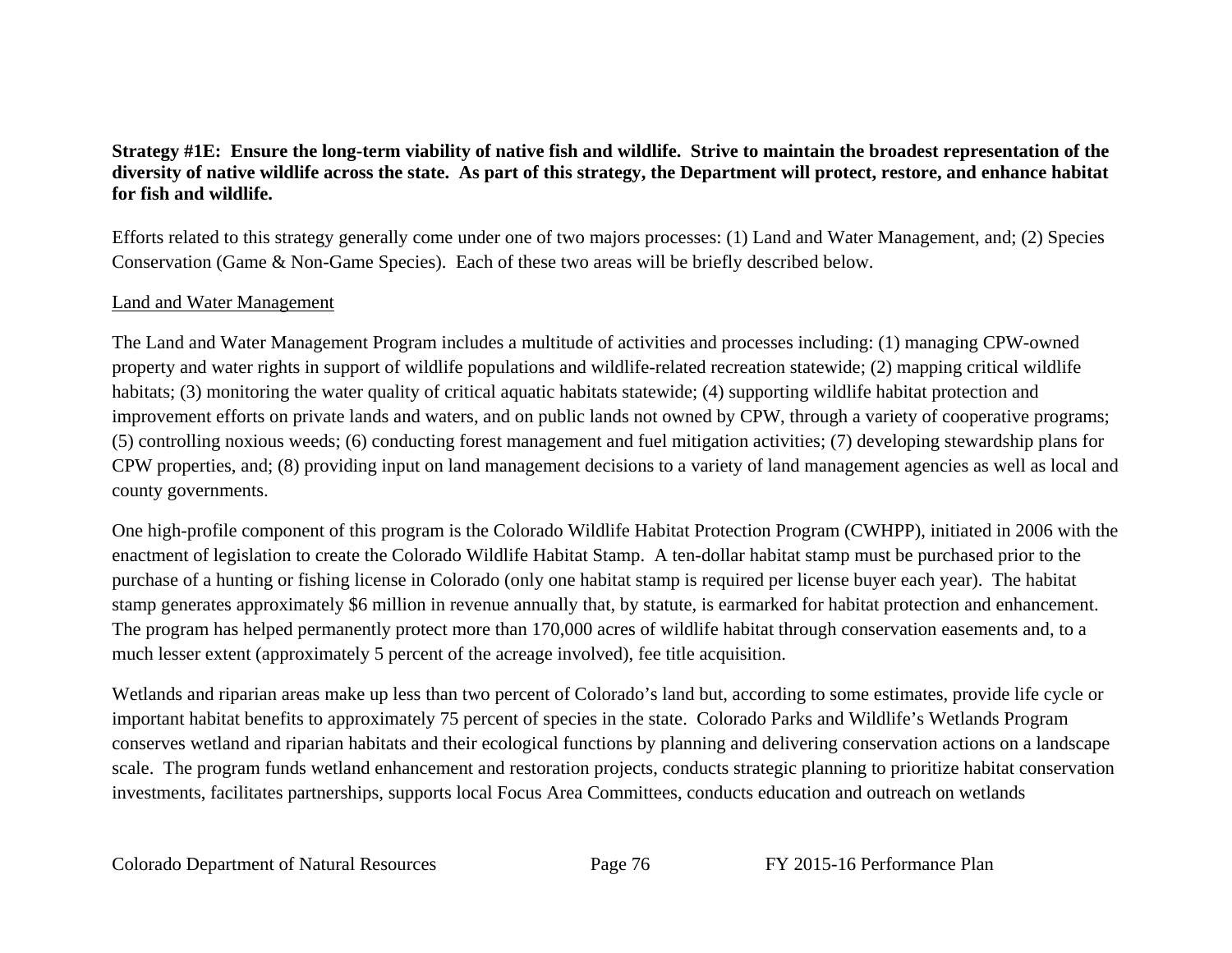conservation, and monitors and evaluates wetland projects. In cooperation with partner organizations and landowners, the Wetlands Program has protected, restored or enhanced nearly 300,000 acres of wetlands and adjacent habitats and more than 275 miles of streams.

In addition, CPW leads or is a partner in more than a dozen other programs focused on voluntary efforts by landowners in support of wildlife habitat or species conservation. The programs range from species-specific recovery efforts to cost-sharing programs for habitat improvements to annual recognition awards for landowners who make significant commitments to improving wildlife habitat on their property. Perhaps the best known of these programs is the Habitat Partnership Program (HPP), which allocates five percent of big game license revenues (about \$2.2 million per year on average) to reduce and mitigate the impact of big game populations on agricultural operations.

The Colorado Natural Areas Program (CNAP) has 93 designated Natural Areas encompassing over 182,000 acres which help to protect habitats and natural features of statewide significance and importance. These areas can be owned by federal, state, local or private entities; the program's role is to ensure proper stewardship of these rare and special areas through voluntary cooperative agreements. Areas are eligible for designation based on a variety of factors, but in general the aim is to incorporate the best representative examples of rare plants and animals, native ecosystems, and unique geology and paleontology. Protection of these areas requires ongoing monitoring, including regular photo monitoring and technical plant counts. CPW collaborates with partners to implement stewardship projects, research studies, and outreach to protect Colorado's most significant natural features.

Species Conservation – Colorado is home to more than 900 wildlife species. Species Conservation Programs provide wildlife and habitat conservation activities for both game and non-game species. General activities under the programs are often similar, but focus on different species. Processes include monitoring wildlife populations in the state, assessing population trends, determining distribution patterns, identifying limiting factors, developing conservation or recovery plans, working with other state, federal and local agencies, and private landowners to implement recovery plans, conducting research on population dynamics including disease, propagation of certain individual species, mapping of the presence and distribution of species, and working with a variety of partners, both public and private, on cooperative strategies for conserving, protecting and enhancing populations.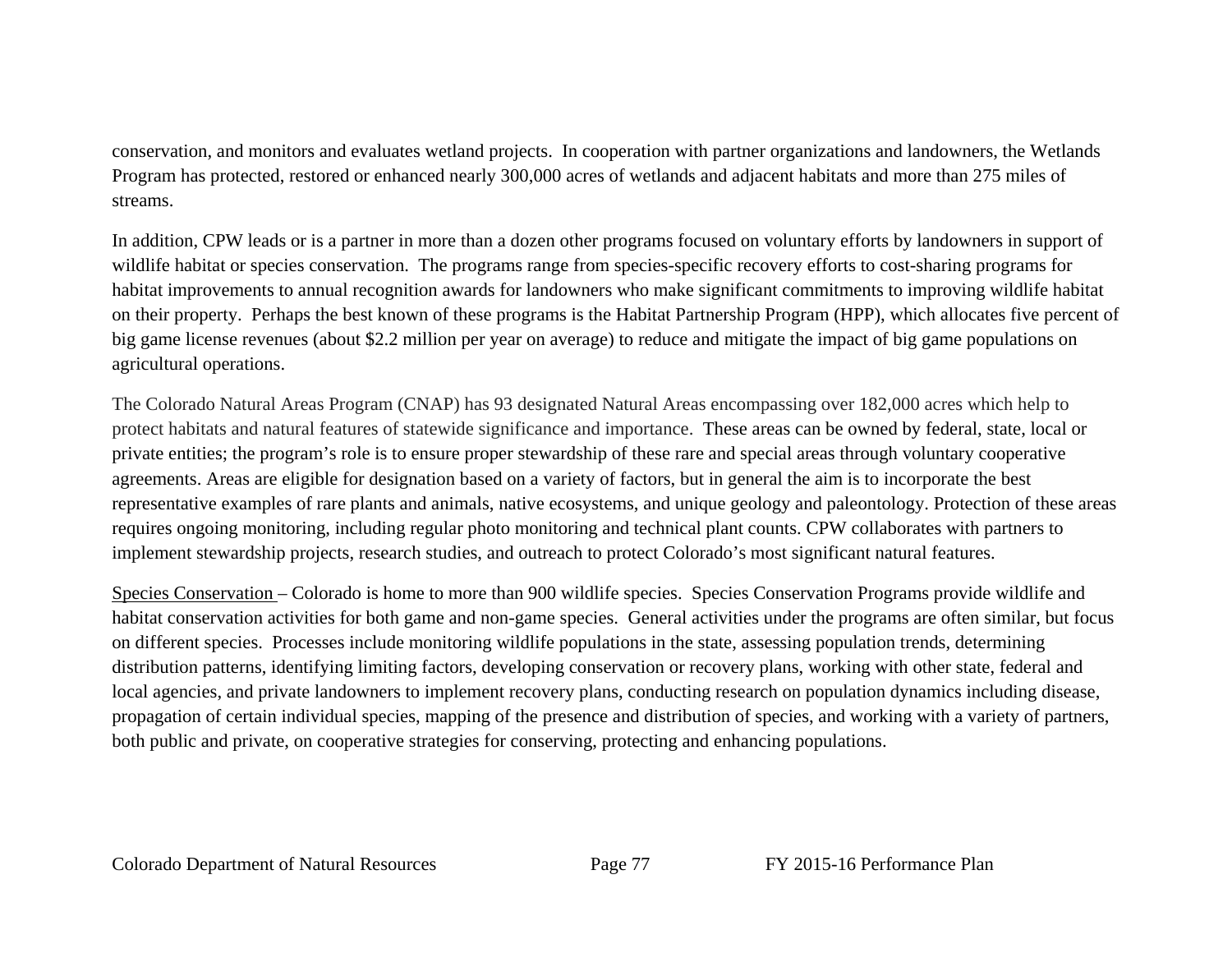Programs and projects in support of species conservation are vital to Colorado's efforts to adequately conserve native species and avert threatened or endangered listings under the federal Endangered Species Act. Success in meeting recovery plan goals or in proactive actions on declining species are crucial to retain wildlife management authority at the state level, allowing water projects to move forward and preventing costly and burdensome federal actions. CPW also coordinates with neighboring states on the development of range-wide recovery plans and in meeting recovery plan goals. Recovery plans are a crucial guide in setting priorities and organizing efforts among the many partners that can be involved in species recovery, such as federal land management agencies, local and county governments, landowners, business and industry groups, private conservation organizations, and, in the case of range wide recovery plans, neighboring states.

The Natural Areas Program is the only state program tasked with rare plant species conservation. The rare plant conservation program performs scaled-down conservation activities for the 118 imperiled plant species that occur in Colorado with a parallel goal of conserving rare plant species and habitats and averting federal threatened or endangered listings under the federal Endangered Species Act.

|                                   | FY 2010-11 | FY 2011-12  | FY 2012-13 | FY 2013-14 | FY 2014-15 | FY 2015-16     | FY 2017-18 |
|-----------------------------------|------------|-------------|------------|------------|------------|----------------|------------|
|                                   | Actual     | Actual      | Actual     | Actual     | Actual     | Projected      | Projected  |
| Colorado Wildlife Habitat         |            |             |            |            |            |                |            |
| <b>Protection Program Funding</b> | \$15.0     | \$12.5      | \$11.0     | \$9.0      | \$9.3      | \$9.3          | \$9.3      |
| (millions of dollars)             |            |             |            |            |            |                |            |
| Wetland Program Funding           | \$0        | \$1,018,020 | \$850,000  | \$900,000  | \$700,000  | \$700,000      | \$700,000  |
| <b>Endangered Species Act</b>     |            | N/A         |            | ◠          |            | $\overline{2}$ |            |
| <b>Listing Decisions Due</b>      | N/A        |             |            |            |            |                |            |

## **Species and Habitat Protection Inputs FY 2010-11 to FY 2017-18**

CWHPP and Wetland Funding – Estimates for FY 2015-16 and FY 2017-18 are based on projections of future funding availability, drawn in part from multi-year financial plans for Great Outdoors Colorado funding.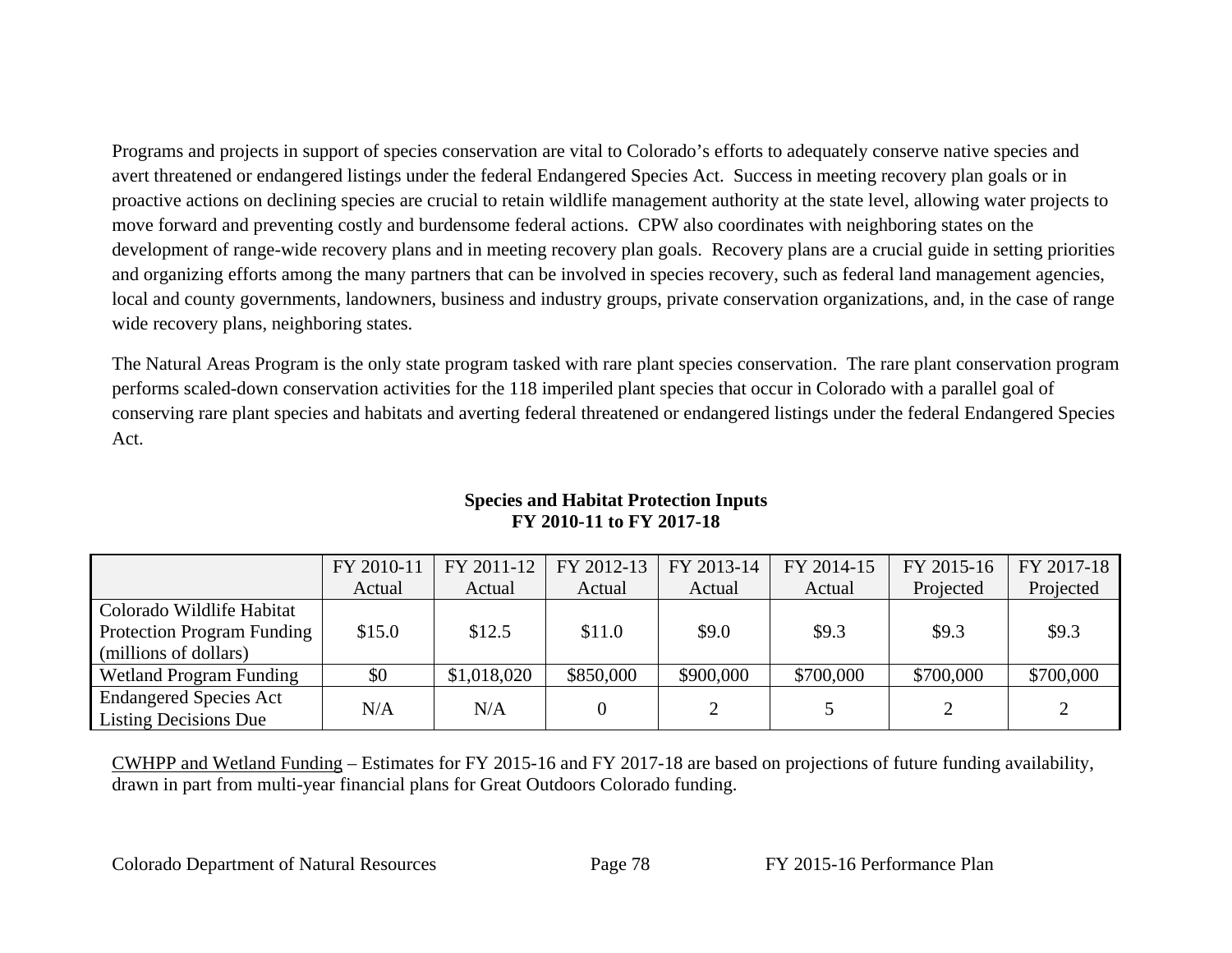ESA Listing Decisions Due – A 2011 court-mandated work plan for final decisions by the US Fish and Wildlife Service on whether to list 750 species nationwide is the primary factor in this benchmark. Nine of the 750 species are found in Colorado. The benchmarks reflect the work plan schedule, as well as additional species that have separately been petitioned for listing that may be present in Colorado.

|                                | FY 2010-11 | FY 2011-12 | FY 2012-13 | FY 2013-14 | FY 2014-15 | FY 2015-16 | FY 2017-18 |
|--------------------------------|------------|------------|------------|------------|------------|------------|------------|
|                                | Actual     | Actual     | Actual     | Actual     | Actual     | Projected  | Projected  |
| Colorado Wildlife Habitat      | Benchmark: | Benchmark: | Benchmark: | Benchmark: | Benchmark: | Benchmark: | Benchmark: |
| <b>Protection Program</b>      | 80         | 70         | 60         | 60         | 40         | 40         | 40         |
| Applications                   | Actual:    | Actual:    | Actual:    | Actual:    | Actual:    | Actual:    | Actual:    |
|                                | 69         | 45         | 58         | 45         | 42         | N/A        | N/A        |
| <b>Endangered Species Act</b>  | Benchmark: | Benchmark: | Benchmark: | Benchmark: | Benchmark: | Benchmark: | Benchmark: |
| <b>Listing Prevented</b>       | 20         | 20         | 20         | 20         | 24         | 27         | 29         |
|                                | Actual:    | Actual:    | Actual:    | Actual:    | Actual:    | Actual:    | Actual:    |
|                                | 22         | 22         | 22         | 24         | 25         | N/A        | N/A        |
| <b>Wetlands Grants Awarded</b> | Benchmark: | Benchmark: | Benchmark: | Benchmark: | Benchmark: | Benchmark: | Benchmark: |
|                                | 18         | 18         |            | 16         | 17         | 15         | 15         |
|                                | Actual:    | Actual:    | Actual:    | Actual:    | Actual:    | Actual:    | Actual:    |
|                                |            | 19         | 18         | 15         | 15         | N/A        | N/A        |

#### **Species and Habitat Protection Outputs FY 2010-11 to FY 2017-18**

CWHPP and Wetland Grant Applications – Benchmarks are based on projections of future funding availability, drawn in part from multi-year financial plans for Great Outdoors Colorado funding, along with historical experience with landowner interest in the program and the impact on applications from changes in program priorities and focus areas.

ESA Listings Prevented – A goal of CPW's Species Conservation Program is to prevent any additional listings of wildlife species under the federal Endangered Species Act. While that may not be possible in all cases, the effort has shown success in averting listings over the years through state-based actions, as well as through species research and inventory programs.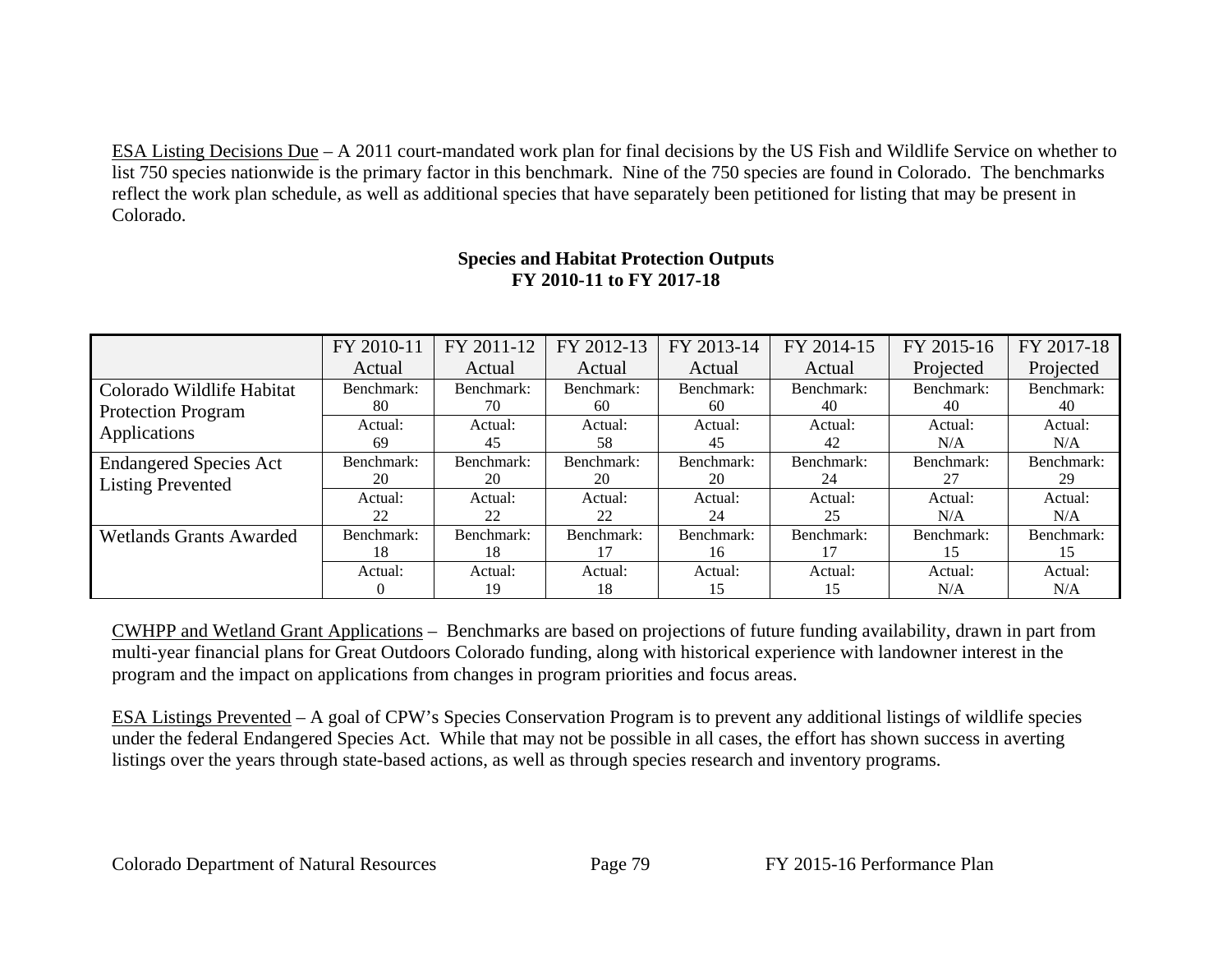#### **Strategic Policy Initiative #2: Conserve, develop, protect, and administer Colorado's water for present and future generations in accordance with state and federal laws.**

Discussion of the Strategic Policy Initiative: In regards to how the State of Colorado manages its water resources, the vision behind this Strategic Policy Initiative is to achieve the following:

- A productive economy that supports vibrant and sustainable cities, viable and productive agriculture, and a robust skiing, recreation, and tourism industry;
- Efficient and effective water infrastructure; and
- A strong environment that includes healthy watersheds, rivers and streams, and wildlife.

DNR has four strategies to achieve the initiative. These include:

- 1. Help meet Colorado's municipal, industrial, environmental, and recreational water supply needs by: (1) helping to develop new sources of water supply; (2) maintaining existing water supply infrastructure, and; (3) promoting water conservation to reduce water demand.
- 2. Manage water to assure that it is put to beneficial use by legally entitled water right holders, including efforts to comply with Interstate Water Compacts.
- 3. Provide water for Colorado's environmental and recreational needs.
- *4. Protect the public health, safety, and welfare from negative outcomes associated with water-based natural disasters. This shall include protecting the public from the impacts of flooding, dam failures, and avalanches.*

Success in achieving this initiative will be measured by the following outcomes:

- $\bullet$ Outcome Measure #1: Maximize beneficial re-use of water (Water Administration)
- $\bullet$ Outcome Measure #2: Regulatory orders or notification (Water Administration)
- $\bullet$ Outcome Measure #3: Full compact compliance (Water Administration)
- $\bullet$ Outcome Measure #4: # of Dam Failure Incidents (Dam Safety)
- $\bullet$ Outcome Measure #5: # of Deaths from Dam Failure Incidents (Dam Safety)
- $\bullet$ Outcome measure #6: Acre-feet of Existing Storage Maintained (Water Supply)
- $\bullet$ Outcome measure #7: Acre-feet of New Storage Created (Water Supply)
- $\bullet$ Outcome Measure #8: Estimated amount of water saved through a water efficiency plan in acre-feet (Water Efficiency)
- Outcome Measure #9: Additional Miles of stream protected (Environmental Programs)

Colorado Department of Natural Resources Page 80 FY 2015-16 Performance Plan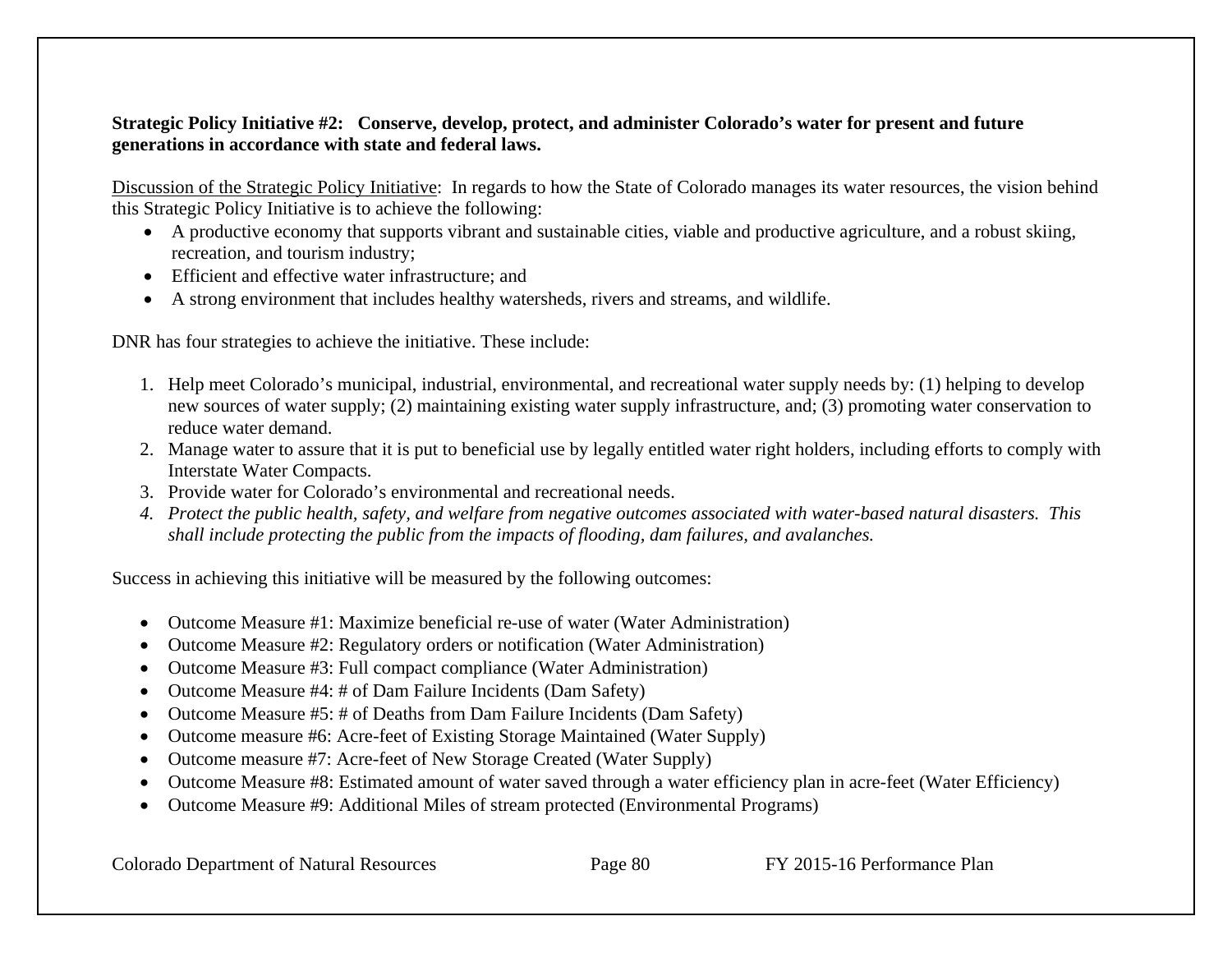|                                                | FY 2010-11        | FY 2011-12        | FY 2012-          | FY 2013-14        | FY 2014-          | FY 2015-16        | FY 2017-18        |
|------------------------------------------------|-------------------|-------------------|-------------------|-------------------|-------------------|-------------------|-------------------|
|                                                | <b>Actual</b>     | <b>Actual</b>     | 13 Actual         | <b>Actual</b>     | 15 Actual         | <b>Estimate</b>   | <b>Estimate</b>   |
| <b>Administration of Water Rights</b>          |                   |                   |                   |                   |                   |                   |                   |
| Maximize<br>beneficial/optimal use of<br>water | Benchmark:<br>3.2 | Benchmark:<br>3.2 | Benchmark:<br>3.2 | Benchmark:<br>3.2 | Benchmark:<br>3.3 | Benchmark:<br>3.5 | Benchmark:<br>3.5 |
|                                                | Actual:<br>3.59   | Actual:<br>2.09   | Actual:<br>4.90   | Actual:<br>3.7    | Actual:<br>N/A    | Actual:<br>N/A    | Actual:<br>N/A    |
| <b>Regulatory Orders or</b>                    | Benchmark:        | Benchmark:        | Benchmark:        | Benchmark:        | Benchmark:        | Benchmark:        | Benchmark:        |
| Notifications <sup>1</sup>                     | 4.2%              | 4.5%              | 5.1%              | 5.1%              | 5.2%              | 5.0%              | 5.0%              |
|                                                | Actual:           | Actual:           | Actual:           | Actual:           | Actual:           | Actual:           | Actual:           |
|                                                | 3.02%             | 5.45%             | 5.95%             | 12.26%            | 4.3%              | N/A               | N/A               |
| <b>Interstate Compact Enforcement</b>          |                   |                   |                   |                   |                   |                   |                   |
| <b>Full Compact</b>                            | Benchmark:        | Benchmark:        | Benchmark:        | Benchmark:        | Benchmark:        | Benchmark:        | Benchmark:        |
| Compliance                                     | 100%              | 100%              | 100%              | 100%              | 100%              | 100%              | 100%              |
|                                                | Actual:           | Actual:           | Actual:           | Actual:           | Actual:           | Actual:           | Actual:           |
|                                                | 88%               | 88%               | 88%               | 88%               | 88%               | N/A               | N/A               |
| <b>Dam Safety</b>                              |                   |                   |                   |                   |                   |                   |                   |
| Number of Dam Failure                          | Benchmark:        | Benchmark:        | Benchmark:        | Benchmark:        | Benchmark:        | Benchmark:        | Benchmark:        |
|                                                | $\Omega$          | $\Omega$          | $\Omega$          | $\Omega$          | $\Omega$          | $\Omega$          | $\Omega$          |
| Incidents                                      | Actual:           | Actual:           | Actual:           | Actual:           | Actual:           | Actual:           | Actual:           |
|                                                | 0                 | $\theta$          | 11                | $\mathfrak{D}$    | 0                 | N/A               | N/A               |
| Number of Death                                | Benchmark:        | Benchmark:        | Benchmark:        | Benchmark:        | Benchmark:        | Benchmark:        | Benchmark:        |
|                                                | $\theta$          | $\Omega$          | $\Omega$          | $\theta$          | $\Omega$          | $\Omega$          | $\mathbf{0}$      |
| Incidents from Dam                             | Actual:           | Actual:           | Actual:           | Actual:           | Actual:           | Actual:           | Actual:           |
| Failure                                        | $\overline{0}$    | $\overline{0}$    | $\boldsymbol{0}$  | $\overline{0}$    | $\boldsymbol{0}$  | N/A               | N/A               |
| Number of Property                             | Benchmark:        | Benchmark:        | Benchmark:        | Benchmark:        | Benchmark:        | Benchmark:        | Benchmark:        |
| Damage Incidents from                          | $\overline{0}$    | $\theta$          | $\boldsymbol{0}$  | $\overline{0}$    | $\Omega$          | $\theta$          | $\mathbf{0}$      |
| Dam Failure                                    | Actual:           | Actual:           | Actual:           | Actual:           | Actual:           | Actual:           | Actual:           |
|                                                | $\Omega$          | $\Omega$          | $\Omega$          | $\Omega$          | $\Omega$          | N/A               | N/A               |

#### **Water-related Outcome Measures**

Colorado Department of Natural Resources Page 81 FY 2015-16 Performance Plan

<sup>&</sup>lt;sup>1</sup> Formal regulatory orders or notifications issued by DWR per year compared to the total number of surface and ground water structures actively diverting water.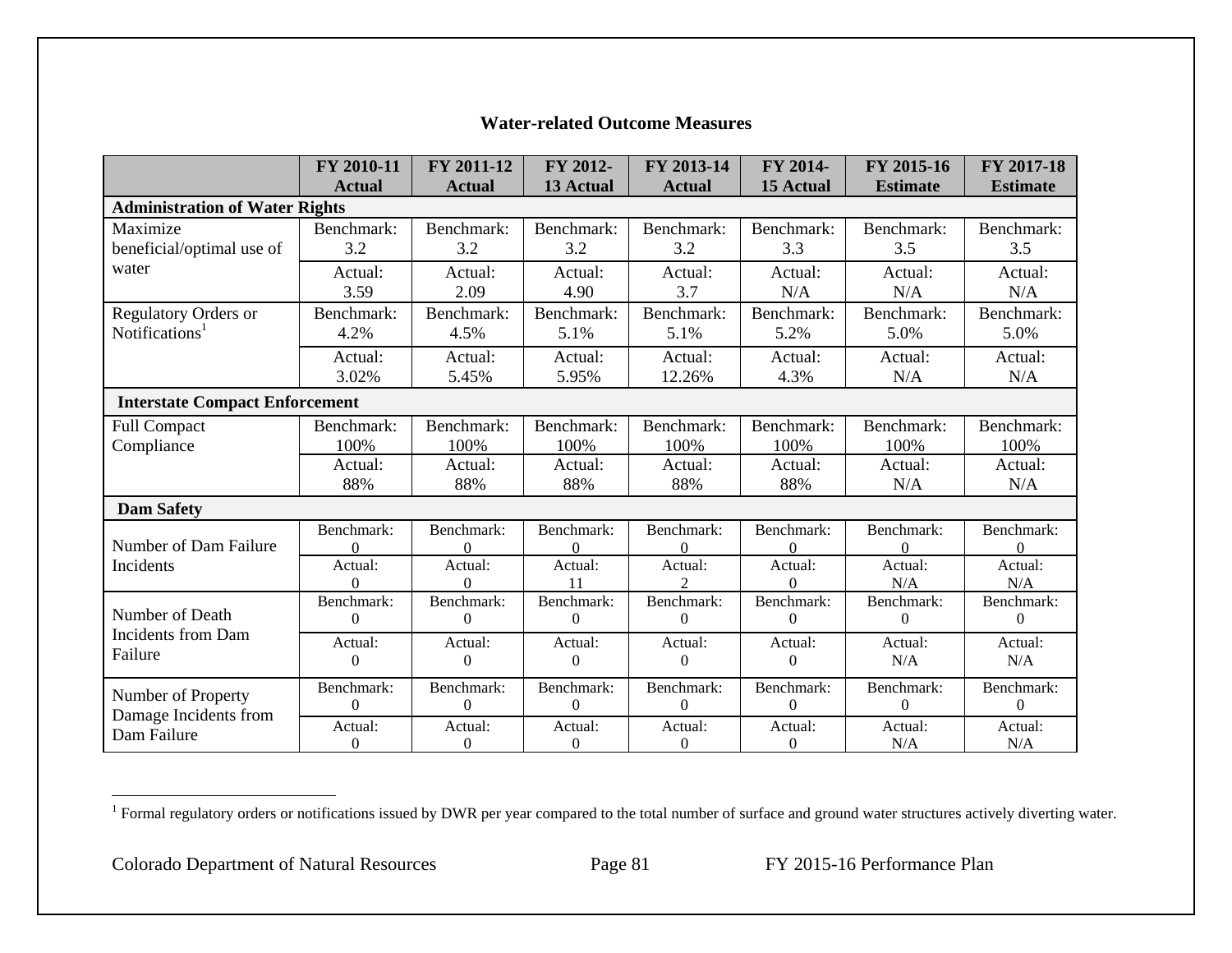|                                                          | FY 2010-11    | FY 2011-12    | FY 2012-   | FY 2013-14    | FY 2014-   | FY 2015-16      | FY 2017-18      |
|----------------------------------------------------------|---------------|---------------|------------|---------------|------------|-----------------|-----------------|
|                                                          | <b>Actual</b> | <b>Actual</b> | 13 Actual  | <b>Actual</b> | 15 Actual  | <b>Estimate</b> | <b>Estimate</b> |
| <b>Water Project Loan Program</b>                        |               |               |            |               |            |                 |                 |
| Acre-feet of Existing                                    | Benchmark:    | Benchmark:    | Benchmark: | Benchmark:    | Benchmark: | Benchmark:      | Benchmark:      |
| <b>Storage Maintained</b>                                | N/A           | N/A           | N/A        | 1,000         | 1,000      | 1,000           | 1,000           |
|                                                          | Actual:       | Actual:       | Actual:    | Actual:       | Actual:    | Actual:         | Actual:         |
|                                                          | 3,800         | 1,050         | 4,120      | 7,500         | 7,500      | N/A             | N/A             |
| Acre-feet of New                                         | Benchmark:    | Benchmark:    | Benchmark: | Benchmark:    | Benchmark: | Benchmark:      | Benchmark:      |
| <b>Storage Created</b>                                   | N/A           | N/A           | N/A        | 1,000         | 1,000      | 1,000           | 1,000           |
|                                                          | Actual:       | Actual:       | Actual:    | Actual:       | Actual:    | Actual:         | Actual:         |
|                                                          | 72,000        | 3,270         | 5,040      | 430           | 430        | N/A             | N/A             |
| <b>Office of Water Conservation and Drought Planning</b> |               |               |            |               |            |                 |                 |
| <b>Estimated Amount of</b>                               | Benchmark:    | Benchmark:    | Benchmark: | Benchmark:    | Benchmark: | Benchmark:      | Benchmark:      |
| Water Saved Through a                                    | N/A           | N/A           | N/A        | 31,200        | 31,200     | 44,000          | 51,000          |
| Water Efficiency Plan                                    | Actual:       | Actual:       | Actual:    | Actual:       | Actual:    | Actual:         | Actual:         |
| in Acre Feet                                             | 7,921         | 15,842        | 23,200     | 31,688        | 37,000     | N/A             | N/A             |
| <b>Environmental Programs</b>                            |               |               |            |               |            |                 |                 |
| <b>Additional Miles of</b>                               | Benchmark:    | Benchmark:    | Benchmark: | Benchmark:    | Benchmark: | Benchmark:      | Benchmark:      |
| <b>Stream Protected</b>                                  | N/A           | N/A           | N/A        | 100           | 100        | 100             | 100             |
| (Instream Flows)                                         | Actual:       | Actual:       | Actual:    | Actual:       | Actual:    | Actual:         | Actual:         |
|                                                          | 75.86         | 138           | 7          | 86.34         | 40.56      | N/A             | N/A             |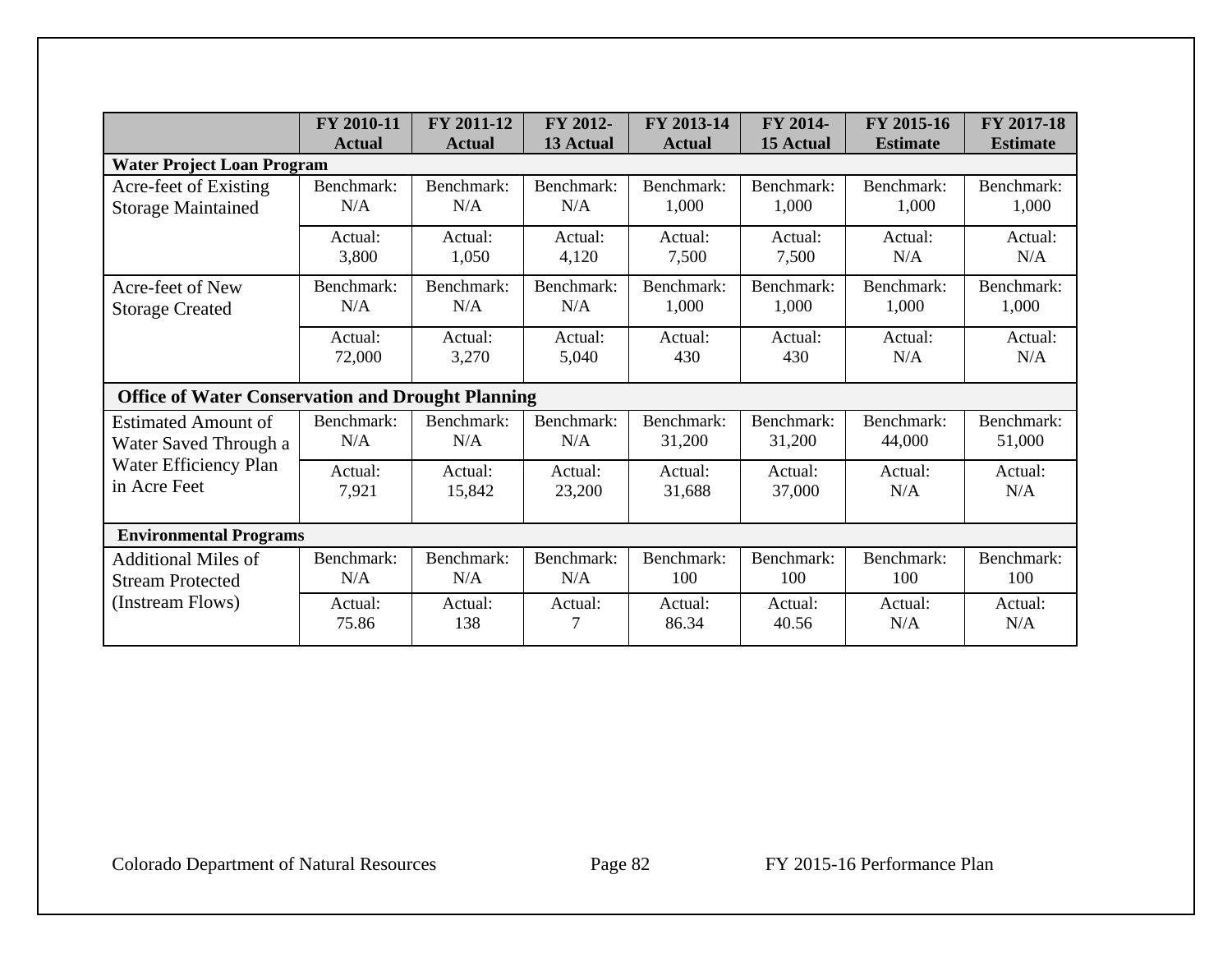#### Discussion of One and Three Year Goals

Water Administration - The benchmarks for maximizing the beneficial reuse of water reflect a slight improvement upon the average re-use of water over the last four years for which we currently have data (FY 2010-11 through FY 2013-14). The benchmarks for regulatory compliance reflect recent rates of compliance, removing a one-time spike in 2013 related to well head orders in the Arkansas River Basin. To be clear, the goal is to have 100% compliance with all rules. However, the benchmark of 5.0 percent represents a reasonable expectation of non-compliance that will require regulatory enforcement. Similarly, the benchmark for Interstate Water Compacts is 100 percent compliance with all compacts. Although Colorado has not been in compliance with the Republican River Compact over the last several years, the Department is actively working towards compact compliance and expects to achieve this result in the near future.

Water Efficiency - The benchmark estimates listed in the table above are the year one and year three goals of the CWCB. The benchmarks for the *estimated amount of water saved through a water efficiency plan* are an estimated average of savings outlined in water providers plans. Each plan varies in the amount of annual savings as some programs ramp up over time, while others begin big and taper down. Normally, savings are estimated to accumulate over a planning period such as 5-10 years and then reevaluated at some interval.

Dam Safety - The benchmarks all reflect a goal of zero dam failures.

Instream Flow – As a result of both staff departures and instream flow acquisitions were which contested, the Colorado Water Conservation Board has not always been able to meets its annual benchmark of adding 100 additional miles of a stream protection.

#### **Strategy #1: Help meet Colorado's municipal, industrial, environmental, and recreational water supply needs by: 1) helping to develop new sources of water supply; 2) maintaining existing water supply infrastructure, and; 3) promoting water conservation to reduce water demand.**

The Department of Natural Resources, through the Colorado Water Conservation Board, has a number of programs and processes that help to carry out this strategy. Grant and loan programs, funded out of the Construction Fund, Perpetual Base Fund, Water Supply Reserve Account, and the Water Efficiency Grant Program Cash Fund all assist in implementing this strategy. All of these programs are contained within the CWCB's Water Management and Planning Program. The inputs and outputs for these programs are discussed in the table below.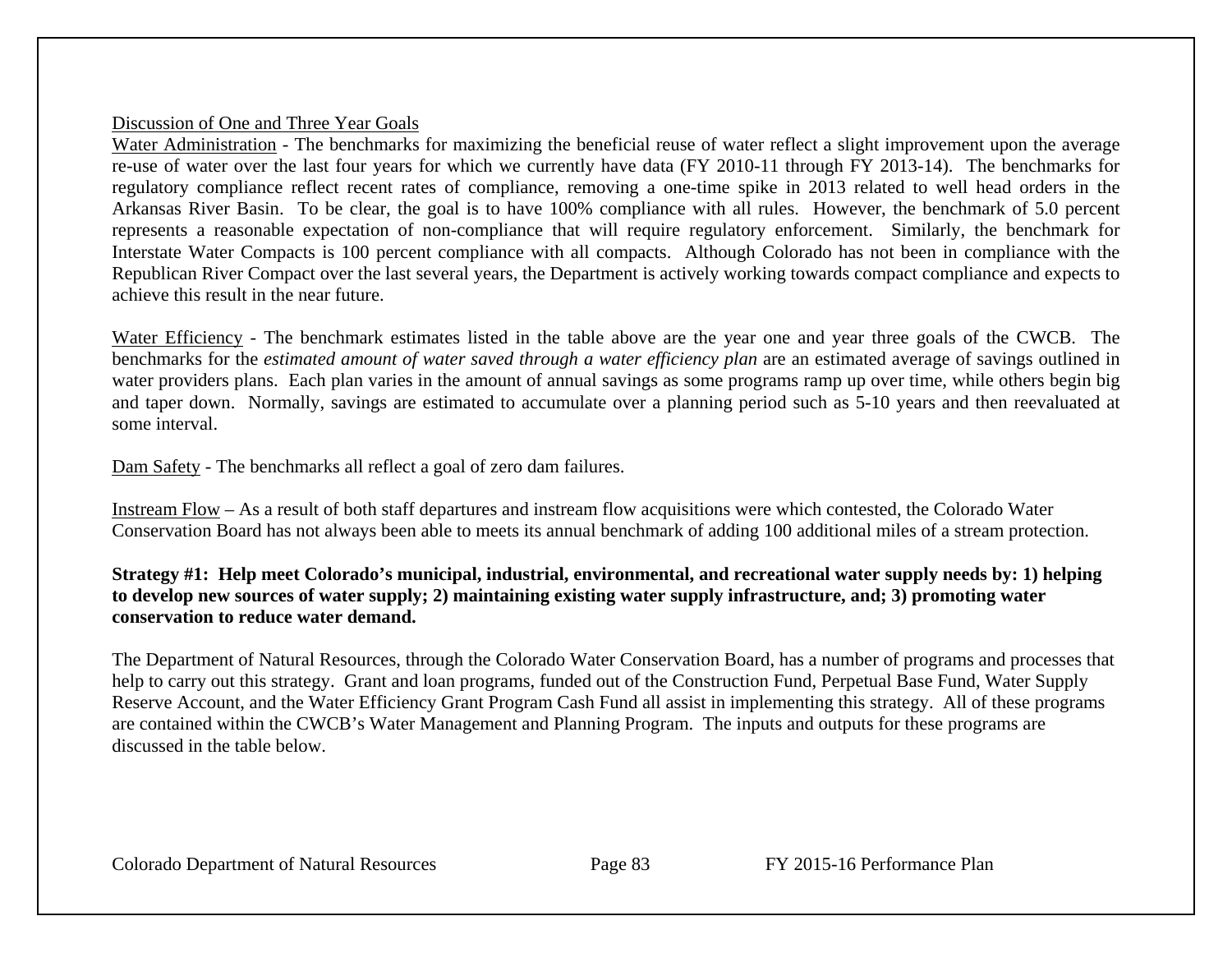| <b>Input Measures</b>                                                                                 | FY 2010-11<br>Actual                | FY 2011-12<br>Actual | FY 2012-13<br>Actual | FY 2013-14<br>Actual | FY 2014-15<br>Actual | FY 2015-16<br>Estimate                   | FY 2017-18<br>Estimate |  |  |  |
|-------------------------------------------------------------------------------------------------------|-------------------------------------|----------------------|----------------------|----------------------|----------------------|------------------------------------------|------------------------|--|--|--|
|                                                                                                       | <b>Water Supply Reserve Account</b> |                      |                      |                      |                      |                                          |                        |  |  |  |
| Total dollar value of<br>funding sought                                                               | \$4,749,789                         | \$5,051,647          | \$7,811,708          | \$13,541,818         | \$8,618,389          | \$10,000,000                             | \$10,000,000           |  |  |  |
| Grant funding<br>available                                                                            | \$10,312,705                        | \$12,562,916         | \$8,296,763          | \$19,649,223         | \$16,107,404         | \$13,896,891                             | \$13,500,000           |  |  |  |
| # of grant<br>applications                                                                            | 46                                  | 36                   | 41                   | 80                   | 55                   | 60                                       | 60                     |  |  |  |
|                                                                                                       | Water Efficiency Grant Fund         |                      |                      |                      |                      |                                          |                        |  |  |  |
| # of water providers<br>seeking grants                                                                | 12                                  | 9                    | 13                   | 14                   | 14                   | 13                                       | 13                     |  |  |  |
| Total dollar value of<br>funding sought                                                               | \$527,672                           | \$432,919            | \$431,311            | \$519,482            | \$482,374            | \$450,000                                | \$450,000              |  |  |  |
| Water Project Loan Program                                                                            |                                     |                      |                      |                      |                      |                                          |                        |  |  |  |
| Prospects List: total<br># of applicants and<br>dollars requested                                     | 33<br>\$125,125,000                 | 33<br>\$124,075,000  | 16<br>\$145,550,000  | 30<br>\$75,000,000   | 27<br>\$101,000,000  | 25<br>\$100,000,000                      | 25<br>\$100,000,000    |  |  |  |
| Pre-qualified<br>projects list: total<br>number of<br>applicants and dollar<br>requested <sup>1</sup> | 9<br>\$21,627,525                   | 15<br>\$7,030,000    | 19<br>\$99,482,000   | 5<br>\$50,000,000    | 8<br>\$17,000,000    | $\overline{\phantom{0}}$<br>\$50,000,000 | 5<br>\$50,000,000      |  |  |  |

# **Water Management and Planning Inputs - FY 2010-11 to FY 2017-18**

Note: <sup>1</sup>The Pre-qualified Projects list identifies potential borrowers who have submitted an application, but have not completed a loan feasibility study and do not yet have CWCB Board approval to move a project forward. The total dollars requested for the fiscal years 2010-11 through 2017-18 depends on projects moving from the Pre-qualified Projects list to being an approved project as well as the dollar amount that is being requested by a potential borrower for a project.

#### Discussion of One and Three Year Goals

The benchmark estimates listed in the table above are the year one and year three goals of the CWCB. The CWCB Water Project Loan Program information is regularly distributed to water providers. The CWCB receives requests for placement on the Prequalification List as the borrower's project develops to a level necessary for consideration for prequalification.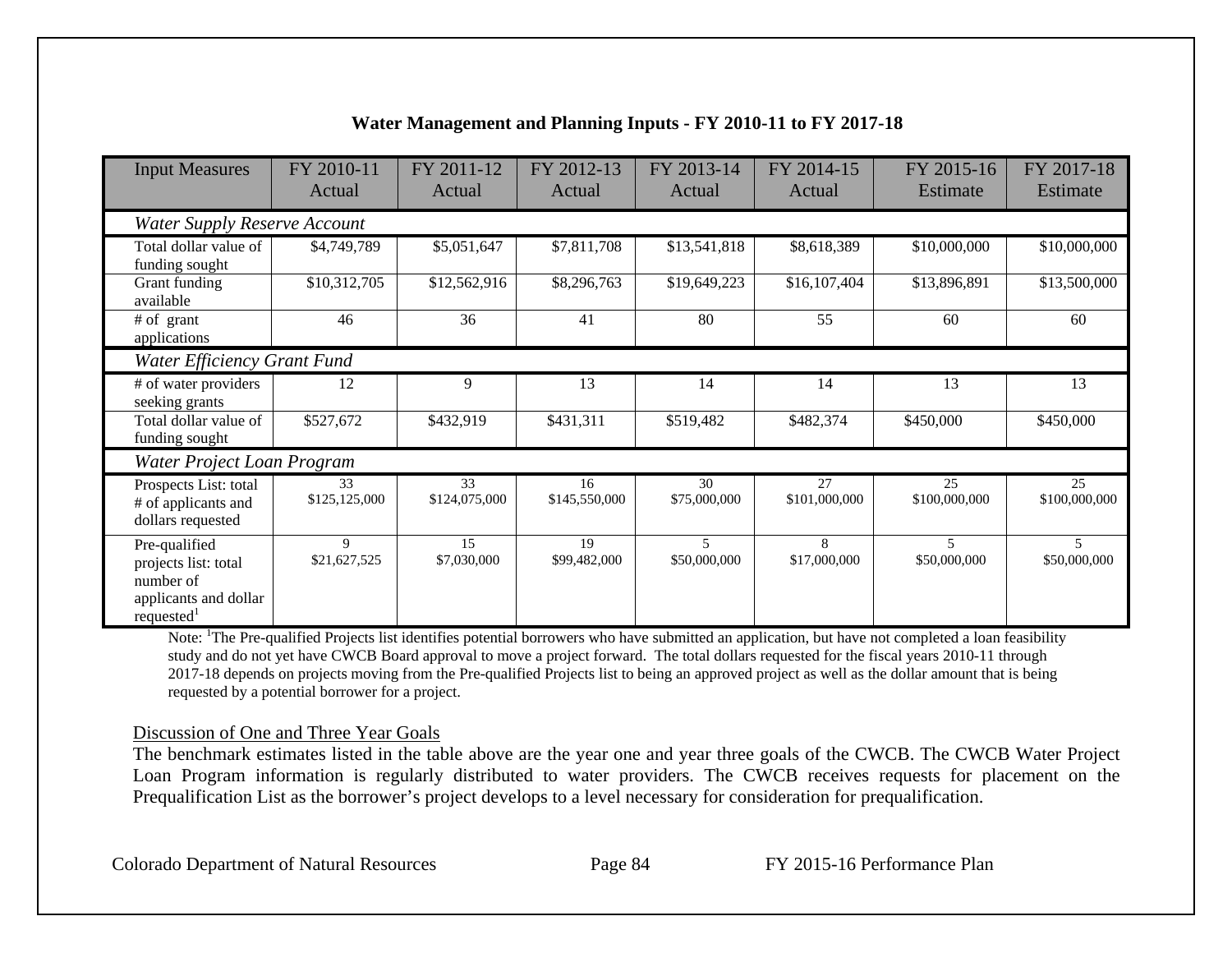| Output<br><b>Measures</b>                              | FY 2010-11<br>Actual                 | FY 2011-12<br>Actual              | FY 2012-13<br>Actual              | FY 2013-14<br>Actual             | FY 2014-15<br>Actual             | FY 2015-<br>16<br>Estimate        | FY 2017-18<br>Estimate            |  |  |  |
|--------------------------------------------------------|--------------------------------------|-----------------------------------|-----------------------------------|----------------------------------|----------------------------------|-----------------------------------|-----------------------------------|--|--|--|
| <b>Water Supply Reserve Account</b>                    |                                      |                                   |                                   |                                  |                                  |                                   |                                   |  |  |  |
| # of new grants<br>and total dollar<br>value for the   | Benchmark:<br>N/A                    | Benchmark:<br>N/A                 | Benchmark:<br>N/A                 | Benchmark:<br>38<br>\$10,000,000 | Benchmark:<br>38<br>\$10,000,000 | Benchmark:<br>50<br>\$10,000,000  | Benchmark:<br>50<br>\$10,000,000  |  |  |  |
| <b>Water Supply</b><br><b>Reserve Fund</b>             | Actual:<br>46<br>\$4,749,789         | Actual:<br>36<br>\$5,051,647      | Actual:<br>41<br>\$7,811,708      | Actual:<br>80<br>\$13,541,818    | Actual:<br>80<br>\$8,618,389     | Actual:<br>N/A                    | Actual:<br>N/A                    |  |  |  |
| Water Project Loan Program                             |                                      |                                   |                                   |                                  |                                  |                                   |                                   |  |  |  |
| # of new loans<br>and total dollar                     | Benchmark:<br>N/A                    | Benchmark:<br>N/A                 | Benchmark:<br>N/A                 | Benchmark:<br>15<br>\$48 M       | Benchmark:<br>15<br>\$48 M       | Benchmark:<br>20<br>\$30 M        | Benchmark:<br>20<br>\$30 M        |  |  |  |
| value for new<br>water project<br>loans                | Actual:<br>12<br>\$15.3 <sub>M</sub> | Actual:<br>9<br>\$17.9 M          | Actual:<br>18<br>\$37.3 M         | Actual:<br>53<br>\$107.3 M       | Actual:<br>13<br>\$24.8 M        | Actual:<br>N/A                    | Actual:<br>N/A                    |  |  |  |
| <b>Decision Support System</b>                         |                                      |                                   |                                   |                                  |                                  |                                   |                                   |  |  |  |
| # of Decision<br>Support<br>System models<br>operating | Benchmark:<br>N/A<br>Actual:<br>3    | Benchmark:<br>N/A<br>Actual:<br>3 | Benchmark:<br>N/A<br>Actual:<br>3 | Benchmark:<br>3<br>Actual:<br>3  | Benchmark:<br>3<br>Actual:<br>3  | Benchmark:<br>4<br>Actual:<br>N/A | Benchmark:<br>5<br>Actual:<br>N/A |  |  |  |
| Office of Water Conservation and Drought Planning      |                                      |                                   |                                   |                                  |                                  |                                   |                                   |  |  |  |
| # of water<br>efficiency                               | Benchmark:<br>N/A                    | Benchmark:<br>N/A                 | Benchmark:<br>N/A                 | Benchmark:<br>77                 | Benchmark:<br>77                 | Benchmark:<br>85                  | Benchmark:<br>88                  |  |  |  |
| plans approved                                         | Actual:<br>45                        | Actual:<br>57                     | Actual:<br>67                     | Actual:<br>70                    | Actual:<br>78                    | Actual:<br>N/A                    | Actual:<br>N/A                    |  |  |  |

# **Water Management and Planning Outputs - FY 2010-11 to FY 2017-18**

#### Discussion of One and Three Year Goals

The benchmark estimates listed in the table above are the year one and year three goals of the CWCB. The*# of new loans and total dollar value for new water project loans*, the *# of Decision Support System models operating*, and the *# of water efficiency plans approved* were recommended by CWCB staff.

Colorado Department of Natural Resources Page 85 FY 2015-16 Performance Plan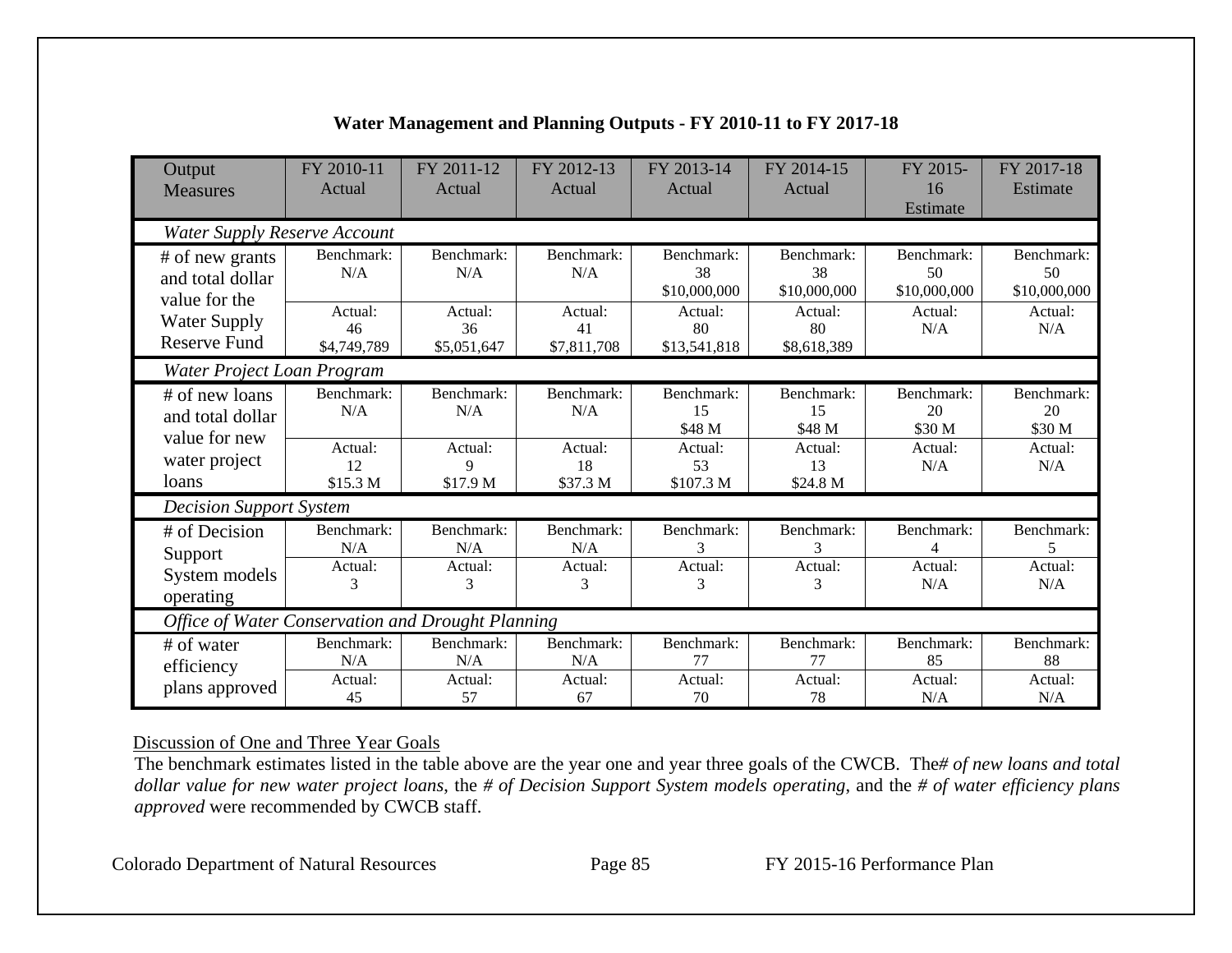Output Measure Benchmark: *# of new grants and total dollar value for the Water Supply Reserve Account* are based on the total funding anticipated for the Water Supply Reserve Fund from the Severance Tax Trust Fund Operational Account.

Output Measure Benchmark: *# of Decision Support System models operating* - the Decision Support system model that staff intends to complete within the next fiscal year is the South Platte River Decision Support System. In addition, in this fiscal year, the staff will initiate the development of the Arkansas River Decision Support System.

Output Measure Benchmark: *# of water efficiency plans approved* will level off as the number of entities required to have plans reaches saturation. There may be additional plans that come in from non-covered entities, but they are not required to do so. In the next three years, the CWCB estimates there may be an additional 7-10 new plans approved not counting revised plans.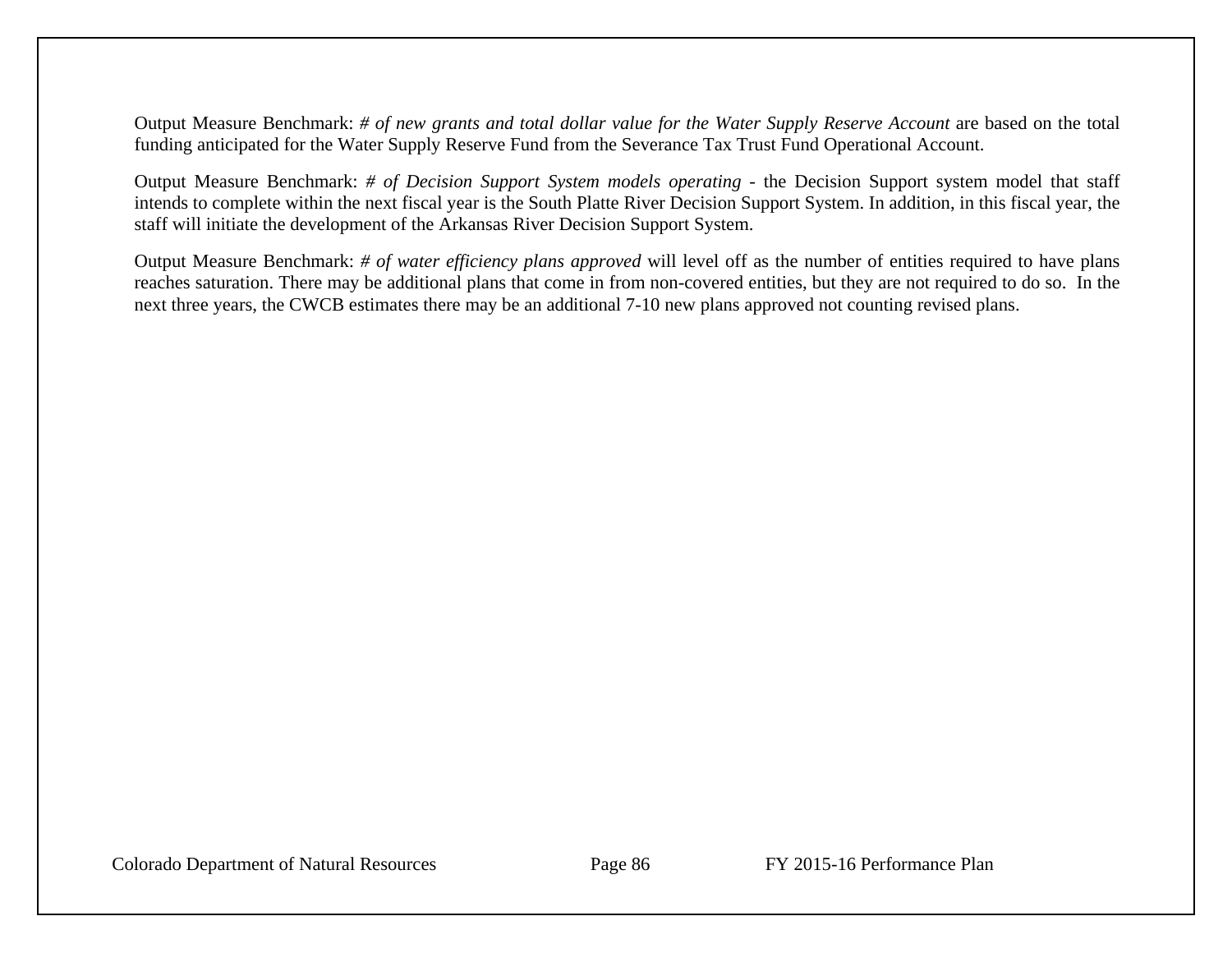## Strategy #2: Manage water to assure that it is put to beneficial use by legally entitled water right holders, including efforts to *comply with Interstate Water Compacts.*

Water Administration is the program by which the Department of Natural Resources allocates water to various water users. This program involves two major sub‐programs: administration of interstate water rights (AWR) and interstate water compact enforcement (ICE). The Department administers about 170,000 water rights, as well as 9 interstate compacts, one international treaty with Mexico, two U.S. Supreme Court decrees, and two interstate agreements. The table below provides additional details on the workload and inputs which affect the Water Administration program:

| <b>Input Measures</b>                                   | FY 2010-11<br>Actual | FY 2011-12<br>Actual | FY 2012-13<br>Actual | FY 2013-14<br>Actual | FY 2014-15<br>Actual | FY 2015-16<br>Est. | FY 2017-18<br>Projected |
|---------------------------------------------------------|----------------------|----------------------|----------------------|----------------------|----------------------|--------------------|-------------------------|
| $#$ of water rights (AWR)                               | N/A                  | 165,177              | 164,973              | 166,901              | 168,580              | 170,000            | 173,000                 |
| # of water court<br>applications (AWR)                  | 1,127                | 920                  | 1,012                | 966                  | 894                  | 980                | 1,000                   |
| # of well permit<br>applications (AWR)                  | 9,319                | 4,372                | 5,079                | 5,471                | 5329                 | 5,400              | 5,400                   |
| # of substitute water<br>supply plans received<br>(AWR) | 243                  | 279                  | 254                  | 310                  | 287                  | 300                | 300                     |
| # of stream gages<br>operated/maintained<br>(AWR)       | 510                  | 523                  | 540                  | 560                  | 573                  | 580                | 590                     |
| # of structures with<br>diversion records (AWR)         | 48,853               | 52,549               | 54,347               | 55,052               | 56,294               | 57,000             | 58,000                  |
| # of call changes on water<br>rights (AWR)              | N/A                  | N/A                  | N/A                  | 2,771                | 1,968                | 2,400              | 2500                    |
| # of interstate compacts<br>(ICE)                       | 9                    | 9                    | 9                    | 9                    | 9                    | 9                  | 9                       |

#### **Water Administration Inputs - FY 2010-11 to FY 2017-18**

Colorado Department of Natural Resources Page 87 FY 2015-16 Performance Plan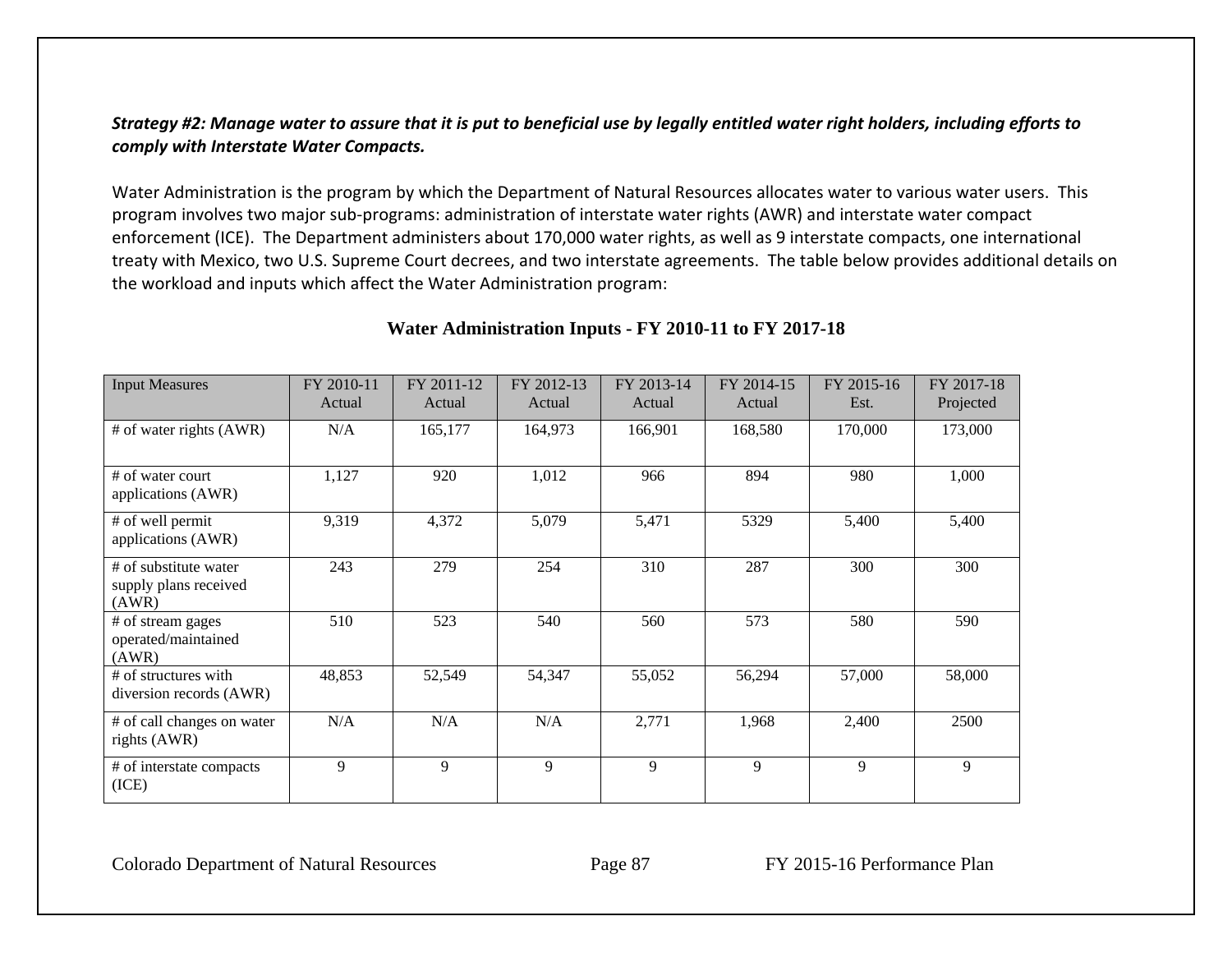| <b>Output Measures</b>       | FY 2010-11 | FY 2011-12 | FY 2012-13 | FY 2013-14 | FY 2014-15 | FY 2015-16 | FY 2017-18 |
|------------------------------|------------|------------|------------|------------|------------|------------|------------|
|                              | Actual     | Actual     | Actual     | Actual     | Actual     | Est.       | Projected  |
| # of permit applications     | Benchmark: | Benchmark: | Benchmark: | Benchmark: | Benchmark: | Benchmark: | Benchmark: |
| acted upon (AWR)             | N/A        | N/A        | 6,104      | 5,700      | 5,600      | 5,000      | 5,200      |
|                              | Actual:    | Actual:    | Actual:    | Actual:    | Actual:    | Actual:    | Actual:    |
|                              | 9,042      | 4,480      | 4,882      | 5,003      | 5,172      | N/A        | N/A        |
| # of water court             | Benchmark: | Benchmark: | Benchmark: | Benchmark: | Benchmark: | Benchmark: | Benchmark: |
| consultations (AWR)          | N/A        | N/A        | 985        | 985        | 940        | 940        | 940        |
|                              | Actual:    | Actual:    | Actual:    | Actual:    | Actual:    | Actual:    | Actual:    |
|                              | 1057       | 880        | 987        | 822        | 940        | N/A        | N/A        |
| # of statements of           | Benchmark: | Benchmark: | Benchmark: | Benchmark: | Benchmark: | Benchmark: | Benchmark: |
| opposition (AWR)             | N/A        | N/A        | 54         | 50         | 40         | 40         | 40         |
|                              | Actual:    | Actual:    | Actual:    | Actual:    | Actual:    | Actual:    | Actual:    |
|                              | 70         | 40         | 25         | 29         | 40         | N/A        | N/A        |
| # of water right             | Benchmark: | Benchmark: | Benchmark: | Benchmark: | Benchmark: | Benchmark: | Benchmark: |
| observations and structure   | N/A        | N/A        | 453,000    | 475,000    | 480,000    | 515,000    | 520,000    |
| observations (AWR)           | Actual:    | Actual:    | Actual:    | Actual:    | Actual:    | Actual:    | Actual:    |
|                              | 421,382    | 450,879    | 460,646    | 467,002    | 512,574    | N/A        | N/A        |
| # of records of actual       | Benchmark: | Benchmark: | Benchmark: | Benchmark: | Benchmark: | Benchmark: | Benchmark: |
| diversions maintained        | N/A        | N/A        | 31,000     | 35,000     | 37,000     | 38,000     | 38,000     |
| (AWR)                        | Actual:    | Actual:    | Actual:    | Actual:    | Actual:    | Actual:    | Actual:    |
|                              | 32,004     | 33,495     | 34,907     | 35,939     | 36,787     | N/A        | N/A        |
| # of substitute water supply | Benchmark: | Benchmark: | Benchmark: | Benchmark: | Benchmark: | Benchmark: | Benchmark: |
| plans issued (AWR)           | N/A        | N/A        | 291        | 291        | 275        | 280        | 275        |
|                              | Actual:    | Actual:    | Actual:    | Actual:    | Actual:    | Actual:    | Actual:    |
|                              | 243        | 279        | 254        | 310        | 287        | N/A        | N/A        |

# **Water Administration Outputs - FY 2010-11 to FY 2017-18**

Colorado Department of Natural Resources Page 88 FY 2015-16 Performance Plan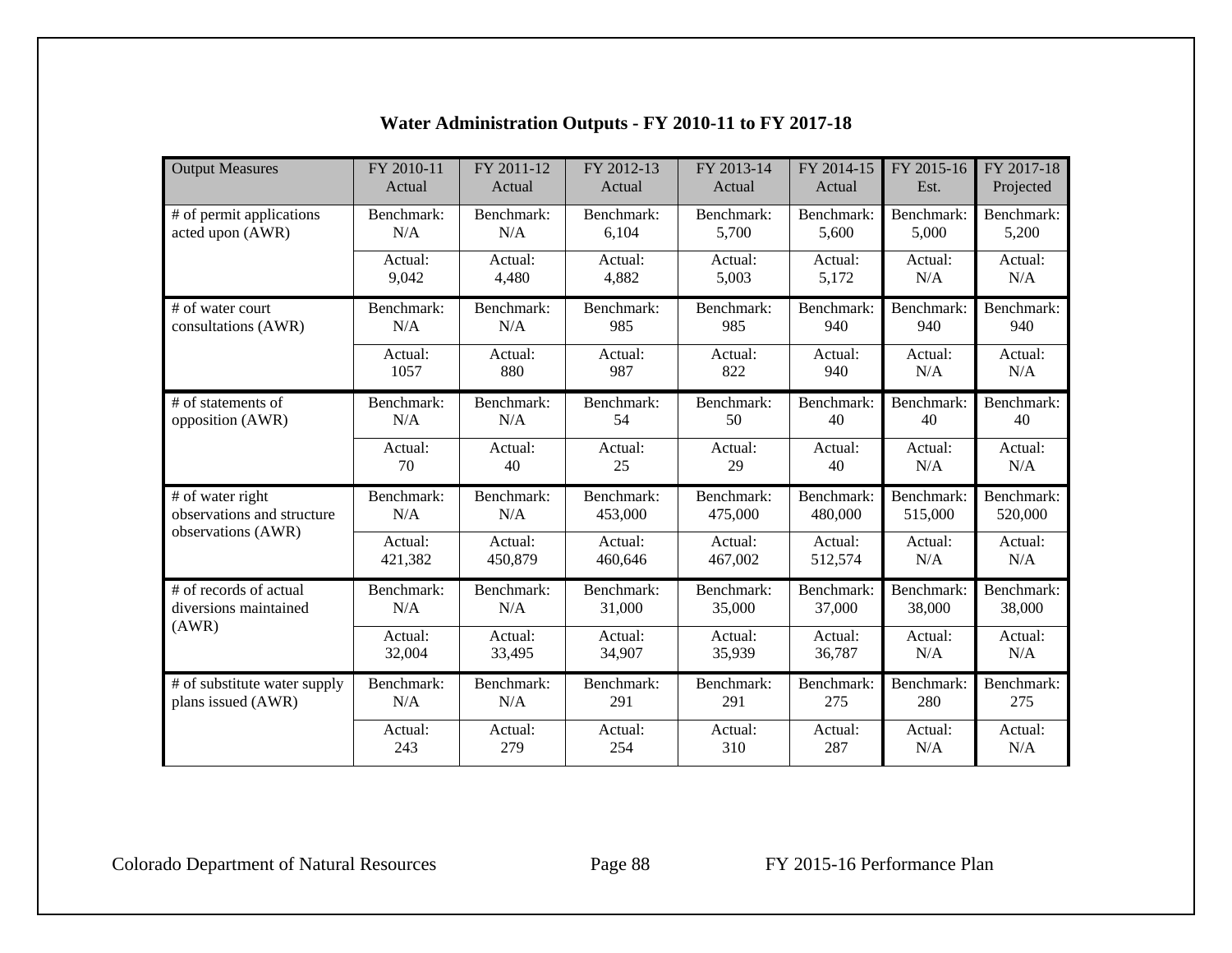| <b>Output Measures</b>                                      | FY 2010-11        | FY 2011-12        | FY 2012-13          | FY 2013-14            | FY 2014-15            | FY 2015-16            | FY 2017-18            |
|-------------------------------------------------------------|-------------------|-------------------|---------------------|-----------------------|-----------------------|-----------------------|-----------------------|
|                                                             | Actual            | Actual            | Actual              | Actual                | Actual                | Est.                  | Projected             |
| # of enforcement orders                                     | Benchmark:        | Benchmark:        | Benchmark:          | Benchmark:            | Benchmark:            | Benchmark:            | Benchmark:            |
| (AWR)                                                       | N/A               | N/A               | 2,308               | 2,308                 | 2,535                 | 2,538                 | 2,538                 |
|                                                             | Actual:           | Actual:           | Actual:             | Actual:               | Actual:               | Actual:               | Actual:               |
|                                                             | 1,411             | 2,570             | 3,218               | $6,752^2$             | 2,425                 | N/A                   | N/A                   |
| Augmentation plan<br>administration and accounting<br>(AWR) | Benchmark:<br>N/A | Benchmark:<br>N/A | Benchmark:<br>1,504 | Benchmark:<br>1,494   | Benchmark:<br>1,500   | Benchmark:<br>1,500   | Benchmark:<br>1,500   |
|                                                             | Actual:           | Actual:           | Actual:             | Actual:               | Actual:               | Actual:               | Actual:               |
|                                                             | N/A               | 1198              | 1,504               | 1,494                 | 1,445                 | N/A                   | N/A                   |
| # of wells<br>completed/administered -<br>cumulative (AWR)  | Benchmark:<br>N/A | Benchmark:<br>N/A | Benchmark:<br>N/A   | Benchmark:<br>295,000 | Benchmark:<br>298,000 | Benchmark:<br>300,000 | Benchmark:<br>303,000 |
|                                                             | Actual:           | Actual:           | Actual:             | Actual:               | Actual:               | Actual:               | Actual:               |
|                                                             | 287,777           | 290,443           | 293,702             | 296,551               | 299,921               | N/A                   | N/A                   |
| # of interstate compact                                     | Benchmark:        | Benchmark:        | Benchmark:          | Benchmark:            | Benchmark:            | Benchmark:            | Benchmark:            |
| meetings attended (ICE)                                     | N/A               | N/A               | N/A                 | 22                    | 25                    | 29                    | 29                    |
|                                                             | Actual:           | Actual:           | Actual:             | Actual:               | Actual:               | Actual:               | Actual:               |
|                                                             | 23                | 21                | 22                  | 31                    | 47                    | N/A                   | N/A                   |

Benchmarks for the above output measures were established based on FY 2014‐15 actual outputs, recent trends, and program specific knowledge. Growth in the number of water wells administered by the Division of Water Resources reflects the fact that the State continues to complete <sup>a</sup> few thousand new wells each year. The number of interstate compact meetings the Department anticipates attending is 29 per year, down from 47 in FY 2014‐15. The benchmark is closer to the three year average and reflects that FY 2014‐15 was abnormally high due to arbitration and negotiation meetings to resolve Republican River Compact issues.

<sup>&</sup>lt;sup>2</sup> Early extreme dry conditions in the Arkansas basin caused a lack of augmentation supplies for wells necessitating the issuance of many wellhead orders.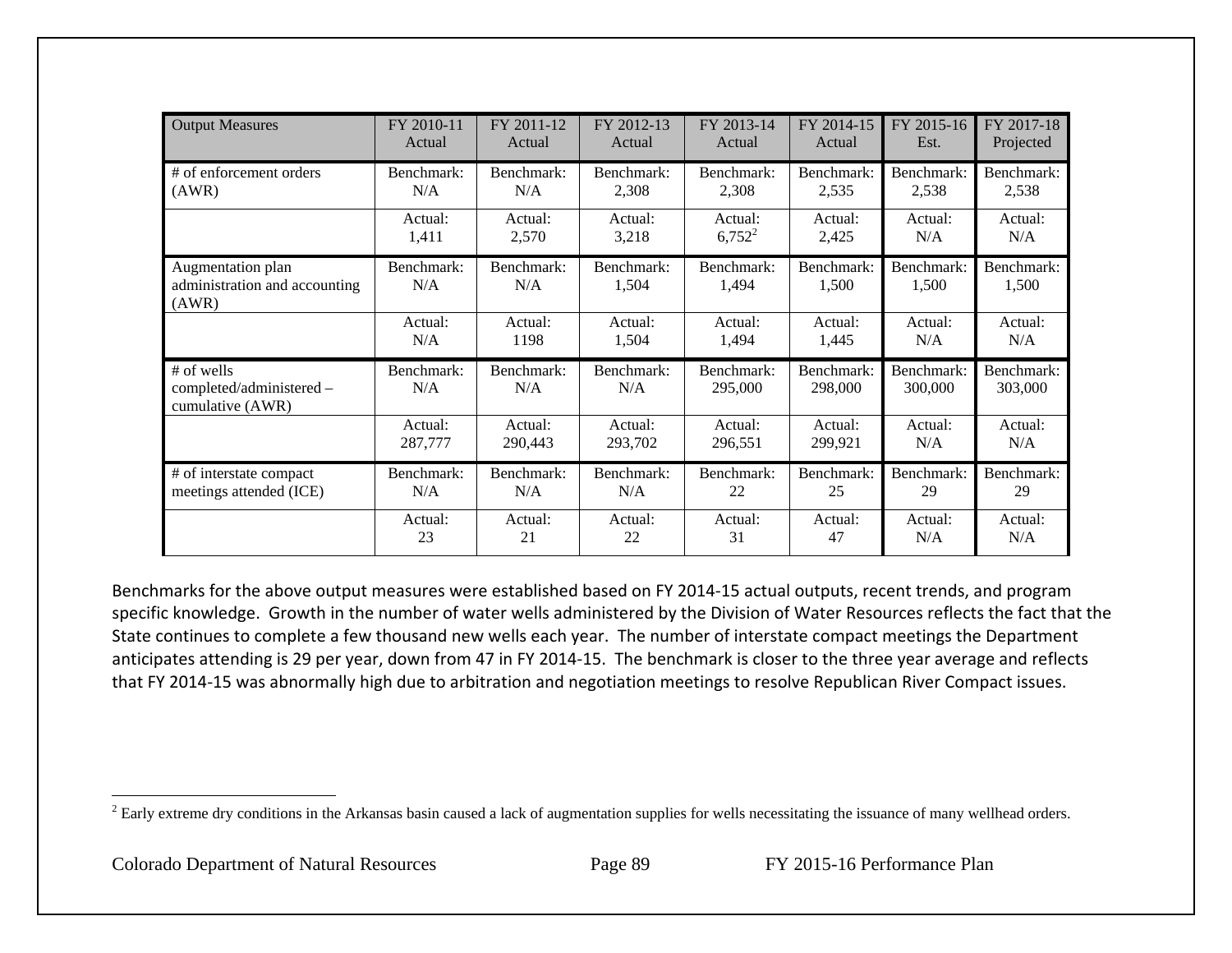<sup>2</sup> Formal regulatory orders or notifications issued by DWR per year compared to the total number of surface and ground water structures actively diverting water.

 $^3$  These objectives are tracked on a water year (WY) which runs from November 1 (each year) through October 31 (each year).

 $^4$  Not Complete; Full listing of incidents not available for WY 2010-11.

 $^5$  11 Incidents in WY 12-13 from November 1, 2012- August 27, 2013, the remainder were recorded during and as a result of the September 11-20, 2013 flooding.

 $^6$  Fluctuations due to retirement/hiring cycles.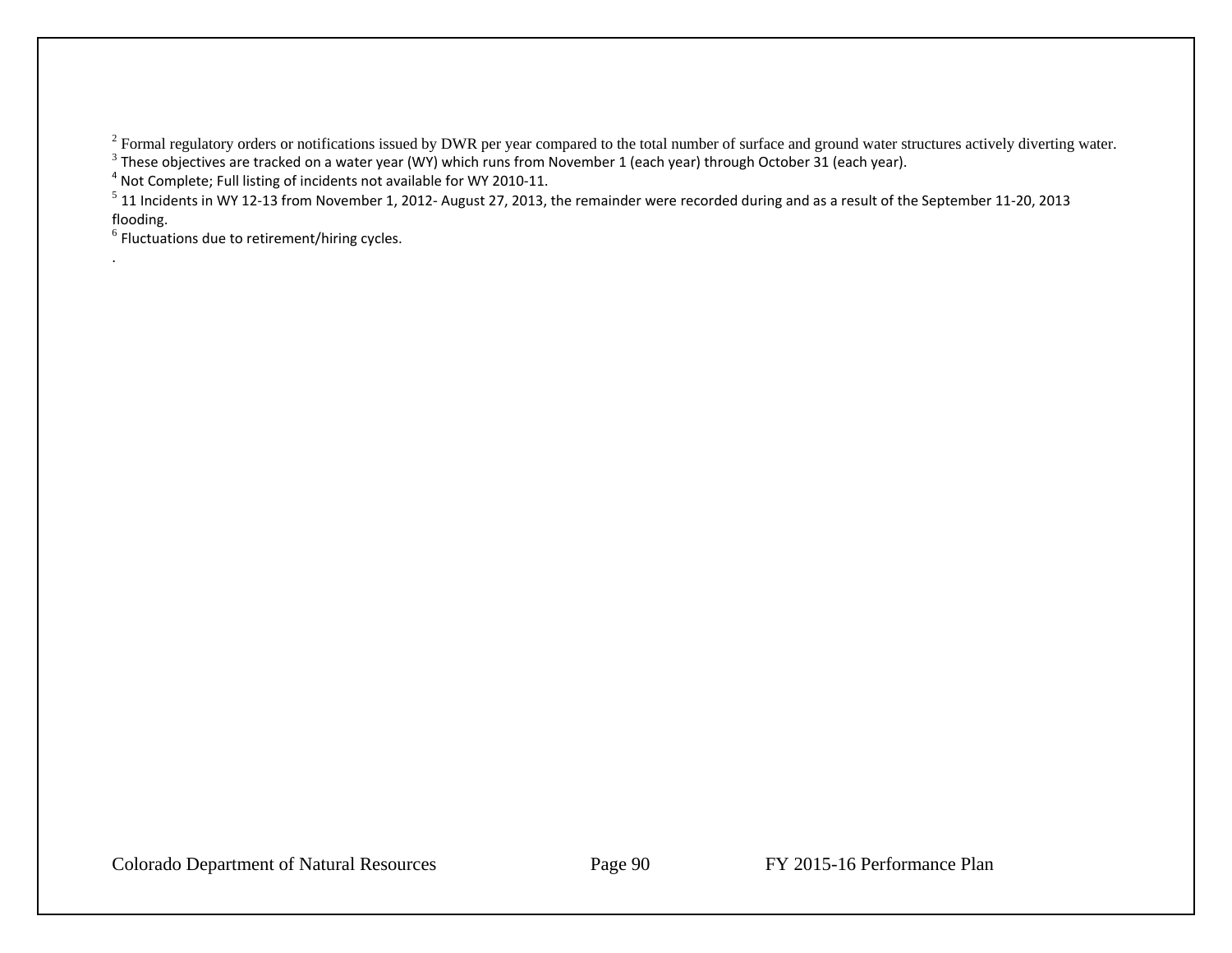#### **Strategy #3: Provide water for Colorado's environmental and recreational needs.**

Environmental Programs are one of two major programs within the Colorado Water Conservation Board (CWCB). Environmental Programs provide oversight of and correlate activities for programs that have a positive impact on the environment. The CWCB is responsible for the appropriation, acquisition, protection, and monitoring of instream flow and natural lake level water rights to preserve and improve the natural environment to a reasonable degree. In this regard, CWCB holds water rights on more than 9,267 miles of streams and on 480 natural lakes. The Program supports watershed planning as well as projects designed to restore and protect watersheds to reduce flood hazards, stabilize and restore stream channels, provide habitat, reduce erosion, and increase the capacity to utilize water. Additionally, under the Program, the CWCB participates in water-related endangered species initiatives and programs for the benefit and protection of water users in Colorado.

| <b>Input Measures</b>                                            | FY 2010-<br>11 Actual             | FY 2011-<br>12 Actual | FY 2012-13<br>Actual | FY 2013-14<br>Actual | FY 2014-15<br>Actual | FY 2015-<br>16<br>Estimate | FY 2017-18<br>Estimate |  |  |  |
|------------------------------------------------------------------|-----------------------------------|-----------------------|----------------------|----------------------|----------------------|----------------------------|------------------------|--|--|--|
|                                                                  | <b>Stream and Lake Protection</b> |                       |                      |                      |                      |                            |                        |  |  |  |
| # of Instream Flows<br>requested by<br>stakeholders              | 29                                | 28                    | 38                   | 43                   | 47                   | 30                         | 30                     |  |  |  |
| <b>Watershed Protection and Restoration</b>                      |                                   |                       |                      |                      |                      |                            |                        |  |  |  |
| # of Watershed<br>Protection/Restoration<br>project applications | 36                                | 29                    | 32                   | 44                   | 44                   | 36                         | 39                     |  |  |  |

## **Environmental Programs Inputs - FY 2010-11 to FY 2017-18**

## Discussion of One and Three Year Goals

The benchmark estimates listed in the table above are the year one and year three goals of the CWCB.

*# of Instream Flows requested by stakeholders* - The CWCB's goals, for the Stream and Lake Protection benchmark, directly depend upon the number of requests received from recommending entities, including Colorado Parks and Wildlife and the U.S. Bureau of Land Management. Over the past 10 years, recommending entities have averaged approximately 30 requests per year. In some years, staff is unable to process all of the requests, resulting in streams being carried over to the following year for processing.

Colorado Department of Natural Resources Page 91 FY 2015-16 Performance Plan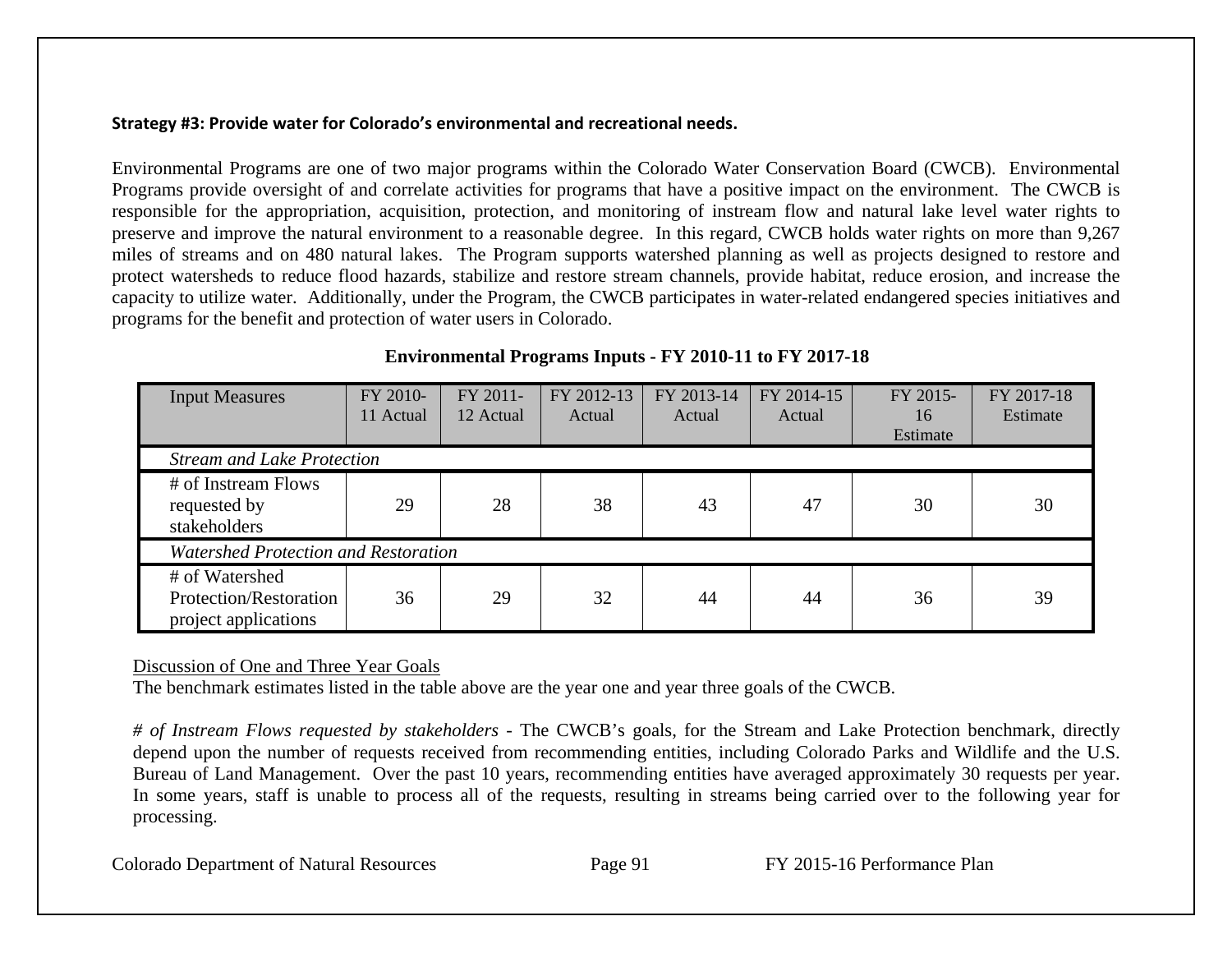*# of Watershed Protection/Restoration project applications* – The benchmark for Watershed Protection and Restoration will have an overall increase in applications because of the addition of Stream Management Plans as grant category in the Colorado Watershed Restoration Program. The number of applications in this program will increase over the next several fiscal years. The increase may be slight because applications from the Colorado Healthy Rivers Fund are expected to decrease over the next several fiscal years. This grant program is annually funded at less than \$100,000 through voluntary tax donations. The program is highly competitive. CWCB staff will make recommendations to narrow the eligible applicant pool.

| Output                               | FY 2010-11 | FY 2011-12 | FY 2012-13 | FY 2013-14 | FY 2014-15 | FY 2015-   | FY 2017-18 |  |  |  |  |  |
|--------------------------------------|------------|------------|------------|------------|------------|------------|------------|--|--|--|--|--|
| <b>Measures</b>                      | Actual     | Actual     | Actual     | Actual     | Actual     | 16         | Estimate   |  |  |  |  |  |
|                                      |            |            |            |            |            | Estimate   |            |  |  |  |  |  |
| <b>Stream and Lake Protection</b>    |            |            |            |            |            |            |            |  |  |  |  |  |
| # of instream                        | Benchmark: | Benchmark: | Benchmark: | Benchmark: | Benchmark: | Benchmark: | Benchmark: |  |  |  |  |  |
| flow water                           | N/A        | N/A        | N/A        | 1,618      | 1,694      | 1,670      | 1,625      |  |  |  |  |  |
| rights managed                       | Actual:    | Actual:    | Actual:    | Actual:    | Actual:    | Actual:    | Actual:    |  |  |  |  |  |
|                                      | 1,581      | 1,593      | 1,595      | 1,613      | 1,694      | N/A        | N/A        |  |  |  |  |  |
|                                      | by CWCB    |            |            |            |            |            |            |  |  |  |  |  |
| Watershed Protection and Restoration |            |            |            |            |            |            |            |  |  |  |  |  |
| # of watershed                       | Benchmark: | Benchmark: | Benchmark: | Benchmark: | Benchmark: | Benchmark: | Benchmark: |  |  |  |  |  |
| protection plans                     | N/A        | N/A        | N/A        | 9          | 9          | 9          | 12         |  |  |  |  |  |
|                                      | Actual:    | Actual:    | Actual:    | Actual:    | Actual:    | Actual:    | Actual:    |  |  |  |  |  |
|                                      | 3          | 3          | 9          | 14         | 14         | N/A        | N/A        |  |  |  |  |  |
| # of watershed                       | Benchmark: | Benchmark: | Benchmark: | Benchmark: | Benchmark: | Benchmark: | Benchmark: |  |  |  |  |  |
| protection                           | N/A        | N/A        | N/A        | 21         | 21         | 21         | 21         |  |  |  |  |  |
| projects                             | Actual:    | Actual:    | Actual:    | Actual:    | Actual:    | Actual:    | Actual:    |  |  |  |  |  |
|                                      | 20         | 11         | 12         | 15         | 15         | N/A        | N/A        |  |  |  |  |  |
| Leveraging of                        | Benchmark: | Benchmark: | Benchmark: | Benchmark: | Benchmark: | Benchmark: | Benchmark: |  |  |  |  |  |
| watershed                            | N/A        | N/A        | N/A        | 4:1        | 4:1        | 4:1        | 4:1        |  |  |  |  |  |
| protection                           | Actual:    | Actual:    | Actual:    | Actual:    | Actual:    | Actual:    | Actual:    |  |  |  |  |  |
| funding $\frac{1}{2}$                | 7.2:1      | 4:1        | 4:1        | 4:1        | 4:1        | N/A        | N/A        |  |  |  |  |  |
|                                      |            |            |            |            |            |            |            |  |  |  |  |  |

#### **Environmental Programs Outputs - FY 2010-11 to FY 2017-18**

\*Notes: <sup>1</sup>Not all projects in FY 2015-16 have been awarded funding; therefore, the leverage ratio is an estimate. <sup>2</sup>Contains both ISF and acquisitions.

Colorado Department of Natural Resources Page 92 FY 2015-16 Performance Plan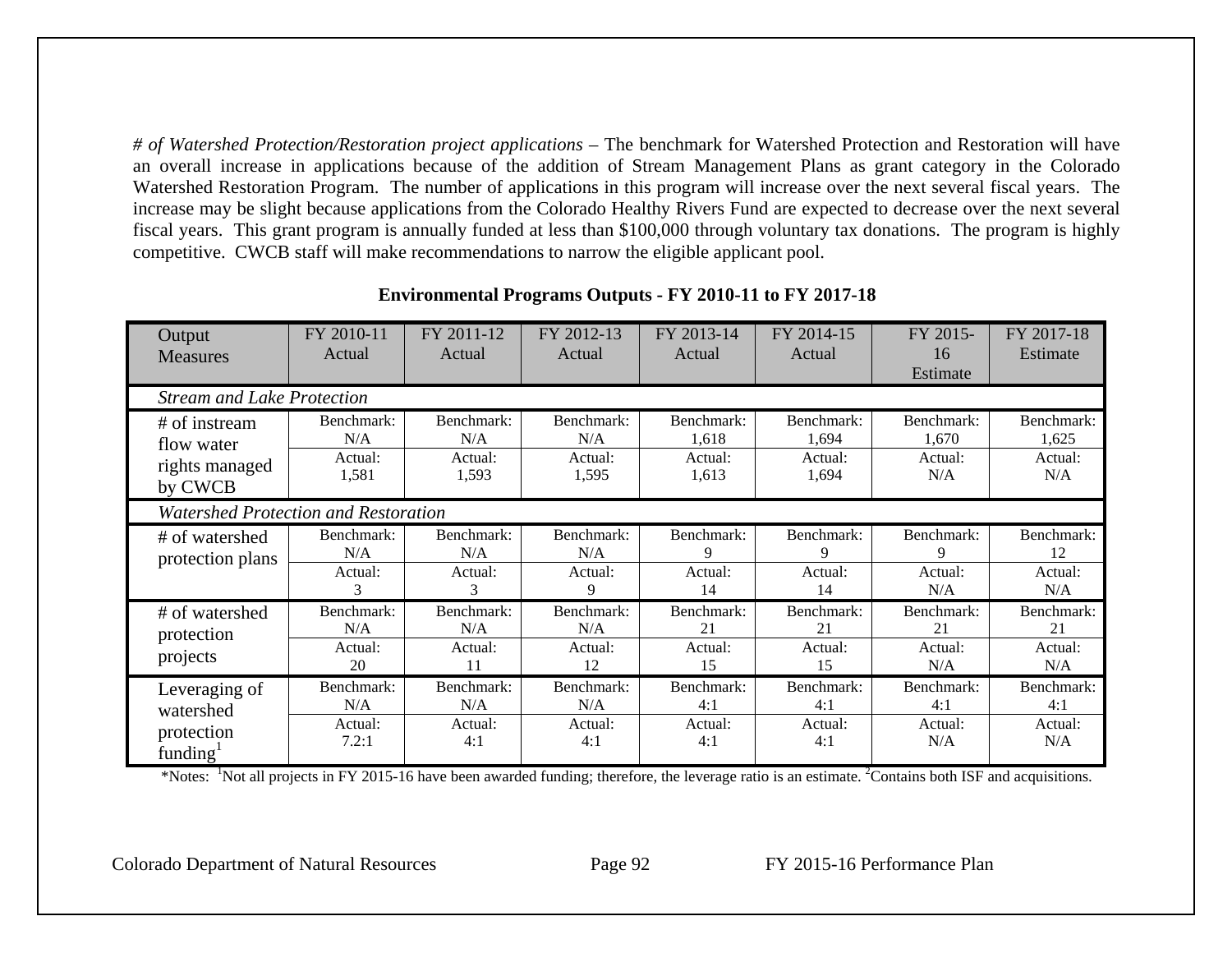#### Discussion of One and Three Year Goals

The benchmark estimates listed in the table above are the year one and year three goals. The benchmarks are recommendations from CWCB staff. Benchmark goals depend on factors affecting both the CWCB staff and the requesting entities.

Output Measure Benchmark: *# of instream flow water rights managed by CWCB* - Staff's one and three year goals are estimates based on the success of instream flow recommendations in previous years. Staff estimates that approximately 10 additional instream flow water rights will be added to CWCB's portfolio each year.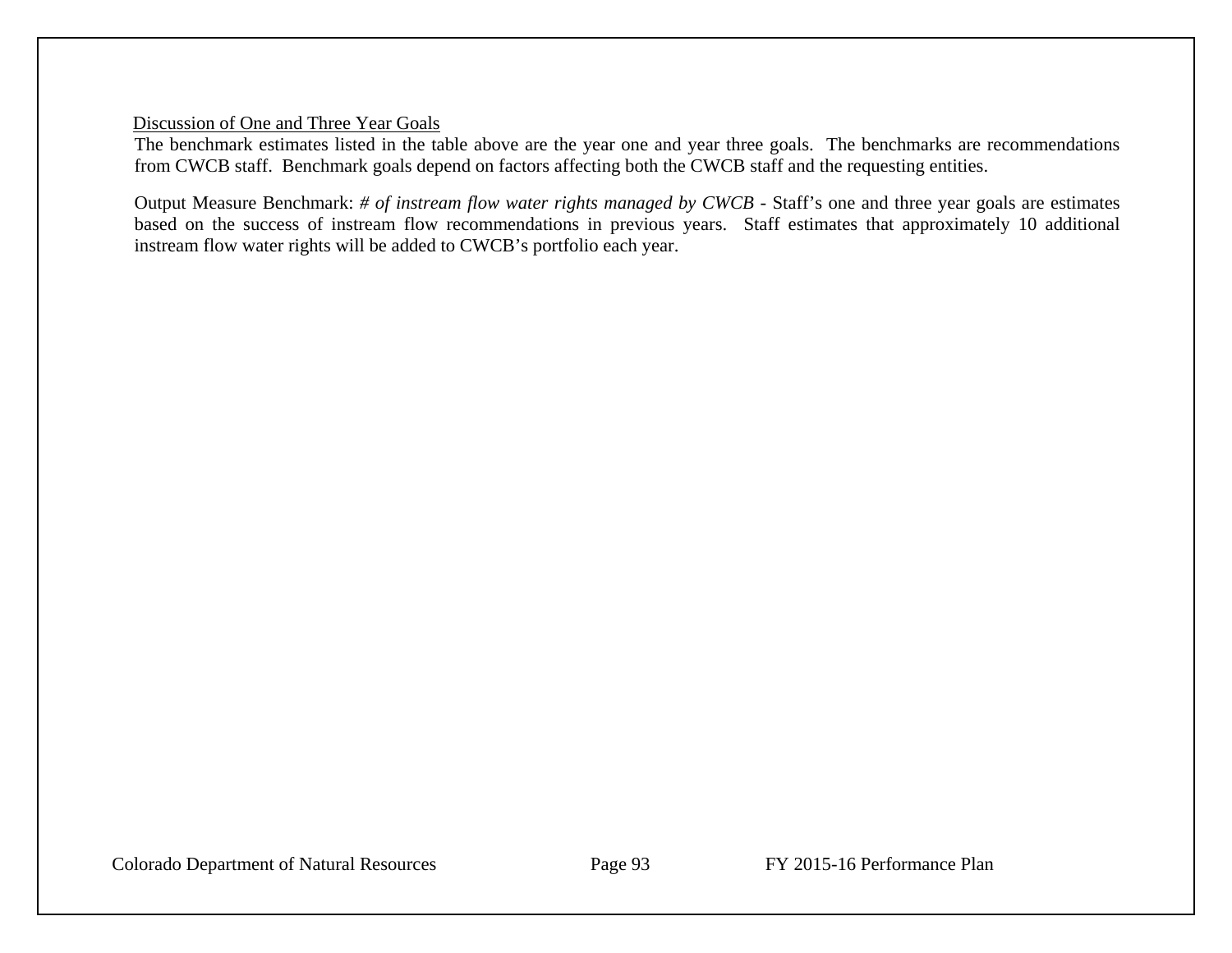# Strategy #4: Protect the public health, safety, and welfare from negative outcomes associated with water-based natural disasters. *This shall include protecting the public from the impacts of flooding, dam failures, and avalanches.*

The Department of Natural Resources has several programs that assist with implementation of this strategy. The Colorado Avalanche Information Center is appropriated 10.9 FTE protects people, property, and local businesses from the impacts of avalanches by performing avalanche safety education and training, along with avalanche forecasting. The Colorado Water Conservation Board (CWCB) has 2.0 FTE who assist local communities to update floodplain maps as well as to implement flood mitigation projects. Additionally, the CWCB is the coordinating agency for the National Floodplain Insurance Program. The largest program in the Department related to this strategy is the 12.0 FTE Dam Safety Program. Given its relative size, as well as its source of funding (General Fund, along with about \$260,000 in federal FEMA funding), this is the only program which will be analyzed via metrics in this section. The below tables discuss the inputs and outputs for the Dam Safety Program:

| Input measures <sup>3</sup>                         | FY 2010-11<br>Actual | FY 2011-12<br>Actual | FY 2012-13<br>Actual | FY 2013-14<br>Actual | FY 2014-15<br>Actual | FY 2015-16<br>Estimated | FY 2017-18<br>Projected |
|-----------------------------------------------------|----------------------|----------------------|----------------------|----------------------|----------------------|-------------------------|-------------------------|
| # of new dams and<br>modifications to existing dams | 52                   | 52                   | 66                   | 41                   | 49                   | 52                      | 52                      |
| # of existing jurisdictional<br>dams                | 1,956                | 1,956                | 1,960                | 1,962                | 1967                 | 1967                    | 1967                    |
| # of observed incidents                             | N/A <sup>4</sup>     | 14                   | $51^5$               | 11                   | 14                   | 14                      | 14                      |
| # dam inspectors appropriated                       | 12.0                 | 12.0                 | 12.0                 | 12.0                 | 12                   | 12                      | 12                      |
| # dam inspectors actual <sup>6</sup>                | 10.48                | 10.61                | 12.0                 | 12.0                 | 12                   | 12                      | 12                      |

Colorado Department of Natural Resources Page 94 FY 2015-16 Performance Plan

 $^3$  These objectives are tracked on a water year (WY) which runs from November 1 (each year) through October 31 (each year).

 $<sup>4</sup>$  Not Complete; Full listing of incidents not available for WY 2010-11.</sup>

 $^5$  11 Incidents in WY 12-13 from November 1, 2012- August 27, 2013, the remainder were recorded during and as a result of the September 11-20, 2013 flooding.

 $^6$  Fluctuations due to retirement/hiring cycles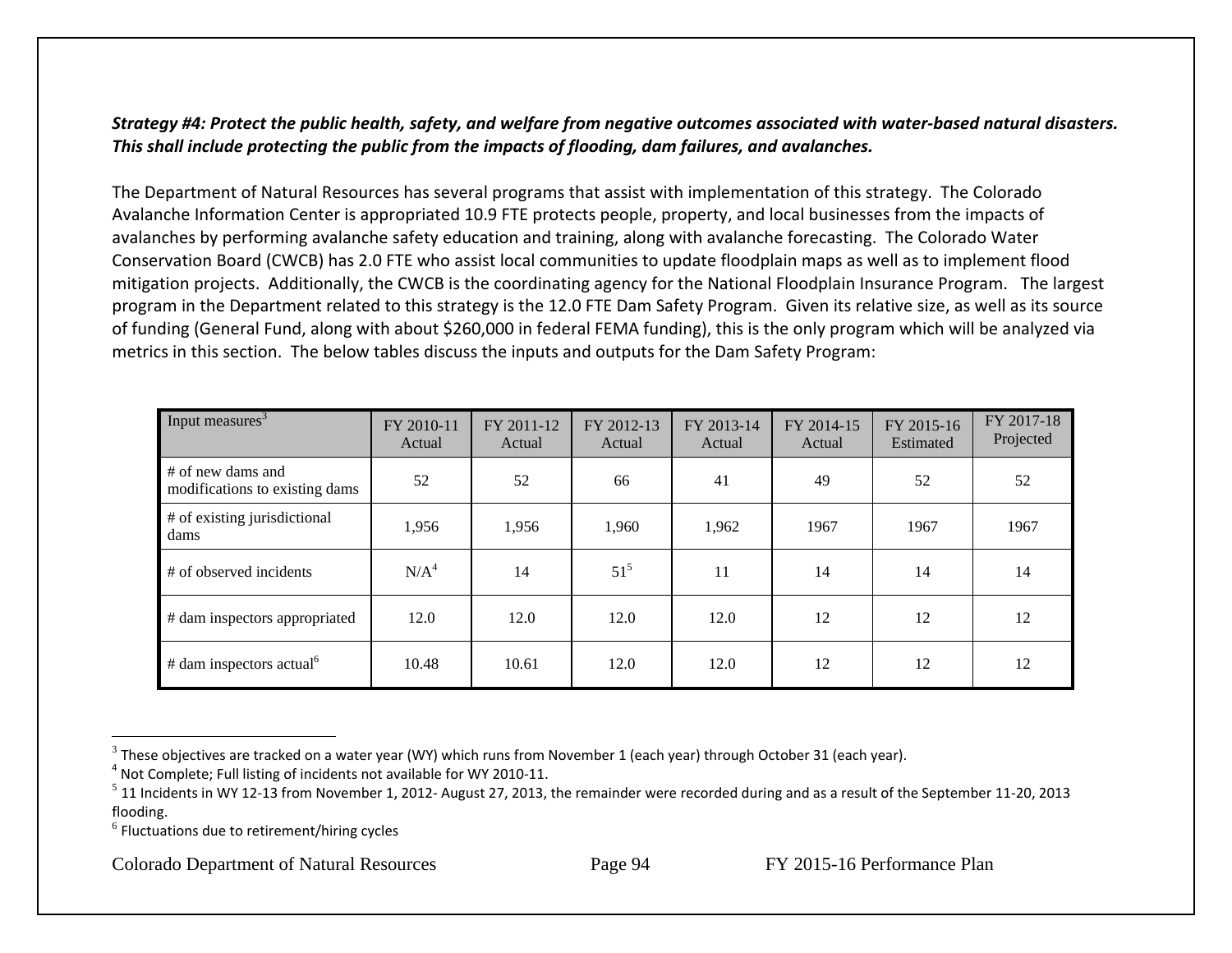| Output Measures <sup>7</sup> | FY 2010-11     | FY 2011-12     | FY 2012-13     | FY 2013-14                                 | FY 2014-15     | FY 2015-16     | FY 2017-18     |
|------------------------------|----------------|----------------|----------------|--------------------------------------------|----------------|----------------|----------------|
|                              | Actual         | Actual         | Actual         | Actual                                     | Actual         | Est.           | Projected      |
| Approved plans for new       | Benchmark:     | Benchmark:     | Benchmark:     | Benchmark:                                 | Benchmark:     | Benchmark:     | Benchmark:     |
|                              | N/A            | N/A            | 52             | 55                                         | 52             | 52             | 52             |
| dams or modifications        | Actual:        | Actual:        | Actual:        | Actual:                                    | Actual:        | Actual:        | Actual:        |
|                              | 52             | 52             | 66             | 41                                         | 48             | N/A            | N/A            |
| # of restriction orders in   | Benchmark:     | Benchmark:     | Benchmark:     | Benchmark:                                 | Benchmark:     | Benchmark:     | Benchmark:     |
|                              | N/A            | N/A            | 140            | 145                                        | 146            | 152            | 146            |
| place                        | Actual:        | Actual:        | Actual:        | Actual:                                    | Actual:        | Actual:        | Actual:        |
|                              | 141            | 146            | 155            | 158                                        | 162            | N/A            | N/A            |
|                              |                |                |                |                                            |                |                |                |
|                              | Benchmark:     | Benchmark:     | Benchmark:     | Benchmark:                                 | Benchmark:     | Benchmark:     | Benchmark:     |
|                              | N/A            | N/A            | 533            | 485                                        | 550            | 572            | 572            |
| # of inspection reports      | Actual:<br>536 | Actual:<br>519 | Actual:<br>537 | Actual:<br>757<br>$(169$ by<br>Volunteers) | Actual:<br>681 | Actual:<br>N/A | Actual:<br>N/A |
| # of updated emergency       | Benchmark:     | Benchmark:     | Benchmark:     | Benchmark:                                 | Benchmark:     | Benchmark:     | Benchmark:     |
|                              | N/A            | N/A            | 86             | 83                                         | 83             | 90             | 90             |

Benchmarks in this section are generally based on the five year rolling average of actual performance.

 $^7$  These objectives are tracked on a "water year-WY" which runs from November 1 (each year) through October 31 (each year).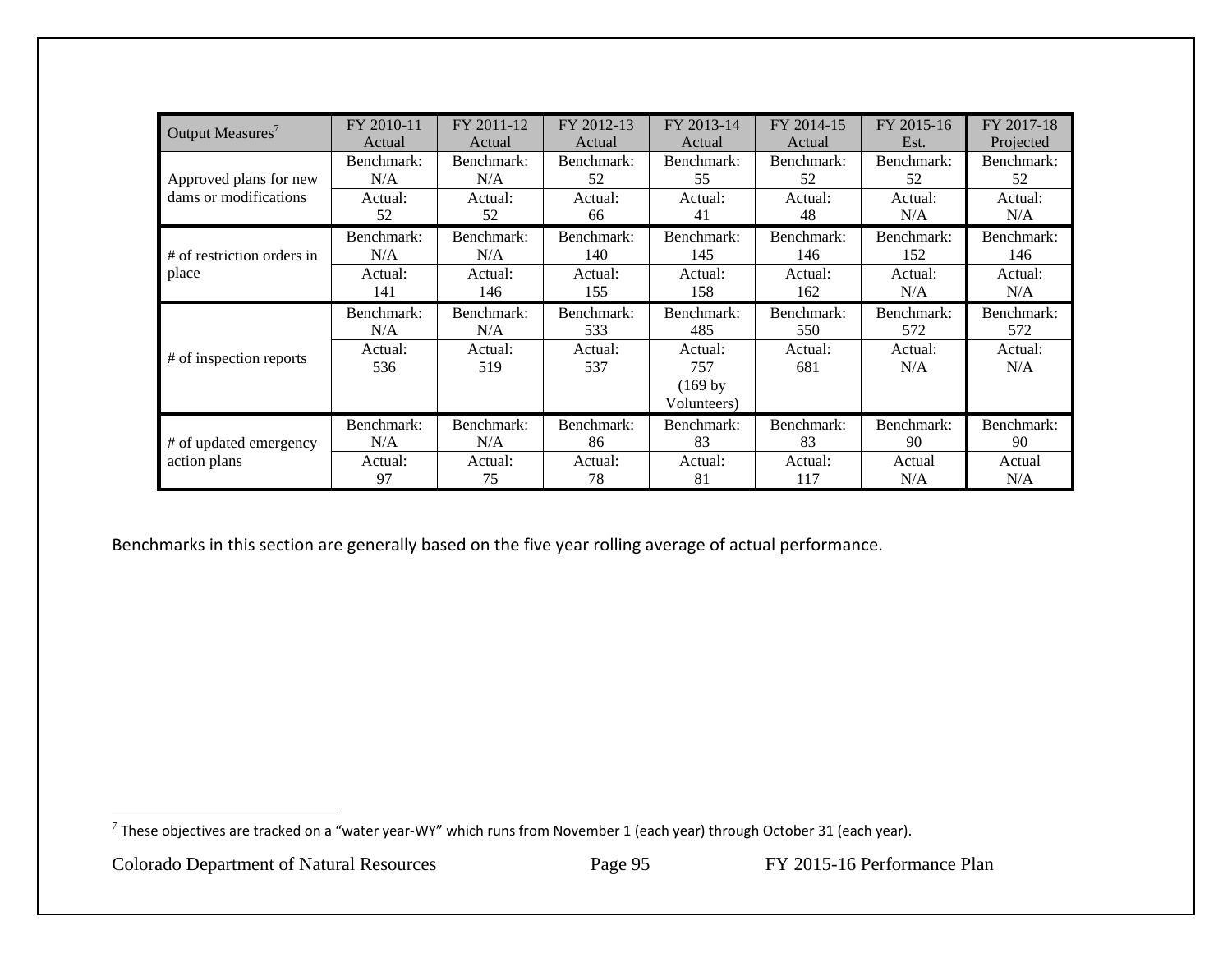**Strategic Policy Initiative #3: Balance the responsible and efficient development of the State's energy and mineral resources with the protection of public health, safety, and welfare, and the environment including wildlife, from the negative impacts associated with resource development.**

Discussion of the Strategic Policy Initiative: The State will achieve this initiative through:

- A robust, evolving regulatory scheme with some of the highest standards in the nation;
- $\bullet$ Thorough, strategic inspection programs based on a risk profile of the individual sites; and
- Long-term reclamation requirements that ensure the restoration of land used for energy and mineral development back to beneficial use.

How to Measure Success: Success in achieving this initiative will be measured by the following:

- Outcome Measure #1: Percent of Wells Permitted Using Closed Loop System
- Outcome Measure #2: Percent of Permits Issued in Sensitive Wildlife Habitats that are included in a Wildlife Management Plan
- Outcome Measure #3: Percent of Wells Drilled Horizontally and/or from Multi-Well Pads
- $\bullet$ Outcome Measure #4: Average # of Calendar Days Between Complaint Receipt and Complaint Resolution
- $\bullet$ Outcome Measure #5: Percent of Reclamation Inspections that Comply with OGCC Rules
- Outcome Measure #6: # of Coal Program Acres Reclaimed
- Outcome Measure #7: % of Coal Mine Site Compliance
- $\bullet$ Outcome Measure #8: # of Minerals Program Acres Reclaimed
- $\bullet$ Outcome Measure #9: # of Minerals Mine Sites Reclaimed
- $\bullet$ Outcome Measure #10: % of Minerals Mine Site Compliance
- $\bullet$ Outcome Measure #11: # of Abandoned Mine Incidents
- Outcome Measure #12: Additional abandoned mine reclamation funding leveraged with severance tax appropriations

## Discussion of Actual Success and Past Performance

The table below provides metrics with which to analyze the Department's performance related to this Strategic Policy Initiative.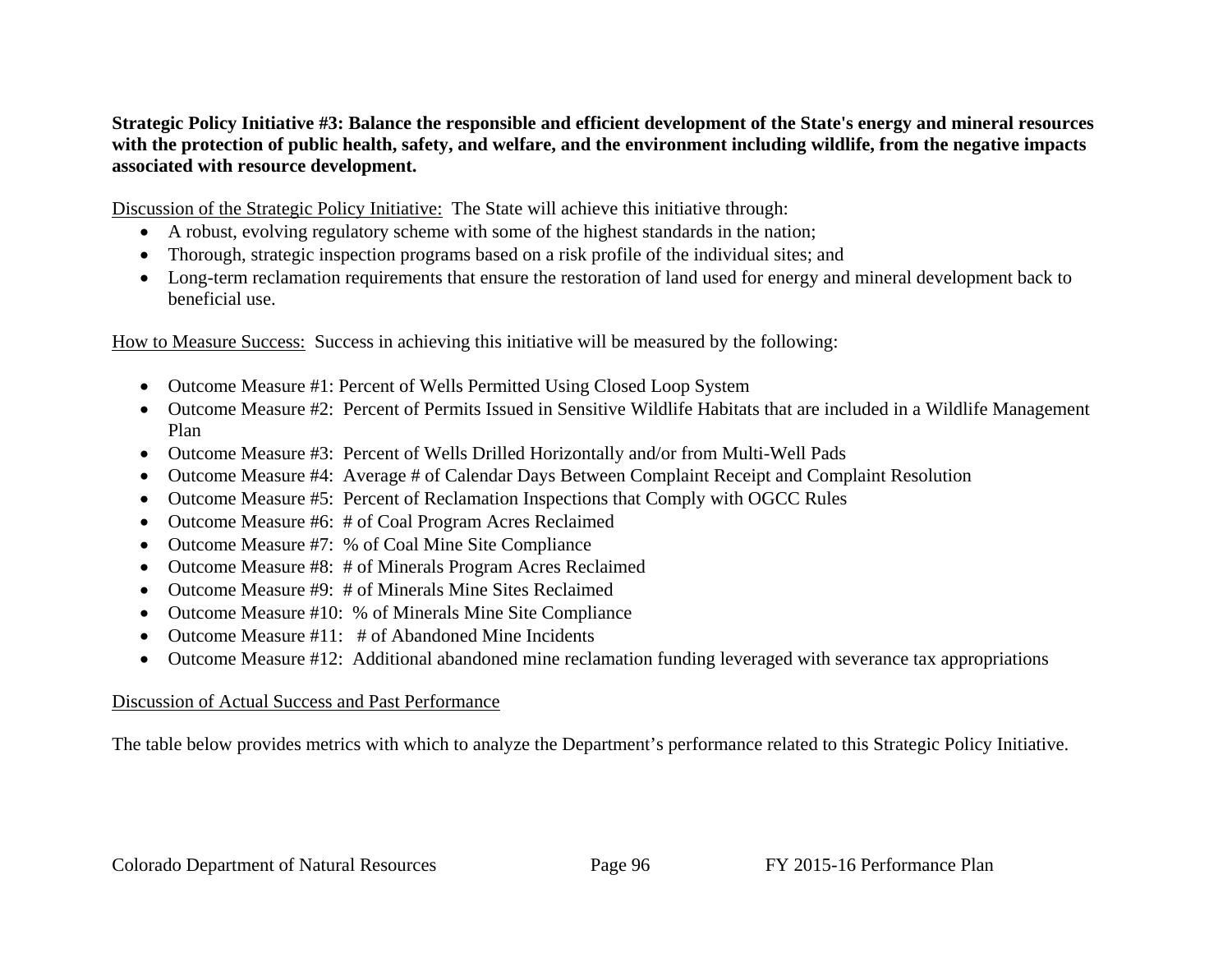| <b>Oil and Gas Outcomes</b>                                                      | FY 2010-11        | FY 2011-12        | FY 2012-13        | FY 2013-14        | FY 2014-15        | FY 2015-16        | FY 2017-18        |
|----------------------------------------------------------------------------------|-------------------|-------------------|-------------------|-------------------|-------------------|-------------------|-------------------|
|                                                                                  | <b>Actual</b>     | <b>Actual</b>     | <b>Actual</b>     | <b>Actual</b>     | <b>Actual</b>     | Projected         | Projected         |
| <b>Permitting and Hearings</b>                                                   |                   |                   |                   |                   |                   |                   |                   |
| Percent of Oil & Gas<br>Wells Permitted Using a<br>Closed Loop System            | Benchmark:<br>N/A | Benchmark:<br>N/A | Benchmark:<br>75% | Benchmark:<br>90% | Benchmark:<br>90% | Benchmark:<br>90% | Benchmark:<br>90% |
|                                                                                  | Actual:<br>72%    | Actual:<br>79%    | Actual:<br>87%    | Actual:<br>92%    | Actual:<br>91%    | Actual:<br>N/A    | Actual:<br>N/A    |
| Percent of permits issued<br>in Sensitive Wildlife<br>Habitats that are included | Benchmark:<br>N/A | Benchmark:<br>N/A | Benchmark:<br>75% | Benchmark:<br>75% | Benchmark:<br>65% | Benchmark:<br>65% | Benchmark:<br>65% |
| in a Wildlife<br>Management Plan                                                 | Actual:<br>45%    | Actual:<br>53%    | Actual:<br>53%    | Actual:<br>47%    | Actual:<br>50%    | Actual:<br>N/A    | Actual:<br>N/A    |
| Percent of Wells Drilled                                                         | Benchmark:<br>N/A | Benchmark:<br>N/A | Benchmark:<br>85% | Benchmark:<br>90% | Benchmark:<br>90% | Benchmark:<br>90% | Benchmark:<br>90% |
| Horizontally and/or from<br>Multi-Well Pads                                      | Actual:<br>58%    | Actual:<br>81%    | Actual:<br>90%    | Actual:<br>88%    | Actual:<br>93%    | Actual:<br>N/A    | Actual:<br>N/A    |
| <b>Monitoring and Enforcement</b>                                                |                   |                   |                   |                   |                   |                   |                   |
| Average # of Calendar<br>Days Between Complaint                                  | Benchmark:<br>N/A | Benchmark:<br>N/A | Benchmark:<br>N/A | Benchmark:<br>N/A | Benchmark:<br>N/A | Benchmark:<br>30  | Benchmark:<br>30  |
| Receipt and Complaint<br>Resolution                                              | Actual:<br>N/A    | Actual:<br>N/A    | Actual:<br>N/A    | Actual:<br>N/A    | Actual:<br>N/A    | Actual:<br>N/A    | Actual:<br>N/A    |
| <b>Restoration</b>                                                               |                   |                   |                   |                   |                   |                   |                   |
| <b>Percent of Reclamation</b>                                                    | Benchmark:<br>N/A | Benchmark:<br>N/A | Benchmark:<br>90% | Benchmark:<br>80% | Benchmark:<br>70% | Benchmark:<br>70% | Benchmark:<br>70% |
| <b>Inspections that Comply</b><br>with OGCC Rules                                | Actual:<br>82%    | Actual:<br>87%    | Actual:<br>91%    | Actual:<br>92%    | Actual:<br>68%    | Actual:<br>N/A    | Actual:<br>N/A    |

Colorado Department of Natural Resources Page 97 FY 2015-16 Performance Plan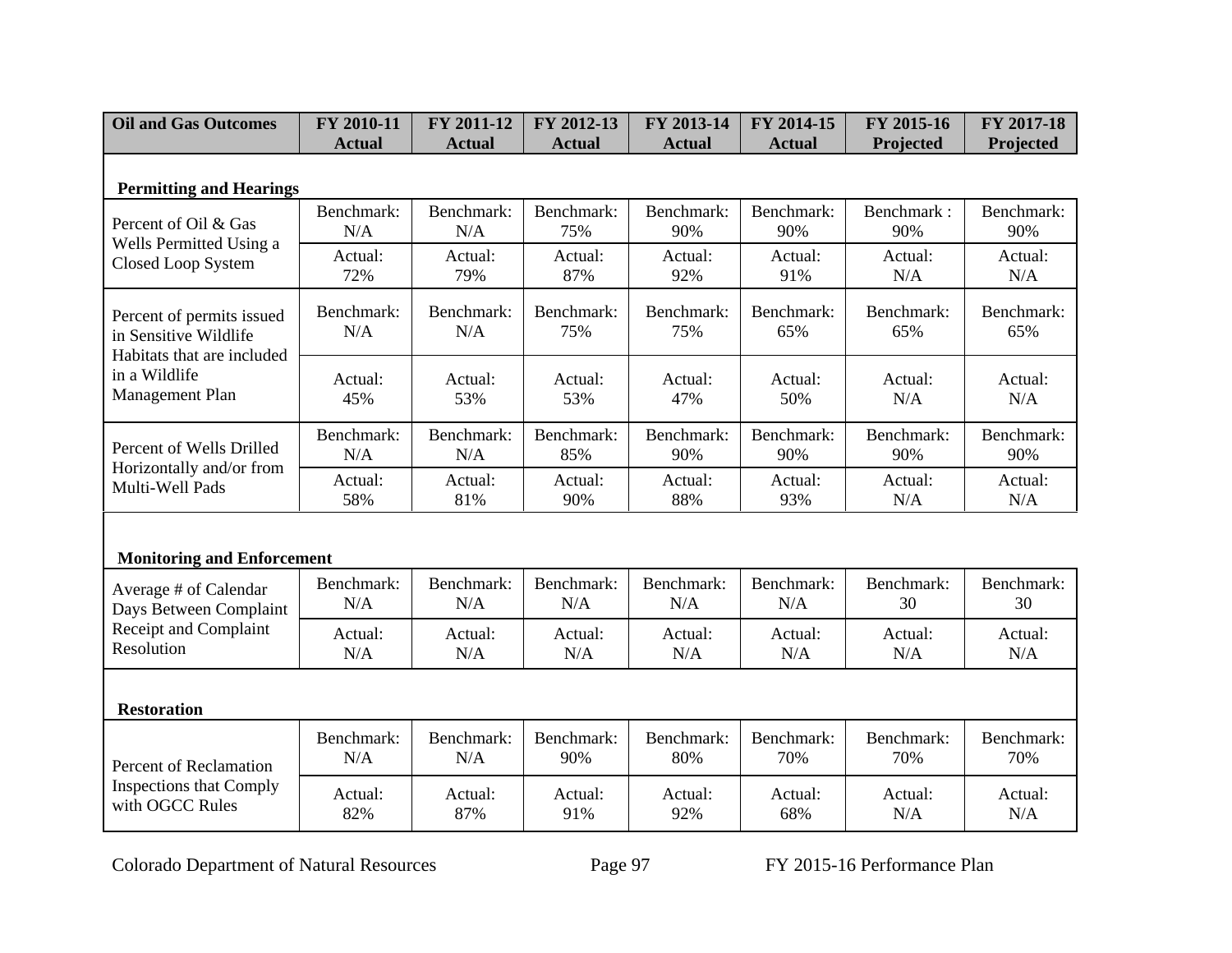| <b>Coal and Mineral</b><br><b>Outcomes</b> | FY 2010-11<br><b>Actual</b> | FY 2011-<br>12 Actual | FY 2012-13<br><b>Actual</b> | FY 2013-14<br><b>Actual</b> | FY 2014-15<br><b>Actual</b> | FY 2015-16<br>Projected | FY 2017-18<br>Projected |
|--------------------------------------------|-----------------------------|-----------------------|-----------------------------|-----------------------------|-----------------------------|-------------------------|-------------------------|
|                                            |                             |                       |                             |                             |                             |                         |                         |
| <b>Coal Regulatory Program</b>             |                             |                       |                             |                             |                             |                         |                         |
| # of Acres Reclaimed                       | Benchmark:                  | Benchmark:            | Benchmark:                  | Benchmark:                  | Benchmark:                  | Benchmark:              | Benchmark:              |
| and Released from                          | N/A                         | N/A                   | 500                         | 15,000                      | 2,000                       | 3,500                   | 3,500                   |
| <b>Financial Warranty</b>                  | Actual:                     | Actual:               | Actual:                     | Actual:                     | Actual:                     | Actual:                 | Actual:                 |
|                                            | 97                          | 366                   | 4,994                       | 12,708                      | 3,490                       | N/A                     | N/A                     |
| % of Mine Site                             | Benchmark:                  | Benchmark:            | Benchmark:                  | Benchmark:                  | Benchmark:                  | Benchmark:              | Benchmark:              |
| Compliance                                 | N/A                         | N/A                   | 98%                         | 98%                         | 99%                         | 99%                     | 99%                     |
|                                            | Actual:                     | Actual:               | Actual:                     | Actual:                     | Actual:                     | Actual:                 | Actual:                 |
|                                            | 99%                         | 98%                   | 98%                         | 99%                         | 99%                         | N/A                     | N/A                     |
| <b>Minerals Regulatory Program</b>         |                             |                       |                             |                             |                             |                         |                         |
| # of Acres Reclaimed /                     | Benchmark:                  | Benchmark:            | Benchmark:                  | Benchmark:                  | Benchmark:                  | Benchmark:              | Benchmark:              |
| Released from                              | N/A                         | N/A                   | 1,800                       | 1,800                       | 1,800                       | 2,500                   | 2,500                   |
| <b>Financial Warranty</b>                  | Actual:                     | Actual:               | Actual:                     | Actual:                     | Actual:                     | Actual:                 | Actual:                 |
|                                            | 1,083                       | 1,772                 | 2,199                       | 3,159                       | 4,671                       | N/A                     | N/A                     |
| # of Mine Sites                            | Benchmark:                  | Benchmark:            | Benchmark:                  | Benchmark:                  | Benchmark:                  | Benchmark:              | Benchmark:              |
| Reclaimed to                               | N/A                         | N/A                   | 110                         | 95                          | 95                          | 90                      | 90                      |
| <b>Beneficial Use</b>                      | Actual:                     | Actual:               | Actual:                     | Actual:                     | Actual:                     | Actual:                 | Actual:                 |
|                                            | 110                         | 106                   | 43                          | 75                          | 88                          | N/A                     | N/A                     |
| % of Active Mine Sites                     | Benchmark:                  | Benchmark:            | Benchmark:                  | Benchmark:                  | Benchmark:                  | Benchmark:              | Benchmark:              |
| in Compliance                              | N/A                         | N/A                   | 96%                         | 96%                         | 96%                         | 96                      | 96                      |
|                                            | Actual:                     | Actual:               | Actual:                     | Actual:                     | Actual:                     | Actual:                 | Actual:                 |
|                                            | 95%                         | 95%                   | 95%                         | 98%                         | 94%                         | N/A                     | N/A                     |

Percent of Oil & Gas Wells Permitted Using a Closed Loop System: The OGCC is holding steady its benchmark for the percent of permitted wells that reduce environmental impacts by using a closed loop (*i.e.* "pitless") drilling system. The FY 2015-16 and FY 2017-18 benchmarks are set to 90 percent.

Percent of permits issued in Sensitive Wildlife Habitats that are included in a Wildlife Management Plan: The OGCC will hold steady its benchmark of 65 percent for the share of drilling permits issued in Sensitive Wildlife Habitats that are included in Wildlife

Colorado Department of Natural Resources Page 98 FY 2015-16 Performance Plan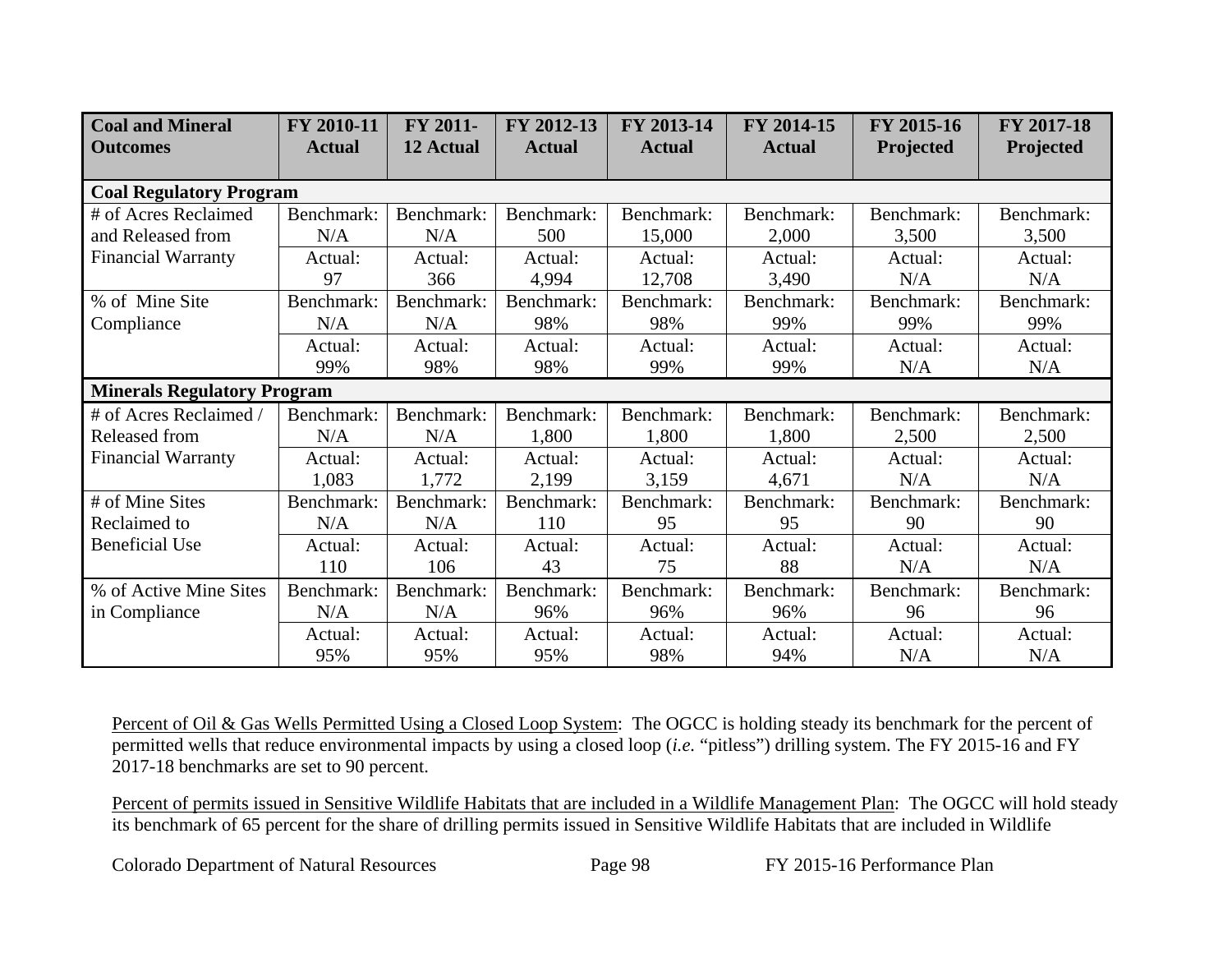Management plans. With low natural gas prices, West Slope operators have not been pursuing new wildlife management plans, though the Division and Colorado Parks and Wildlife personnel continue to encourage plan development.

Percent of Wells Drilled Horizontally and/or from Multi-Well Pads: The OGCC will maintain its benchmark of 90% for the share of wells that are drilled horizontally and/or from multi-well pads. Both practices minimize oil- and gas-related impacts to water resources, wildlife, and surface owners, by either reducing the number of wells needed to drain the resource or by reducing the number of surface disturbances. There will always be an opportunity for conventional development using single wells at lower drilling density, though these plays or resource extraction opportunities are becoming more difficult to find. Therefore, it seems appropriate to the OGCC to not elevate the benchmark to 100%.

Average # of Calendar Days Between Complaint Receipt and Complaint Resolution: This metric is new to the OGCC's performance plan. After a multi-disciplinary staff team redesigned and strengthened the agency's complaint process early in 2015, the Division established a goal to resolve all complaints in an average of 30 days.

Percent of Reclamation Inspections that Comply with OGCC Rules: OGCC reclamation staff has begun to offer guidance documents for operators to help them achieve a higher rate of compliance with the stringent requirements of the reclamation rules. Guidance and outreach should eventually improve compliance, but it may take several years to be effective statewide, given the variable level of operator qualifications and resources. While the benchmark of 70% may not be attainable in the near term, the Division will maintain that as its goal.

Coal Program Benchmarks – While always subject to variability, the number of acres to be released during FY 2015-16 and FY 2017- 18 is projected to remain within the historic average of 3,500 acres. The mine site compliance rate over the next few years is also projected to remain within the historic range of 98-99 percent.

Minerals Program Benchmarks – The number of acres reclaimed to a beneficial use and ultimately released is the desired final outcome. This number varies from year to year due to a number of factors mostly out of control of the Division. For instance, the Division issues "Life of Mine" permits, meaning operations can remain active or viable as long as mineral reserves are present. However, once the mining resource is exhausted and mining ceases, operators have five years to reclaim the site. Given the varying product demand cycles, mining extraction timelines can vary widely over the "life of mine". As a result, it is very difficult to project how many acres will be reclaimed in a given year.

The inspection/enforcement strategic policy initiative is expected to remain relatively constant over the next few years. Once the number of distressed operators decreases, the program expects to see a parallel decrease in enforcement actions. Economic conditions are slowly improving.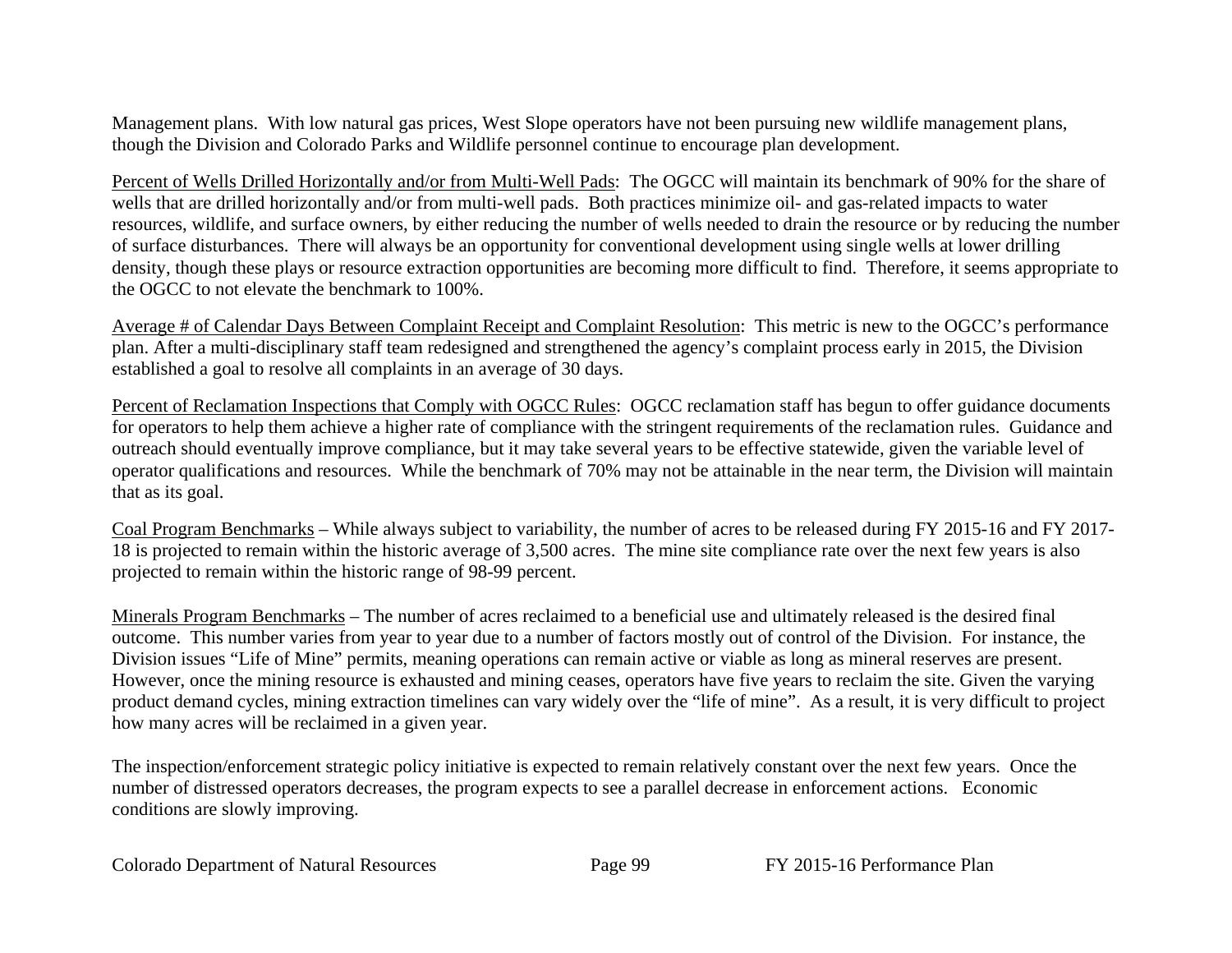Minerals Program FY 2017-18 Outlook – As mentioned in the benchmarks discussion, it is difficult to predict the number of sites and acres that will be reclaimed to a beneficial use from year to year. However, the Mineral Program does expect a slight increase in both the number of sites released and the number of acres reclaimed to a beneficial use in the upcoming year and through FY 2017-18.

DNR has four strategies to achieve Strategic Policy Initiative #3. These include:

- 1. Use permitting to ensure mineral and energy development occurs consistent with Colorado's laws and regulations
- 2. Use inspections to deter illegal activity and prevent negative impacts associated with resource development.
- 3. Use enforcement to stop current illegal behaviors and deter future illegal activity.
- 4. Address activities that occurred before the establishment of the State's regulatory programs, or for which no other responsible party can be found and made to address the issue, and which threaten the public welfare if left unaddressed.

## **Strategy #1: Use permitting to ensure mineral and energy development occurs consistent with Colorado's laws and regulations.**

The Department of Natural Resources, through the Oil and Gas Conservation Commission (OGCC) and the Division of Reclamation, Mining, and Safety (DRMS), has a number of permitting programs and processes. Oil, gas, coal, and mineral development must be permitted prior to mining. Permits specify performance standards and conditions to help protect the public and environment from adverse impacts. The OGCC uses permitting to balance access to oil and gas resources with reasonable environmental protection, as well as consideration of other public impacts such as aesthetics, noise, dust, and traffic. Another important part of the permitting process for both OGCC and DRMS is for the developing party to post a financial warranty that could be used to reclaim the development site in cases where an operator is unwilling and/or unable to reclaim the site themselves.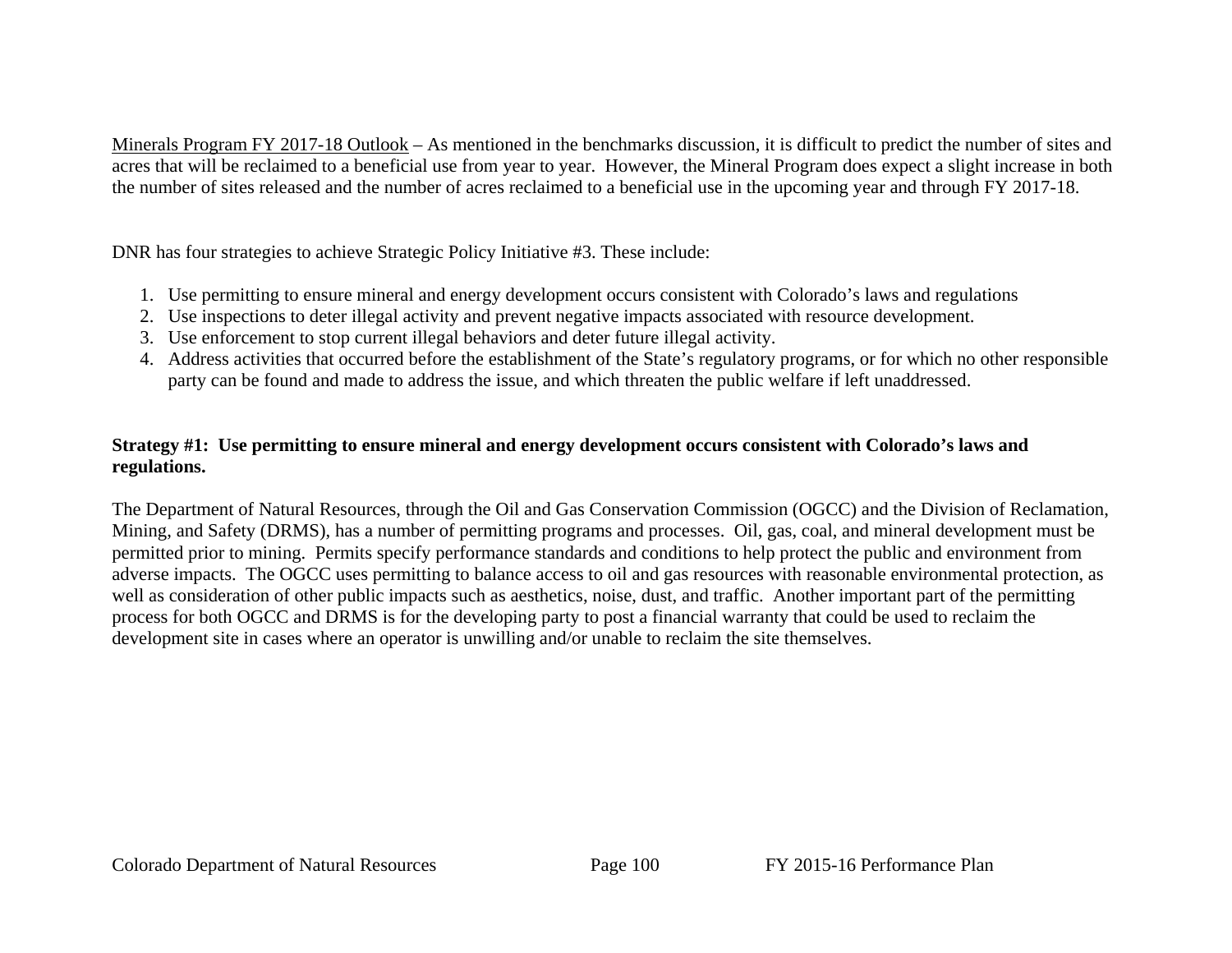# **Permitting Inputs - FY 2010-11 to FY 2017-18**

|                                                             | FY 2010-11 | FY 2011-12 | FY 2012-13 | FY 2013-14 | FY 2014-15 | FY 2015-16 | FY 2017-18 |  |  |  |
|-------------------------------------------------------------|------------|------------|------------|------------|------------|------------|------------|--|--|--|
|                                                             | Actual     | Actual     | Actual     | Actual     | Actual     | Projected  | Projected  |  |  |  |
| <b>Coal Regulatory Program</b>                              |            |            |            |            |            |            |            |  |  |  |
| # of Permitted Coal Sites                                   |            |            |            |            | 84         |            |            |  |  |  |
| Including Exploration                                       | 156        | 166        | 122        | 94         |            | 79         | 75         |  |  |  |
| <b>Minerals Regulatory Program</b>                          |            |            |            |            |            |            |            |  |  |  |
| # of Active Minerals Mines                                  | 1,789      |            |            |            |            |            |            |  |  |  |
| <b>Includes Prospecting</b>                                 |            | 1,768      | 1,717      | 1,673      | 1,710      | 1,730      | 1,760      |  |  |  |
| <b>Regulation of Oil and Gas Exploration and Production</b> |            |            |            |            |            |            |            |  |  |  |
| # of Drilling Permits                                       | 4,883      |            |            |            |            |            |            |  |  |  |
| Requested                                                   |            | 4,541      | 3,893      | 4,399      | 3,880      | 3,300      | 3,300      |  |  |  |
| # of Applications for Orders                                | 255        | 456        | 525        | 614        | 672        | 604        | 604        |  |  |  |

Coal Program Inputs – The number of permitted coal mines in Colorado is projected to decrease slightly in FY 2015-16 and FY 2017- 18 as coal mines adjust to possible changes in the market and the Coal Program's termination of jurisdiction of mine sites that have met all statutorily required reclamation obligations.

Minerals Program Inputs – The number of active minerals mines are projected to increase as the economy recovers and the need for construction materials increases, as reflected in the numbers shown for FY 2015-16 and FY 2017-18.

Oil and Gas Inputs: Because the level of oil and gas drilling activity has fallen in response to a steep decline in oil prices, the OGCC is currently estimating that drilling permits requested will drop to 3,300 per year and that the number of applications for orders will be 604 per year in both FY 2015-16 and FY 2017-18.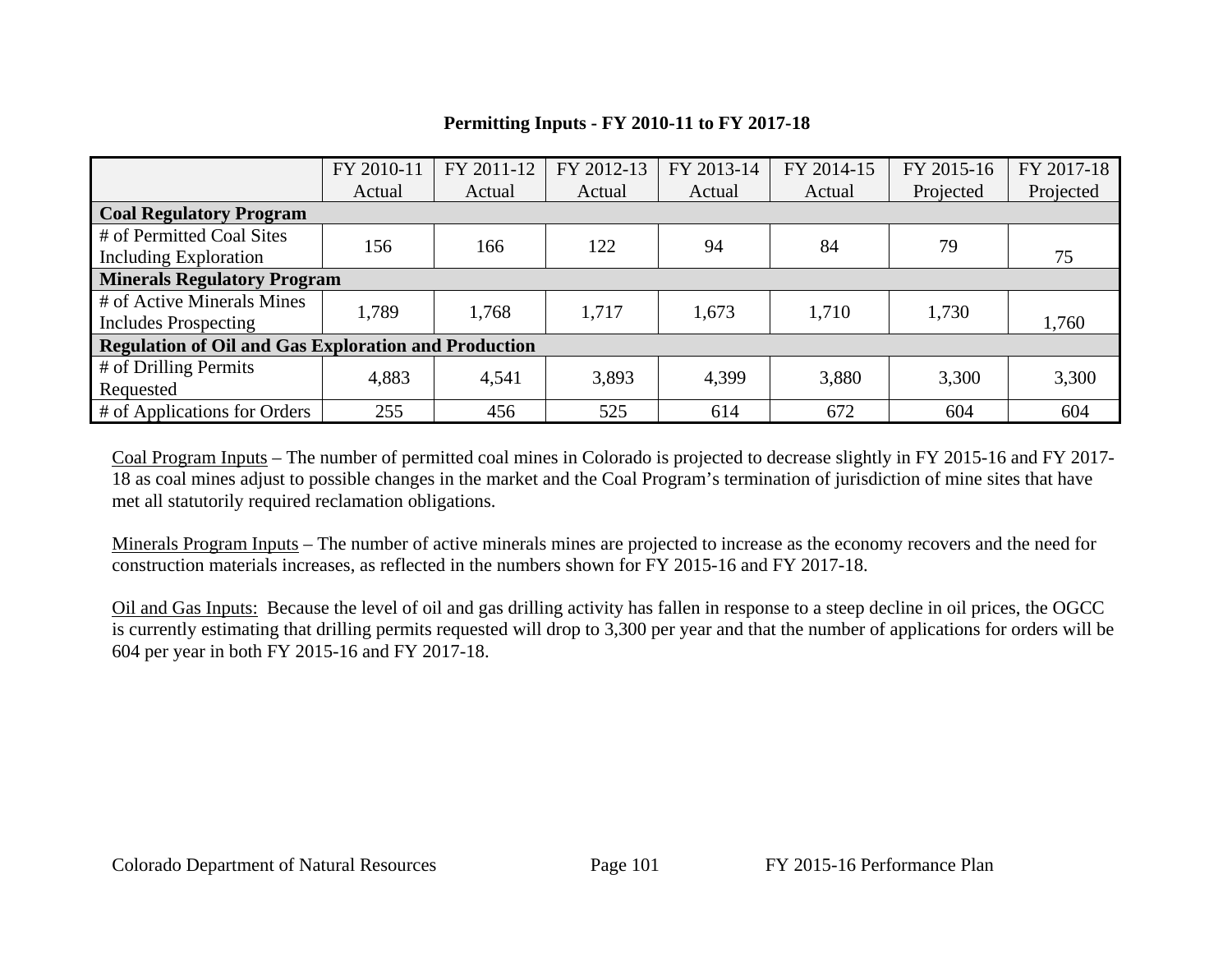# **Permitting Outputs - FY 2010-11 to FY 2017-18**

|                                                             | FY 2010-11 | FY 2011-12 | FY 2012-13 | FY 2013-14 | FY 2014-15 | FY 2015-16 | FY 2017-18 |
|-------------------------------------------------------------|------------|------------|------------|------------|------------|------------|------------|
|                                                             | Actual     | Actual     | Actual     | Actual     | Actual     | Projected  | Projected  |
| <b>Coal Program</b>                                         |            |            |            |            |            |            |            |
| # of Coal Permit Applications                               | Benchmark: | Benchmark: | Benchmark: | Benchmark: | Benchmark: | Benchmark: | Benchmark: |
| and Modifications Approved                                  | N/A        | N/A        | 190        | 212        | 212        | 200        | 185        |
|                                                             | Actual:    | Actual:    | Actual:    | Actual:    | Actual:    | Actual:    | Actual:    |
|                                                             | 167        | 182        | 209        | 209        | 202        | N/A        | N/A        |
| # of Acres Permitted by Coal                                | Benchmark: | Benchmark: | Benchmark: | Benchmark: | Benchmark: | Benchmark: | Benchmark: |
| Program                                                     | N/A        | N/A        | 172,000    | 185,500    | 175,000    | 168,300    | 168,200    |
|                                                             | Actual:    | Actual:    | Actual:    | Actual:    | Actual:    | Actual:    | Actual:    |
|                                                             | 165,984    | 171,050    | 185,515    | 174,545    | 169,990    | N/A        | N/A        |
| <b>Minerals Program</b>                                     |            |            |            |            |            |            |            |
| # of Permit Applications and                                | Benchmark: | Benchmark: | Benchmark: | Benchmark: | Benchmark: | Benchmark: | Benchmark: |
| <b>Modifications Approved</b>                               | N/A        | N/A        | 450        | 455        | 500        | 525        | 550        |
|                                                             |            |            |            |            |            |            |            |
|                                                             | Actual:    | Actual:    | Actual:    | Actual:    | Actual:    | Actual:    | Actual:    |
|                                                             | 419        | 410        | 508        | 501        | 606        | N/A        | N/A        |
| # of Acres Permitted                                        | Benchmark: | Benchmark: | Benchmark: | Benchmark: | Benchmark: | Benchmark: | Benchmark: |
|                                                             | N/A        | N/A        | 185,877    | 185,877    | 190,000    | 190,000    | 190,000    |
|                                                             | Actual:    | Actual:    | Actual:    | Actual:    | Actual:    | Actual:    | Actual:    |
|                                                             | 182,204    | 181,854    | 189,327    | 189,634    | 187,515    | N/A        | N/A        |
| <b>Regulation of Oil and Gas Exploration and Production</b> |            |            |            |            |            |            |            |
|                                                             | Benchmark: | Benchmark: | Benchmark: | Benchmark: | Benchmark: | Benchmark: | Benchmark: |
| # of Approved Drilling Permits                              | N/A        | N/A        | 4,000      | 4,000      | 4,200      | 3,100      | 3,100      |
|                                                             | Actual:    | Actual:    | Actual:    | Actual:    | Actual:    | Actual:    | Actual:    |
|                                                             | 4,898      | 4,549      | 3,643      | 3,988      | 3,662      | N/A        | N/A        |
| Median # of days to process                                 | Benchmark: | Benchmark: | Benchmark: | Benchmark: | Benchmark: | Benchmark: | Benchmark: |
| permits                                                     | N/A        | N/A        | 30         | 30         | 30         | 45         | 45         |
|                                                             | Actual:    | Actual:    | Actual:    | Actual:    | Actual:    | Actual:    | Actual:    |
|                                                             | 30         | 29         | 32         | 53         | 48         | N/A        | N/A        |
| # of Orders Issued by the                                   | Benchmark: | Benchmark: | Benchmark: | Benchmark: | Benchmark: | Benchmark: | Benchmark: |
| OGCC                                                        | N/A        | N/A        | 400        | 400        | 500        | 514        | 514        |
|                                                             | Actual:    | Actual:    | Actual:    | Actual:    | Actual:    | Actual:    | Actual:    |
|                                                             | 239        | 391        | 448        | 526        | 567        | N/A        | N/A        |

Colorado Department of Natural Resources Page 102 FY 2015-16 Performance Plan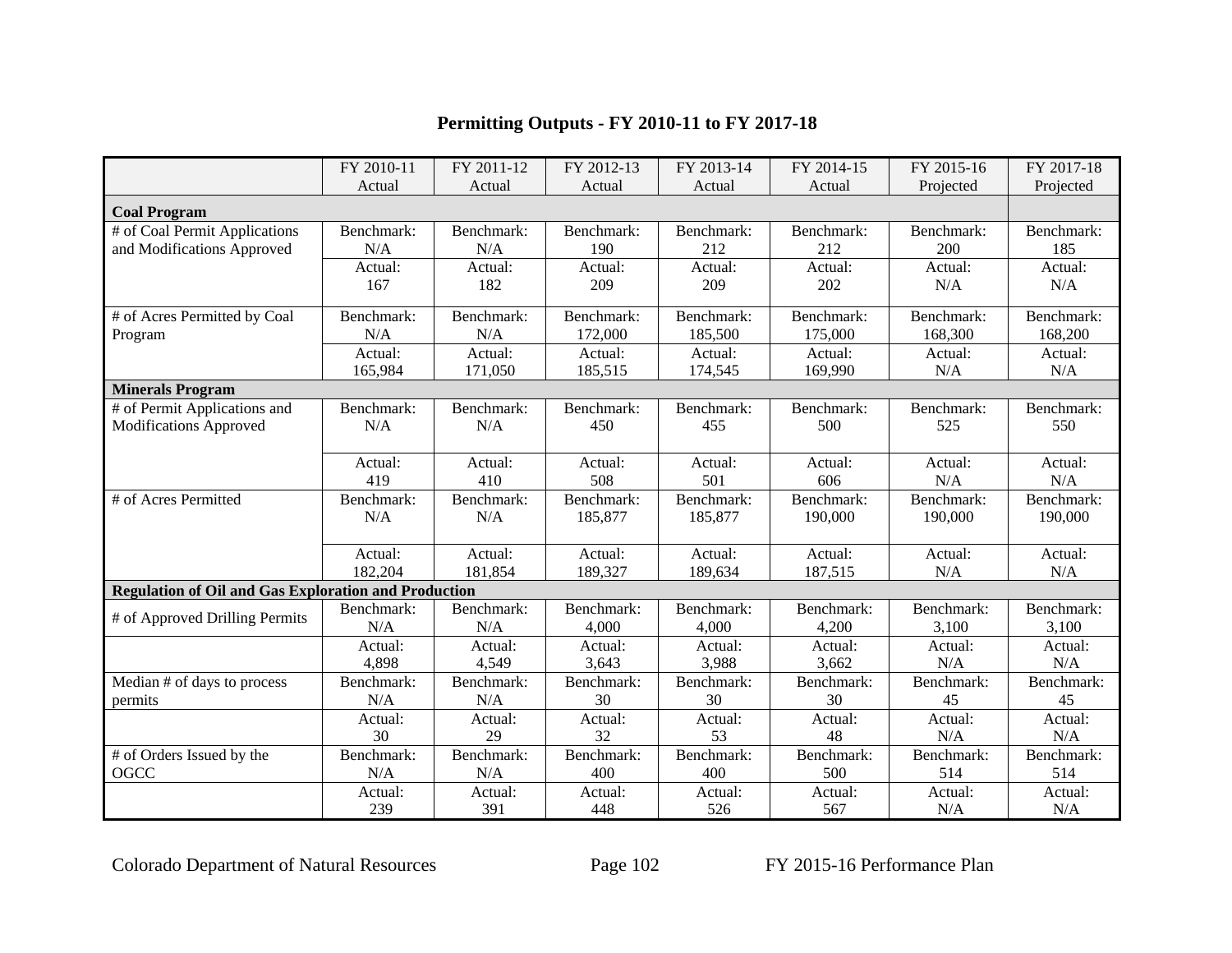Coal Program Benchmarks (Outputs): Permitting activities are projected to decrease slightly over the next three years as operators adjust to possible changes in the coal market. Additionally, the coal program has and is in the process of terminating jurisdiction on several reclaimed and revoked coal sites. As a result, the program's permitting output numbers are projected to decrease accordingly. Acreage numbers are also projected to decrease slightly due to the termination of jurisdiction or reclaimed and revoked sites.

Minerals Program Benchmarks (Outputs): Recent levels of minerals mine permitting and reclamation have remained relatively constant. Two things that could have an impact going forward are continued increases in construction demand and falling metal commodity prices. Strong base metal prices during 2012-13 increased permitting and prospecting associated with smaller metal mines (silver, lead, zinc, and gold) and generated numerous inquiries about milling and mining opportunities in Colorado. However, these smaller operations appear to be having some difficulty as prices decline. The decline in commodity prices may also reduce the number of prospecting submittals related to the base metals. On the construction side, if Colorado's economy continues to stay strong and population growth projections are correct, it's expected that demand for sand and gravel construction materials will increase as the pace of economic growth picks up. The demand for these materials is very closely related to an increased demand for housing and commercial developments. Clearly, this projected trend is now occurring with increased housing prices, increasing rental prices and accompanying shortages of affordable housing. Many projects that were mothballed after the fallout of 2008 are now being resurrected as housing prices and availability are under pressure. As these projects move forward, it is anticipated that increased construction on the housing side will lead to a greater demand for construction materials, thereby leading to an increase in mine permitting. It is anticipated that we will begin to see this effect starting in FY 2015-16.

Number of Approved Drilling Permits: Because the level of oil and gas drilling activity has fallen in response to a steep decline in oil prices, the OGCC has lowered the FY 2015-16 and FY 2017-18 benchmarks for approved drilling permits to 3,100.

Median Number of Days to Process Permits: As new oil and gas development increasingly occurs in urbanizing areas, the public comment portion of the permitting process has grown in importance. OGCC staff members now work through a greater number of conflicts between different parties and a greater number of requested permit conditions, which have pushed the median processing time to about 50 days in recent years. The Division's goal for the next few years, however, is to reduce the median processing time to 45 days.

Number of Orders Issued by the OGCC: The benchmark number of development orders – such as orders for drilling and spacing units – that the Commission will issue in fiscal years 2015-16 and 2017-18 is projected to be at about the same level as the most recent three year average of these orders (514 orders per year).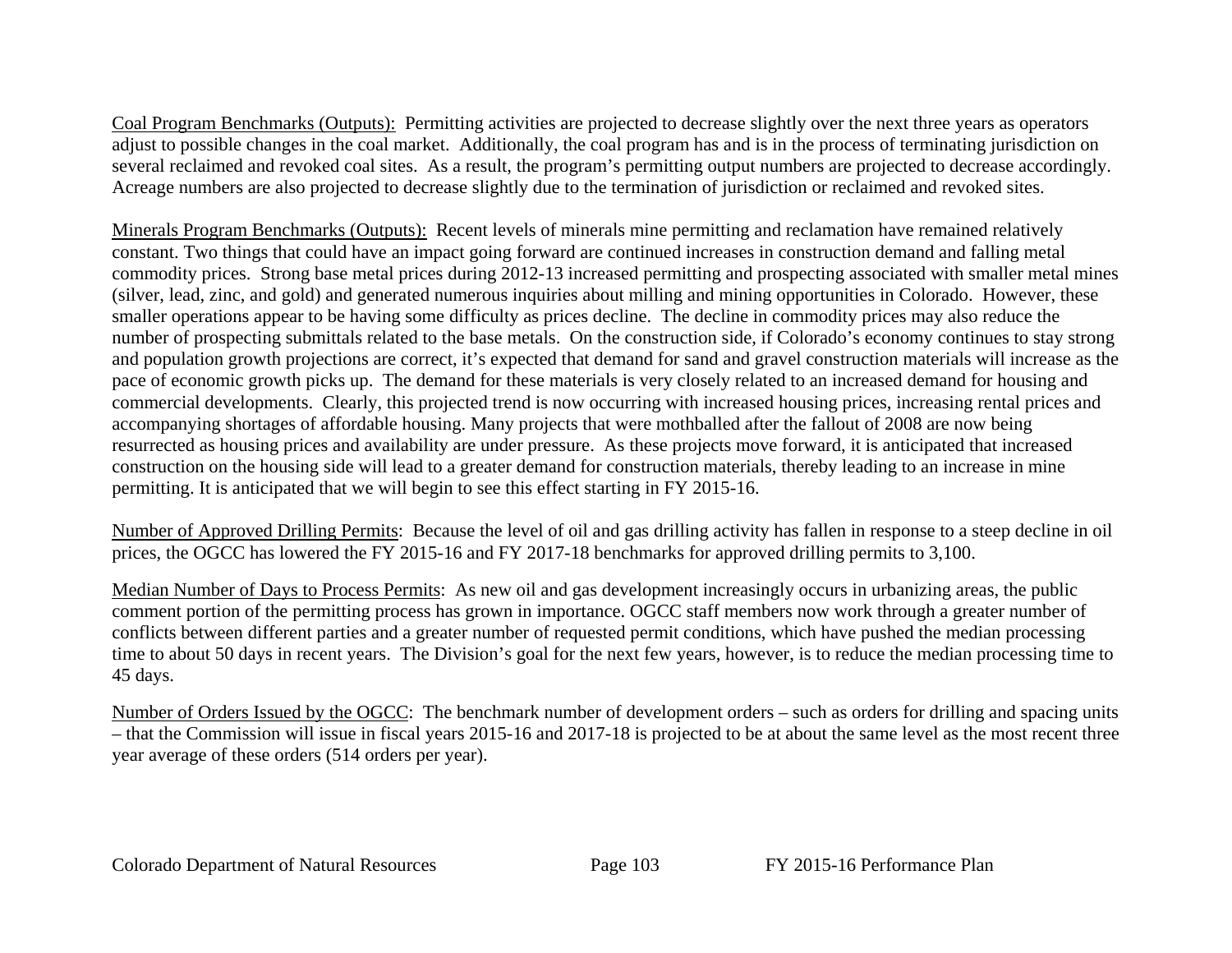# **Strategy #2: Use inspections to deter illegal activity and prevent negative impacts associated with resource development**

The Colorado Oil and Gas Conservation Commission and the Division of Reclamation, Mining, and Safety both have active inspection programs. Active coal mines are inspected monthly. Active mineral operations are also regularly inspected, with higher risk "designated mining operations" inspected more frequently than lower risk mining operations, for an overall target frequency of every four years. This risk-based approach to inspections allows for a limited number of field staff to prioritize their time inspecting higher risk sites and sites that have not been inspected in several years. The OGCC annually conducts more than 30,000 inspections on oil and gas facilities, including wells, tank batteries and multi operational locations. These inspections help to ensure that operators are complying with OGCC regulations and permit conditions. Members of the OGCC's field inspection group are assigned to, and work in, specific geographic areas throughout the state. Field inspectors physically inspect the locations and develop a field inspection report for each visit. The field inspection report is sent to oil and gas operators and may identify corrective actions required to bring a facility into compliance with OGCC rules and permit conditions.

The inspection process in both OGCC and DRMS also involves responding to citizen complaints and responding to inquiries from the general public, industry, environmental groups, the media, and other governmental agencies. Inspections also occur in response to bond release requests to ensure reclamation was completed as required. Inspections are used to ensure permit conditions are being followed, environmental resources are protected, onsite impacts are minimized, and offsite impacts are prevented.

|                                                             | FY 2010-11 | FY 2011-12 | FY 2012-13 | FY 2013-14 | FY 2014-15 | FY 2015-16 | FY 2017-18 |  |  |  |
|-------------------------------------------------------------|------------|------------|------------|------------|------------|------------|------------|--|--|--|
|                                                             | Actual     | Actual     | Actual     | Actual     | Actual     | Projected  | Projected  |  |  |  |
| <b>Coal Regulatory Program</b>                              |            |            |            |            |            |            |            |  |  |  |
| # of Known Required                                         |            |            |            |            |            |            |            |  |  |  |
| Inspections                                                 | 382        | 374        | 367        | 330        | 328        | 328        | 300        |  |  |  |
| <b>Minerals Regulatory Program</b>                          |            |            |            |            |            |            |            |  |  |  |
| # of Known Required                                         |            |            |            |            |            |            |            |  |  |  |
| Inspections                                                 | 447        | 442        | 430        | 419        | 440        | 440        | 450        |  |  |  |
| <b>Regulation of Oil and Gas Exploration and Production</b> |            |            |            |            |            |            |            |  |  |  |
| Total # of Active                                           |            |            |            |            |            |            |            |  |  |  |
| Wells                                                       | 45,401     | 47,860     | 50,909     | 52,337     | 53,608     | 54,800     | 57,200     |  |  |  |

# **Inspection Inputs - FY 2010-11 to FY 2017-18**

Colorado Department of Natural Resources Page 104 FY 2015-16 Performance Plan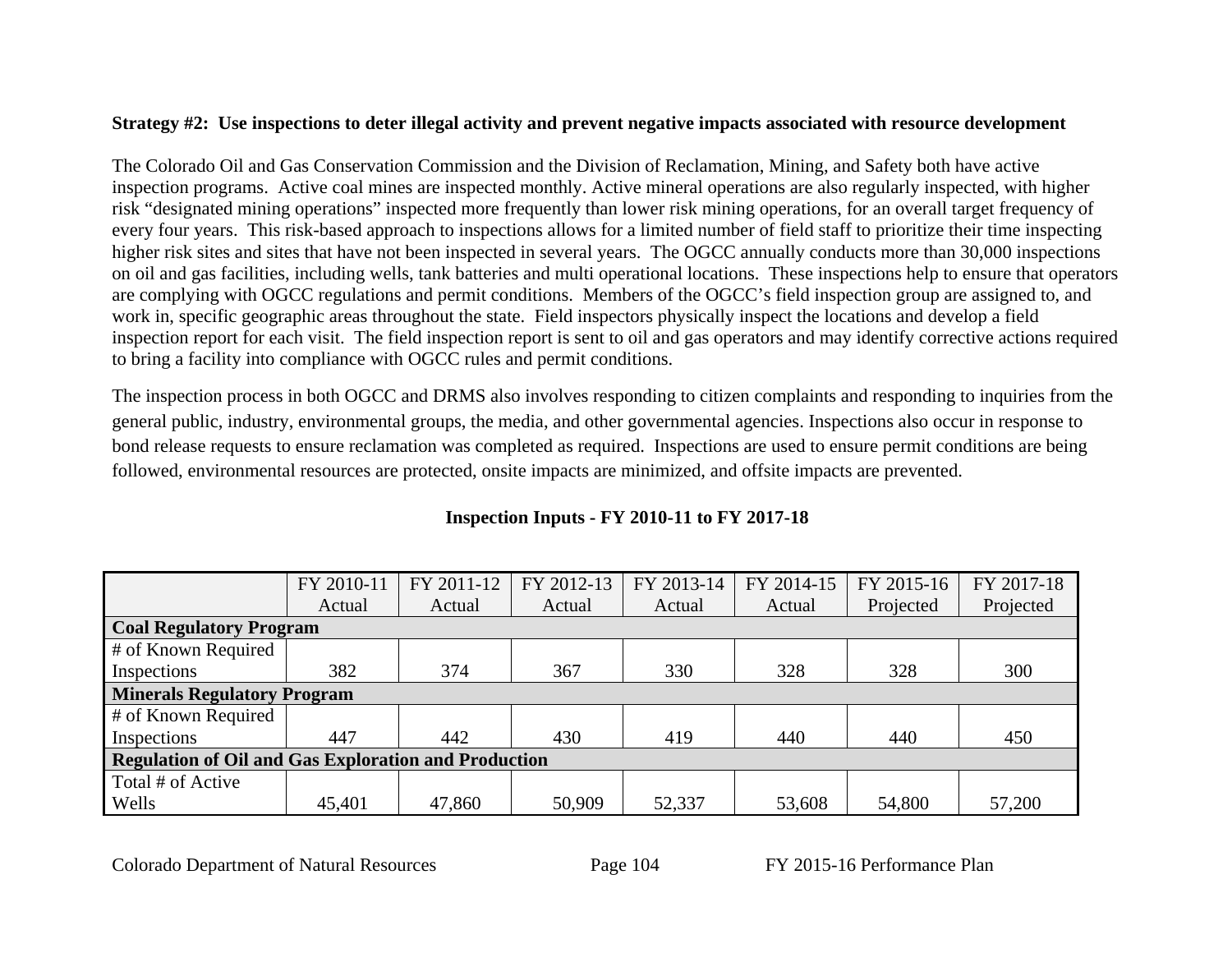Coal Program Inputs – Required inspections are projected to remain the same in FY 2015-16 at 328. However, the number of required inspections is projected to decrease slightly, to 300 by FY 2017-18, due to the termination of jurisdiction of several permitted and revoked mine sites.

Minerals Program Inputs – The number of inspections is expected to go up over the next few years as new mines come online triggering more pre-operational inspections. Recently, the Minerals Program has also instituted a team approach to reviewing and inspecting our larger more complex designated mining operations. This has lead to an increased inspection frequency on those sites. There are approximately six of these operations statewide which will lead to at least 18 additional inspections for these sites from previous years.

Inspections performed by the Minerals Program are expected to change over the next year. Currently, every site must be inspected at least once every four years with designated mining operations being inspected every year. Recent review of site inspections suggest that a new procedure for conducting inspections should be implemented to ensure that all sites are being inspected to cover liability commensurate with the size and complexity of the operations. This could potentially mean some sites would be inspected less frequently than once every four years, while inspection frequency at other sites would increase to more than once every four years. An inspection matrix would be used to identify the inspection frequency for all sites going forward.

Oil and Gas Inputs – Between FY 2013-14 and FY 2014-15, the total number of active oil and gas wells in Colorado grew by about 1,200 wells. Projecting forward, the OGCC anticipates a similar level of growth through FY 2017-18.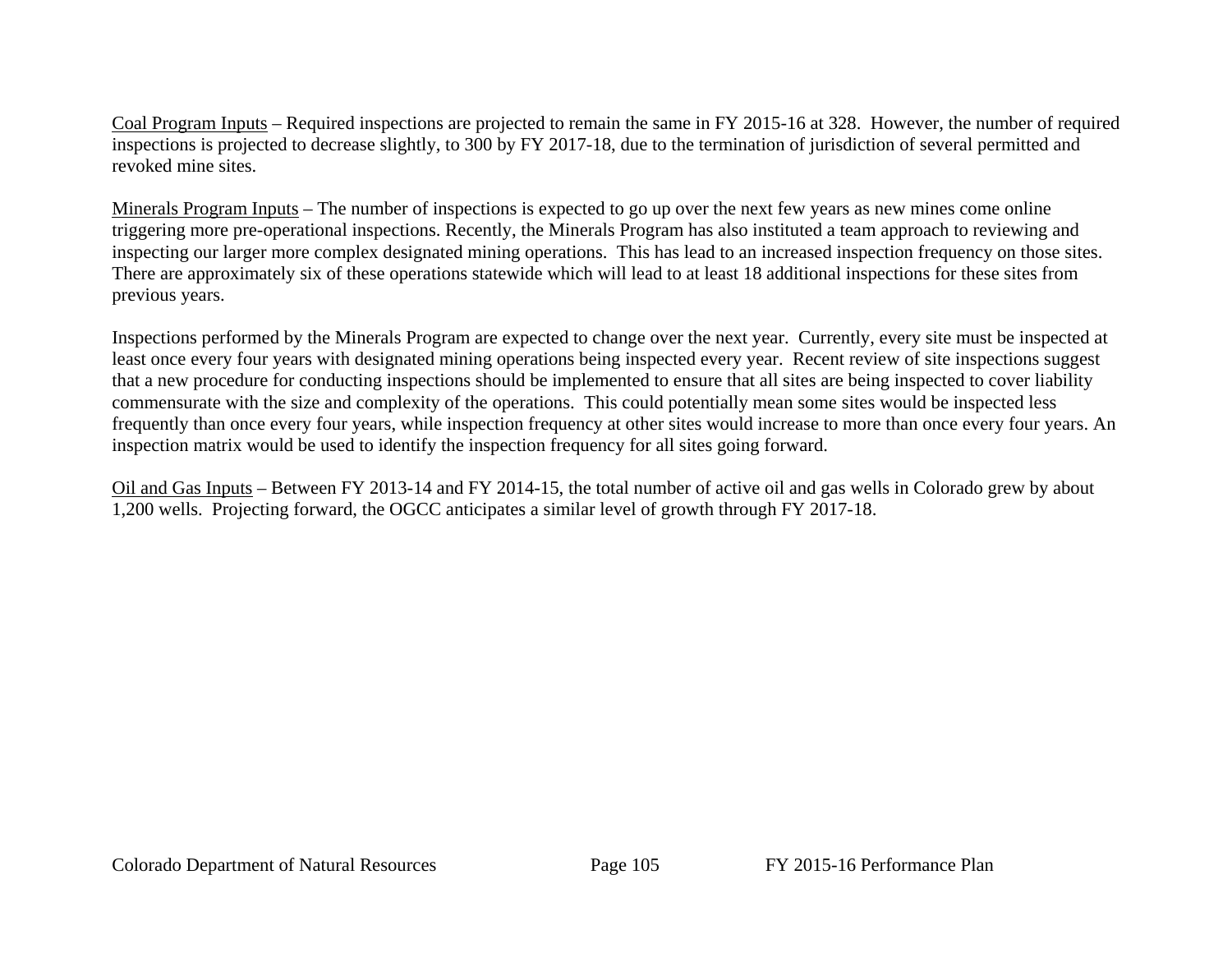|                                                             | FY 2010-11 | FY 2011-12 | FY 2012-13 | FY 2013-14 | FY 2014-15 | FY 2015-16 | FY 2017-18 |  |
|-------------------------------------------------------------|------------|------------|------------|------------|------------|------------|------------|--|
|                                                             | Actual     | Actual     | Actual     | Actual     | Actual     | Projected  | Projected  |  |
| <b>Coal Regulatory Program</b>                              |            |            |            |            |            |            |            |  |
| # of Inspections                                            | Benchmark: | Benchmark: | Benchmark: | Benchmark: | Benchmark: | Benchmark: | Benchmark: |  |
| Completed                                                   | N/A        | N/A        | 450        | 450        | 425        | 375        | 350        |  |
|                                                             | Actual:    | Actual:    | Actual:    | Actual:    | Actual:    | Actual:    | Actual:    |  |
|                                                             | 395        | 443        | 455        | 382        | 362        | N/A        | N/A        |  |
| <b>Minerals Regulatory Program</b>                          |            |            |            |            |            |            |            |  |
| # of Inspections                                            | Benchmark: | Benchmark: | Benchmark: | Benchmark: | Benchmark: | Benchmark: | Benchmark: |  |
| Completed                                                   | N/A        | N/A        | 685        | 640        | 650        | 660        | 670        |  |
|                                                             | Actual:    | Actual:    | Actual:    | Actual:    | Actual:    | Actual:    | Actual:    |  |
|                                                             | 593        | 683        | 604        | 638        | 616        | N/A        | N/A        |  |
| <b>Regulation of Oil and Gas Exploration and Production</b> |            |            |            |            |            |            |            |  |
|                                                             | Benchmark: | Benchmark: | Benchmark: | Benchmark: | Benchmark: | Benchmark: | Benchmark: |  |
| # of Inspections                                            | N/A        | N/A        | 12,000     | 22,000     | 30,000     | 37,800     | 40,000     |  |
| Completed                                                   | Actual:    | Actual:    | Actual:    | Actual:    | Actual:    | Actual:    | Actual:    |  |
|                                                             | 17,088     | 15,126     | 18,725     | 28,439     | 36,421     | N/A        | N/A        |  |
|                                                             | Benchmark: | Benchmark: | Benchmark: | Benchmark: | Benchmark: | Benchmark: | Benchmark: |  |
| # of High Risk                                              | N/A        | N/A        | N/A        | N/A        | N/A        | 775        | 775        |  |
| Inspections                                                 | Actual:    | Actual:    | Actual:    | Actual:    | Actual:    | Actual:    | Actual:    |  |
|                                                             | N/A        | N/A        | N/A        | N/A        | N/A        | N/A        | N/A        |  |
| <b>Average Inspection</b>                                   | Benchmark: | Benchmark: | Benchmark: | Benchmark: | Benchmark: | Benchmark: | Benchmark: |  |
| Frequency (years                                            | N/A        | N/A        | 3.0        | 2.5        | 1.8        | 1.5        | 1.4        |  |
| between inspections)                                        | Actual:    | Actual:    | Actual:    | Actual:    | Actual:    | Actual:    | Actual:    |  |
|                                                             | 2.7        | 3.2        | 2.7        | 1.8        | 1.5        | N/A        | N/A        |  |
| # of Water Quality                                          | Benchmark: | Benchmark: | Benchmark: | Benchmark: | Benchmark: | Benchmark: | Benchmark: |  |
|                                                             | N/A        | N/A        | 24,050     | 25,500     | 29,000     | 31,000     | 35,500     |  |
| Samples on the OGCC<br>Website                              | Actual:    | Actual:    | Actual:    | Actual:    | Actual:    | Actual:    | Actual:    |  |
|                                                             | 23,222     | 23,532     | 24,518     | 26,300     | 28,053     | N/A        | N/A        |  |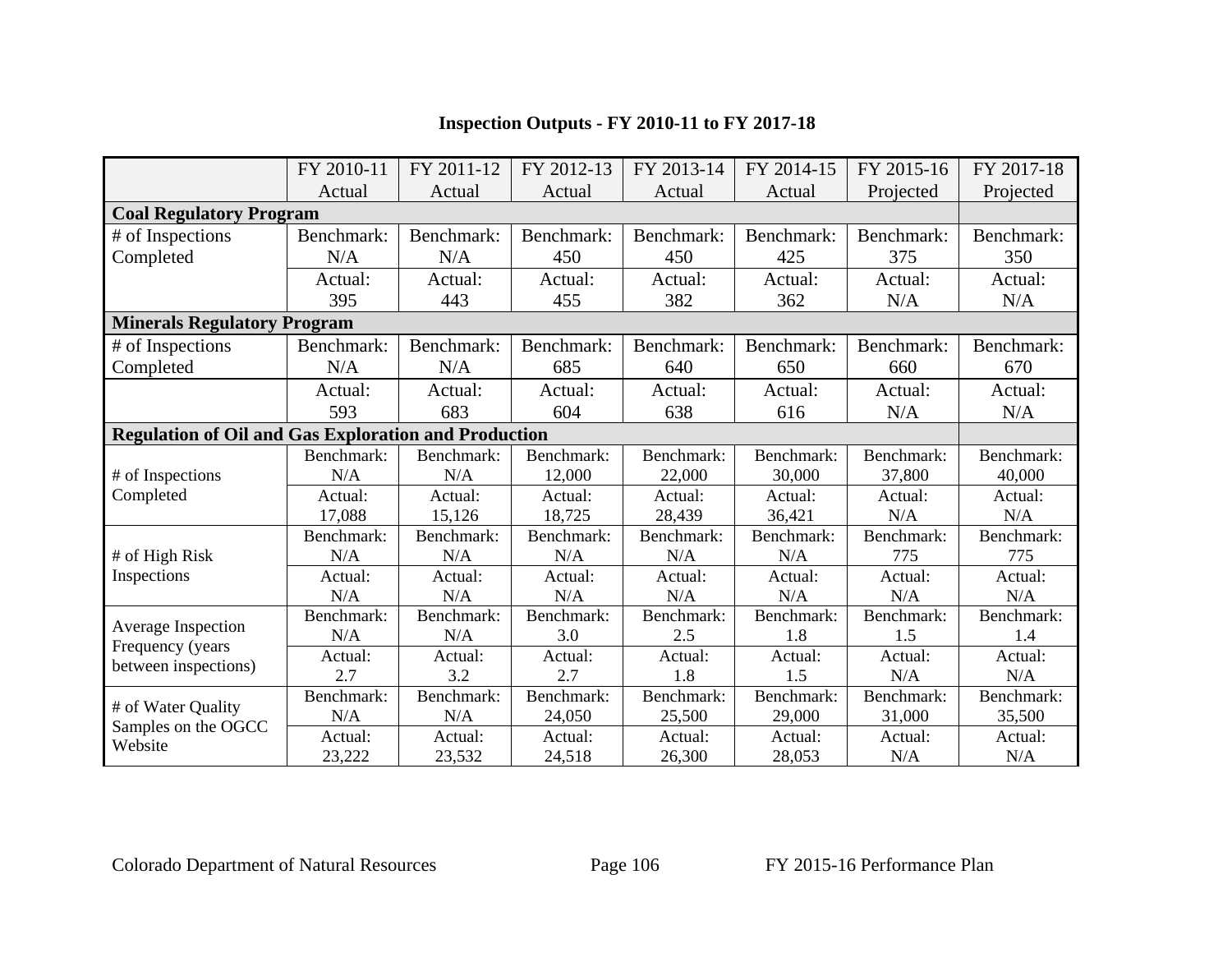Coal Program Benchmarks: The benchmark for actual inspections is projected to be greater than the number of required inspections because it includes additional inspections for citizen complaints, acreage release inspections, compliance or violation follow-up and exploration projects. The number of total inspections for FY 2015-16 is projected to decline slightly to 375 inspections. As a result of some coal mine sites being reclaimed and jurisdiction over those sites being "terminated" (removed from oversight of the Coal Regulatory Program), the number of total inspections for FY 2017-18 is projected continue to decline, reaching 350 inspections in FY 2017-18.

Minerals Program Benchmarks: The number of completed site inspections at minerals mines will remain near current levels, with the few notable exceptions of the most complex operations being inspected more often (as previously discussed).

Oil and Gas Benchmarks: The OGCC's field inspection unit will grow by almost ten percent, or three FTE, in FY 2015-16, consistent with the recommendations of the 2014-15 Governor's Task Force on State and Local Regulation of Oil and Gas Operations. As a result of additional staffing, total inspection benchmarks have been increased to 37,800 and 40,000 in fiscal years 2015-16 and 2017- 18, respectively.

High risk inspections include field inspector visits to oil and gas locations undergoing construction, hydraulic fracturing, and flowback operations. The OGCC's goal is to conduct 775 of these inspections in fiscal years 2015-16 and 2017-18. More will be conducted, as needed, to ensure all locations deemed high risk by the new risk-based inspection model are inspected at least once.

With additional field inspection staff starting in FY 2015-16, thousands more inspections will be conducted each year. The rate of growth in inspections is expected to surpass the rate of growth in active wells, enabling the average inspection frequency to continue falling from the expected 1.5 years per well in FY 2015-16 to 1.4 years per well in FY 2017-18.

As stated in current rules, the OGCC requires water quality testing prior to and after drilling operations in certain locations. According to expected levels of industry activity in the coming three years, the size of the OGCC's water quality database is projected to grow to 31,000 water samples in FY 2015-16 and to 35,500 samples in FY 2017-18.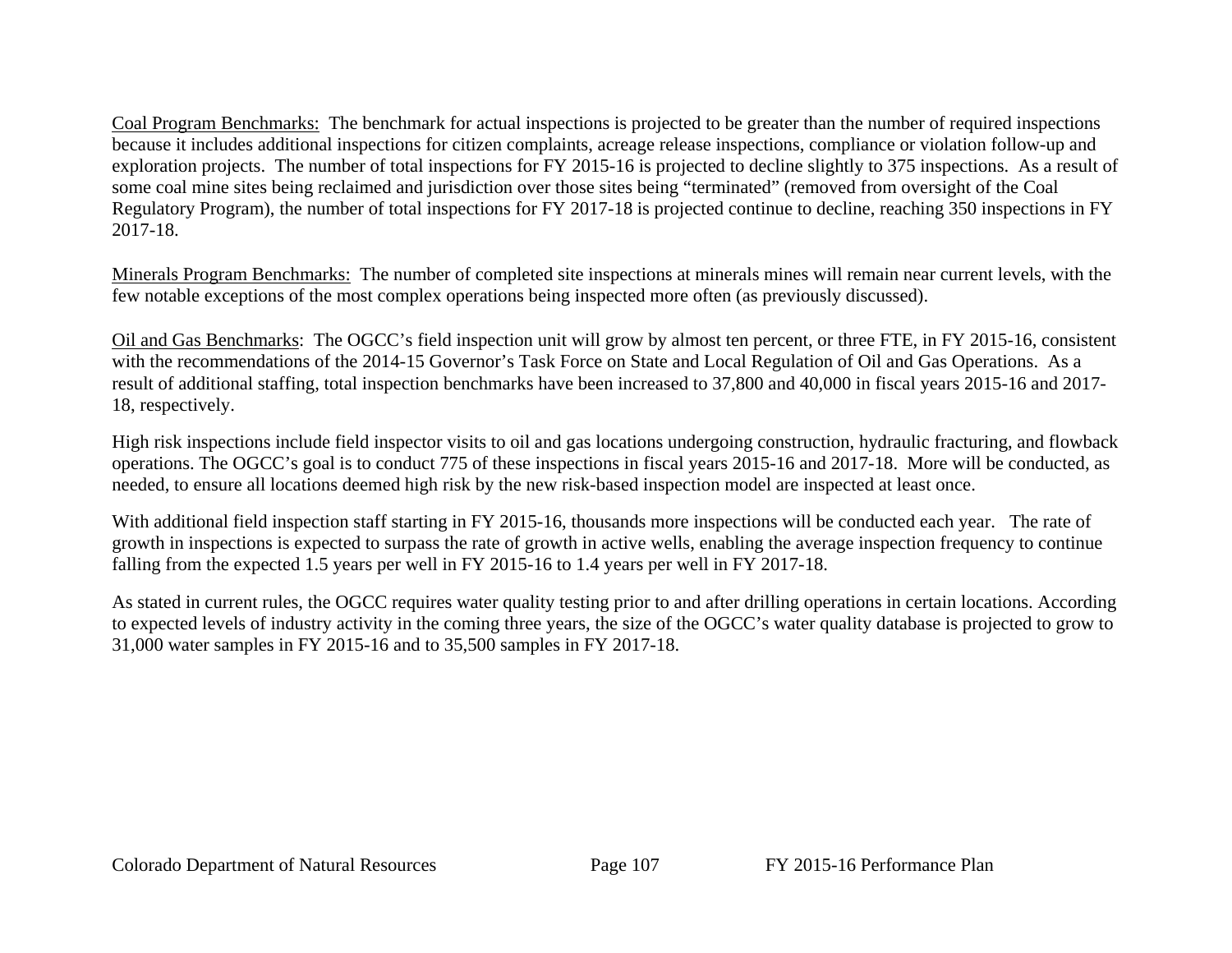## **Strategy #3: Use enforcement to stop current illegal behaviors and deter future illegal activity**

Enforcement is used for violations of the statutes or rules. When non-compliance is found through regular inspection and complaint response, enforcement may be needed to ensure the public is protected from the adverse impacts of mineral and energy development. To the extent possible, the Department will work with operators to correct minor problems found either as a result of routine inspections or in response to a citizen complaint.

In the Division of Reclamation, Mining, and Safety, the Mined Land Reclamation Board and the Division share the authority to determine when a permit is in violation of statutes, rules, or regulations. Coal Program staff are authorized to directly issue noncompliance violations to mine operators and the Mined Land Reclamation Board addresses appeals to those violations. The Minerals Program staff must present alleged violations to the Mined Land Reclamation Board which then issues all legal decisions, except in the case of cease and desist orders where there is an emergency.

The OGCC annually issues between 150 and 300 notices of alleged violation (NOAVs) to operators who have violated regulatory or permit requirements. These notices identify the factual and legal bases underlying an alleged violation and require corrective or remedial action to remedy the alleged violation. The OGCC's Hearings Unit may also seek monetary penalties for violations. When the OGCC seeks a monetary penalty, the NOAV may be resolved through settlement decrees or administrative orders.

|                                                             | FY 2010-11 | FY 2011-12 | FY 2012-13 | FY 2013-14 | FY 2014-15 | FY 2015-16 | FY 2017-18 |  |  |
|-------------------------------------------------------------|------------|------------|------------|------------|------------|------------|------------|--|--|
|                                                             | Actual     | Actual     | Actual     | Actual     | Actual     | Projected  | Projected  |  |  |
| <b>Coal Regulatory Program</b>                              |            |            |            |            |            |            |            |  |  |
| # of Citizens Complaints                                    |            |            |            | $\theta$   |            |            |            |  |  |
| <b>Minerals Regulatory Program</b>                          |            |            |            |            |            |            |            |  |  |
| # of Citizens Complaints                                    | 21         | 28         | 19         | 15         | 23         | 20         | 20         |  |  |
| <b>Regulation of Oil and Gas Exploration and Production</b> |            |            |            |            |            |            |            |  |  |
| # of Citizen Complaints                                     | 293        | 245        | 194        | 197        | 318        | 350        | 350        |  |  |

# **Enforcement Inputs - FY 2010-11 to FY 2017-18**

Colorado Department of Natural Resources Page 108 FY 2015-16 Performance Plan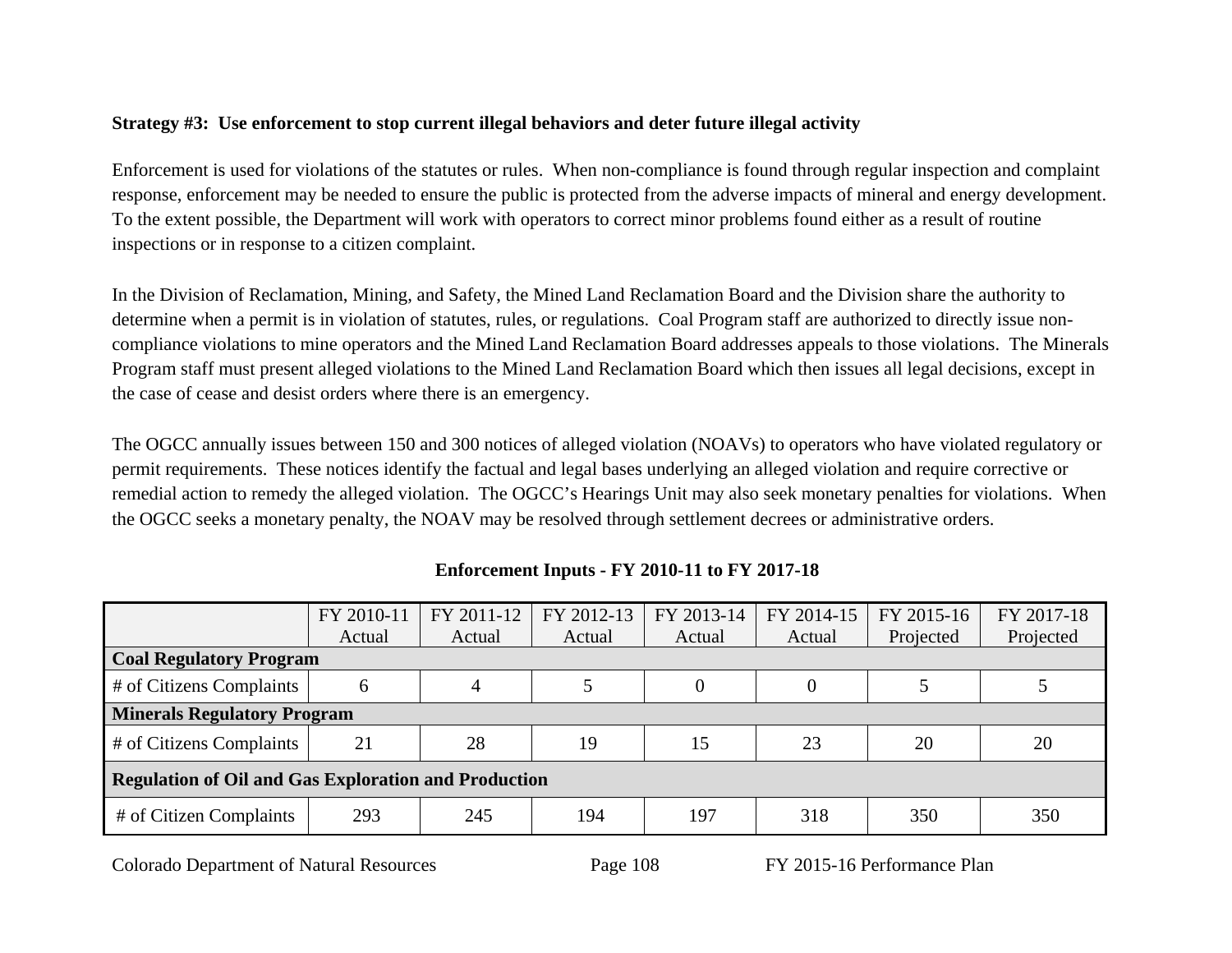Coal Program Inputs – The Coal Program expects the number of notices of citizen complaints to remain similar to the long-term historic trend of about five per year.

Minerals Program Inputs – As with the Coal Program, the Minerals Program is estimating that citizen complaints will continue at a level which is consistent with recent history.

Oil and Gas Inputs – Based on the 318 actual citizen complaints in FY 2014-15, as well as growth in the total number of active oil and gas wells, the OGCC is projecting that there will be about 350 complaints per year in FY 2015-16 and FY 2017-18.

# **Enforcement Outputs - FY 2010-11 to FY 2017-18**

|                                                             | FY 2010-11 | FY 2011-12 | FY 2012-13 | FY 2013-14 | FY 2014-15 | FY 2015-16 | FY 2017-18 |  |  |
|-------------------------------------------------------------|------------|------------|------------|------------|------------|------------|------------|--|--|
|                                                             | Actual     | Actual     | Actual     | Actual     | Actual     | Projected  | Projected  |  |  |
| <b>Coal Regulatory Program</b>                              |            |            |            |            |            |            |            |  |  |
| # of Notice of Violations                                   | Benchmark: | Benchmark: | Benchmark: | Benchmark: | Benchmark: | Benchmark: | Benchmark: |  |  |
| <b>Issued</b>                                               | N/A        | N/A        | 3          | 8          | 6          | 5.         | 5          |  |  |
|                                                             | Actual:    | Actual:    | Actual:    | Actual:    | Actual:    | Actual:    | Actual:    |  |  |
|                                                             | 3          | 8          |            | 5          | 3          | N/A        | N/A        |  |  |
| <b>Minerals Regulatory Program</b>                          |            |            |            |            |            |            |            |  |  |
| # of Notices Violations                                     | Benchmark: | Benchmark: | Benchmark: | Benchmark: | Benchmark: | Benchmark: | Benchmark: |  |  |
| <b>Issued</b>                                               | N/A        | N/A        | 26         | 26         | 30         | 30         | 30         |  |  |
|                                                             | Actual:    | Actual:    | Actual:    | Actual:    | Actual:    | Actual:    | Actual:    |  |  |
|                                                             | 30         | 37         | 37         | 34         | 48         | N/A        | N/A        |  |  |
| <b>Regulation of Oil and Gas Exploration and Production</b> |            |            |            |            |            |            |            |  |  |
| # of Enforcement Orders<br>Issued / NOAVs                   | Benchmark: | Benchmark: | Benchmark: | Benchmark: | Benchmark: | Benchmark: | Benchmark: |  |  |
|                                                             | N/A        | N/A        | N/A        | N/A        | N/A        | 69/152     | 77/170     |  |  |
| Resolved                                                    | Actual:    | Actual:    | Actual:    | Actual:    | Actual:    | Actual:    | Actual:    |  |  |
|                                                             | 28/34      | 14/87      | 25/39      | 53/116     | 38/89      | N/A        | N/A        |  |  |

Coal Program Benchmarks: Enforcement activities are entirely dependent on operators' adherence to the law and regulations. The Coal Program expects the number of notices of violation to remain similar to the historic trend. The Coal Program projects that it will issue five notices of violation in both FY 2015-16 and FY 2017-18.

Colorado Department of Natural Resources Page 109 FY 2015-16 Performance Plan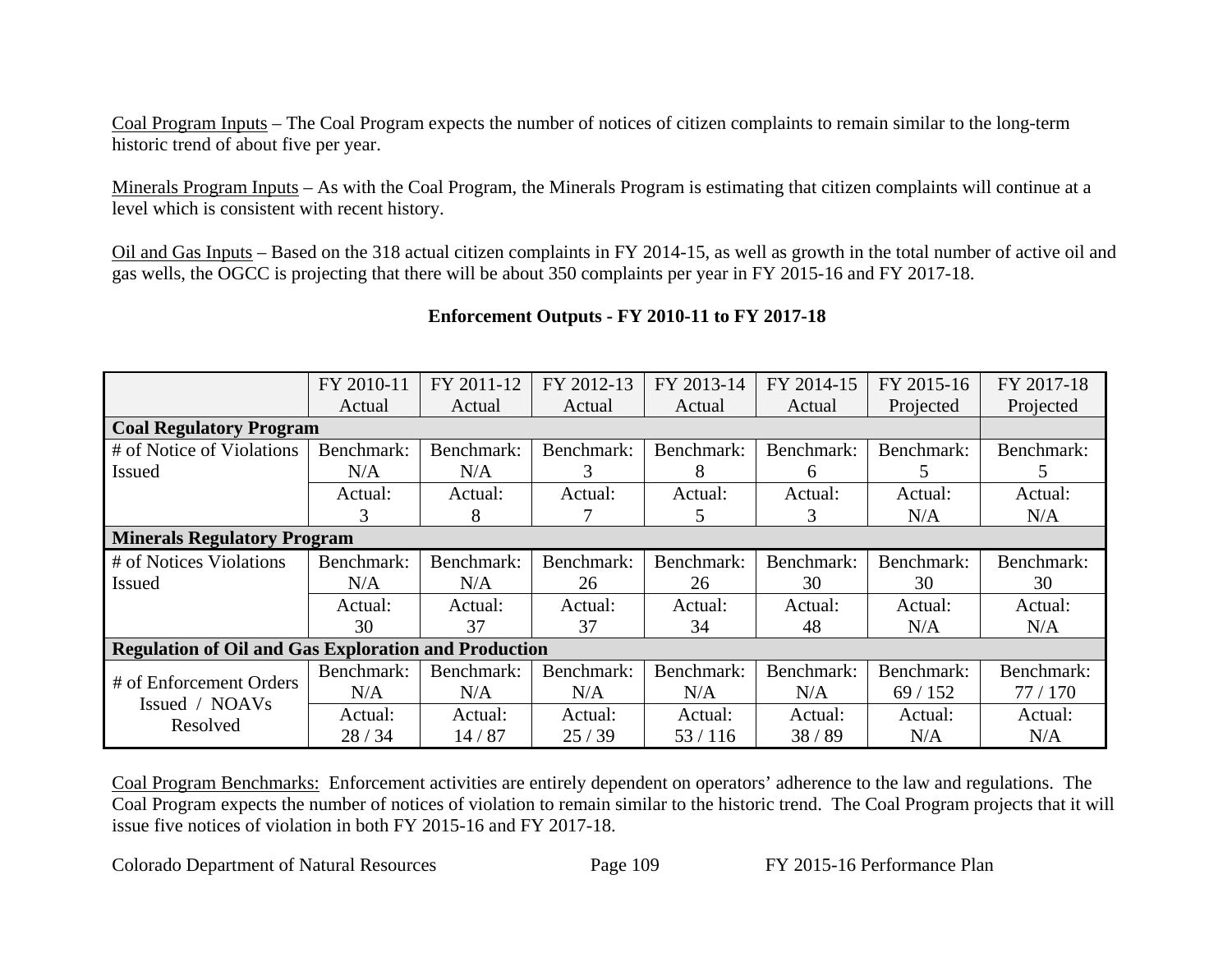Minerals Program Benchmarks: The Division utilizes a progressive discipline approach when implementing enforcement procedures. For instance, issues that are not obvious illegal mining activities or are not causing off-site environmental impact are treated as problems during initial observance and citation. If these problems go unresolved, they can become violations upon follow-up inspections. The Minerals Program will be implementing electronic filing and payment of annual fees in FY 2015-016. This should lead to timelier submittal of annual fees and reports which will reduce the number of violations issued as a result of non-payment or late payment. Finally, the Minerals Program has worked through the majority of stale prospecting sites resulting in the remaining sites being current in their activities and on track to seek release once prospecting activities are completed. As a result of these trends, it is expected that the number of violations will remain constant at around 30 over the next few fiscal years (a slight decrease over recent actual performance).

Oil and Gas Benchmarks: This metric is new to the performance plan. With the recent additions to the agency's enforcement staff, the number of enforcement orders issued and the number of associated Notices of Alleged Violations (NOAVs) that were resolved through those orders are expected to grow to 69/152 (*i.e.* 69 orders and 152 NOAVs) in FY 2015-16 and 77/170 in FY 2017-18.

#### **Strategy #4: Address activities that occurred before the establishment of the State's regulatory programs, or for which no other responsible party can be found and made to address the issue, and which threaten the public welfare if left unaddressed.**

The Inactive Mine Reclamation Program in the Division of Reclamation, Mining, and Safety was established in 1980 to address the hazards and environmental problems arising from abandoned mines in Colorado. It was instituted under the provisions in the federal Surface Mining Control and Reclamation Act (SMCRA) of 1977, which gives the states that have approved Coal mining regulatory programs under Title V of SMCRA the ability to assume exclusive responsibility and authority to reclaim abandoned mine lands within their borders. Mines abandoned prior to 1977 are eligible for the program. The program was launched with an inventory of hazards and environmental problems associated with past mining activities, which estimated 23,000 abandoned mine sites remained throughout the state. Using this inventory, Colorado prepared a statewide reclamation plan, which was approved by the U.S. Department of the Interior, Office of Surface Mining in June of 1982. Approximately 9,472 abandoned mined features have been addressed through this program, and 33 underground coal mine fires have been identified and investigated for safeguarding and control. The primary federal funding for safeguarding activities comes from the Office of Surface Mining. Additional funding for safeguarding activities comes from the U.S. Bureau of Land Management, the U.S. Forest Service, as well as state severance tax. Between 2006 and July 2014, Colorado received \$52 million in mine reclamation annual grant funds from the federal Office of Surface Mining (OSM). This grant funding is sourced from federal fees collected on Colorado coal production and was used to safeguard and reclaim approximately 300-400 hazardous abandoned mine openings each year.

Colorado Department of Natural Resources Page 110 FY 2015-16 Performance Plan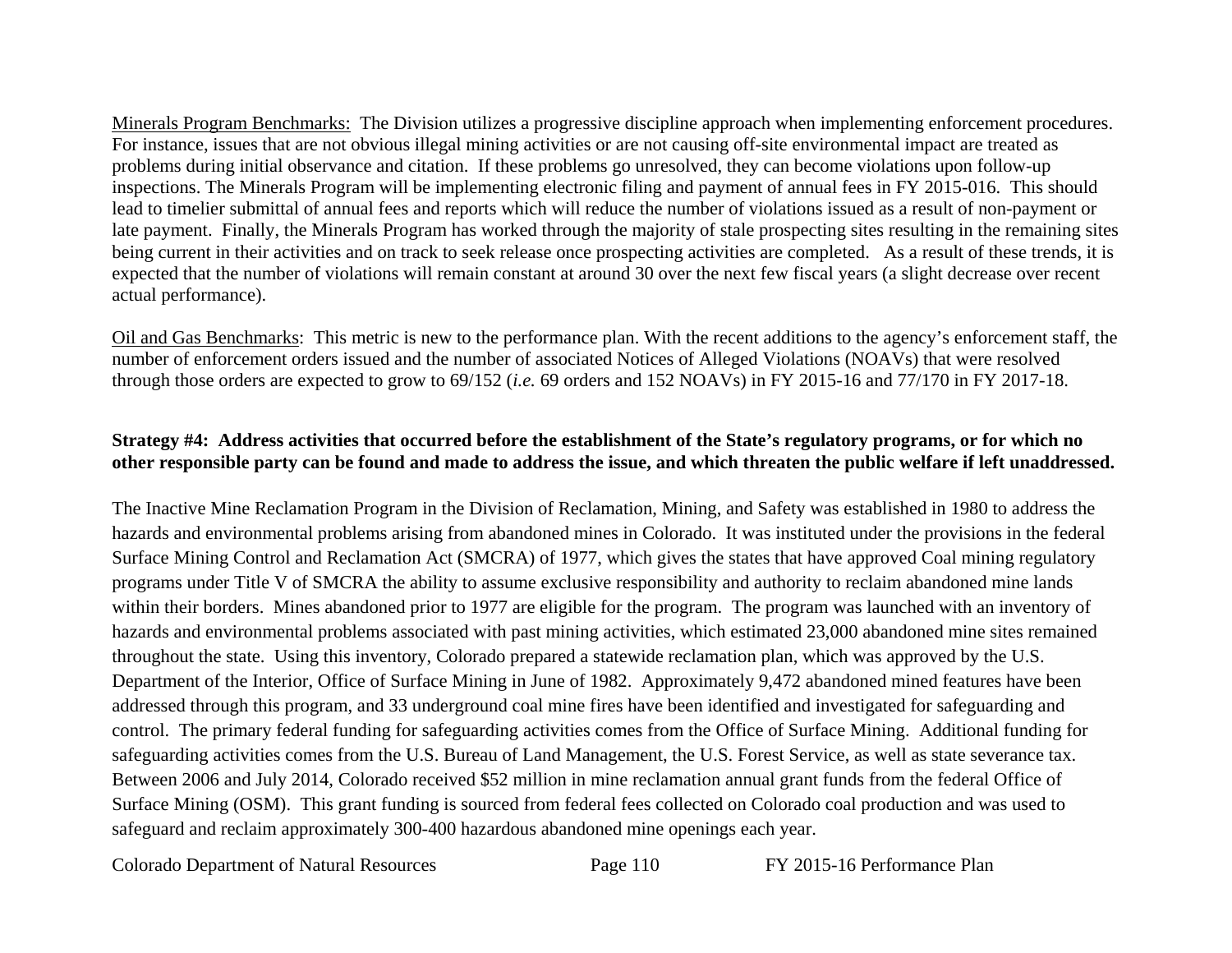The OGCC annually spends about \$400,000 plugging orphaned wells and reclaiming and re-vegetating orphaned oil and gas sites. This work helps to mitigate the safety and environmental risks associated with orphaned wells and facilities. Identifying the location of orphaned wells is an ongoing process; many additional sites in need of remediation are identified annually.

|                                                                      | FY 2010-11 | FY 2011-12 | FY 2012-13 | FY 2013-14    | FY 2014-15 | FY 2015-16 | FY 2016-17 |  |  |
|----------------------------------------------------------------------|------------|------------|------------|---------------|------------|------------|------------|--|--|
|                                                                      | Actual     | Actual     | Actual     | Actual        | Actual     | Projected  | Projected  |  |  |
| Division of Reclamation, Mining, and Safety (Inactive Mines Program) |            |            |            |               |            |            |            |  |  |
| # of Mine Hazards                                                    | 360        | 448        | 398        | 374           | 286        | 275        | 250        |  |  |
| projected for                                                        |            |            |            |               |            |            |            |  |  |
| safeguarding on annual                                               |            |            |            |               |            |            |            |  |  |
| prioritization list                                                  |            |            |            |               |            |            |            |  |  |
| # of Legacy mining                                                   | 5          | 6          | 7          | $\mathcal{I}$ | 5          | 5          | 5          |  |  |
| water quality/environ.                                               |            |            |            |               |            |            |            |  |  |
| impacts projected for                                                |            |            |            |               |            |            |            |  |  |
| mitigation on annual                                                 |            |            |            |               |            |            |            |  |  |
| prioritization list                                                  |            |            |            |               |            |            |            |  |  |
| <b>Regulation of Oil and Gas Exploration and Production</b>          |            |            |            |               |            |            |            |  |  |
| # of Spills & Releases                                               | 519        | 485        | 382        | 787           | 770        | 700        | 700        |  |  |
| of E&P Waste                                                         |            |            |            |               |            |            |            |  |  |
| Percent of New Wells                                                 | 14%        | 22%        | 47%        | 58%           | 62%        | 70%        | 70%        |  |  |
| that are Horizontal                                                  |            |            |            |               |            |            |            |  |  |

## **Inputs Related to Historic Impacts - FY 2010-11 to FY 2017-18**

DRMS Inactive Mines Inputs: The estimates shown provide a forecast of the outputs anticipated in future grant and project construction cycles. It takes into account existing feature inventories, expected funding levels, staff resources, and the timing of grants and projects associated with federal land management agencies and Colorado Department of Public Health and Environment funding and initiatives. Over the next five years, hazardous-feature reclamation outputs are expected to decline due to planned decreases in federal funding. The annual number of environmental restoration projects could either decrease or increase depending on federal programmatic and administrative reviews after the Gold King mine incident and their decisions on how best to proceed.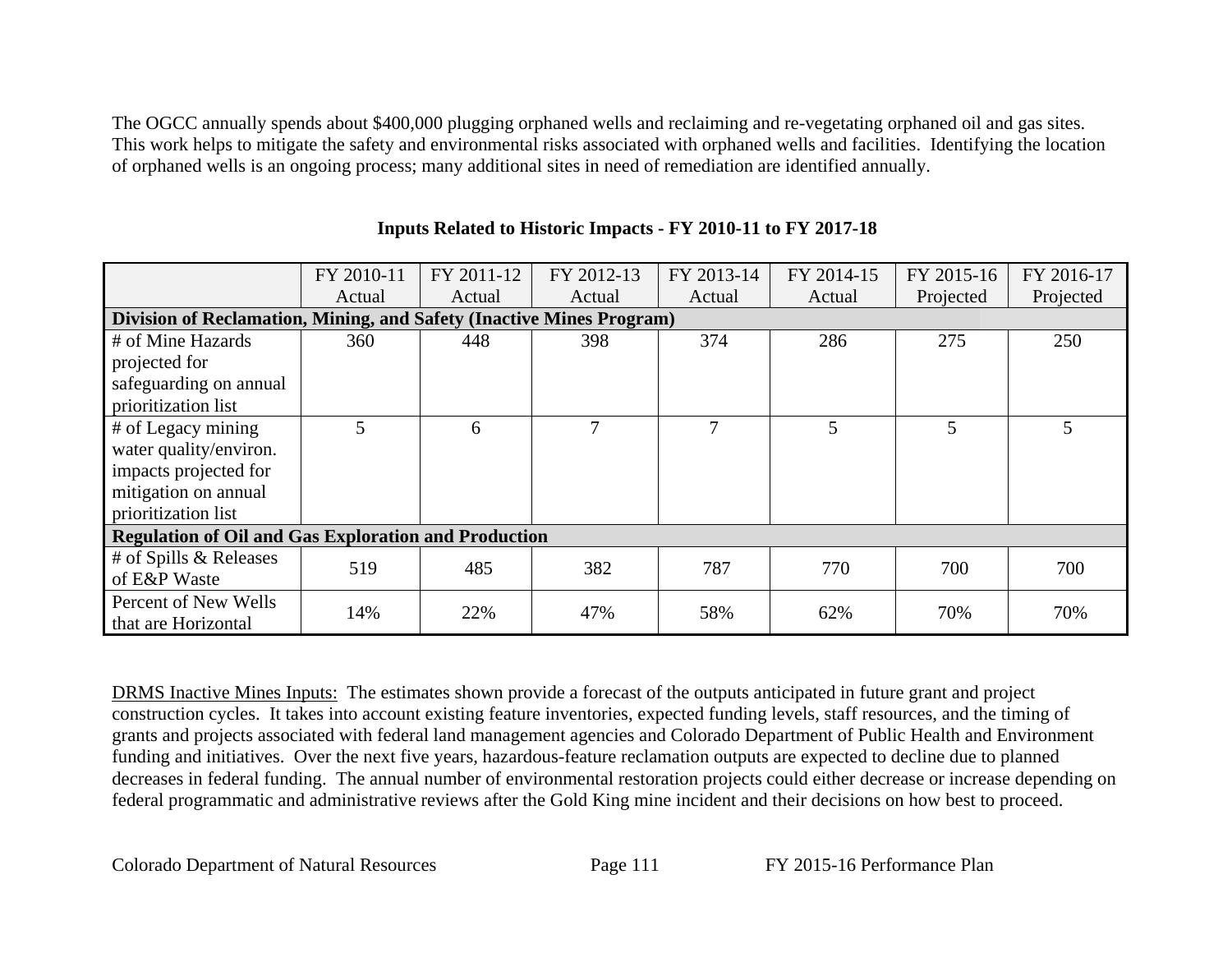OGCC Inputs: Where spills or contamination occurs, the OGCC's environmental group ensures that appropriate remediation activities are undertaken by the operator. The environmental group had been overseeing the remediation of 300 to 500 new spills and releases annually up until FY 2013-14 when the reporting threshold was lowered by statute, causing the annual number of spills and releases reported to increase to nearly 800. Moving forward, the OGCC is projecting responding to about 700 spills and releases annually.

|                                                                      | FY 2010-11              | FY 2011-12 | FY 2012-13 | FY 2013-14 | FY 2014-15 | FY 2015-16 | FY 2016-17 |  |  |
|----------------------------------------------------------------------|-------------------------|------------|------------|------------|------------|------------|------------|--|--|
|                                                                      | Actual                  | Actual     | Actual     | Actual     | Actual     | Projected  | Projected  |  |  |
| Division of Reclamation, Mining, and Safety (Inactive Mines Program) |                         |            |            |            |            |            |            |  |  |
| # of Abandoned Mining                                                | Benchmark:              | Benchmark: | Benchmark: | Benchmark: | Benchmark: | Benchmark: | Benchmark: |  |  |
| <b>Hazards Mitigated</b>                                             | N/A                     | N/A        | 345        | 374        | 400        | 275        | 250        |  |  |
|                                                                      | Actual:                 | Actual:    | Actual:    | Actual:    | Actual:    | Actual:    | Actual:    |  |  |
|                                                                      | 337                     | 455        | 445        | 397        | 286        | N/A        | N/A        |  |  |
| # of Acres Reclaimed                                                 | Benchmark:              | Benchmark: | Benchmark: | Benchmark: | Benchmark: | Benchmark: | Benchmark: |  |  |
|                                                                      | N/A                     | N/A        | 205        | 200        | 150        | 100        | 100        |  |  |
|                                                                      | Actual:                 | Actual:    | Actual:    | Actual:    | Actual:    | Actual:    | Actual:    |  |  |
|                                                                      | 239                     | 220        | 169        | 181        | 114        | N/A        | N/A        |  |  |
| # of Legacy mining                                                   | Benchmark:              | Benchmark: | Benchmark: | Benchmark: | Benchmark: | Benchmark: | Benchmark: |  |  |
| water quality/                                                       | N/A                     | N/A        | 10         |            | 5          | 5          | 5          |  |  |
| environmental impacts                                                | Actual:                 | Actual:    | Actual:    | Actual:    | Actual:    | Actual:    | Actual:    |  |  |
| addressed                                                            | $\overline{\mathbf{5}}$ | 7          | 4          | 9          | 5.         | N/A        | N/A        |  |  |
| <b>Regulation of Oil and Gas Exploration and Production</b>          |                         |            |            |            |            |            |            |  |  |
| Wells Plugged and                                                    | Benchmark:              | Benchmark: | Benchmark: | Benchmark: | Benchmark: | Benchmark: | Benchmark: |  |  |
| <b>Abandoned and Sites</b>                                           | N/A                     | N/A        | 25         | 20         | 18         | 25         | 25         |  |  |
| Reclaimed by the                                                     | Actual:                 | Actual:    | Actual:    | Actual:    | Actual:    | Actual:    | Actual:    |  |  |
| OGCC                                                                 | 2                       | 25         | 19         | 12         | 29         | N/A        | N/A        |  |  |
|                                                                      | Benchmark:              | Benchmark: | Benchmark: | Benchmark: | Benchmark: | Benchmark: | Benchmark: |  |  |
| <b>Remediation Plans</b>                                             | N/A                     | N/A        | N/A        | N/A        | 400        | 550        | 600        |  |  |
| Completed                                                            | N/A                     | Actual:    | Actual:    | Actual:    | Actual:    | Actual:    | Actual:    |  |  |
|                                                                      |                         | 733        | 500        | 466        | 638        | N/A        | N/A        |  |  |

#### **Outputs Related to Historic Impacts - FY 2010-11 to FY 2017-18**

Colorado Department of Natural Resources Page 112 FY 2015-16 Performance Plan